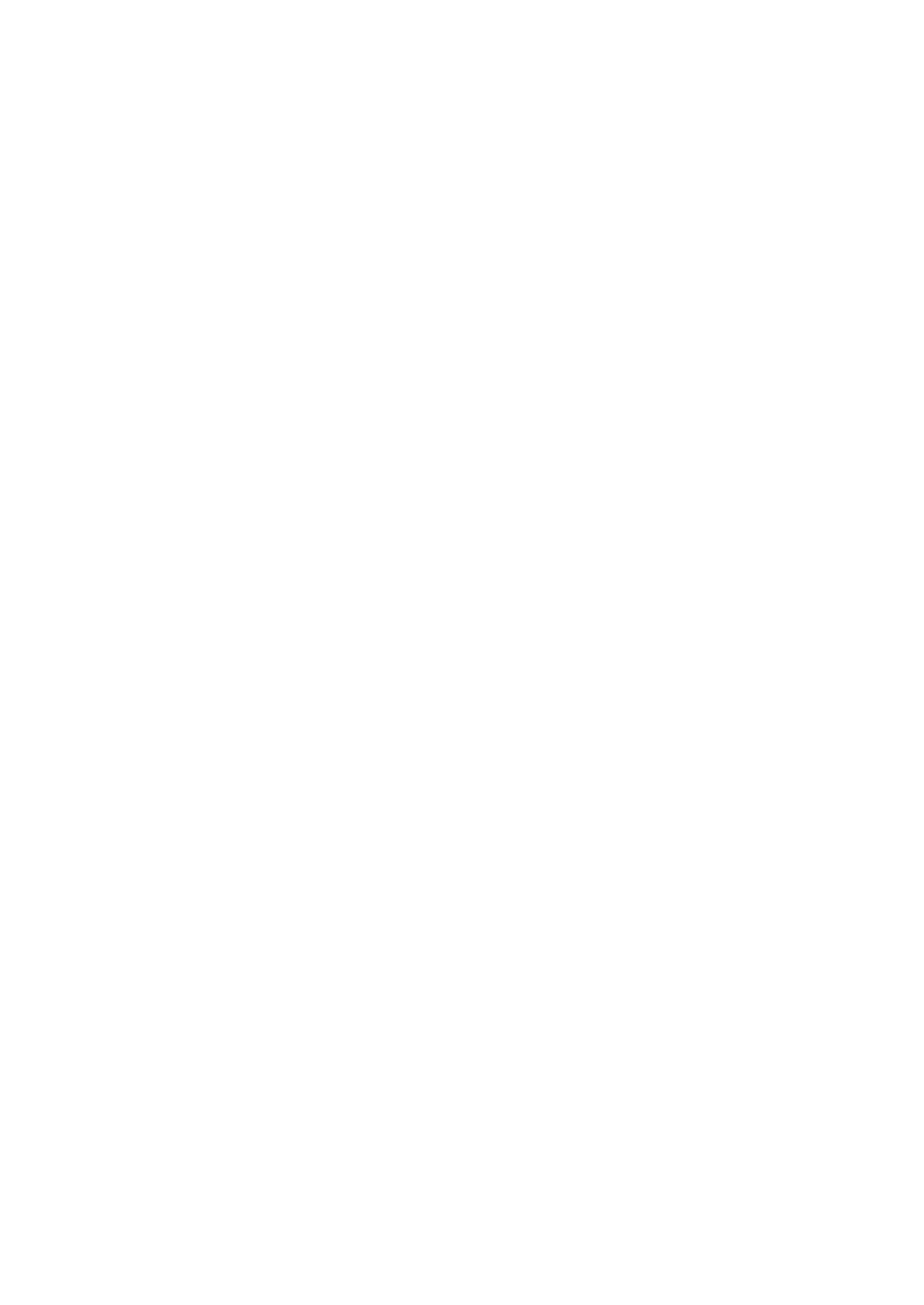## **TABLE OF CONTENTS**

#### Page

| I.                 |                                                                            |  |
|--------------------|----------------------------------------------------------------------------|--|
| A.                 |                                                                            |  |
| <b>B.</b>          |                                                                            |  |
| C.                 |                                                                            |  |
| II.                |                                                                            |  |
| III.               | PARTIES' REQUESTS FOR FINDINGS AND RECOMMENDATIONS3                        |  |
| A.                 |                                                                            |  |
| <b>B.</b>          |                                                                            |  |
| IV.                |                                                                            |  |
| A.                 |                                                                            |  |
| 1.                 |                                                                            |  |
| 2.                 |                                                                            |  |
| 3.                 | US Law is Inconsistent with US Obligations on Expedited and Administrative |  |
| <b>B.</b>          |                                                                            |  |
| 1.                 |                                                                            |  |
| 2.                 |                                                                            |  |
| 3.                 |                                                                            |  |
| $\boldsymbol{4}$ . |                                                                            |  |
| (a)                |                                                                            |  |
| (b)                | The Preliminary Countervailing Determination Is Consistent With the SCM    |  |
| (i)                | Provincial Stumpage Programmes Constitute a "Financial Contribution" 15    |  |
| (ii)               |                                                                            |  |
| (iii)              |                                                                            |  |
| (iv)               |                                                                            |  |
| (c)                | The Preliminary Critical Circumstances Finding Is Consistent with the SCM  |  |
| (i)                |                                                                            |  |
| (ii)               |                                                                            |  |
| (iii)              |                                                                            |  |
| (d)                |                                                                            |  |
| (i)                |                                                                            |  |
| (ii)               |                                                                            |  |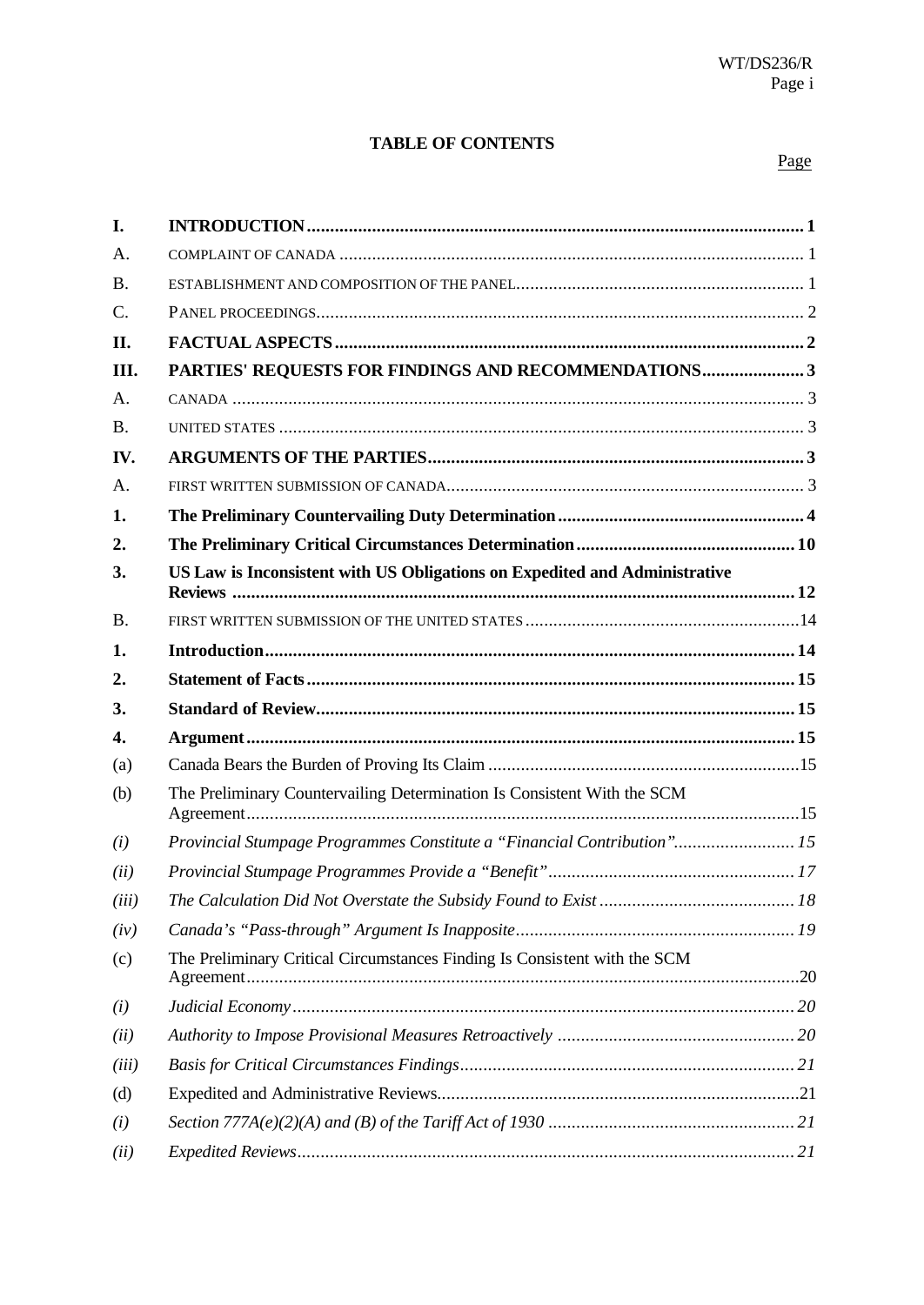| (iii) |                                                                                                                                                                  |  |  |
|-------|------------------------------------------------------------------------------------------------------------------------------------------------------------------|--|--|
| C.    |                                                                                                                                                                  |  |  |
| 1.    |                                                                                                                                                                  |  |  |
| (a)   |                                                                                                                                                                  |  |  |
| (b)   | The USDOC's use of "cross-border" benchmarks to find and measure "benefit"                                                                                       |  |  |
| (c)   | The USDOC impermissibly presumed a pass-through of an alleged benefit25                                                                                          |  |  |
| (d)   | The USDOC impermissibly inflated the subsidy rate by calculating a "weighted-<br>average country-wide rate" based upon only a portion of Canadian production and |  |  |
| (e)   | The USDOC impermissibly applied provisional measures in excess of the subsidy                                                                                    |  |  |
| 2.    |                                                                                                                                                                  |  |  |
| 3.    | US Law is Inconsistent with US Obligations on Expedited and Administrative                                                                                       |  |  |
| D.    |                                                                                                                                                                  |  |  |
| 1.    |                                                                                                                                                                  |  |  |
| (a)   |                                                                                                                                                                  |  |  |
| (b)   |                                                                                                                                                                  |  |  |
| (c)   |                                                                                                                                                                  |  |  |
| (d)   |                                                                                                                                                                  |  |  |
| (e)   |                                                                                                                                                                  |  |  |
| 2.    |                                                                                                                                                                  |  |  |
| 3.    |                                                                                                                                                                  |  |  |
| E.    |                                                                                                                                                                  |  |  |
| 1.    |                                                                                                                                                                  |  |  |
| 2.    |                                                                                                                                                                  |  |  |
| (a)   |                                                                                                                                                                  |  |  |
| (b)   |                                                                                                                                                                  |  |  |
| (c)   |                                                                                                                                                                  |  |  |
| (d)   |                                                                                                                                                                  |  |  |
| 3.    |                                                                                                                                                                  |  |  |
| 4.    |                                                                                                                                                                  |  |  |
| F.    |                                                                                                                                                                  |  |  |
| 1.    |                                                                                                                                                                  |  |  |
| 2.    |                                                                                                                                                                  |  |  |
|       |                                                                                                                                                                  |  |  |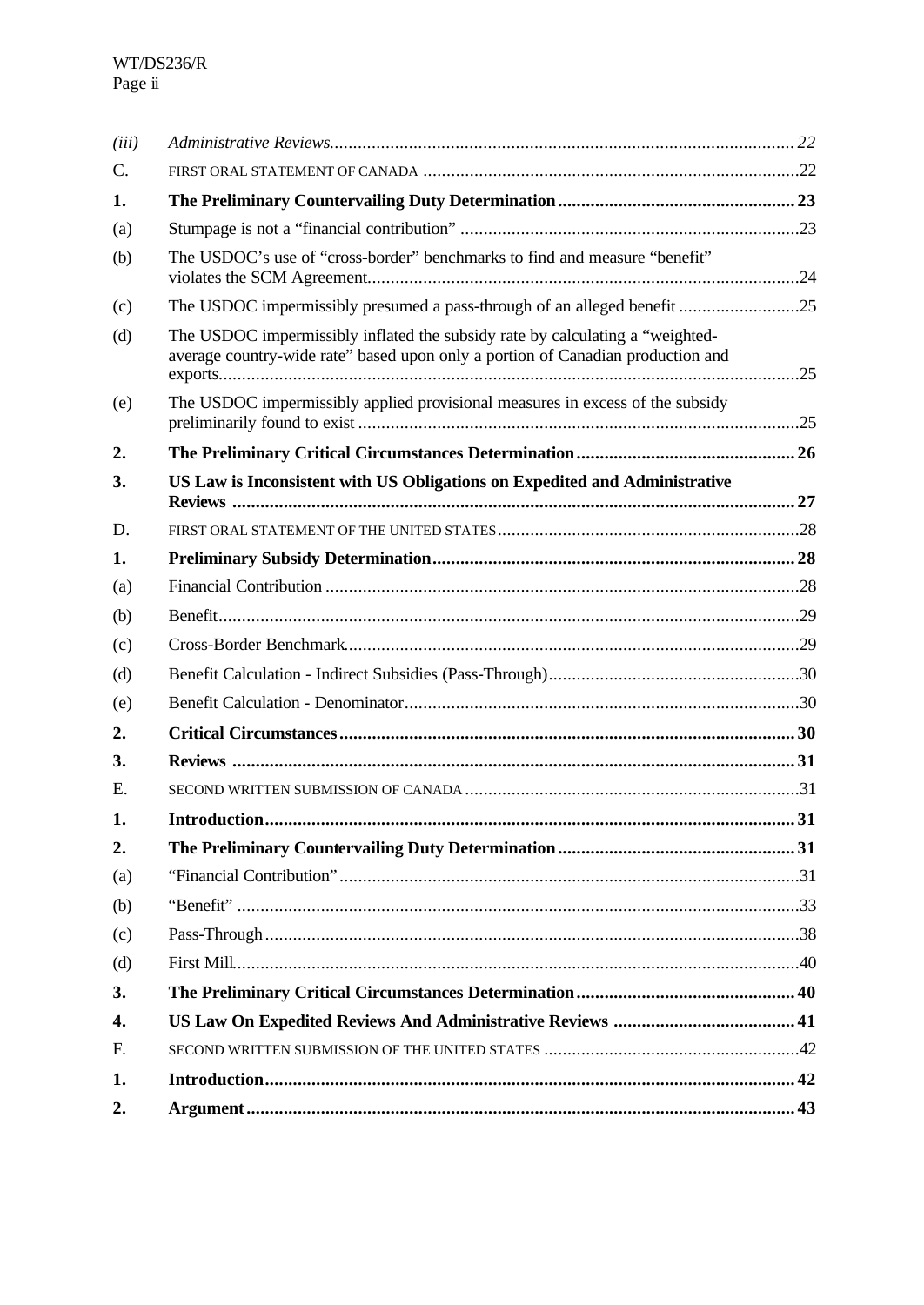| (a)   | The USDOC's Preliminary Determination that the Canadian Provincial Governments<br>Provide a Good to Lumber Producers Is Consistent with Article $1.1(a)(1)(iii)$ of the |  |
|-------|-------------------------------------------------------------------------------------------------------------------------------------------------------------------------|--|
| (b)   | The USDOC Properly Measured the Benefit from Provincial Stumpage Systems                                                                                                |  |
| (i)   | The Use of Commercially Available World Market Prices Is, in Appropriate<br>Circumstances, Consistent with Article 14(d) of the SCM Agreement 44                        |  |
| (ii)  |                                                                                                                                                                         |  |
| (iii) | US Stumpage Prices Are Commercially Available to Canadian Lumber Producers 46                                                                                           |  |
| (c)   | The USDOC Properly Calculated the Total Amount of the Subsidy to Producers of                                                                                           |  |
| (d)   | The Preliminary Critical Circumstances Finding Is Consistent with the SCM                                                                                               |  |
| (e)   | US Laws Governing Reviews Are Consistent with the SCM Agreement49                                                                                                       |  |
| 3.    |                                                                                                                                                                         |  |
| G.    |                                                                                                                                                                         |  |
| 1.    |                                                                                                                                                                         |  |
| 2.    |                                                                                                                                                                         |  |
| (a)   |                                                                                                                                                                         |  |
| (b)   |                                                                                                                                                                         |  |
| (c)   |                                                                                                                                                                         |  |
| (d)   |                                                                                                                                                                         |  |
| 3.    |                                                                                                                                                                         |  |
| 4.    |                                                                                                                                                                         |  |
| H.    |                                                                                                                                                                         |  |
| 1.    |                                                                                                                                                                         |  |
| 2.    |                                                                                                                                                                         |  |
| 3.    |                                                                                                                                                                         |  |
| 4.    |                                                                                                                                                                         |  |
| 5.    |                                                                                                                                                                         |  |
| (a)   |                                                                                                                                                                         |  |
| (b)   |                                                                                                                                                                         |  |
| 6.    |                                                                                                                                                                         |  |
| V.    |                                                                                                                                                                         |  |
| A.    |                                                                                                                                                                         |  |
| 1.    | Scope of the term "good" under Article $1.1(a)(1)(iii)$ of the SCM Agreement59                                                                                          |  |
| 2.    | Determination of a "benefit" under Article 1.1(b), 14(d) of the SCM Agreement 60                                                                                        |  |
| 3.    |                                                                                                                                                                         |  |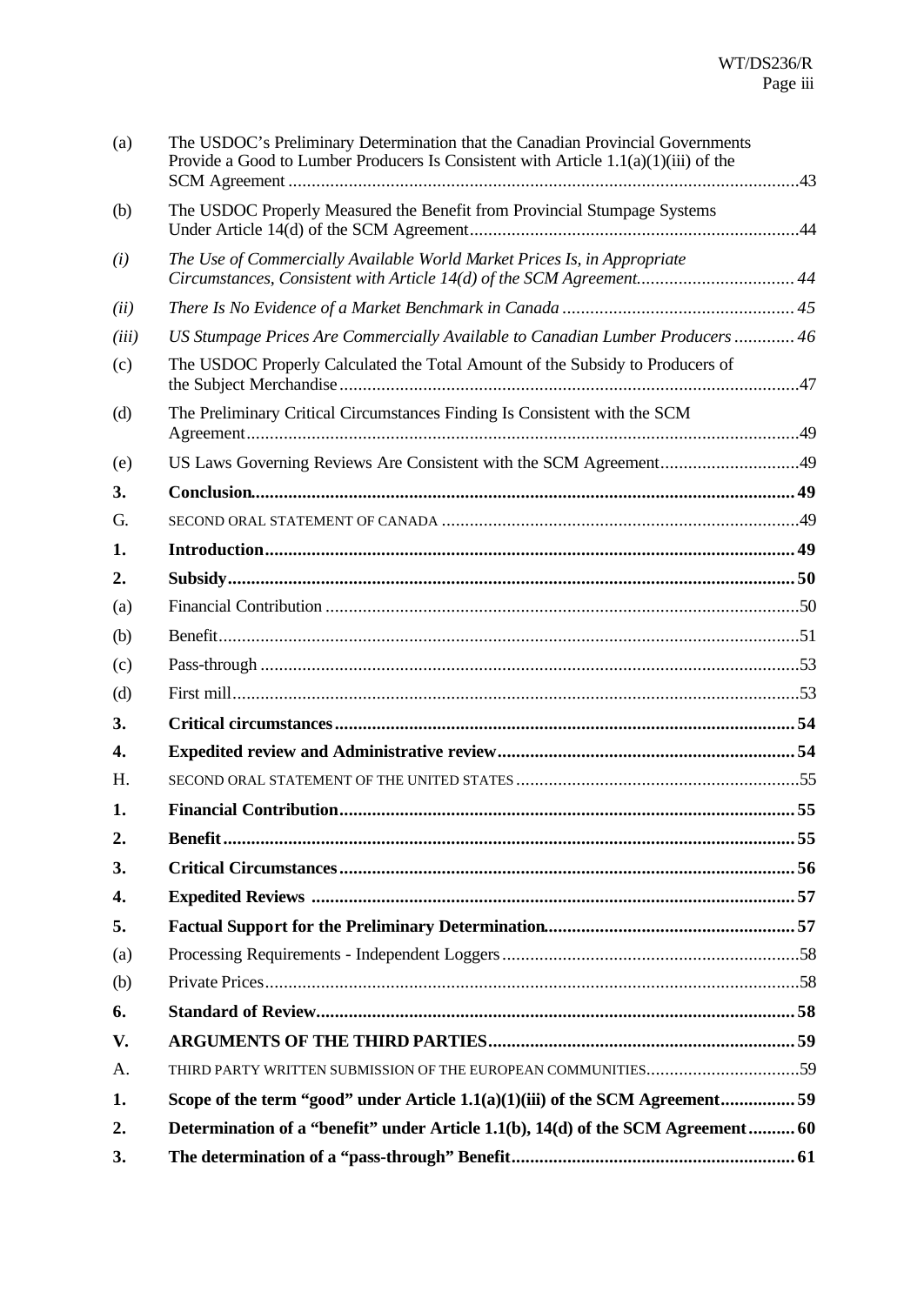| 4.               | No application of Article 20.6 of the SCM Agreement to provisional                   |  |
|------------------|--------------------------------------------------------------------------------------|--|
| 5.               |                                                                                      |  |
| <b>B.</b>        |                                                                                      |  |
| 1.               |                                                                                      |  |
| 2.               |                                                                                      |  |
| (a)              | Article $1.1(a)(1)(iv)$ of the SCM Agreement not the relevant benchmark for a "pass" |  |
| (b)              | Determination of a "benefit" according to Article 1.1(b) of the SCM Agreement        |  |
| 3.               | The scope of Article 19.3 of the SCM Agreement for an "expedited review" 64          |  |
| $\overline{4}$ . |                                                                                      |  |
| C.               |                                                                                      |  |
| D.               |                                                                                      |  |
| 1.               |                                                                                      |  |
| 2.               |                                                                                      |  |
| (a)              |                                                                                      |  |
| (b)              |                                                                                      |  |
| (c)              |                                                                                      |  |
| VI.              |                                                                                      |  |
| VII.             |                                                                                      |  |
| A.               | CLAIMS RELATING TO THE PRELIMINARY COUNTERVAILING DUTY                               |  |
| 1.               |                                                                                      |  |
| 2.               |                                                                                      |  |
| (a)              |                                                                                      |  |
| (i)              |                                                                                      |  |
| (ii)             |                                                                                      |  |
| (b)              |                                                                                      |  |
| (c)              |                                                                                      |  |
| 3.               |                                                                                      |  |
| (a)              |                                                                                      |  |
| (i)              |                                                                                      |  |
| (ii)             |                                                                                      |  |
| (b)              |                                                                                      |  |
| (c)              |                                                                                      |  |
| 4.               | Claim 3: failure to examine and determine the existence of benefit to the            |  |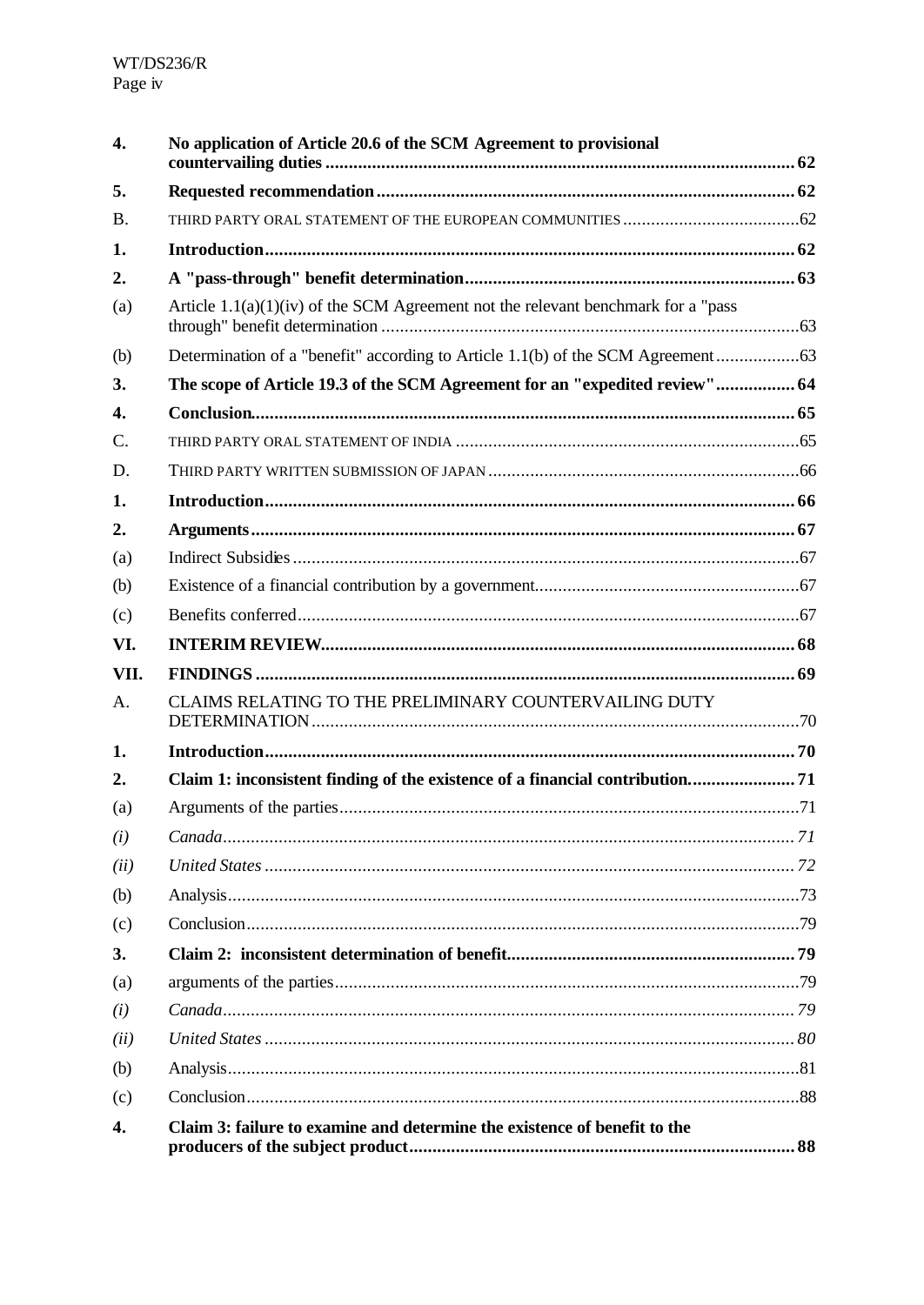| (a)             |                                                                                                                                                                 |  |
|-----------------|-----------------------------------------------------------------------------------------------------------------------------------------------------------------|--|
| (i)             |                                                                                                                                                                 |  |
| (ii)            |                                                                                                                                                                 |  |
| (b)             |                                                                                                                                                                 |  |
| (c)             |                                                                                                                                                                 |  |
| 5.              | Claim 4: impermissible application of a provisional duty in excess of the subsidy                                                                               |  |
| (a)             |                                                                                                                                                                 |  |
| (i)             |                                                                                                                                                                 |  |
| (ii)            |                                                                                                                                                                 |  |
| (b)             |                                                                                                                                                                 |  |
| 6.              | Conclusion on Canada's claims relating to the Preliminary Countervailing Duty                                                                                   |  |
| <b>B.</b>       | CLAIMS RELATING TO THE PRELIMINARY CRITICAL CIRCUMSTANCES<br>DETERMINATION AND THE RETROACTIVE APPLICATION OF                                                   |  |
| 1.              | Claim 1: retroactive application of provisional measures is inconsistent with<br>Article 20.6 SCM Agreement and violates Article 17.3 and 17.4 SCM Agreement 97 |  |
| (a)             |                                                                                                                                                                 |  |
| (i)             |                                                                                                                                                                 |  |
| (ii)            |                                                                                                                                                                 |  |
| (b)             |                                                                                                                                                                 |  |
| (i)             | Does Article 20.6 SCM Agreement allow for the retroactive application of                                                                                        |  |
| (ii)            | Does the retroactive application of provisional measures also violate the disciplines                                                                           |  |
| (c)             |                                                                                                                                                                 |  |
| 2.              | Claim 2: USDOC failed to establish critical circumstances under Article 20.6                                                                                    |  |
| (a)             |                                                                                                                                                                 |  |
| (i)             |                                                                                                                                                                 |  |
| (ii)            |                                                                                                                                                                 |  |
| (b)             |                                                                                                                                                                 |  |
| 3.              | Conclusion on Canada's claim concerning the USDOC Preliminary Critical                                                                                          |  |
| $\mathcal{C}$ . | CLAIM OF INCONSISTENT CVD LAW CONCERNING EXPEDITED AND ADMINISTRATIVE                                                                                           |  |
|                 |                                                                                                                                                                 |  |
| (a)             |                                                                                                                                                                 |  |
| (i)             |                                                                                                                                                                 |  |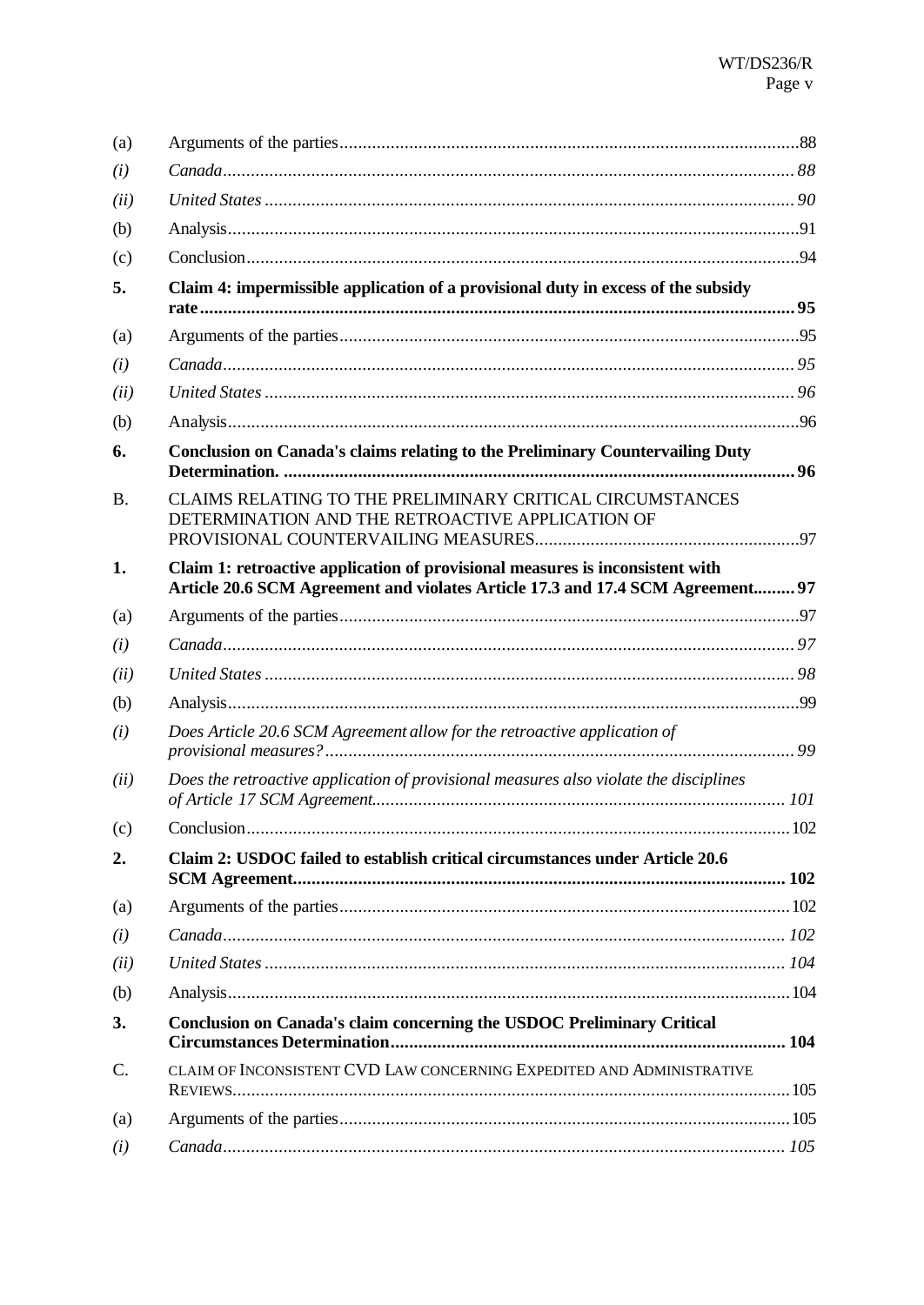| (ii) |  |
|------|--|
| (i)  |  |
| (b)  |  |
|      |  |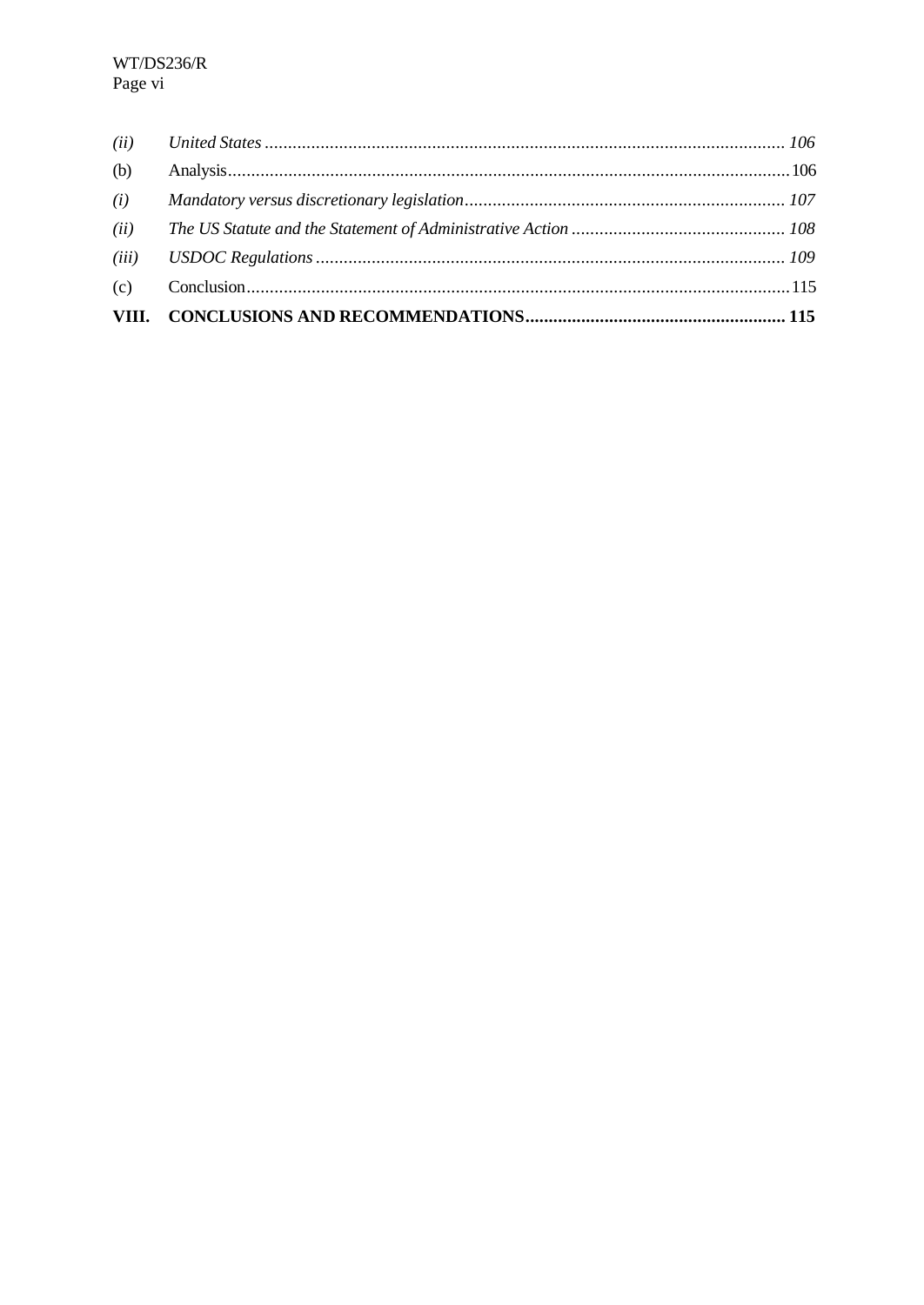### **LIST OF ANNEXES**

|                                                                           | Contents                                                                                               | Page   |  |
|---------------------------------------------------------------------------|--------------------------------------------------------------------------------------------------------|--------|--|
| Annex A-1                                                                 | Responses of Canada to questions posed in the context of the first<br>substantive meeting of the Panel | $A-2$  |  |
| Annex A-2                                                                 | Responses of the United States to questions posed in the context                                       | $A-13$ |  |
|                                                                           | of the first substantive meeting of the Panel                                                          |        |  |
| Responses of Canada to questions posed in the context of the<br>Annex B-1 |                                                                                                        | $B-2$  |  |
|                                                                           | second substantive meeting of the Panel                                                                |        |  |
| Annex $B-2$                                                               | Responses of the United States to questions posed in the context                                       | $R-11$ |  |
|                                                                           | of the second substantive meeting of the Panel                                                         |        |  |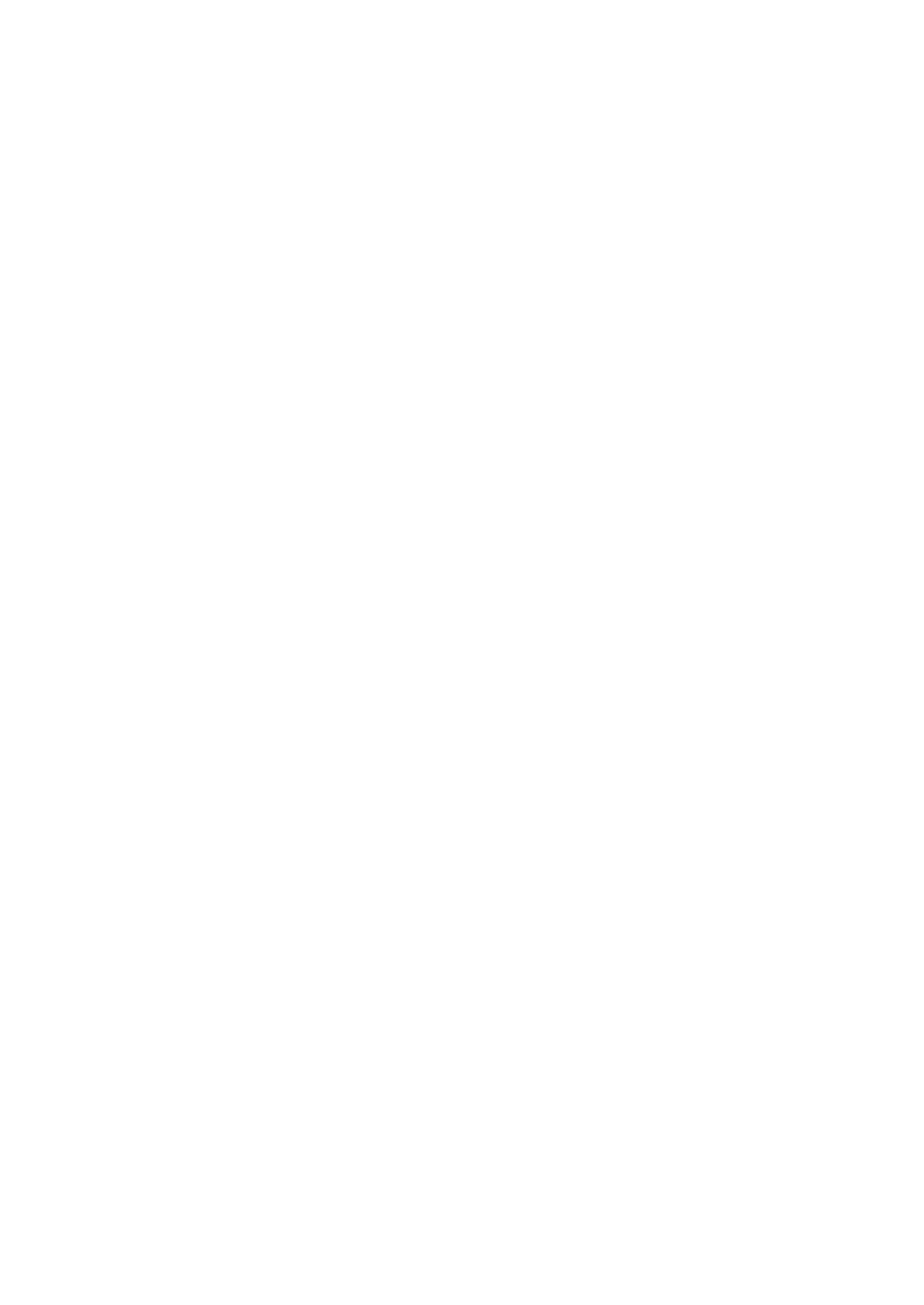### **I. INTRODUCTION**

#### A. COMPLAINT OF CANADA

1.1 On 21 August 2001, Canada requested consultations with the United States pursuant to Article 4 of the Dispute Settlement Understanding ("the DSU"), Article XXII of the General Agreement on Tariffs and Trade 1994 ("GATT 1994") and Article 30 of the Agreement on Subsidies and Countervailing Measures ("the SCM Agreement" or "the Agreement"), with regard to the preliminary countervailing duty determination and the preliminary critical circumstances determination made by the US Department of Commerce ("USDOC") on 9 August 2001, with respect to certain softwood lumber from Canada, and with regard to US measures on company-specific expedited reviews and administrative reviews.<sup>1</sup>

1.2 On 17 September 2001, Canada and the United States held the requested consultations, but failed to reach a mutually satisfactory resolution of the matter.

1.3 On 25 October 2001, Canada requested the establishment of a panel to examine the matter.<sup>2</sup>

B. ESTABLISHMENT AND COMPOSITION OF THE PANEL

1.4 At its meeting of 5 December 2001, the Dispute Settlement Body ("the DSB") established a Panel in accordance with Article 6 of the DSU and pursuant to the request made by Canada in document WT/DS236/2.

1.5 At that meeting, the parties to the dispute also agreed that the Panel should have standard terms of reference. The terms of reference therefore are the following:

"To examine, in the light of the relevant provisions of the covered agreements cited by Canada in document WT/DS236/2 the matter referred to the DSB by Canada in that document, and to make such findings as will assist the DSB in making the recommendations or in giving the rulings provided for in those agreements."

1.6 On 22 January 2002, Canada requested the Director-General to determine the composition of the Panel, pursuant to paragraph 7 of Article 8 of the DSU. This paragraph provides:

"If there is no agreement on the panelists within 20 days after the date of the establishment of a panel, at the request of either party, the Director-General, in consultation with the Chairman of the DSB and the Chairman of the relevant Council or Committee, shall determine the composition of the panel by appointing the panelists whom the Director-General considers most appropriate in accordance with any relevant special or additional rules or procedures of the covered agreement or covered agreements which are at issue in the dispute, after consulting with the parties to the dispute. The Chairman of the DSB shall inform the Members of the composition of the panel thus formed no later than 10 days after the date the Chairman receives such a request."

l

 $1$  WT/DS/236/1.

 $2$  WT/DS/236/2.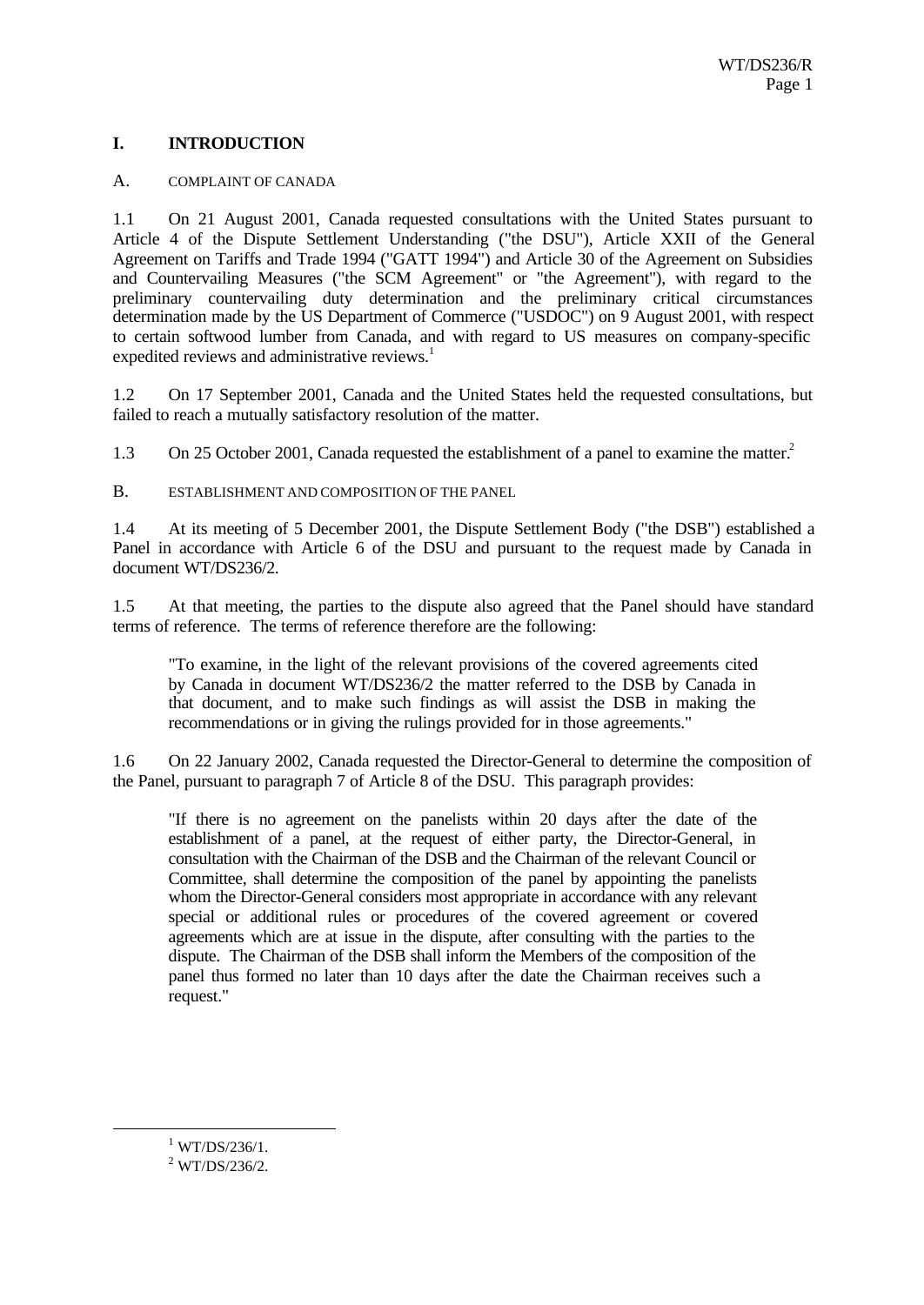1.7 On 1 February 2002, the Director-General accordingly composed the Panel as follows:

| Chairman: | Mr. Dariusz Rosati                     |
|-----------|----------------------------------------|
| Members:  | Mr. Robert Arnott<br>Mr. Gonzalo Biggs |

The European Communities, India and Japan reserved their third party rights.

C. PANEL PROCEEDINGS

1.8 The Panel met with the parties on 24-25 April 2002 and 4 June 2002. The Panel met with third parties on 24 April 2002.

1.9 On 26 July 2002, the Panel provided its interim report to the parties.

#### **II. FACTUAL ASPECTS**

l

2.1 This dispute concerns the preliminary countervailing duty determination and the preliminary critical circumstances determination made by the USDOC on 9 August 2001 in respect of certain softwood lumber imports from Canada, classified under headings 4407.1000, 4409.1010, 4409.1020, and 4409.1090.<sup>3</sup> This dispute also concerns US law on expedited and administrative reviews in the context of countervailing measures.

2.2 On 2 April 2001 an application for countervailing duties was filed with the USDOC by the Coalition for Fair Lumber Imports Executive Committee; the United Brotherhood of Carpenters and Joiners; and the Paper, Allied-Industrial, Chemical and Energy Workers International Union. On 20 April 2001, the application was amended to include as applicants Moose River Lumber Co., Inc.; Shearer Lumber Products; Shuqualak Lumber Co.; and Tolleson Lumber Co., Inc. On 30 April 2001, the USDOC published a notice of initiation of a countervailing duty investigation in the US Federal Register.

2.3 In May 2001, the US International Trade Commission ("ITC") published its preliminary affirmative determination that there was a reasonable indication that the US industry was threatened with material injury by reason of imports from Canada of softwood lumber, which were alleged to be subsidized by the Government of Canada.

2.4 On 27 July 2001, the USDOC amended the initiation of the investigation, to exempt from investigation imports of certain softwood lumber produced in the Maritime Provinces from timber harvested in the Maritime Provinces.<sup>4</sup>

2.5 On 17 August 2001, the USDOC published in the Federal Register a notice of preliminary affirmative countervailing duty determination, preliminary affirmative critical circumstances determination, and alignment of final countervailing duty determination with final antidumping duty determination. Provisional measures (withholding of appraisement and posting of cash deposit or bond) were imposed on the basis of a preliminary subsidy rate of 19.31 per cent, applicable to all producers/exporters, and applied to all entries of the subject merchandise from Canada entered, or

 $3$  The countervailing duty investigation concerned in this dispute is sometimes referred to as the "*Lumber IV*" investigation.

<sup>4</sup> US Department of Commerce, *Notice of preliminary affirmative countervailing duty determination, preliminary affirmative critical circumstances determination, and alignment of final countervailing duty determination with final antidumping duty determination: Certain softwood lumber products from Canada*, Exhibit CDA-1, p. 43,188.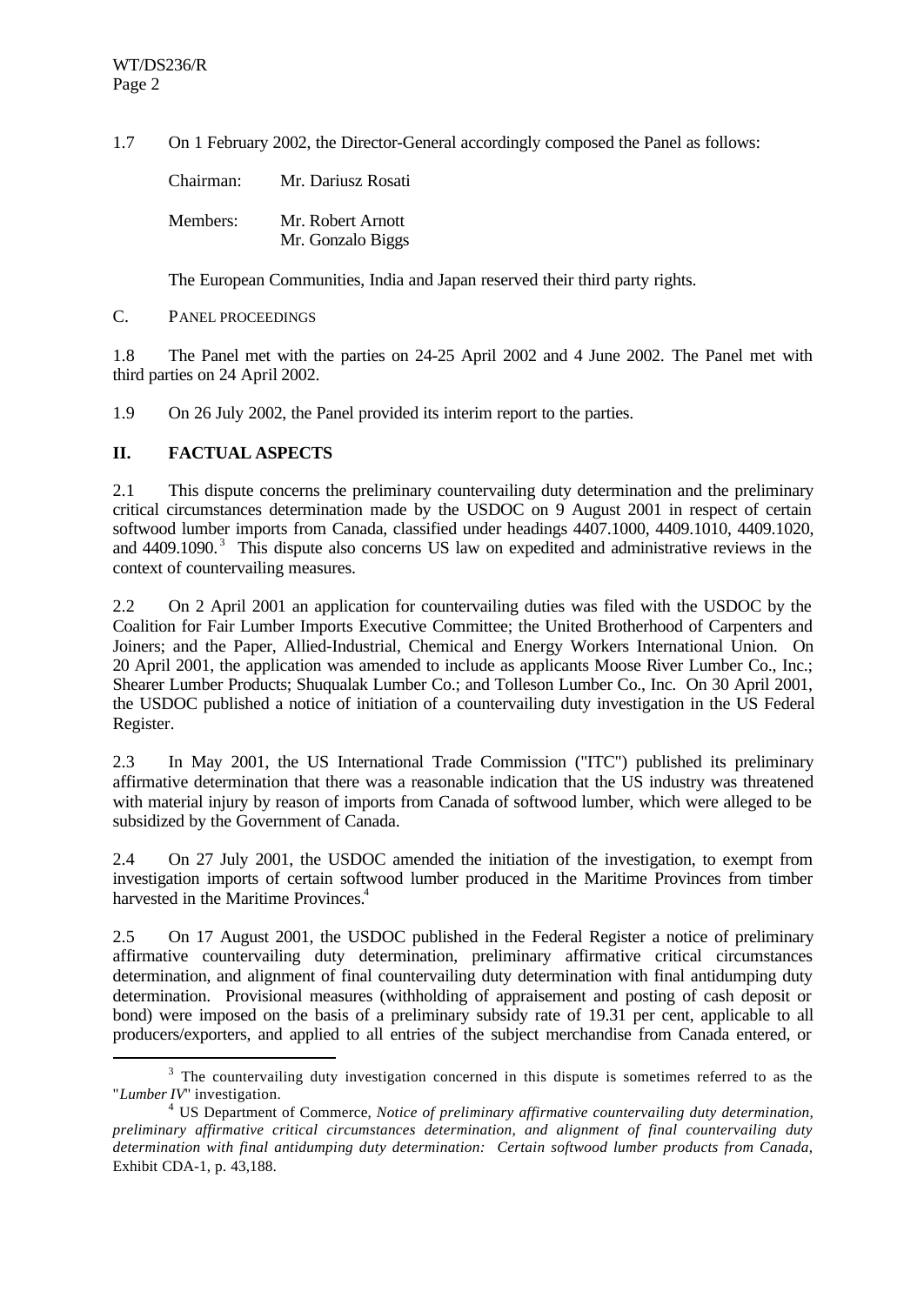withdrawn from warehouse, for consumption on or after 90 days prior to the date of publication of the notice.

#### **III. PARTIES' REQUESTS FOR FINDINGS AND RECOMMENDATIONS**

#### A. CANADA

- 3.1 Canada requests the Panel to:
- find that the Preliminary Countervailing Duty Determination of the United States in the softwood lumber case violates Articles 10, 14, 17.1, 17.2, 17.5, 19.4 and 32.1 of the SCM Agreement and Article VI:3 of GATT 1994;
- find that the Preliminary Critical Circumstances Determination of the United States in the softwood lumber case violates Article 17.1(b), 17.3, 17.4, 17.5, 19.4 and 20.6 of the SCM Agreement and Article VI:3 of GATT 1994;
- find that US countervailing duty law regarding expedited and administrative reviews and the application of that law in the *Lumber IV* investigation violate Articles 10, 19.3, 19.4, 21.2 and 32.1 of the SCM Agreement and that as a result, the United States has failed to ensure that its laws, regulations and administrative procedures are in conformity with its WTO obligations as required by Article XVI:4 of the WTO Agreement and Article 32.5 of the SCM Agreement; and
- recommend that the United States bring its measures into conformity with the SCM Agreement and the WTO Agreement, including by lifting the suspension of liquidation for the period of 19 May through 16 August 2001, and making company-specific expedited and administrative reviews available to exporters and producers subject to any countervailing duty order that may be issued as a result of the *Lumber IV* investigation.
- B. UNITED STATES
- 3.2 The United States requests that the Panel reject Canada's claims in their entirety.

#### **IV. ARGUMENTS OF THE PARTIES**

4.1 The arguments of the parties are set forth in their written and oral submissions to the Panel, and in their answers to questions. The parties' arguments as presented in their submissions are summarized in this section. Summaries of the parties' written answers to questions are set forth in the Annexes to this report (*see* list of annexes at page ).

- A. FIRST WRITTEN SUBMISSION OF CANADA
- 4.2 The following are Canada's arguments in its first written submission.

4.3 At issue in this dispute are the preliminary countervailing duty determination (the "preliminary determination") and the preliminary critical circumstances determination made by the USDOC on 9 August 2001, with respect to certain softwood lumber from Canada, which violate US obligations under the SCM Agreement and GATT 1994. Also at issue is the denial of companyspecific expedited reviews and administrative reviews under US countervailing duty law, which violates US obligations under the SCM Agreement and the WTO Agreement.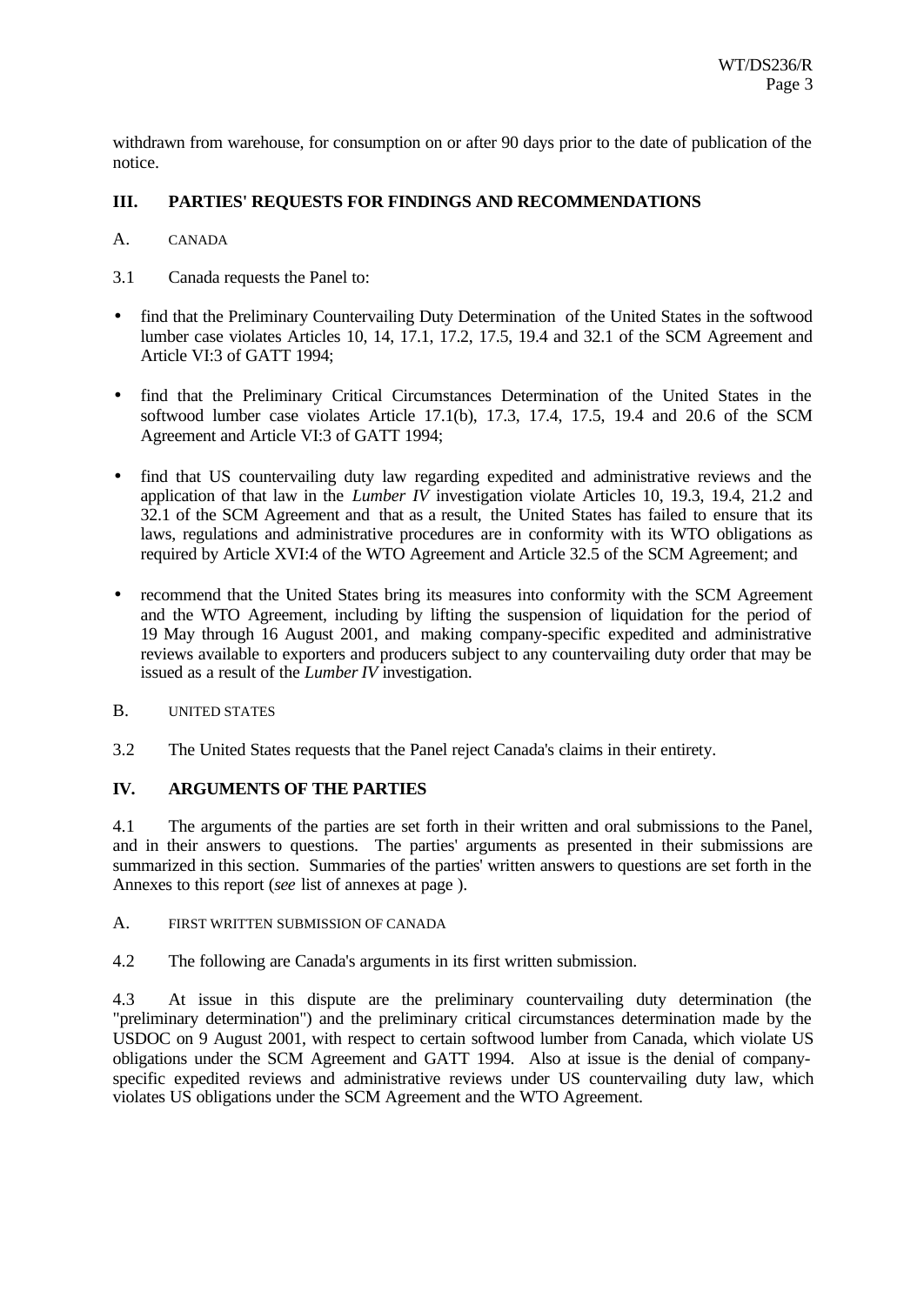l

#### **1. The Preliminary Countervailing Duty Determination**

4.4 In the preliminary countervailing duty determination, the USDOC concluded that "provincial stumpage programmes" in Quebec, British Columbia, Ontario, Alberta, Manitoba and Saskatchewan are countervailable subsidies. It determined (a) that stumpage is the "provision of a good or service", (b) based on a "cross-border" analysis of "benefit", that the stumpage programmes were subsidies to softwood lumber producers, and (c) that the alleged subsidies were specific. It assumed that the benefit was passed through to certain producers. Of the 19.31 per cent country-wide subsidy rate calculated by the USDOC, a full 19.21 per cent is attributed to these "stumpage programmes".

4.5 The USDOC's findings and determinations and the provisional measures imposed as a result are inconsistent with US obligations under the SCM Agreement and GATT 1994. Specifically: (a) the Canadian practices in question are not "subsidies" as defined in Article 1 of the SCM Agreement, (b) the USDOC impermissibly inflated the alleged subsidy rate by calculating a countrywide rate based on only a portion of Canadian production and exports of softwood lumber; and (c) the USDOC impermissibly inflated the provisional measures imposed by applying them on an entered value after having calculated the subsidy rate using a first mill value. Although Canada is not making submissions regarding the USDOC's preliminary finding of specificity, Canada does not accept that finding as correct.

4.6 The Canadian practices are not "subsidies" because: (a) "stumpage" is not a "financial contribution" within the meaning of Article 1.1(a) of the SCM Agreement; (b) the USDOC's determination and measurement of a "benefit" is based on a "cross-border" methodology that is not permitted by the SCM Agreement; and (c) the USDOC's determination assumes holders of harvesting rights pass through an alleged benefit to softwood lumber producers, without any basis for the assumption.

4.7 "Stumpage" is not a "financial contribution". Most forest land in Canada is publicly owned "Crown" land. As stewards of this land, Federal and provincial governments manage forestry resources not for the benefit of specific users, but for the country as a whole, and with a view to conservation and preservation of Canada's natural heritage for future generations. Forest resource management is, therefore, concerned with a range of economic and public interests and activities associated with forest lands. These include timber, trapping, fishing, recreation, water quantity and quality, wildlife habitat, wilderness and aesthetics and erosion control. The management of forestry resources related to timber harvesting is characterized by a system of interlocking rights and obligations between provincial and federal governments, and timber harvesters. This system of resource management is based most frequently on tenure and licensing agreements.

4.8 Tenure and licensing agreements vary from province to province, but they are all similar in that they are a complex bundle of rights and obligations, containing at a minimum: (a) the right to harvest standing timber on Crown land or "stumpage"; (b) service and maintenance obligations on the part of the concern, such as road-building and maintenance, and protection against fire; (c) implementation of forestry management and conservation measures, including silviculture and reforestation; and (d) payment of a volumetric "stumpage charge ", levied upon the exercise of the harvesting right.

4.9 "Stumpage", as a right to exploit an *in situ* natural resource, takes two forms in Canada: a servitude referred to as a *profit à prendre* and a licence to harvest standing timber. Both rights are in respect of specified provincial Crown lands. A *profit à prendre* is a form of property right that

 $<sup>5</sup>$  In response to a question from the Panel, Canada stated that it was not pursuing a claim pertaining to</sup> specificity in this dispute. (Canada's Answers to Questions from the Panel after the Second Meeting with the Panel, answer to question 36 from the Panel following the second meeting, Annex B-1.)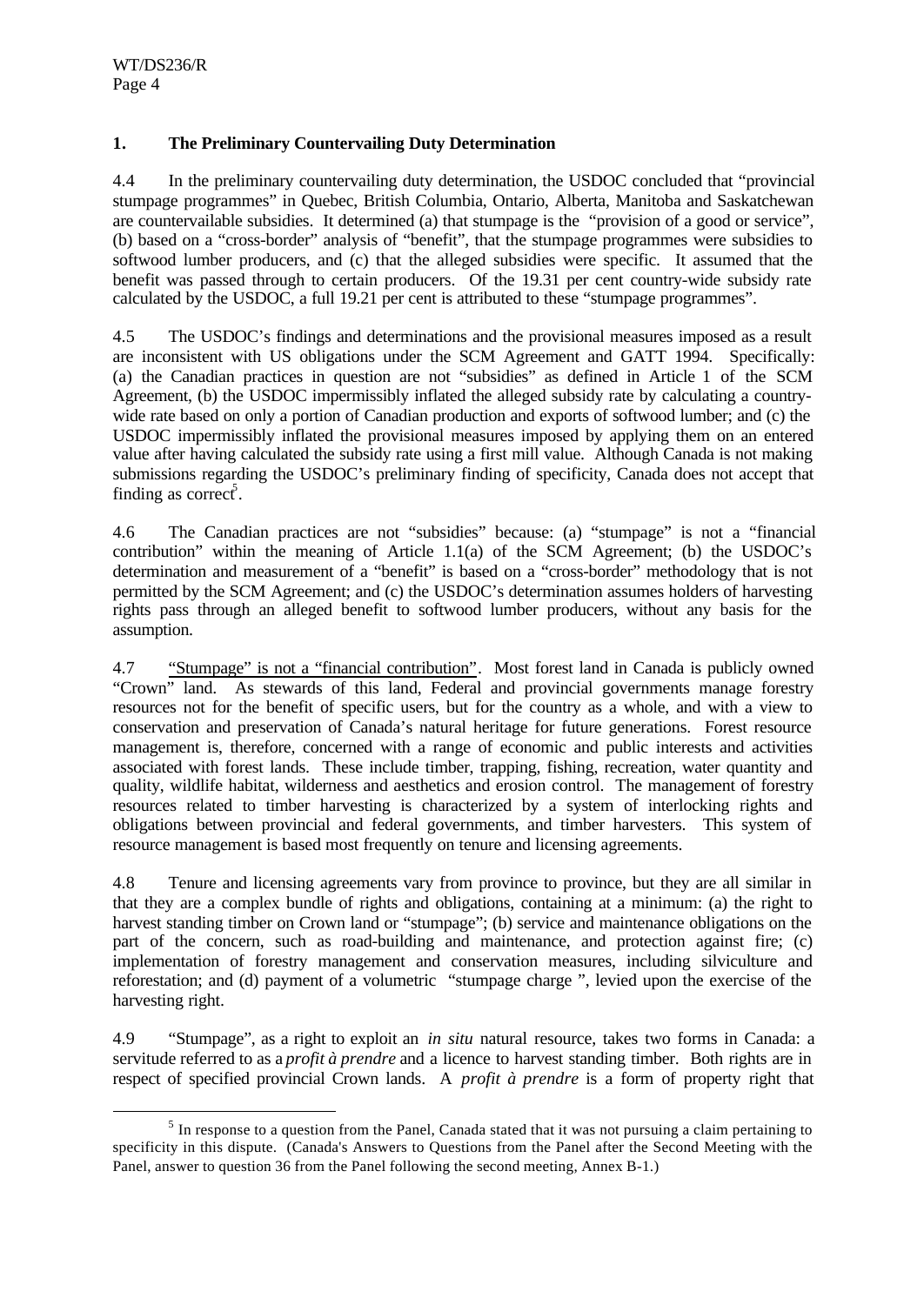conveys a non-possessory interest in the land to the recipient. Similarly, a licence is a revocable right to do something on, or to the detriment of, the land of another that would otherwise not be permitted – in this case, the right to harvest standing timber. Other related forms of rights include: mineral servitudes, mineral entry, timber easements, licensing quotas to harvest fish, and rights of access to exploit inland water currents for use in irrigation or electrical power generation.

4.10 By the terms of Articles 10 and 32.1 of the SCM Agreement, to be countervailable a practice must satisfy the definition of "subsidy" in Article 1.1. Where an investigating authority determines the existence of a subsidy in respect of a measure that does not fit within the terms of Article 1, that determination is not in accordance with the terms of the SCM Agreement and is, accordingly, in violation of Articles 10 and 32.1 of the Agreement. Article 17.1(b) specifically provides that provisional measures may be imposed only if "a preliminary affirmative determination has been made that a *subsidy* exists". (emphasis added).

4.11 Article 1 of the SCM Agreement sets out an *exclusive* definition for what constitutes a subsidy for the purposes of the SCM Agreement. The Appellate Body recognized in *Brazil – Export Financing Programme for Aircraft* that a subsidy as defined by Article 1 has two discrete elements: (i) a financial contribution that (ii) confers a benefit. The panel in *Export Restraints* noted that the definition of "subsidy" in Article 1 reflects the Members' agreement not only as to the types of government action subject to the SCM Agreement, but also that not all government actions that may affect the market come within the ambit of the SCM Agreement.

4.12 Under Article 1.1(a)(1)(iii) of the SCM Agreement, a financial contribution exists where a government provides *goods*. The ordinary meaning of "goods" is "tangible or movable personal property other than money; [especially] articles of trade or items of merchandise *«goods or services»*". Nothing in the context of the SCM Agreement in any way detracts from or expands this ordinary meaning. A good is a good, a product, something on the cross-border trade of which tariffs may be imposed.

4.13 This is confirmed by the negotiating history related to the measurement of a benefit. On 4 September 1990, the Chairman of the Negotiating Group on Subsidies and Countervailing Measures circulated seven "informal discussion papers" in preparation for issuing a revised version of the Chairman's text. Discussion Paper No. 6 dealt with the measurement of the amount of a subsidy and offered draft language for the current Article 14. Draft Article 14.4(a), as set out in Discussion Paper No. 6, reflects an understanding at the time of the negotiations on the SCM Agreement of the fundamental difference between tangible commercial inputs and intangible real property rights. This draft provided in relevant part that "the amount of subsidy arising from government provision of goods, services, *or extraction/harvesting rights* …" (emphasis added). The terms "or extraction/harvesting rights" are nowhere found either in the final text of Article  $1.1(a)(1)(iii)$  or in the final text of Article 14(d) of the SCM Agreement. This confirms that rights, such as *profits à prendre,* are not included within the scope of the Agreement.

4.14 The USDOC simply asserted that stumpage is a financial contribution in the form of a provision of goods or services. It did not declare itself as to whether, in its view, stumpage is the provision of "goods" or "services". The petitioner in *Lumber IV*, however, has argued that stumpage is the provision of goods ("wood fiber") in the form of timber or logs. Canada therefore understands the USDOC to have determined that stumpage is "the provision of goods".

4.15 The USDOC also made no attempt to examine the evidence on the record and did not analyse how property rights, such as *profits à prendre* and timber harvesting licenses, are a "financial contribution" under Article 1.1. Properly understood, *profit à prendre* and the license to harvest standing timber is not the provision of "goods" within the meaning of Article 1. These rights are not in themselves goods or services. As a simple factual matter, "stumpage" – the right to harvest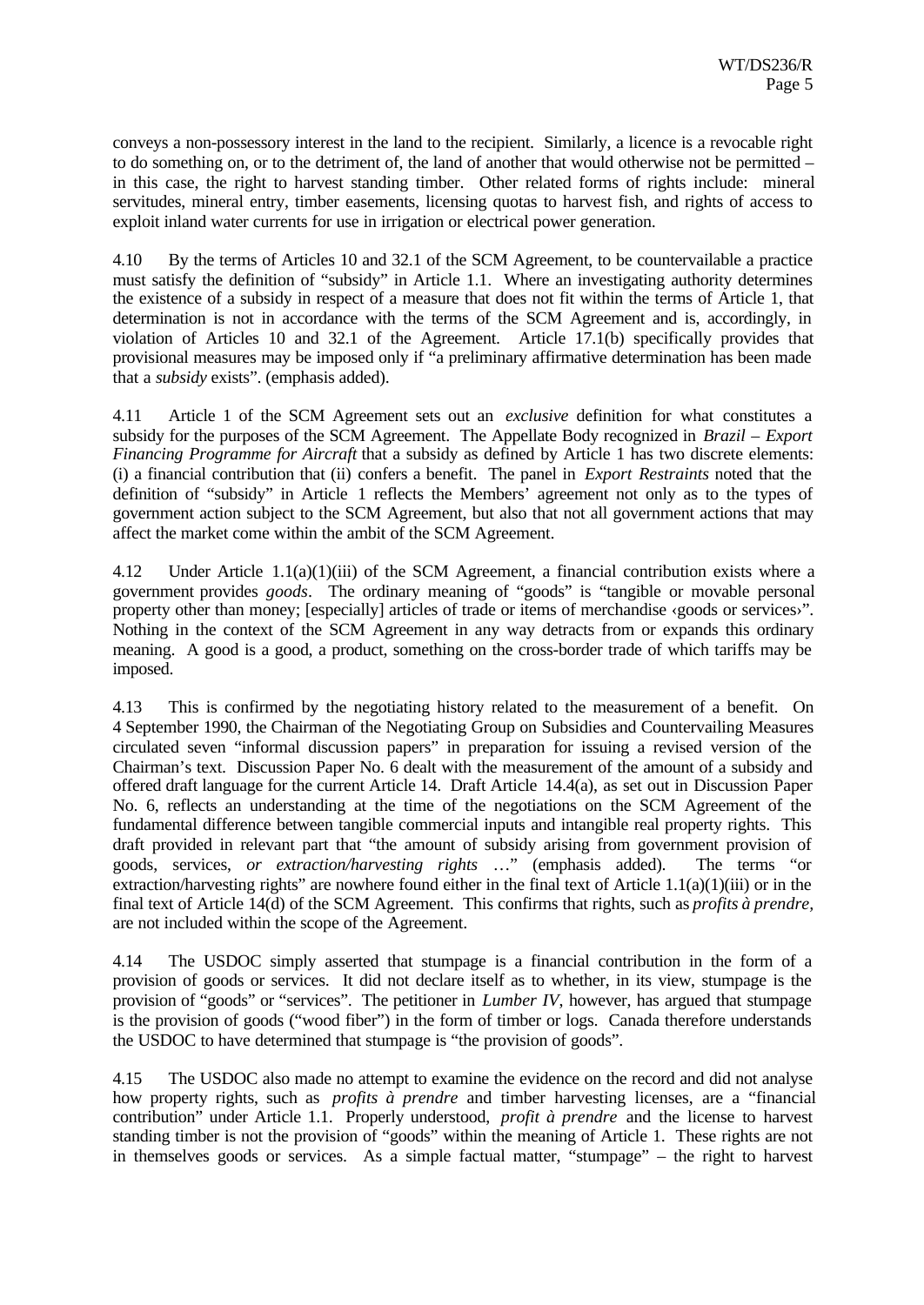standing timber – is not a log. "Stumpage" is instead the right to exploit an *in situ* natural resource, akin to the right to extract oil and minerals from public lands, quotas to harvest fish from a country's territorial waters, or the right of access to exploit inland water and water currents for use in irrigation or electrical power generation. To determine otherwise is to expand the scope of "provides goods" and, therefore, the SCM Agreement beyond all recognition.

4.16 Timber harvesters have the right to harvest timber from Crown lands by virtue of their tenures or licenses; they do not pay stumpage charges as remuneration to acquire this right. Rather, a "stumpage charge" is a levy on the exercise of an existing right to harvest timber. It is properly viewed as a form of revenue collection by the government and is the economic equivalent of a tax.

4.17 The USDOC erred in determining that "stumpage" is a "financial contribution". On a plain reading of Article 1.1(a)(1)(iii), the term "provides goods" cannot be interpreted to include the granting of rights such as "stumpage". Since stumpage is not a "financial contribution" and, therefore, not a subsidy as defined in Article 1.1, the determination by the USDOC that it is a subsidy and the imposition of provisional countervailing measures as a result, violates Articles 10, 17.1(b), 17.5, 19.4 and 32.1 of the SCM Agreement and Article V1:3 of GATT 1994.

4.18 The USDOC's use of "cross-border" benchmarks to find and measure "benefit" violates the SCM Agreement. Nothing in the SCM Agreement permits the USDOC to do so; indeed, the text, context, and Appellate Body interpretations of Articles 1 and 14 indicate that such an analysis violates the SCM Agreement.

4.19 The USDOC purported to establish that Canadian stumpage practices conferred a benefit by comparing: stumpage charges levied by Canadian provinces with stumpage prices on selected state lands in the *United States*, on the basis that such prices are "commercially available world market prices…" to softwood lumber producers in Canada. The USDOC found US stumpage prices to be higher than the charges levied by Canadian provinces. the USDOC then multiplied this difference by what it considered the portion of the provinces' harvest consumed in sawmills to arrive at the calculated amount of the "stumpage subsidy". The "stumpage subsidy" was wholly derived from the comparisons of stumpage charges in Canada and cross-border prices for stumpage in the United States.

4.20 Article 1.1 of the SCM Agreement provides that a subsidy exists where there is a financial contribution by a government and "a benefit is thereby conferred". In *Canada – Aircraft*, the Appellate Body stated that "the word 'benefit', as used in Article 1.1(b), implies some kind of comparison… [since] there can be no "benefit" to the recipient unless the "financial contribution" makes the recipient "better off" than it would otherwise have been, absent that contribution." In the case of a government provision of goods, the question is therefore whether the purchaser of a good from the government is "better off" than other purchasers who buy the same good from other sellers in the country subject to the investigation.

4.21 This is confirmed by Article 14(d), which sets out guidelines to calculate the amount of a subsidy based on a "benefit to the recipient" test in cases of an alleged government provision of goods. It provides in particular that, "[t]he adequacy of remuneration shall be determined *in relation to prevailing market conditions* for the good or service in question *in the country of provision or purchase*" (emphasis added). The words of Article 14(d) are unambiguous. "In the country of provision or purchase" means "in the country of provision or purchase." It does not mean adequacy can be determined as against prevailing market conditions in *some other country* or *internationally*. Nothing in the context, object and purpose or the negotiating history of Article 14 permits reading "in" as anything other than "in"; "in the country" does not admit of "cross-border" analysis. A crossborder analysis using transactions in another country to determine the existence of and measure a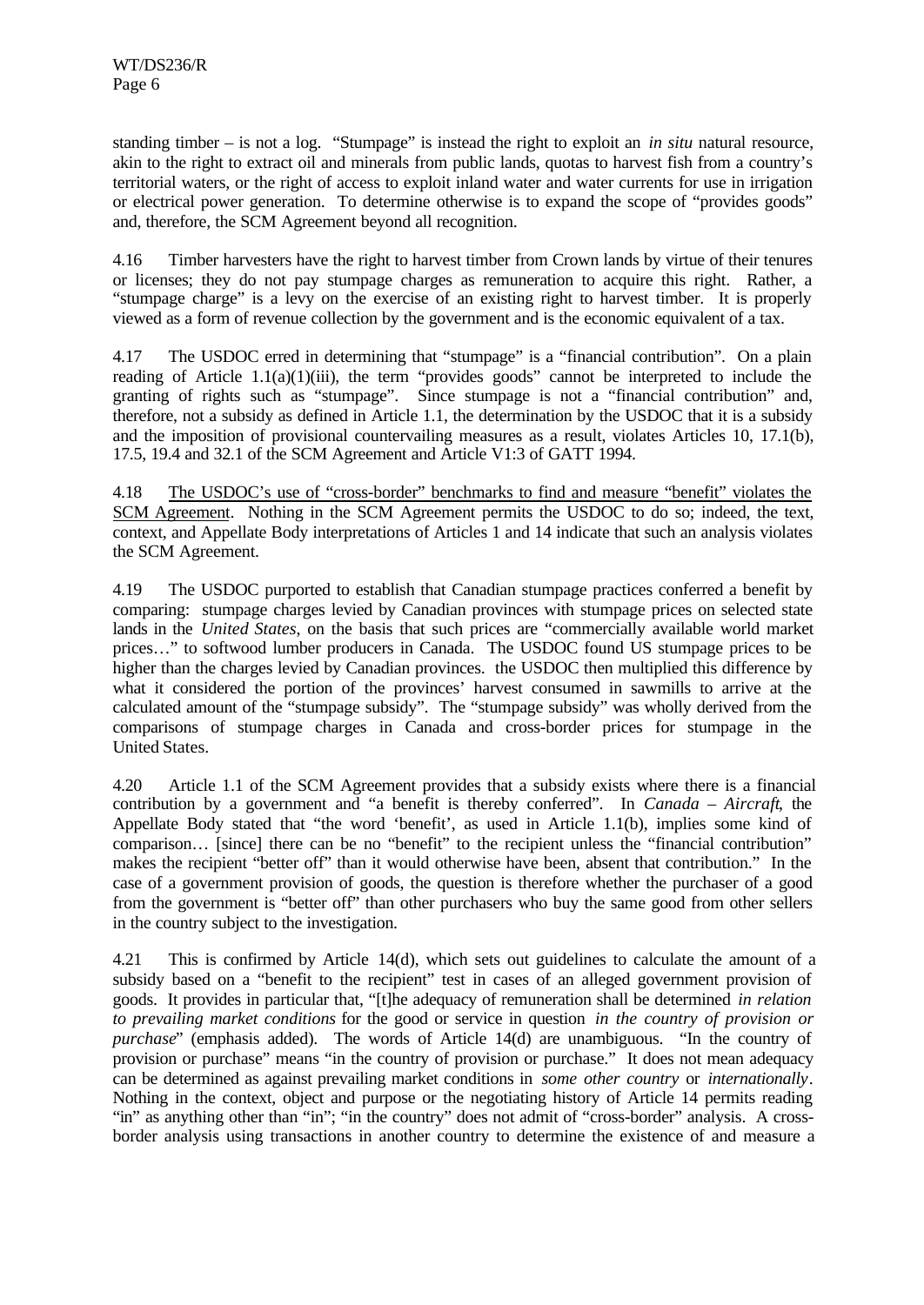"benefit" is thus inconsistent with Article 1 and Article 14 as interpreted by the Appellate Body, and viewed in context and in the light of the object and purpose of the SCM Agreement.

4.22 The USDOC's cross-border analysis is illogical even in the context of its own previous determinations. In each of the prior lumber cases – *Lumber I*, *Lumber II* and *Lumber III* – the USDOC rejected the use of cross-border comparisons for a number of reasons, including the USDOC's view that they are "arbitrary and capricious".

4.23 By using a benchmark in the United States, outside the country of the alleged provision of goods, the United States breached its obligations under Article 14 of the SCM Agreement. The USDOC's finding of a subsidy based on criteria not permitted by the SCM Agreement is also inconsistent with US obligations under Articles 10, 17.5, 19.4 and 32.1 of the SCM Agreement and Article VI:3 of GATT 1994. Furthermore, the United States violated Article 17.1 of the SCM Agreement by imposing provisional measures with respect to a practice that is not a subsidy.

4.24 The USDOC also impermissibly assumed a pass-through of an alleged benefit. In the preliminary determination, the USDOC found that the alleged "financial contribution" to timber harvesters conferred a benefit on softwood lumber producers. This presumption that the alleged benefit to timber harvesters passes through to lumber producers, without a determination that this did, in fact, occur, is inconsistent with the SCM Agreement.

4.25 In Canada, standing timber is harvested and processed into logs. Logs are then usually processed in sawmills and pulp mills to produce a wide variety of products including softwood lumber. Lumber may be sold as an end product or sold to remanufacturing industries that make a vast array of products. Both softwood lumber and remanufactured products, but not logs, are subject to the US investigation. A significant portion of harvesting is done by entities operating at arm's-length from lumber producers; in these instances, logs are sold to lumber producers and other industries in arm's-length transactions.

4.26 A countervailing duty may be imposed only where all the elements of a subsidy have been established. A subsidy is exhaustively defined in Article 1 of the SCM Agreement. A direct subsidy exists where a financial contribution confers a benefit to the recipient of that contribution. The criteria for an *indirect* subsidy are found in Article 1.1(a)(1)(iv) of that Agreement. In the context of Article 1.1(a)(1)(iii), *i.e.* where the alleged financial contribution is the government provision of goods, an indirect subsidy may be found *only* where a private entity is entrusted or directed by government to provide these goods in a manner that confers a benefit. Thus, where the recipient of a subsidy (whose products are not subject to the investigation) enters into transactions with other entities, an investigating authority may not assume that the subsidy has been passed on, or if so, that the recipient was entrusted or directed by government to pass it on. Rather, the authority must establish the existence of a subsidy in respect of the entity being investigated. This is especially the case where the transaction is at arm's-length.

4.27 The findings of the Appellate Body in *British Steel* are particularly relevant in this instance. There, the Appellate Body agreed with the Panel that "in order to determine whether any subsidy was bestowed on the production [of the subject merchandise], it is necessary to determine whether there was any "benefit" to [the recipient]." This included examining, on administrative review, the continued existence of any "benefit" already found to have been conferred by "financial contributions" pre-dating the privatization of the original recipient of those contributions. Moreover, this had to be done from the perspective of the producers of the imports subject to the review, not the producer that had been privatized prior to the review (i.e. whose imports were not subject to the review). Finally, in that case, the Appellate Body confirmed that where fair market value is paid on privatization, no previously conferred benefit could be passed through to the acquiring entity.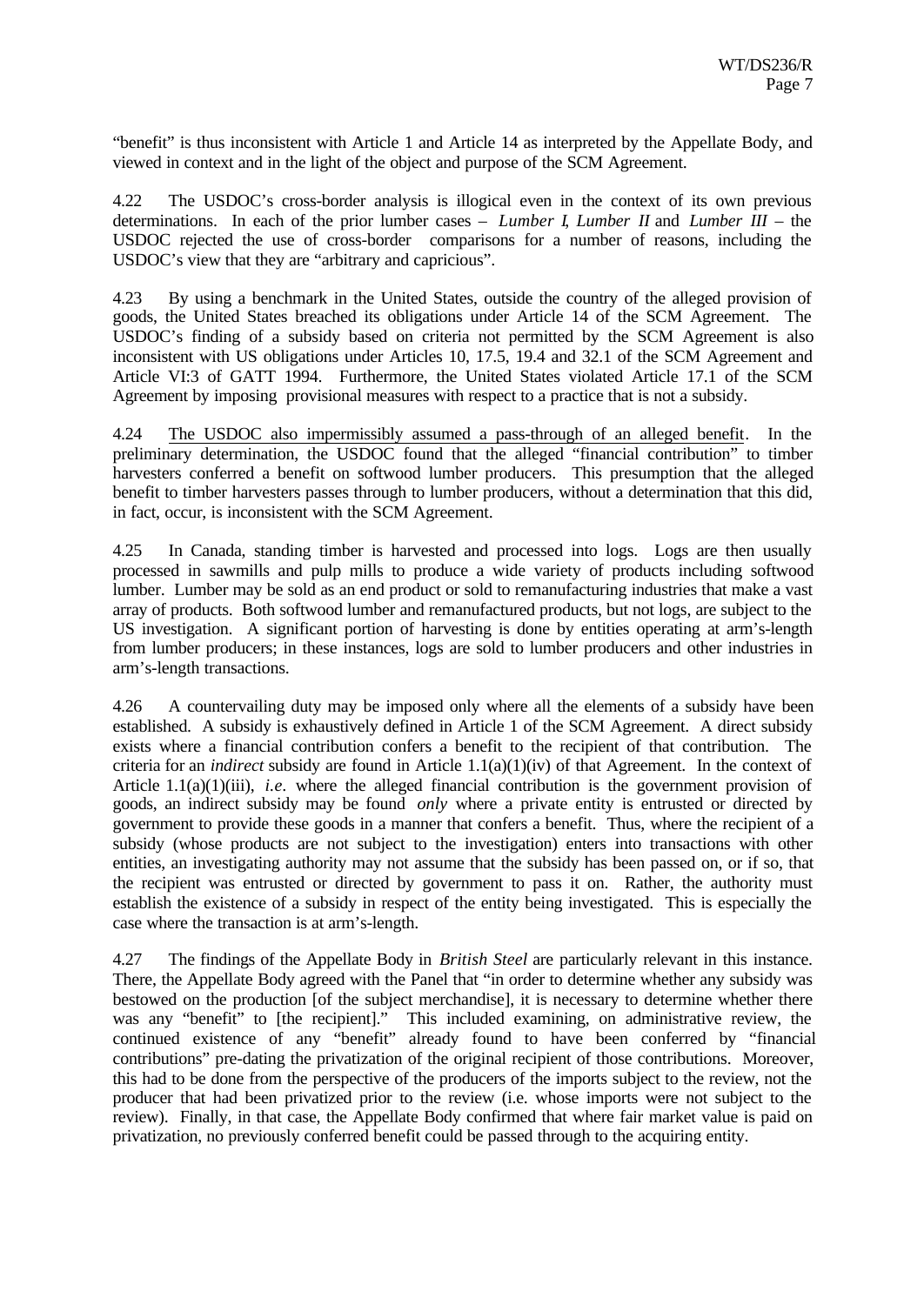4.28 The Appellate Body's analysis in *British Steel* is even more apt in respect of *original* determinations where an investigating authority has the duty to establish *each element* of a subsidy. In such cases, the authority may find an "indirect" subsidy only where an indirect financial contribution has been found in the sense of Article  $1.1(a)(1)(iv)$ . The reason is simple. Where transactions take place in the market and at arm's-length, and where there has been no "direction" or "entrustment", the original recipient of a subsidy must be presumed to have retained the benefit. Conversely, to assume pass-through in such arm's-length transactions without establishing "direction" or "entrustment" in the sense of Article 1.1(a)(1)(iv) would nullify the clear meaning of that Article.

4.29 Since the USDOC did not do any indirect subsidy or pass-through analysis, its finding of "benefit" is, on its face, incorrect and illegal. In the current investigation there are no allegations of direct stumpage subsidies to the subject merchandise, softwood lumber. Softwood lumber is *processed* from logs, and logs from standing timber; neither logs nor timber are within the scope of the investigation. Logs result from the harvesting of timber – the subject matter of stumpage, which is the allegedly subsidized economic activity. The alleged subsidies therefore are on log production.

4.30 Lumber producers may not legally be *deemed* to be subsidized simply because of a finding of subsidization to upstream producers. Rather, to find that the downstream industries are subsidized, the USDOC must first establish an indirect financial contribution, and then demonstrate a benefit conferred *upon the recipient* by that contribution. The USDOC did not establish, as is required by the SCM Agreement, that any "financial contribution" by the government to timber harvesters had been "entrusted" or "directed" to be passed through to lumber producers or remanufacturers. It did not find that the alleged benefit of the financial contribution in question was also passed through to and conferred upon lumber producers or remanufacturers (the producers of the subject merchandise within the scope of the investigation). The USDOC did not provide any analysis of either requirement of Article 1 in respect of the merchandise on which it imposed a countervailing duty. *A fortiori,* remanufacturers who buy lumber from lumber producers may not legally be presumed to have benefited from an alleged stumpage subsidy two transactions away.

4.31 The USDOC has failed to establish the elements of a subsidy in respect of the subject merchandise by failing to demonstrate a pass-through of financial contribution and benefit. In imposing provisional measures on practices not properly found to be a subsidy, the United States has violated Articles 10, 17.1(b), 19.4 and 32.1 of the SCM Agreement and Article VI:3 of GATT 1994.

4.32 The USDOC also impermissibly inflated the subsidy rate by calculating a "weighted-average country-wide rate" based upon only a portion of Canadian production and exports. Having determined that various federal and provincial programmes were subsidies, the USDOC calculated the subsidy rate by 1) for each provincial stumpage programme, dividing the total calculated stumpage benefit by the total value of the province's production of softwood lumber and co-products by sawmills; and 2) for other provincial and federal programmes found to be countervailable, dividing the total calculated benefit by the value of sales (or exports, for an alleged export subsidy) of softwood lumber and co-products by sawmills for the relevant jurisdiction. In each case, the alleged benefit was the numerator, and the shipment value was the denominator of the calculation. The USDOC then weight-averaged the resulting provincial rates by the provinces' relative shares of exports to the United States to arrive at a "country-wide" rate. In these calculations, the USDOC impermissibly excluded Maritime shipments from the total Canadian shipments used as the denominator for calculating certain federal programme rates and excluded Maritime exports in weight averaging provincial rates to construct a country-wide rate.

4.33 Articles 17.2 and 19 (through Article 17.5) of the SCM Agreement, and Article VI:3 of GATT 1994 require the USDOC to estimate "the amount of the subsidy found to exist" so as to ensure it is representative of the actual subsidization. Accordingly, a "country-wide" countervailing duty rate must approximate the average rate of subsidization of the subject merchandise. This means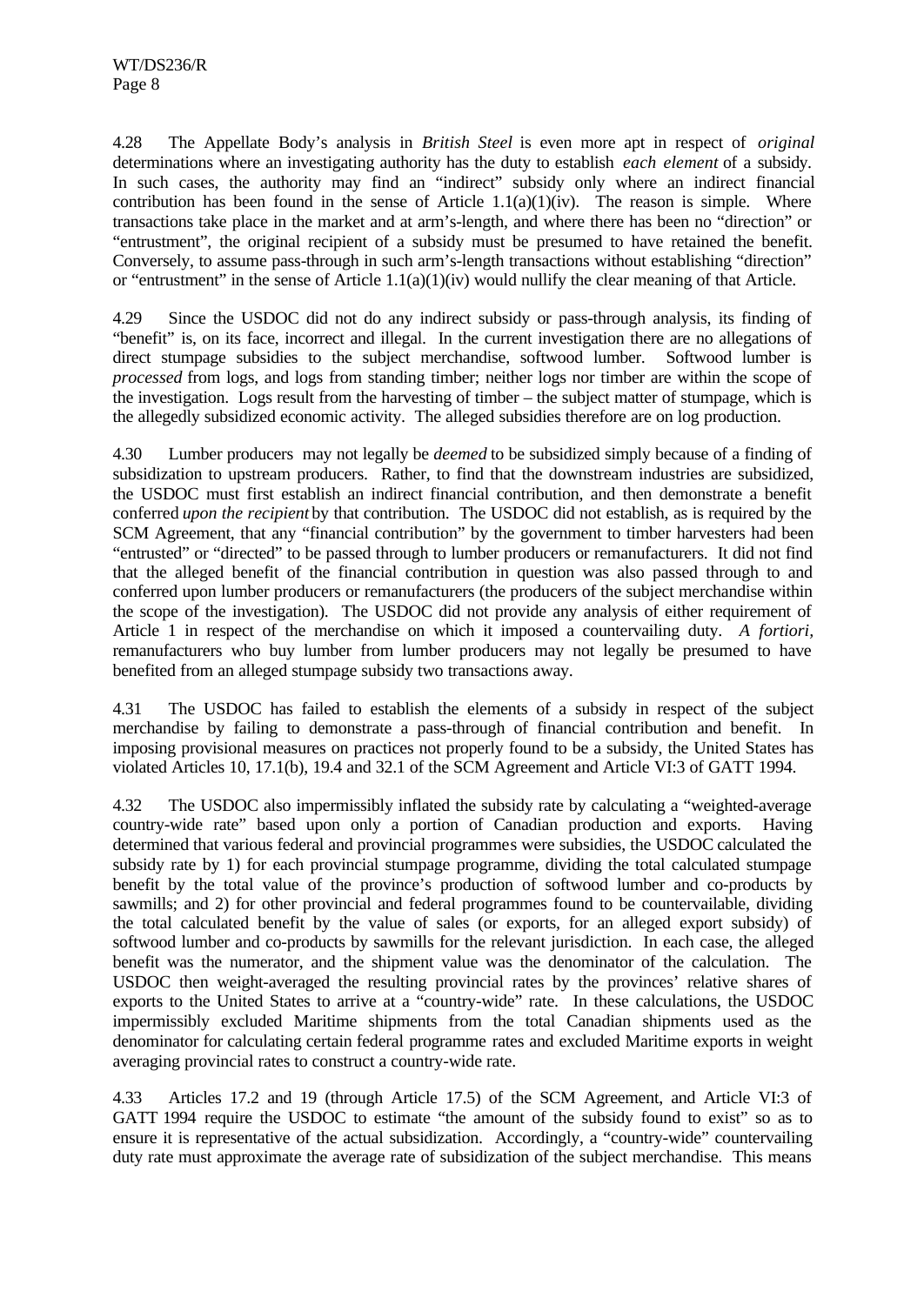that shipments of subject merchandise by any company in the country under investigation (including those companies that have been excluded from the investigation or countervailing duty order) must be included in calculating a country-wide rate. Exclusion of the Maritime Provinces' shipments and exports from the calculation results in imposition of provisional measures "in excess of the amount of the subsidy found to exist."

4.34 The impropriety of the USDOC's country-wide subsidy rate calculation becomes all the more evident when it is considered that the USDOC relied on import statistics that included imports from the Maritimes to find evidence of causation of material injury or threat of material injury sufficient to initiate the investigation. The USDOC cannot now credibly exclude these Maritime shipments from the subsidy calculation. Likewise, the International Trade Commission based its preliminary determination of threat of material injury on its analysis of total imports of softwood lumber from Canada, including the Maritime Provinces. Article 17.1(b) of the SCM Agreement requires that provisional measures may be applied only if "a preliminary affirmative determination has been made that a subsidy exists and that there is injury to a domestic industry caused by subsidized imports." Here, the ITC made no finding of injury based solely on the subnational group of imports on which the USDOC calculated provisional duties.

4.35 Since the preliminary determination inflates the weighted average country-wide subsidy rate in violation of Article 19.4 of the SCM Agreement and Article VI:3 of GATT 1994, the United States is also in violation of Articles 10 and 32.1 of the SCM Agreement.

4.36 The USDOC also impermissibly applied provisional measures in excess of the subsidy preliminarily found to exist. In its preliminary determination, the USDOC found a net subsidy rate of 19.31 per cent *ad valorem* and stated that it was directing the US Customs Service ("Customs") to suspend liquidation of entries of subject merchandise and to require a cash deposit or bond *in the amount of the subsidy found*. It did not in fact do so, however. Instead, the USDOC calculated the subsidy rate on a *first mill* basis, but applied it on an *entered value* basis, with the effect of significantly increasing the provisional measures applied to a considerable portion of Canadian exports of softwood lumber to the United States.

4.37 In all of the USDOC subsidy calculations, described above, the denominator of the calculation was the value of *sawmill* shipments or exports, *i.e.*, the "first mill" value. Sawmills ("first mills") produce lumber from logs. They ship lumber to end users, and also sell some quantity of lumber to downstream value-added remanufacturers ("final mills") that use lumber inputs, produce further processed lumber products (of which some are within the scope of the investigation).

4.38 A USDOC decision memorandum subsequently claimed that "[t]he record for the Preliminary Determination supports the collection of CVD deposits on an entered value basis" and the USDOC instructions to Customs referenced in the preliminary determination instructed Customs to require countervailing duty cash deposits or the posting of a bond without specifying that such provisional measures applied to the first mill value, thus ensuring application on an entered value basis. Thus, for example, where a 19 per cent duty calculated on first mill value is applied to the entered value (and, for illustration, assuming an import with first mill value of \$100 and final mill or entered value of \$125), the importer of the value-added product faces an actual duty not of 19 per cent but of 23.75 per cent of the first mill value.

4.39 Articles 17.2 and 19.4 (through 17.5) of the SCM Agreement and Article VI:3 of GATT 1994 establish the fundamental obligation that a duty may not exceed the subsidy found to exist. In applying the preliminary determination on an entered value basis, the United States significantly increased the provisional measures in violation of Articles 17.2 and 19.4 of the SCM Agreement and Article VI:3 of GATT 1994.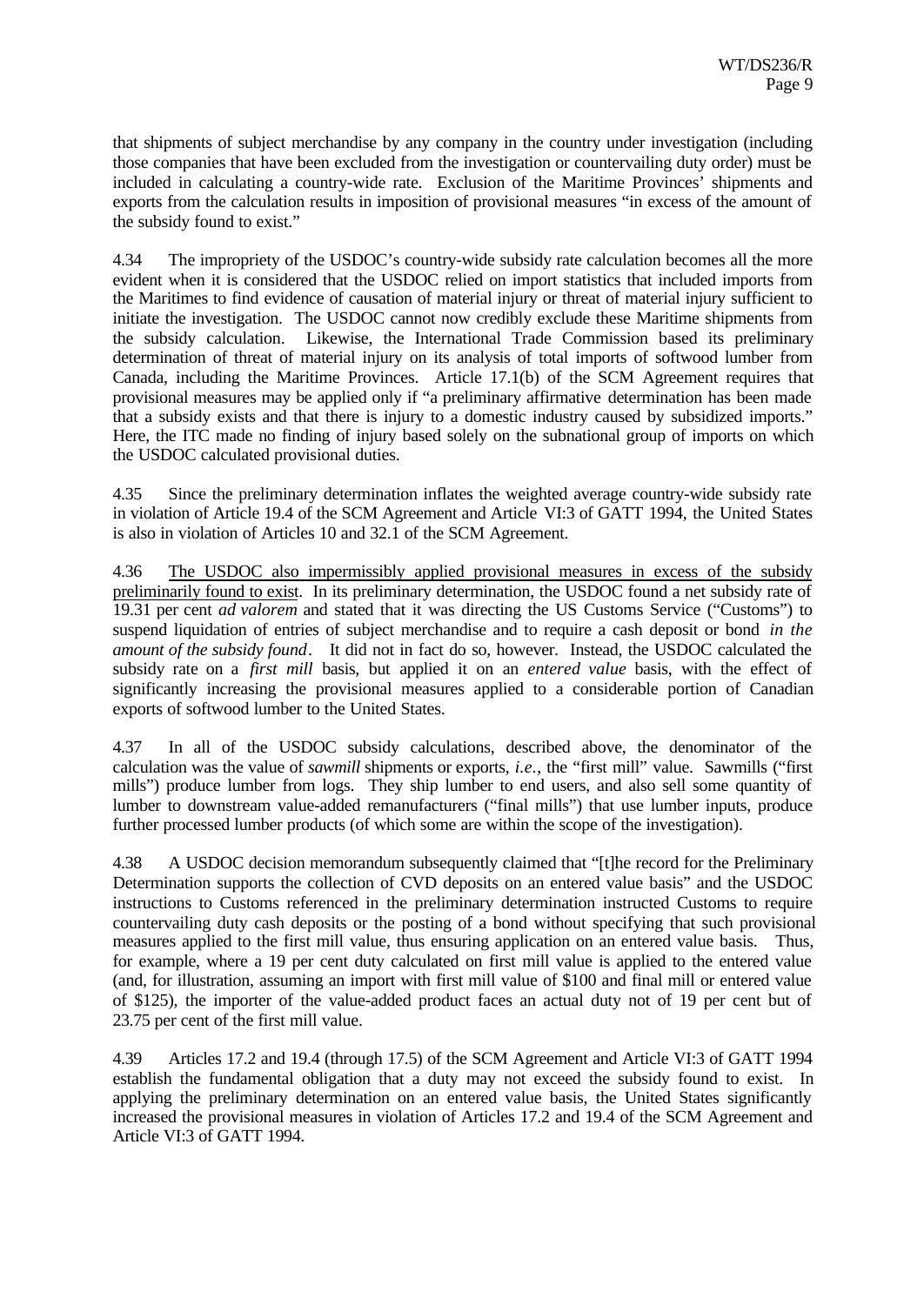#### **2. The Preliminary Critical Circumstances Determination**

4.40 Commerce also made a preliminary critical circumstances determination as a result, the United States retroactively applied the provisional measures to entries occurring within 90 days prior to the date of publication of the preliminary determinations, *i.e.* entries from May 19 through 16 August 2001. The retroactive application of provisional measures is inconsistent with US obligations under the SCM Agreement. Even if such action were permitted under the Agreement, Commerce's preliminary critical circumstances determination is itself inconsistent with US obligations under the SCM Agreement and GATT 1994.

4.41 Under Article 20.6, "critical circumstances" exist only where four conditions are satisfied: (1) there is injury to the domestic industry that is difficult to repair; (2) such injury is caused by massive imports in a relatively short period; (3) such imports are of a product benefiting from subsidies paid or bestowed inconsistently with the provisions of GATT 1994 and of the SCM Agreement; and (4) retroactive assessment of definitive countervailing duties on those imports is necessary to preclude the recurrence of such injury.

4.42 Even where these elements are present, Article 20.6 states that the type of duties that may be assessed are "definitive", not "provisional". The term "definitive" is defined as "having the function or character of finality" or "decisive", "conclusive" and "finally settled." Accordingly, the ordinary meaning of the provision prohibits any retroactive application of countervailing measures under the Article until after a final determination is made. This understanding of the meaning of the word "definitive" in Article 20.6 of the SCM Agreement is reinforced by the consistent distinction in the Agreement, for example in Articles 20.1 and 20.3, and 22.4 and 22.5, between "provisional measures" on the one hand and "countervailing duties" or "definitive duties" on the other hand. Despite the clear application of Article 20.6 to definitive countervailing duties and not provisional measures, Commerce acted otherwise.

4.43 In its preliminary critical circumstances determination and related analysis, Commerce preliminarily determined that there had been "massive imports" of a product benefiting from a prohibited export subsidy. For Commerce, this was a sufficient basis to apply countervailing measures retroactively. Commerce recognized that the ITC had not considered (even preliminarily) the injury factors required to be considered under Article 20.6 of the SCM Agreement, and that "[f]or purposes of a final determination whether retroactive relief is warranted, other factors are considered by the ITC in its final determination". Nonetheless, Commerce applied its preliminary critical circumstances determination on a provisional basis. Since Article 20.6 permits the retroactive application of only definitive countervailing duties, and not provisional measures, for the reasons set out above, the United States has violated this provision.

4.44 Moreover, since the investigation was initiated on 23 April 2001, Article 17.3 requires that provisional measures in this case not be applied sooner than 22 June 2001. However, the United States applied provisional measures as  $\hat{f}$  19 May 2001. Article 17.3 thus not only confirms that Article 20.6 does not permit the retroactive application of provisional measures, but to the extent the United States has applied such measures sooner than 22 June 2001, it has also violated Article 17.3 outright.

4.45 Similar inconsistencies result under Article 17.4. This provision states that "[t]he application of provisional measures shall be limited to as short a period as possible, not exceeding four months." Pursuant to the preliminary determination, the United States has applied provisional duties to imports of softwood lumber from Canada for a period of four months, beginning on the date of publication of the determination on 17 August 2001 and ending 14 December 2001. However, in also retroactively applying provisional measures for the period from 19 May 2001 to 17 August 2001, the United States has applied provisional measures for a total of nearly 7 months. Here again, not only does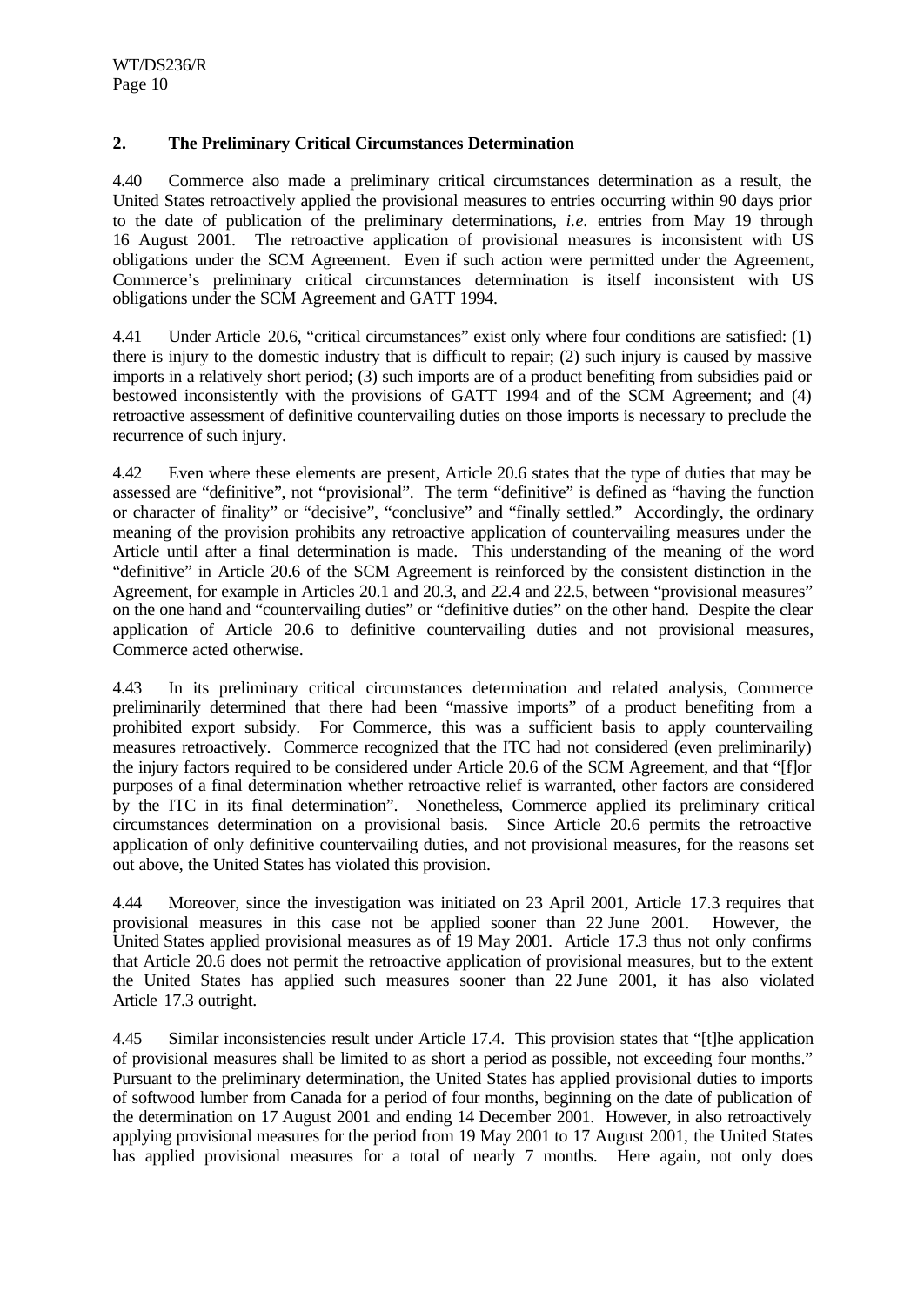Article 17.4 confirm that Article 20.6 does not permit the retroactive application of provisional measures, but to the extent the United States has applied such measures from 19 May 2001 through 14 December 2001, the United States has also violated Article 17.4 on its face.

4.46 Even if provisional measures could be applied retroactively under Article 20.6, Commerce did not establish that "critical circumstances" exist in its preliminary critical circumstances determination. **First**, the IQ SMB Guarantee programme upon which the determination is based is not a prohibited export subsidy and even if it were, the amount of subsidy found for the programme was *de minimis* and thus did not provide the basis for a determination under Article 20.6. Assuming, *arguendo*, that the IQ SMB Guarantee loan guarantees programme conferred a "benefit", the programme itself is not contingent on exports from Canada. Record information demonstrated that the programme is contingent on developing markets outside *Quebec*, not outside *Canada*. Accordingly, for the purposes of Commerce's investigation, the IQ SMB Guarantee programme is not "contingent on export performance" under Article 3.1(a) and the determination that the "massive imports" in question have benefited from "subsidies paid or bestowed inconsistently with the provisions of GATT 1994 and of [the SCM] Agreement" is flawed.

4.47 Furthermore, a critical circumstances determination cannot be based on a prohibited subsidy of a negligible amount. Commerce found that the benefit from this programme was less than 0.005 per cent, *i.e.* a rate that is *de minimis*. A *de minimis* rate is insufficient to provide a basis for applying any countervailing measure (provisional or final). By its own terms, Article 11.9 of the SCM Agreement applies to any part of a countervailing duty investigation. Therefore, a determination under Article 20.6 is governed by the *de minimis* threshold under Article 11.9, since action under the former is based solely on a subsidy that is "paid or bestowed inconsistently with the provisions of GATT 1994 and of this Agreement" and not *all* alleged subsidy programmes under investigation. Since Commerce's preliminary critical circumstances determination is based solely on the SMB Guarantee programme, which was not an export subsidy and was found to be *de minimis*, the United States has taken action under Article 20.6 in the absence of "critical circumstances", *i.e.* in violation of that provision.

4.48 **Second**, even if the SMB Guarantee programme had correctly been found to be a prohibited export subsidy, the rate applicable to the retroactive measures should have been the rate attributed to this programme – less than 0.005 per cent – and not the rate attributable to all other alleged subsidies taken together – 19.3 per cent. The text of Article 20.6 does not refer to "massive imports" of a product benefiting from "any or all of the subsidies under investigation". The provision specifically refers to "subsidies paid or bestowed inconsistently with the provisions of GATT 1994 and of this Agreement". The text of Article 20.6 of the SCM Agreement and the logic behind it allow the retroactive application of only the rate that is commensurate with the benefit bestowed by the alleged prohibited subsidy. Furthermore, any countervailing measures applied under Article 20.6 must conform to the basic requirement under Articles 17.5 and 19.4 of the SCM Agreement and Article VI:3 of GATT 1994 that they may not exceed the amount of the subsidy found to exist, i.e. such measures can be in an amount no greater than that needed to offset the benefit conferred by the alleged prohibited subsidies found to exist. To do so at a higher rate would countervail in an amount in excess of that required to "preclude the recurrence of [the] injury" caused by such subsidies in "critical circumstances", the object and purpose of Article 20.6. In the instant case, the applicable rate was less than 0.005 per cent as opposed to 19.31 per cent.

4.49 In applying provisional measures retroactively in the amount of 19.31 per cent, the United States has violated Article 20.6 of the SCM Agreement, as well as Articles 17.5 and 19.4 of the SCM Agreement and Article VI:3 of GATT 1994.

4.50 **Third**, no countervailing measure, whether provisional or final, can be applied retroactively under Article 20.6 without the requisite injury findings and no such findings were made by US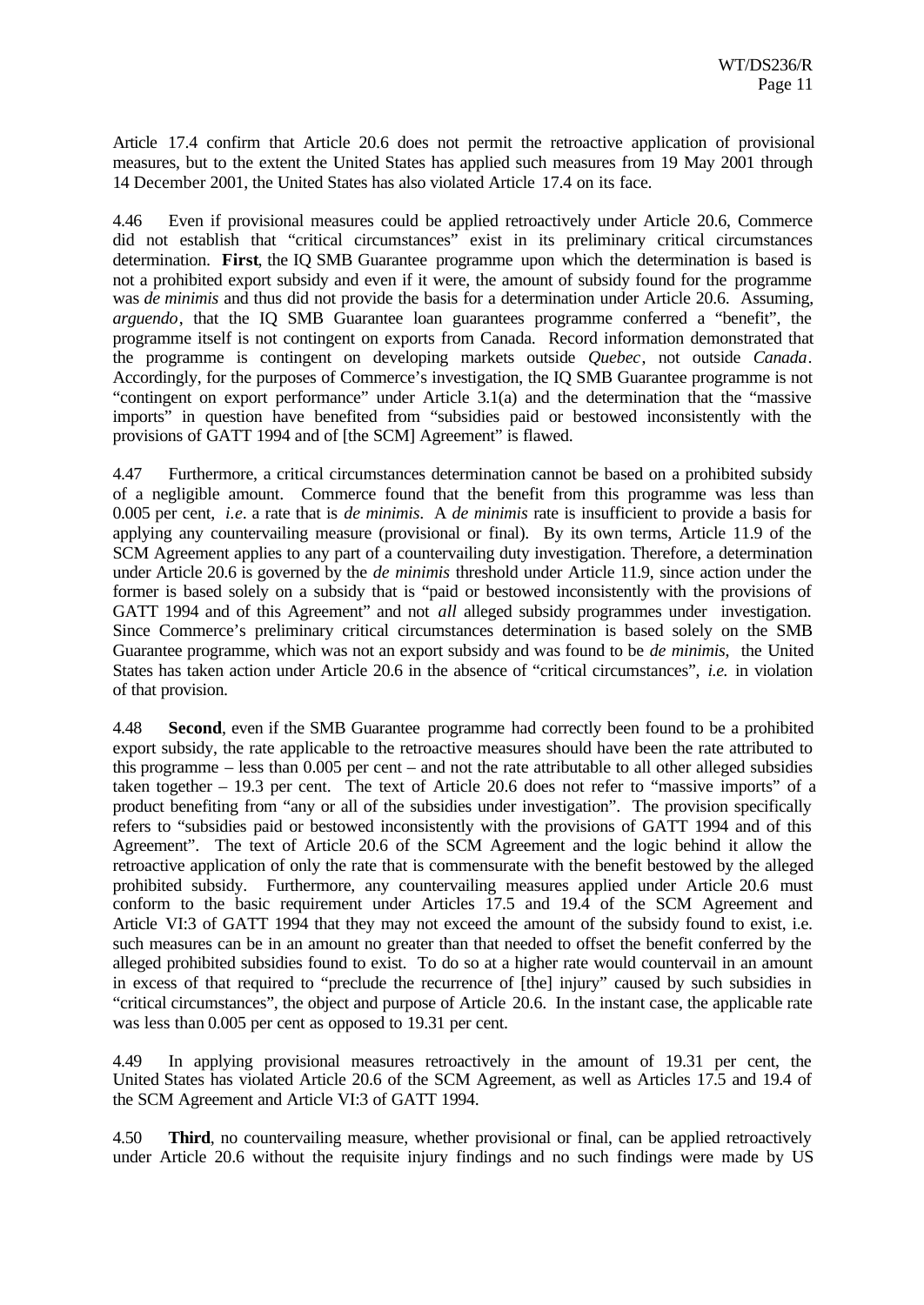authorities. There is no dispute that the USDOC's determination contains no finding on the two injury elements set out in Article 20.6 of the Agreement. First, neither the USDOC nor the ITC had found "injury which is difficult to repair" and neither the USDOC nor the ITC had determined that retroactive application of definitive countervailing duties was necessary "in order to preclude the recurrence of such injury". There can be no dispute on this point because the USDOC itself expressly stated that these determinations would be made by the ITC when the ITC made its final determination. Accordingly, in applying such countervailing measures retroactively under Article 20.6 without first making the requisite injury findings, the United States violated outright Article 20.6 of the Agreement.

4.51 **Fourth**, the USDOC's finding of "massive imports" (1) incorrectly attributed to all imports from Canada the alleged benefit conferred by the IQ SMB Guarantee programme, which applies only to shipments from Quebec and (2) attributed to an alleged export subsidy an increase in imports resulting from the impending and then actual expiration of the *Canada-United States Softwood Lumber Agreement* (SLA).

4.52 The USDOC determined that imports of softwood lumber from Canada had increased by 23.34 per cent in the three months following the filing of the petition compared to the previous three months and on this basis that the requirement of "massive imports" over a "relatively short period" of time had been satisfied. The SLA expired two days before the petition was filed, *i.e.* at the end of the first quarter of 2001. Its impending expiration sharply reduced exports in the first quarter of 2001 and its actual expiry led to an increase in the second quarter. These dramatic and welldocumented trade trends were nonetheless attributed by the USDOC to the existence of a *de minimis* alleged export subsidy.

4.53 Even assuming that the SMB Guarantee programme were a prohibited export subsidy, it is patently impossible to attribute the "massive imports" finding in this case, an increase of 23.34 per cent, to a programme that did not benefit any exports during the period of investigation – and in any event could have benefited only a small fraction of exports and only in an amount of less than 0.005 per cent. Since the United States has applied provisional measures retroactively in the absence of a valid finding of "massive imports", it has violated Article 20.6.

4.54 **Fifth**, the USDOC's finding of "massive imports" improperly excludes imports from the Canadian Maritime Provinces. If it is permissible, as the USDOC did, to include shipments that have not benefited from the prohibited subsidy, then it should include all such shipments and not simply the portions of those shipments that suit its needs. In this respect, the USDOC's "massive imports" finding is defective also because it was "net of the Maritime Provinces", *i.e.* the USDOC excluded from any of its calculations imports from the Canadian Maritime provinces. Under various methods of calculating "massive imports", inclusion of exports from the entirety of Canada, including the exports from the Maritime Provinces, would have resulted in a negative "massive imports" finding under the SCM Agreement. There is no basis in Article 20.6 of the SCM Agreement for making a "massive imports" finding on the basis of only a segment of total imports.

#### **3. US Law is Inconsistent with US Obligations on Expedited and Administrative Reviews**

4.55 Article 19.3 of the SCM Agreement expressly requires Members to grant an expedited review to those exporters that were not individually investigated who have requested such a review, in order to establish an individual countervailing duty rate for that exporter. Article 21.2 requires the same for any interested party in cases of administrative review. The Agreement thus ensures that exporters and producers not individually investigated will nevertheless be able to obtain an individual countervailing duty rate if they so request. It also ensures that each exporter and producer is not subject to a duty rate higher than that called for in its individual circumstances. The United States has failed to implement these obligations in US law.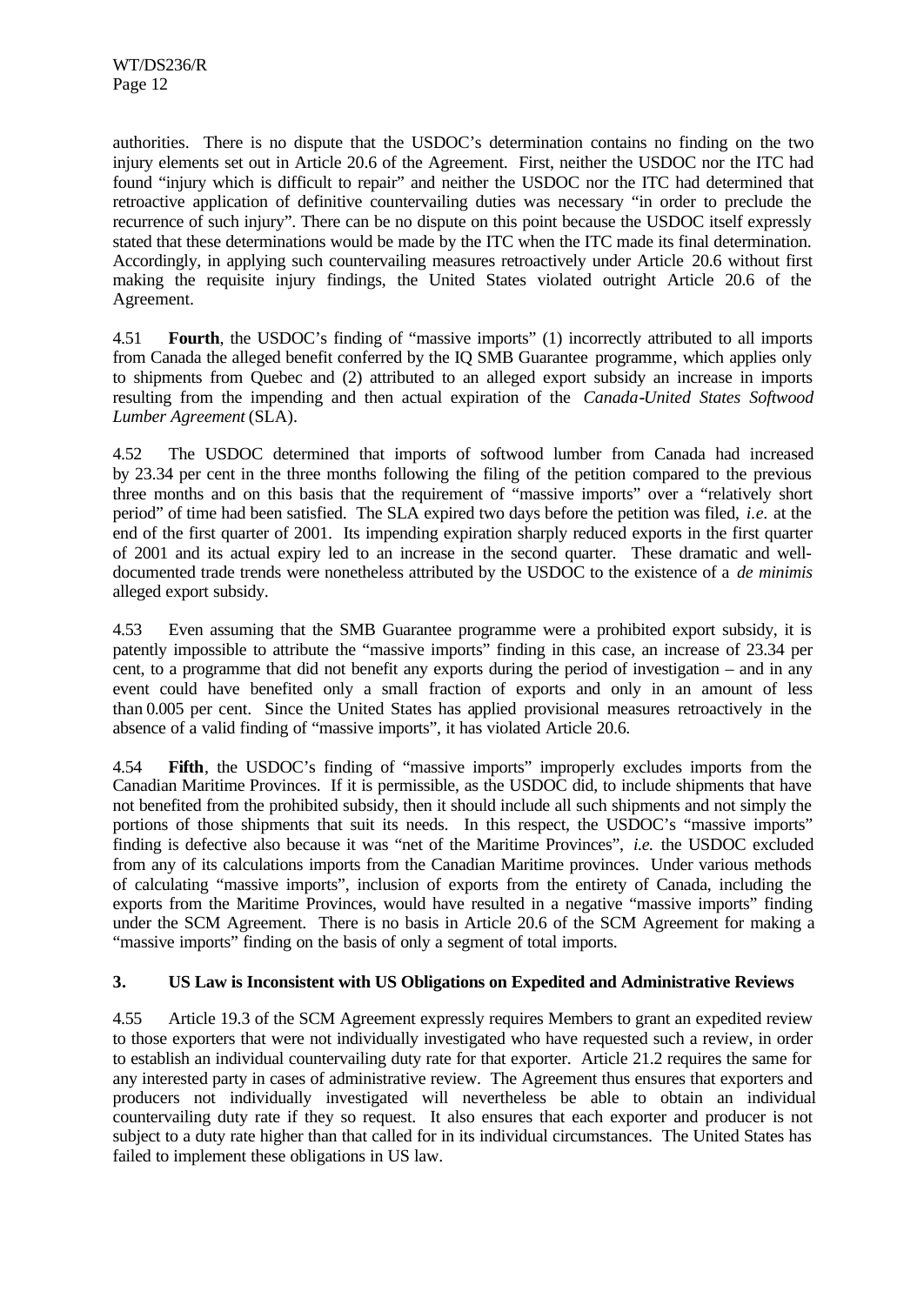4.56 Section 777A(e)(1) of the *Tariff Act of 1930* establishes the general rule that the USDOC will determine an individual subsidy rate for each known exporter or producer of the subject merchandise. Where the application of the general rule is not practicable because of the large number of exporters or producers involved in the investigation, exception to this rule can be made under section  $777A(e)(2)(A)$  and (B) of the Tariff Act of 1930 ("the Act"), as interpreted by the SAA. Under subparagraph (A), the USDOC can limit its examination to a statistically valid sample of exporters or producers or limit its examination to those exporters and producers accounting for the largest volume of exports of the subject merchandise that the USDOC determines can reasonably be examined. Under subparagraph (B), the USDOC can determine a single country-wide rate to be applied to all exporters and producers.

4.57 The regulations implementing US obligations under the SCM Agreement regarding individual expedited and administrative reviews limit the availability of such reviews to instances where the USDOC has undertaken its investigation according to subsection (A) of section 777A(e)(2). The regulations limit the availability of expedited reviews and company-specific administrative reviews in cases where the USDOC elects to conduct its investigation on an aggregate "country-wide" basis. In such cases, the USDOC *must* deny individual exporters the benefit of company-specific expedited reviews and administrative reviews.

4.58 In the case of individual expedited reviews, section 351.214(k)(l) provides for a request for individual expedited review only if "the Secretary limited the number of exporters or producers to be individually examined under section  $777A(e)(2)(A)$  of the Act" (i.e. by sample or by taking account of those exporters and producers accounting for the largest volume of exports). Significantly, this is the case as soon as the initial decision is made as to *how* the investigation is to be conducted. In the case of administrative reviews, subparagraphs (1), (2) and (3) of section 351.213(b) each expressly bar the request by an foreign government, exporter, or importer of record for an individual administrative review where the "investigation or prior administrative review was conducted on an aggregate basis". Moreover, the only requests the USDOC will consider for an individual administrative review in cases where administrative reviews are conducted on a country-wide basis are those for individual assessment and cash deposit rates of zero under subparagraph (1) of section 351.213(k) and then, "only to the extent practicable." Section 351.213(k)(2) provides, however, that if, in the review, the USDOC calculated a country-wide rate, "that rate will supersede, for cash deposit purposes, all rates previously determined in the countervailing duty proceeding in question."

4.59 This result is inconsistent with the obligations of the United States under the SCM Agreement. Article 19.3 provides that exporters not "actually investigated" are entitled upon request *in all cases* to an expedited review "in order that the investigating authorities promptly establish an individual countervailing duty rate for that exporter". Article 21.2 entitles exporters and producers to a company-specific administrative review upon request *in all cases*. This ensures that exporters and producers not given an individual rate during the countervailing duty investigation will be given one in an administrative review. This also means that exporters and producers already given an individual rate during the investigation, may be given an individual rate again in an administrative review. Nothing in the context or object and purpose of these provisions or indeed the SCM Agreement in any way modifies the nature of these obligations. Accordingly, section 351.214(k)(l) of the regulations violates Article 19.3 of the Agreement and section 351.213(b) violates Article 21.2.

4.60 Section 351.213(b) on administrative reviews also violates US obligations regarding expedited reviews under Article 19.3. Under the US retrospective duty system, final liability for countervailing duties is not determined until the administrative review. Section 351.213(b) specifically denies exporters and producers an administrative review if the investigation was conducted on an aggregate basis. This means that an exporter or producer would still be denied the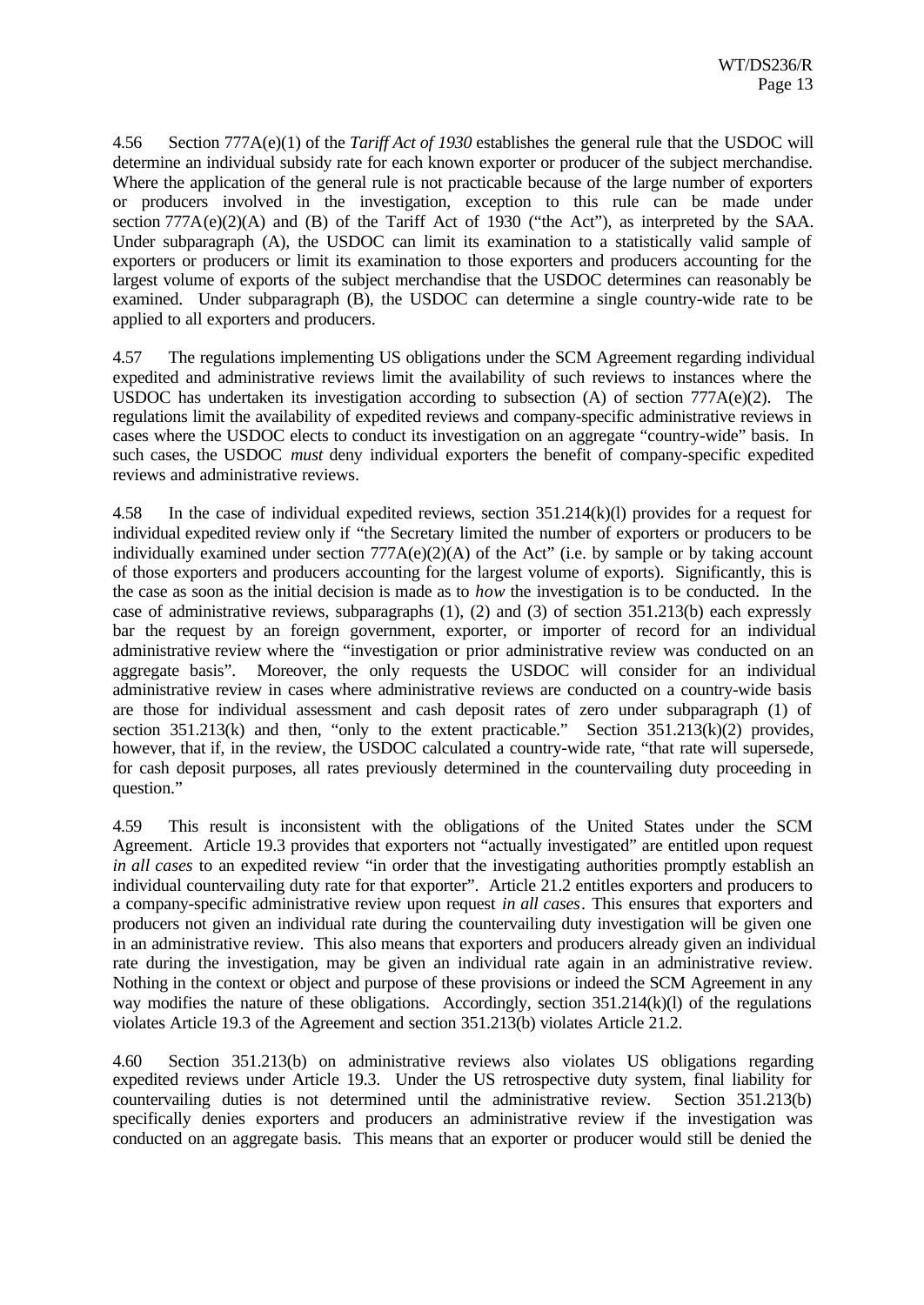opportunity to obtain a final individual countervailing duty rate contrary to Article 19.3, even if it were given the right to an expedited review to establish an individual cash deposit rate.

4.61 Finally, since section  $351.213(k)(2)$  mandates that the single country-wide countervailing duty rate calculated by the USDOC in an administrative review must supersede all individual rates previously determined, this provision violates both Article 19.3 and Article 21.2. First, mandating that a single country-wide rate supersedes all individual rates effectively undoes the benefit of any expedited review that an exporter or producer may have been granted by the USDOC pursuant to an investigation conducted under section 777A(e)(2)(A). Second, it prevents exporters and producers from obtaining an individual rate in an administrative review if that review is conducted on an aggregate basis.

4.62 The USDOC decided to conduct the *Lumber IV* investigation on a country-wide basis. Three consequences flow from this decision. First, by operation of the regulations, exporters and producers involved in the investigation are denied expedited reviews and company-specific administrative reviews, in violation of Articles 19.3 and 21.2 of the SCM Agreement. Second, in this case, the USDOC will, as a result, impose a countervailing duty in excess of the amount of the subsidy found. This is because a country-wide rate necessarily imposes a duty on some exporters and producers in excess of what would be their individual duty rate. The United States therefore also violates Article 19.4. Third, as a consequence, the United States also violates Articles 10 and 32.1 of the SCM Agreement.

4.63 The US failure to provide for expedited reviews and company-specific administrative reviews in all cases means that the United States has failed to ensure the conformity of its laws, regulations and administrative procedures with its obligations under the SCM Agreement. Thus the United States should also be found in violation of its obligations under Articles XVI:4 of the WTO Agreement and Article 32.5 of the SCM Agreement.

B. FIRST WRITTEN SUBMISSION OF THE UNITED STATES

4.64 The following are the arguments of the United States in its first written submission.

#### **1. Introduction**

l

4.65 "No Member should cause, through the use of any subsidy . . . , adverse effects to the interests of other Members, i.e. . . . injury to the domestic industry of another Member . . . . "<sup>6</sup> That obligation is the core of the dispute now before the Panel. When one Member causes injury to the domestic industry of another Member through the use of *any* subsidy, the injured Member has the right to take countervailing measures.

4.66 The United States has acted entirely within its rights under the SCM Agreement in this case by taking provisional countervailing measures to offset the injurious subsidies that Canada provides to its lumber mills. Canada's claims to the contrary are without merit. Canada is asking this Panel to ignore the text of the SCM Agreement and create exceptions to the subsidy disciplines for Canada's decades-old system of subsidies to its lumber industry. In addition, Canada's claims of WTOinconsistent US laws are, in reality, an effort to resolve a future dispute that may never occur. Therefore, consistent with the SCM Agreement and the DSU, the United States asks the Panel to reject Canada's claims.

<sup>&</sup>lt;sup>6</sup> Article 5 of the SCM Agreement.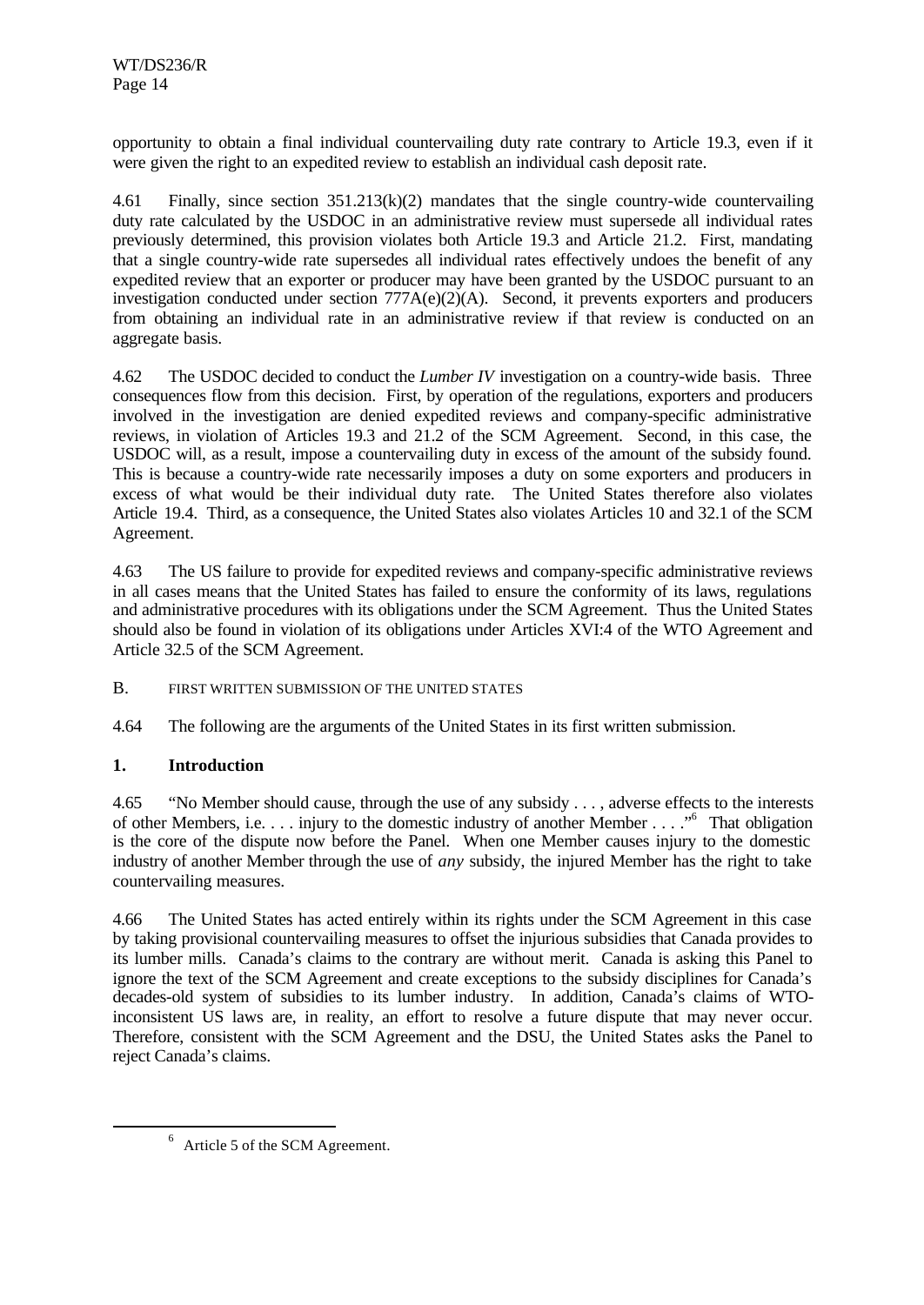#### **2. Statement of Facts**

4.67 On 17 August 2001, the USDOC published its preliminary determination, which contained a preliminary affirmative countervailing duty determination and a preliminary affirmative finding of critical circumstances. In the preliminary determination, the USDOC preliminarily found that provincial stumpage programmes in Canada provided a countervailable subsidy to Canadian lumber producers. In addition, the USDOC found reasonable cause to believe or suspect that critical circumstances existed based on evidence that lumber producers received prohibited export subsidies and that there were massive imports of the subject merchandise over a relatively short period of time.

4.68 Accordingly, the USDOC imposed provisional measures (i.e., suspension of liquidation and posting of security in the form of cash deposits or bonds), effective on the date of publication of the preliminary determination, i.e., 17 August 2001. In light of the affirmative finding of critical circumstances, the USDOC ordered provisional measures applied to entries of the subject merchandise made during the period 90 days prior to the date of the publication of the preliminary determination.

#### **3. Standard of Review**

4.69 Article 11 of the DSU requires a panel to make an objective assessment of the matter before it and determine whether the identified measure is consistent with the provisions of the SCM Agreement upon which the claim is based. Panels cannot add to or diminish the rights and obligations provided in the SCM Agreement.

4.70 A panel does not conduct a *de novo* review of the evidence nor substitute its judgment for that of the competent authority. Moreover, the sufficiency of the evidence in this case should be judged in relation to the particular measure that Canada has challenged. It is important to bear in mind the preliminary nature of the determination at issue. The consistency of a preliminary determination with the obligations imposed on Members should be based on the record evidence before the authority at the time the determination was made.

#### **4. Argument**

(a) Canada Bears the Burden of Proving Its Claim

4.71 Canada, as the complainant, bears the burden of coming forward with evidence and argument that establish a *prima facie* case of a violation. If the balance of evidence is inconclusive with respect to a particular claim, Canada must be held to have failed to establish that claim.

(b) The Preliminary Countervailing Determination Is Consistent With the SCM Agreement

#### *(i) Provincial Stumpage Programmes Constitute a "Financial Contribution"*

4.72 The Canadian provincial governments own approximately 90 per cent of the forested land in Canada ("Crown land"), and the provincial governments control access to the timber on Crown land. The provinces enter into contractual arrangements that allow companies to harvest the timber on Crown land in exchange for an administratively set stumpage fee and the assumption of certain forest management obligations associated with harvesting operations. To be awarded such a contract, normally the company must either have a Canadian lumber mill, or have an agreement with a Canadian lumber mill to process all of the harvested timber. The vast majority of the Crown timber is awarded under long-term contracts that are not subject to competition (these contracts are usually referred to as tenures), with the fees set administratively by the provincial government.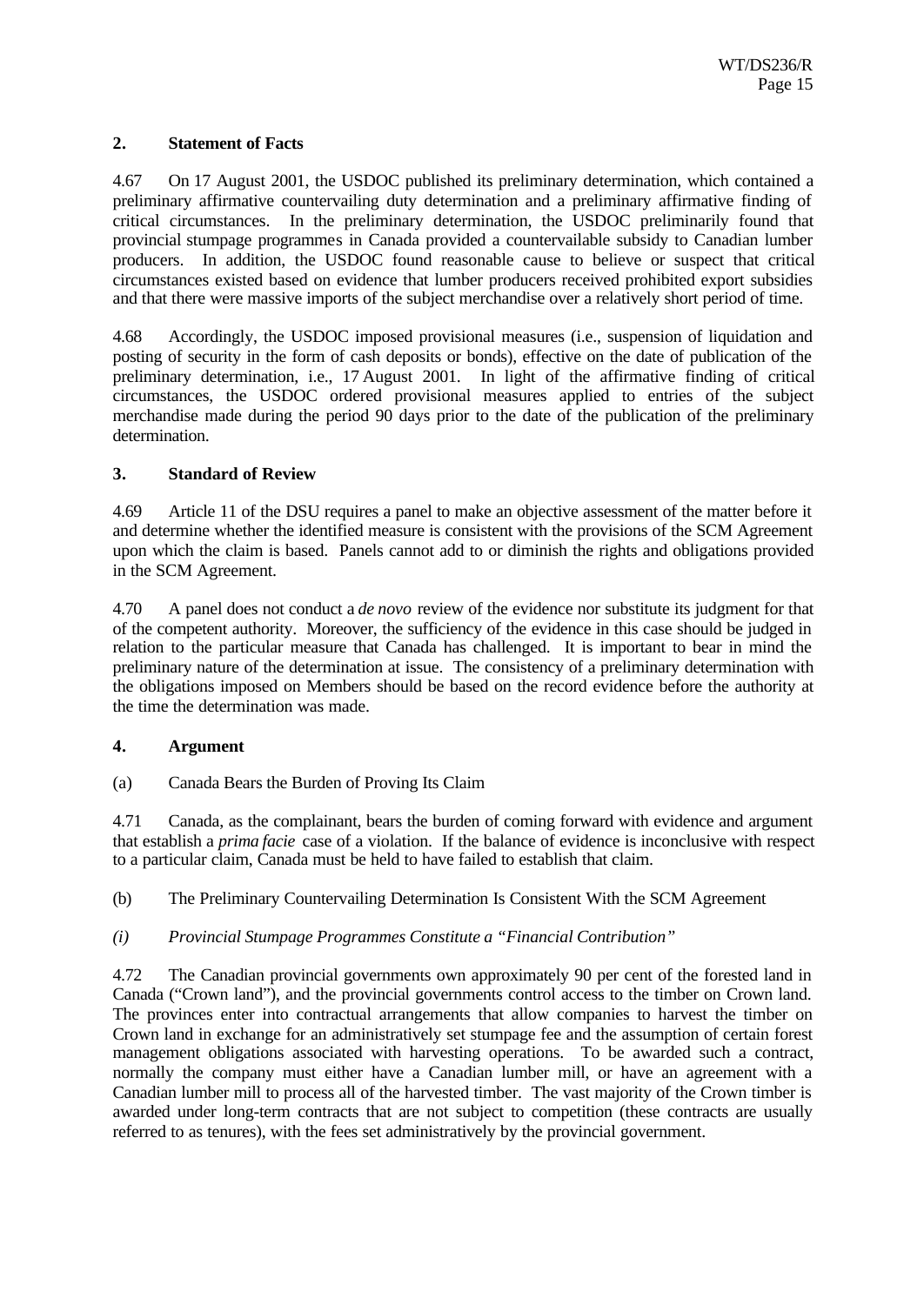4.73 In the preliminary determination, the USDOC concluded that these Canadian provincial "stumpage programmes" constitute a financial contribution because they provide a good to lumber producers within the meaning of Article  $1.1(a)(1)(iii)$  of the SCM Agreement. That good is timber.

4.74 Article 31 of the *Vienna Convention on the Law of Treaties*, which reflects customary rules of interpretation of public international law, states that a treaty shall be interpreted "in accordance with the ordinary meaning to be given to the terms of the treaty in their context and in the light of its object and purpose." Article 1.1 of the SCM Agreement defines a subsidy as a "financial contribution" by a government that confers a benefit. Article  $1.1(a)(1)(iii)$  states that a financial contribution shall be deemed to exist where, *inter alia*, the government "provides goods or services other than general infrastructure." The SCM Agreement does not specifically define the meaning of "provides" or "goods." The Panel should look to the ordinary meaning of these terms.

4.75 The New Shorter Oxford English Dictionary defines "provides" as meaning, among other things, to "supply or furnish for use." Black's Law Dictionary defines "goods" as specifically including "growing crops, and other identified things to be severed from real property." Provincial stumpage programmes therefore constitute a "financial contribution" because they "supply or furnish" an "identified thing to be severed from real property," i.e., timber.

4.76 The text of Article 1.1(a)(1)(iii) does not contain any exclusions for natural resources, nor can such an exclusion be read into the text. To the contrary, the Members evidently considered exceptions, and the sole exclusion from the phrase "goods and services" that they agreed on is reflected in Article 1.1(a)(1)(iii) itself, i.e., general infrastructure. It would be extraordinary if the Members intended *sub silentio* to provide a safe harbour for a broad group of government subsidies. Rather, this sole, express exclusion demonstrates that the Members intended to include all other goods and services.

4.77 Canada argues that provincial governments are not providing timber to lumber producers, but rather are merely granting the right to harvest the timber. There is, however, no meaningful distinction between providing the right to harvest timber and providing the timber itself. The provincial stumpage systems are designed for one purpose: to provide timber to Canadian mills that make lumber or wood pulp. Participation in these programmes is restricted to Canadian sawmills or pulpmills, or companies that have contracts with Canadian mills to process the harvested timber. Furthermore, each of the provincial stumpage programmes charges the tenure holder on a "volumetric" basis. Tenure holders do not pay stumpage fees for timber that they do not harvest. In light of these facts, it is obvious that the provincial governments are providing timber through these stumpage systems.

4.78 Moreover, the New Shorter Oxford English Dictionary defines "provides" as meaning to "make available" in addition to "supply or furnish for use." Thus, even if provincial tenures are viewed as simply providing the right to take timber off the land rather than providing the timber itself, such a provision would still constitute the "provision of a good" within the meaning of Article  $1.1(a)(1)(iii)$  of the SCM Agreement because the government is making the timber available. Therefore, the USDOC's preliminary determination that provincial stumpage programmes constitute the provision of a good is entirely consistent with the text of Article 1.1(a)(1)(iii) of the SCM Agreement.

4.79 The USDOC's Preliminary Determination is also consistent with the context, object and purpose of Article 1.1(a)(1)(iii). The object and purpose of the SCM is to impose multilateral disciplines on subsidies because of the "the trade-distorting potential" of government largesse. It is evident from Article 1.1 that the Members recognized that governments have a variety of mechanisms at their disposal to confer an advantage on specific domestic enterprises or industries and that they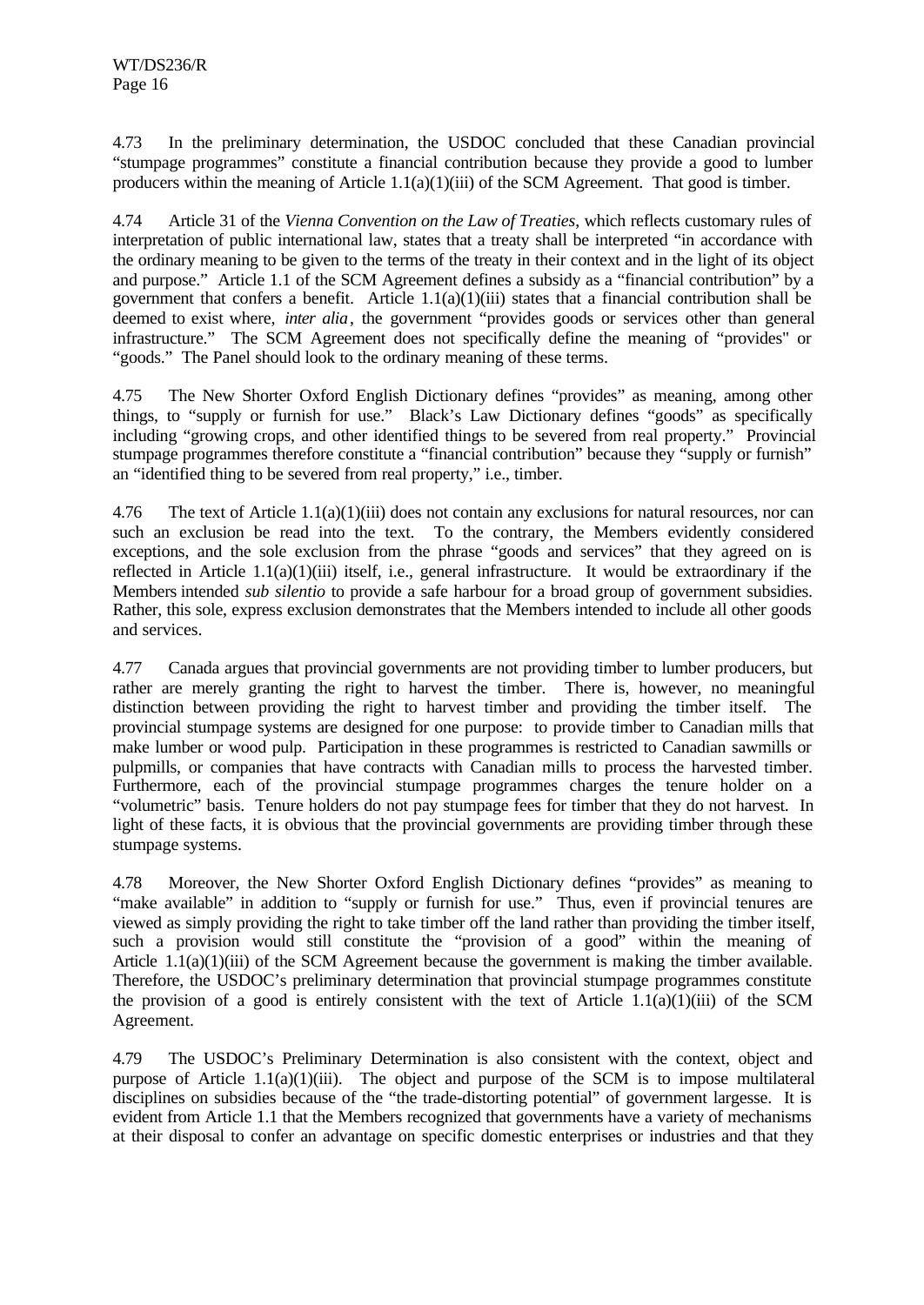intended to bring those mechanisms within the disciplines of the Agreement. Article 1.1(a)(1)(iii) should be interpreted in that context.

4.80 If the major input for a product is a natural resource – timber, bauxite, iron ore – a government that provides the natural resource to producers has the ability, depending upon the price charged, to provide an advantage that would not otherwise be available in the market. Canada's attempt to exempt such potentially market-distorting government practices from the disciplines of the SCM Agreement has no basis in the text of the Agreement and is entirely at odds with its object and purpose.

#### *(ii) Provincial Stumpage Programmes Provide a "Benefit"*

4.81 The *Canada Aircraft* panel stated that authorities must "determine whether the financial contribution places the recipient in a more advantageous position than would have been the case but for the financial contribution."<sup>7</sup> In this case, the USDOC used market stumpage prices from comparable regions of the United States, adjusted as appropriate, as the benchmark price to determine whether the stumpage programmes administered by the Canadian provincial governments provided timber to lumber producers on a more favorable basis than the marketplace would provide. The USDOC declined to use non-government prices between buyers and sellers within each province as the benchmark prices because provincial government sales constitute the overwhelming majority of timber sales in each of the provinces. As a result of the provincial governments' dominance of the timber market, the USDOC could not conclude that non-government prices within the provinces were unaffected by the very distortion a market benchmark price is intended to measure, i.e., that they reflected the market "but for" the government financial contribution.

4.82 The USDOC's decision to use a US benchmark is consistent with Article 14 of the SCM, which sets forth guidelines for measuring the amount of the benefit to the recipient of a government's financial contribution. Article 14(d) states that "the provision of goods . . . by a government shall not be considered as conferring a benefit unless the provision is made for less than adequate remuneration . . . . The adequacy of remuneration shall be determined *in relation to prevailing market conditions* for the good or service in question in the country of provision . . . (including price, quality, availability, marketability, transportation and other conditions of purchase or sale)."<sup>8</sup>

4.83 The dictionary definition of "in relation to" is "with reference to." Thus, under Article 14(d), the prevailing conditions in the country of provision are a reference point, not necessarily an end point, for the market benchmark. The proper benchmark measures the market but for the financial contribution. Thus, the issue is finding a market benchmark with reference to what the "in country" market would be but for the subsidy. It would therefore be improper to look outside a country simply to determine what the market value of a good is elsewhere in the world. It is, however, entirely proper to do so if one can use such prices, properly adjusted, to determine the market value of the good in the country under investigation.

4.84 Moreover, Article 14(d) states that the "prevailing market conditions" to be taken into account are the conditions of purchase or sale. Therefore, when read in context, "in relation to prevailing market conditions" requires the authority to determine the adequacy of remuneration with reference to market prices for transactions that, while not necessarily between buyers and sellers within the country of provision, are (or could be adjusted to be) comparable to the government transactions at issue with respect to the conditions of purchase or sale in the market.

l

<sup>&</sup>lt;sup>7</sup> Canada Aircraft - Measures Affecting the Export of Civilian Aircraft, WT/DS70/R, Report of the Panel, as affirmed by the Appellate Body, adopted 20 August 1999, para. 9.112.

<sup>8</sup> Emphasis added.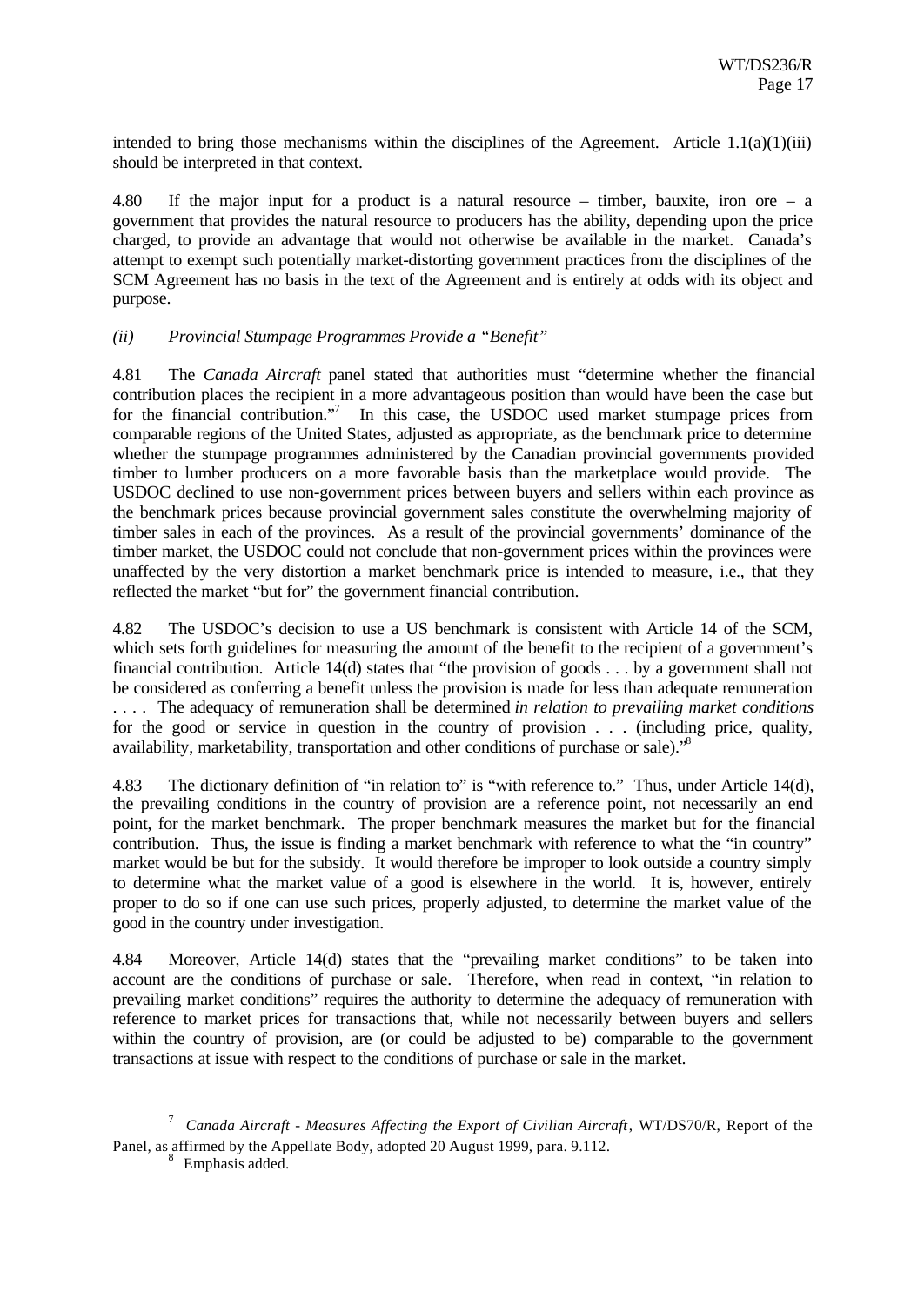4.85 The "in relation to" language in Article 14(d) demonstrates the Members' intent to provide more flexibility in the selection of market benchmarks for determining the adequacy of remuneration for the provision of goods and services. This flexibility is evident elsewhere in the Agreement. The "market," as generally referred to in the Agreement, is not restricted to the exporting country, but rather encompasses the entire market available to the subsidized producer or exporter. For example, Article 14(b) refers to comparable commercial loans available to the firm "on the market." In *Canada Dairy*, the Appellate Body recognized this flexibility, confirming that "[w]orld market prices do . . . provide one possible measure of value of milk to producers" in Canada.<sup>9</sup>

4.86 Limiting the benchmark to the exporting country's market would also seriously undermine the object and purpose of the SCM Agreement generally, and Articles 1.1(b) and 14(d) specifically. If the government were the sole provider of a good in the exporting country, for example, there would be no non-government benchmark prices in the exporting country to use as a point of reference and it therefore would be impossible to determine that the government had provided a benefit – even if it provided the good for a fraction of its value.

4.87 The trade-distorting potential of the government's provision of a good can be identified only by reference to an independent market price, i.e., a price that is unaffected by the very trade distortion the test is designed to identify. If the comparison price were entirely, or almost entirely, dependent upon the government price, as in the case where the government sales overwhelmingly dominate the market, the analysis would become circular because the benchmark price would reflect the very market distortion that the comparison is designed to detect. Using prices largely dictated by the government to measure the adequacy of government prices would therefore defeat the purpose of Article 14.

4.88 Whether a particular market benchmark price for the adequacy of remuneration is consistent with Article 14(d) must depend upon the facts of the particular case. Canada has failed to make a *prima facie* case that the USDOC's use of stumpage prices for comparable US forests, adjusted to take into account differences in the conditions of sale (i.e., in relation to prevailing market conditions) in the Canadian timber market, is *per se* inconsistent with Article 14(d) where the government sales dominate the Canadian market. To the contrary, the USDOC properly determined that US stumpage prices, as adjusted, represent prices under prevailing market conditions in Canada. The adjusted US prices represent an appropriate measure of what Canadian prices would be but for the subsidy.

#### *(iii) The Calculation Did Not Overstate the Subsidy Found to Exist*

#### Exclusion of Maritime Lumber

4.89 The investigation in this case initially covered softwood lumber products from all Canadian provinces. After receiving comments from Canada, however, the USDOC subsequently excluded from the investigation imports of softwood lumber products produced in the Canadian Provinces of New Brunswick, Nova Scotia, Prince Edward Island and Newfoundland (the "Maritime Provinces") from timber harvested in the Maritime Provinces ("Maritime Lumber").

4.90 In accordance with its aggregate methodology, the USDOC then calculated a single, countrywide rate based on the ratio of the total subsidy provided to producers of the subject merchandise to the total sales of the subject merchandise. In this calculation, neither the numerator nor the denominator included the excluded Maritime Lumber because Maritime Lumber was not subject merchandise, i.e., it was not within the scope of the investigation. Canada's alternative methodology

l 9 *Canada - Measures Affecting the Importation of Milk and the Exportation of Dairy Products*, WT/DS103/AB/RW, Report of the Appellate Body, adopted on 3 December 2001, para. 84.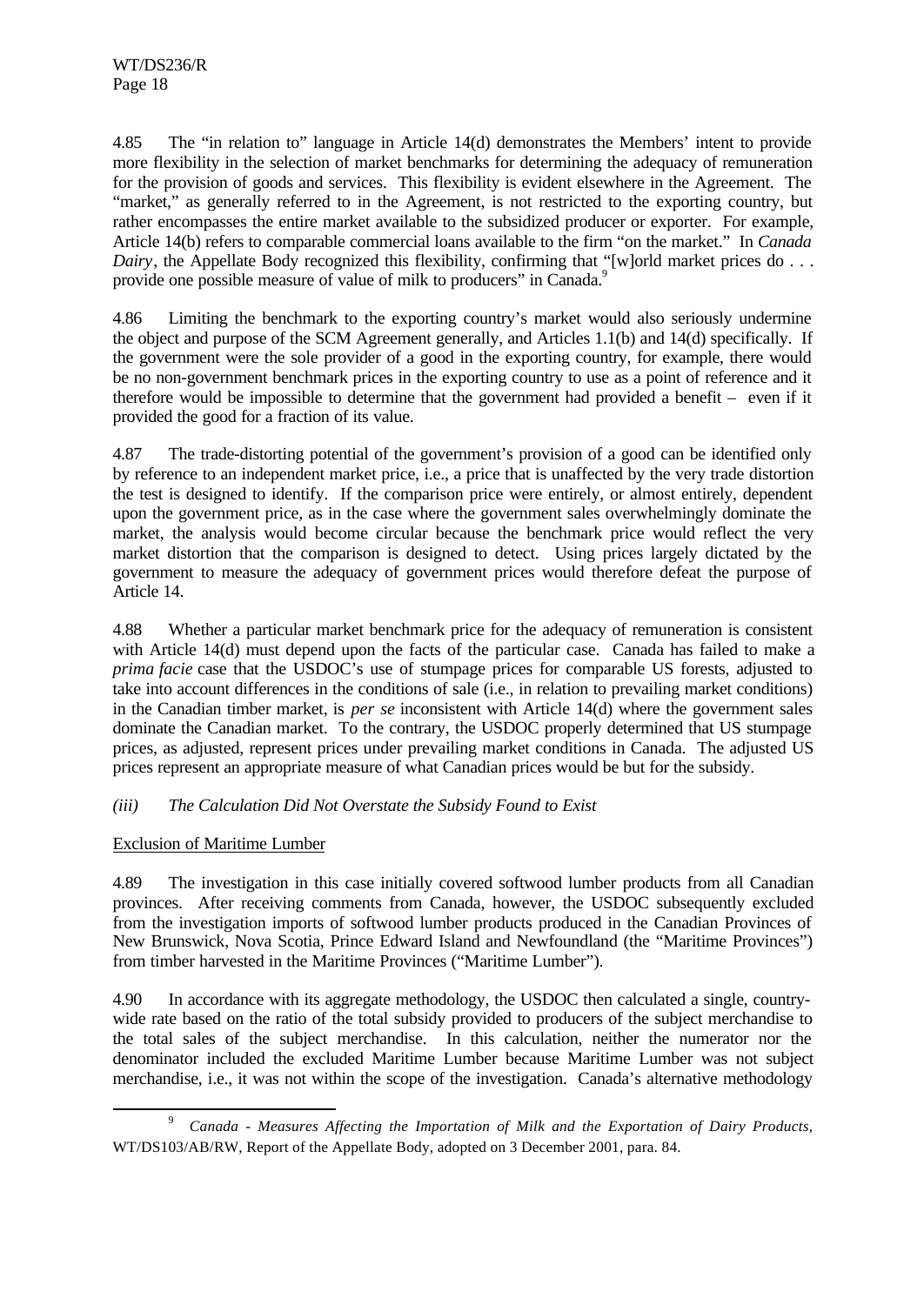would require the USDOC to allocate some portion of the aggregate subsidy found for subject merchandise to non-subject merchandise. The result of such a calculation would be a rate that would require the United States to impose duties in an amount *less* than the subsidy found to exist with respect to the subject merchandise. Articles VI:3 and 19.4 do not require such a result.

#### Total Value of All Sales that Canada Provided

4.91 The Panel should review the WTO consistency of the USDOC's preliminary determination based on the record before the Department at the time the determination was made. The record at the time of the preliminary determination establishes that the USDOC used in the denominator of its subsidy calculations the amount that Canada reported in its questionnaire response as the total value of softwood lumber sales, including all sales of first-mill lumber products and remanufactured products.

4.92 *After* the publication of the preliminary determination, Canada asserted, *for the first time,* that the total amount reported in its questionnaire response as the total value of softwood lumber sales did not, as indicated in its questionnaire response, include the value of remanufactured lumber shipments. Whatever the merits of this late claim by Canada that the data it submitted did not include sales of "remanufactured" products, that question is not before this Panel. Factual determinations should be reviewed "as perceived by the [administering authority] at the time it made its determination based upon the record before it  $\dots$ ."

#### *(iv) Canada's "Pass-through" Argument Is Inapposite*

l

4.93 The stumpage subsidies at issue in this case are direct subsidies. As noted above, the provincial governments enter into tenure contracts with producers of the subject merchandise. As a general matter, there is no "private body" intermediary between the government and the recipient, as that term is used in Article 1.1(a)(1)(iv). Therefore, the provisions of Article 1.1(a)(1)(iv) do not apply to this case.

4.94 Furthermore, nothing in the SCM Agreement precludes a Member from issuing a preliminary determination and imposing provisional measures based on data establishing the total amount of the subsidy that the government provides to the subject merchandise. Although company-specific subsidy calculations may be preferred, they are not required. Canada does not contest this point.

4.95 The SCM Agreement simply requires that the countervailing duty rate applied not exceed the subsidy found to exist. As explained above, the USDOC in this case properly determined that Canadian federal and provincial governments provided subsidies to producers and exporters of softwood lumber, and properly calculated a country-wide subsidy rate based on the total amount of the subsidy preliminarily found to exist for the subject merchandise.

4.96 The Panel should reject Canada's argument that the USDOC should have conducted a "passthrough" analysis. While such an analysis might be relevant for purposes of determining the level of subsidy received by a specific producer or exporter, no producer or exporter-specific subsidy rates are calculated in an aggregate investigation. The USDOC did not collect company-specific information, and Canada neither objected to the aggregate approach taken in this case nor recommended a company-specific approach. Nor did Canada supply any company-specific data to support is claim of the necessity of a "pass-through" analysis.

<sup>10</sup> *United States - Antidumping Measures on Stainless Steel Plate in Coils and Stainless Steel Sheet and Strip from Korea*, WT/DS179/R, Report of the Panel, adopted 2 February 2001, para. 6.29.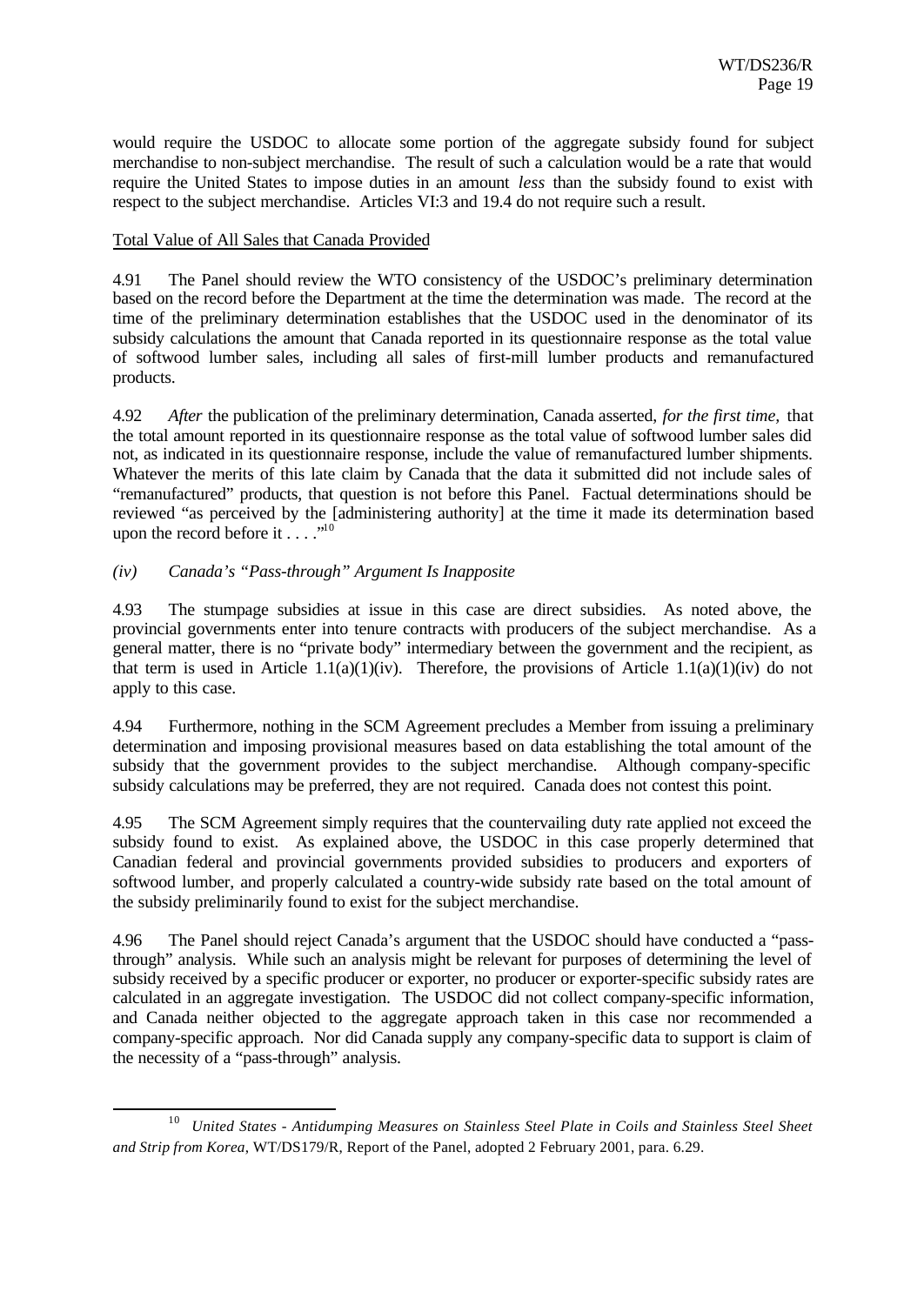l

#### (c) The Preliminary Critical Circumstances Finding Is Consistent with the SCM Agreement

#### *(i) Judicial Economy*

4.97 As an initial matter, the United States notes that the USDOC issued a final negative critical circumstances finding in this case. The USDOC's preliminary critical circumstances finding is no longer of any practical consequence; retroactive provisional measures have been terminated and no retroactive assessment will be imposed. The Panel therefore should not address Canada's critical circumstances claim because it is not "necessary to resolve the particular matter."<sup>11</sup> In this case, the normal course of the investigative process has resolved Canada's critical circumstances claim and has provided Canada with the relief it seeks.

4.98 If the Panel decides to resolve this issue on the merits, it should conclude that Canada has failed to make a *prima facie* case that the USDOC's preliminary critical circumstances finding was inconsistent with the SCM Agreement.

#### *(ii) Authority to Impose Provisional Measures Retroactively*

4.99 The USDOC's imposition of provisional measures on merchandise entered during the 90-day period prior to the publication of the preliminary determination is consistent with the text of Article 20 of the SCM Agreement, as well as with its object and purpose. Article 20.1 generally provides that provisional measures and final countervailing duties shall only be applied prospectively, i.e., to products that enter for consumption after the date of the preliminary determination under Article 17.1 or the final determination under Article 19.1, respectively. This rule, however, is not absolute. Article 20.1 expressly provides that the prospective application of provisional measures and final duties is "subject to the exceptions set out in this Article."

4.100 Article 20.6 of the SCM Agreement provides that a Member may assess final, definitive duties retroactively for a period "not more than 90 days prior to the date of application of provisional measures," if critical circumstances are present. Article 20.6 is intended specifically to provide retroactive relief in a "critical" situation. At the time of the preliminary determination, there may be a reasonable basis to believe or suspect that such a situation exists. However, retroactive assessment of definitive duties cannot be ordered until a final determination has been made many months later, following a full investigation. Absent suspension of liquidation, entries made 90 days prior to the preliminary determination might be liquidated during the intervening period. If the entries are liquidated, the possibility of retroactive relief, even though fully warranted, no longer exists.

4.101 Articles 17 and 20 of the SCM Agreement do not intend such an outcome. Article 17 of the SCM Agreement provides for the imposition of provisional measures to preserve a Member's right to relief once there is sufficient evidence to determine preliminarily that such relief is warranted. Retroactive provisional measures are essential to enable a Member to avail itself of the special remedy provided under Article 20.6. Therefore, Article 20.1 should be interpreted as providing for retroactive provisional measures where there is preliminary evidence of critical circumstances. A contrary interpretation would render Article 20.6 a nullity.

<sup>11</sup> *United States - Measures Affecting Imports of Woven Wool Shirts and Blouses from India*, WT/DS33/AB/R, Report of the Appellate Body, adopted 23 May 1997, page 18; *E.C. - Measures Concerning Meat and Meat Products (Hormones)*, WT/DS26,48/AB/R, Report of the Appellate Body, adopted 13 February 1998, para. 250.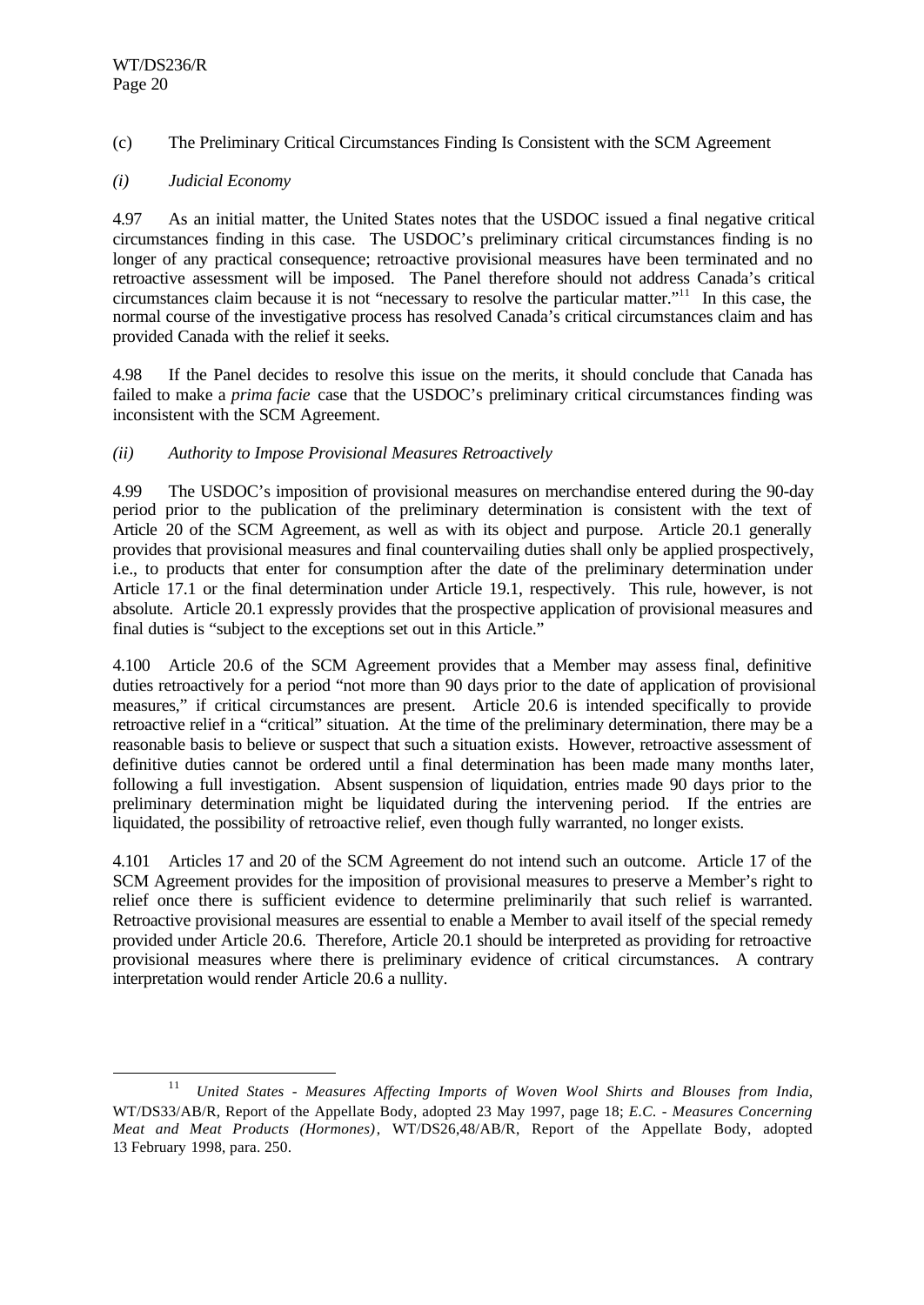#### *(iii) Basis for Critical Circumstances Findings*

4.102 In order to find critical circumstances pursuant to Article 20.6 of the SCM Agreement, the authority must determine that there have been "massive imports" within a relatively short period, and that the imported product benefitted from "subsidies paid or bestowed inconsistently" with the SCM Agreement. The USDOC's preliminary finding of critical circumstances satisfied each of these requirements. An objective review of the facts in this case demonstrates that the USDOC had a reasonable factual basis to preliminarily determine that a Canadian province provided an export subsidy, which is prohibited under Article 3.1 of the SCM Agreement, and that imports of softwood lumber from Canada had increased more than 23 per cent over the base period. Moreover, the ITC preliminarily found that imports of softwood lumber from Canada were injuring the US industry before the USDOC made its preliminary critical circumstances determination. This preliminary injury determination, together with the evidence concerning prohibited subsidies and massive imports described above, constituted sufficient evidence to take the limited step of imposing provisional measures retroactively, pending the outcome of the full investigation.

#### (d) Expedited and Administrative Reviews

4.103 Under established WTO jurisprudence, a Member's law violates that Member's WTO obligations only if the law *mandates* action that is inconsistent with those obligations. If the law provides discretion to authorities to act in a WTO-consistent manner, the law, as such, does not violate a Member's WTO obligations.

4.104 None of the US laws that Canada challenges mandates that the United States take action inconsistent with its obligations under the SCM Agreement. US law gives the USDOC broad discretion to conduct reviews. Until the USDOC exercises that discretion in a particular case, any exploration of the issues raised by Canada would be hypothetical. That is particularly true in this case because aggregate cases are extremely rare.

#### *(i) Section 777A(e)(2)(A) and (B) of the Tariff Act of 1930*

4.105 Section 777A of the Tariff Act of 1930, as amended (the "Act") implemented several changes to US law to meet obligations under the SCM Agreement by eliminating the presumption in favor of country-wide rates and establishing a general rule in favor of company-specific rates. Section  $777A(e)(2)$  contains two exceptions to the general rule to address cases, such as the lumber case, where there is such a large number of exporters and producers that it is not practicable to investigate each company individually.

4.106 Canada has not cited a single provision in the SCM Agreement that prohibits the investigative procedures set out in Section 777 $A(e)(2)$ , and nothing in Section 777 $A(e)(2)$  limits the USDOC's broad authority to conduct reviews. Canada has therefore failed to establish a *prima facie* case of a violation because it has utterly failed to establish that Section 777A(e)(2) is inconsistent with any provision of the SCM Agreement.

#### *(ii) Expedited Reviews*

4.107 The USDOC's regulations governing expedited reviews do not cover aggregate cases. As noted above, aggregate cases are rare and, because they have only been used in cases involving industries with an extremely large number of producers and exporters, they present unique issues with respect to expedited reviews. Because these cases are so rare, the USDOC has not yet addressed these issues, by regulation or in practice.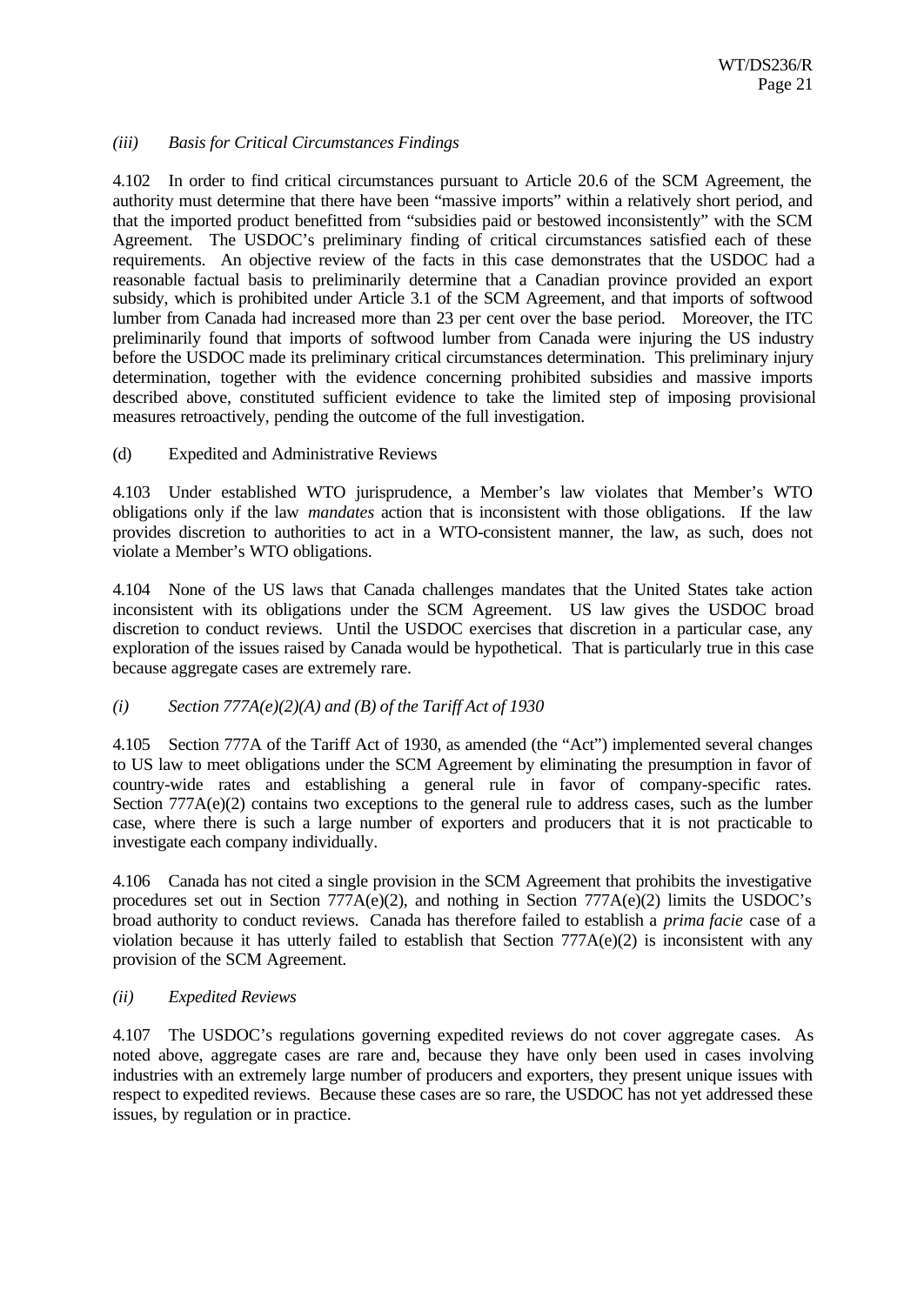4.108 Section 751 of the Act gives the USDOC broad authority to conduct reviews. The fact that the USDOC has not elected to promulgate specific regulations for handling what could potentially be an extremely large number of expedited reviews in an aggregate case does not in any way diminish the Department's statutory authority to conduct such reviews. Statutory authority is sufficient; regulations are not essential. Therefore, the fact that 19 C.F.R. § 351.214(k)(1) does not cover expedited reviews in aggregate cases does not in any way prohibit such reviews. The Panel therefore should reject Canada's claim that 19 C.F.R. § 351.214(k)(1) mandates that the United States violate its obligation to provide expedited reviews.

#### *(iii) Administrative Reviews*

4.109 Section 751 of the Act also provides broad authority for the USDOC to conduct administrative reviews. Again, Canada erroneously concludes that the USDOC's regulations limit that authority and require the Department to deny administrative reviews in aggregate cases.

### C. FIRST ORAL STATEMENT OF CANADA

4.110 In its first oral statement, Canada made the following arguments.

4.111 The complaint of Canada before this Panel involves three distinct sets of claims:

- first, the preliminary countervailing duty determination made by the US USDOC is inconsistent with US obligations;
- second, there is no basis in the SCM Agreement for retroactive application of provisional measures under a preliminary critical circumstances determination, and
- third, the denial of expedited reviews and company-specific administrative reviews where the USDOC conducts a country-wide investigation violates US obligations.

4.112 These actions stem primarily from two US interpretations of the SCM Agreement that Canada believes are fundamentally wrong, and that have immense implications for Members' rights to manage their natural resources. The first is an unwarranted reading by the USDOC of the agreed definition of "financial contribution". The second is the US determination that Canadian provincial stumpage programmes confer a "benefit".

4.113 The repeated US assertion that the appropriate comparison for determining "benefit" is between provincial and selected US jurisdictions demonstrates that the US measures are a demand that Canadian forest management practices mimic their own. The United States assumes that any public ownership of forestry resources is subsidised and argues that only by auction is there any assurance that this will not occur. The WTO Agreement does not direct Members to abandon public ownership of their natural resources.

4.114 The repeated references to the alleged "market distorting" effects of "stumpage" also indicate that the United States is arguing that any government action that might have the potential to distort trade is a subsidy under the SCM Agreement. This interpretation, however, was expressly rejected by the panel in *Export Restraints*.

4.115 The panel in *Export Restraints* also found that the definition of "subsidy" in Article 1.1 reflects the Members' agreement not only as to the types of government action subject to the SCM Agreement, but also that not all government action that may affect the market comes within its ambit.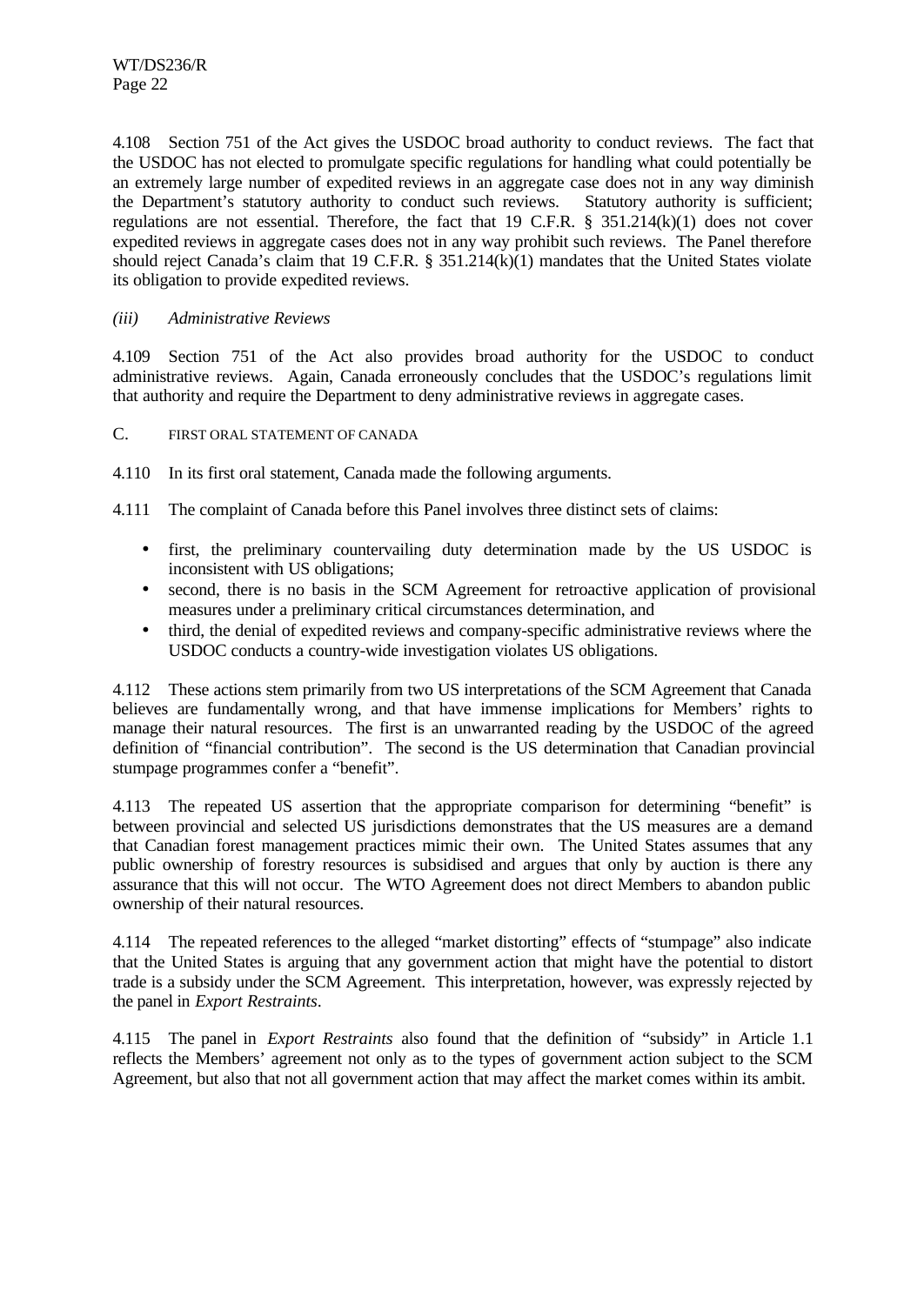#### **1. The Preliminary Countervailing Duty Determination**

#### (a) Stumpage is not a "financial contribution"

4.116 As noted in the first written submission "stumpage" is a right to harvest standing timber. Provinces grant these rights through tenures or through licences. Tenures and licences both carry with them a broad range of forest management responsibilities and significant in-kind costs.

4.117 Timber harvesters have the right to harvest timber from Crown lands by virtue of their tenures or licences; they do not pay stumpage charges as remuneration to acquire this right. Rather, a "stumpage charge" is a levy on the exercise of an existing right to harvest timber. Stumpage charges are properly viewed as a form of revenue collection that is the economic equivalent of a tax.

4.118 Tenures and licences both confer real property rights – the right to exploit a natural resource on public land. They are comparable in this respect to the licensing of quotas to harvest fish or the leasing of the right to extract oil or minerals from public lands. The United States nevertheless treats these rights to harvest standing timber as a financial contribution in the form of a "provision of goods". In so doing, the United States makes two fundamental errors.

4.119 First, the ordinary meaning of the term "goods" refers to "articles of trade or items of merchandise <goods or services>" or "saleable commodities." The United States misinterprets the term "goods" by confusing it with the term "property". The United States found that property in its widest sense, includes all a person's legal rights of whatever description. The issue, however, is not what property means – and certainly not what the term property might be construed to include in its widest meaning – but rather what "goods" means in the context of the SCM Agreement. The right to exploit an *in situ* natural resource – the right to harvest standing timber – is not a saleable commodity. It is not an article of trade or an item of merchandise and therefore it does not come within the meaning of "goods". The right to harvest standing timber is not "wood fibre" or logs, any more than a lease to develop petroleum resources is gas at the pump or the right to catch fish is tuna in a can.

4.120 Indeed, this meaning of the term "goods" as articles of trade or saleable commodities is the only meaning that could have been intended by the negotiators of the WTO Agreements. As evidenced by the "General interpretative note to Annex 1A" to the WTO Agreement "goods" subject to GATT 1994 are those things in respect of which a tariff binding may be negotiated: in other words, tradable things. It follows that things that are inherently incapable of being traded across borders are not "goods". Accordingly, standing timber cannot be considered "goods" as it cannot be traded across borders.

4.121 The second US error relates to the determination that a "financial contribution" occurs when a tenure holder exercises its right to harvest timber. This is confirmed by the USDOC's finding in the preliminary determination that benefits conferred by the provinces' administered stumpage programmes had been expensed in the year of receipt or when the timber was harvested. The USDOC has thus found that the "goods" were provided during the period of investigation when timber was harvested. The United States erred in its finding that a "financial contribution" under Article 1.1(a) occurred through the action of the alleged recipient, rather than in the action of a government as required.

4.122 In addition, the claim by the United States that Canada has requested the panel to read a "safe harbour" into subparagraph (iii) misses the entire point to having an agreed definition of "subsidy" to define the scope of Members' obligations under the SCM Agreement. The claim of the United States has no support in either the text of Article 1.1 or the negotiating history of Article 14. This confirms that real property rights were not intended to be included within the scope of the Agreement.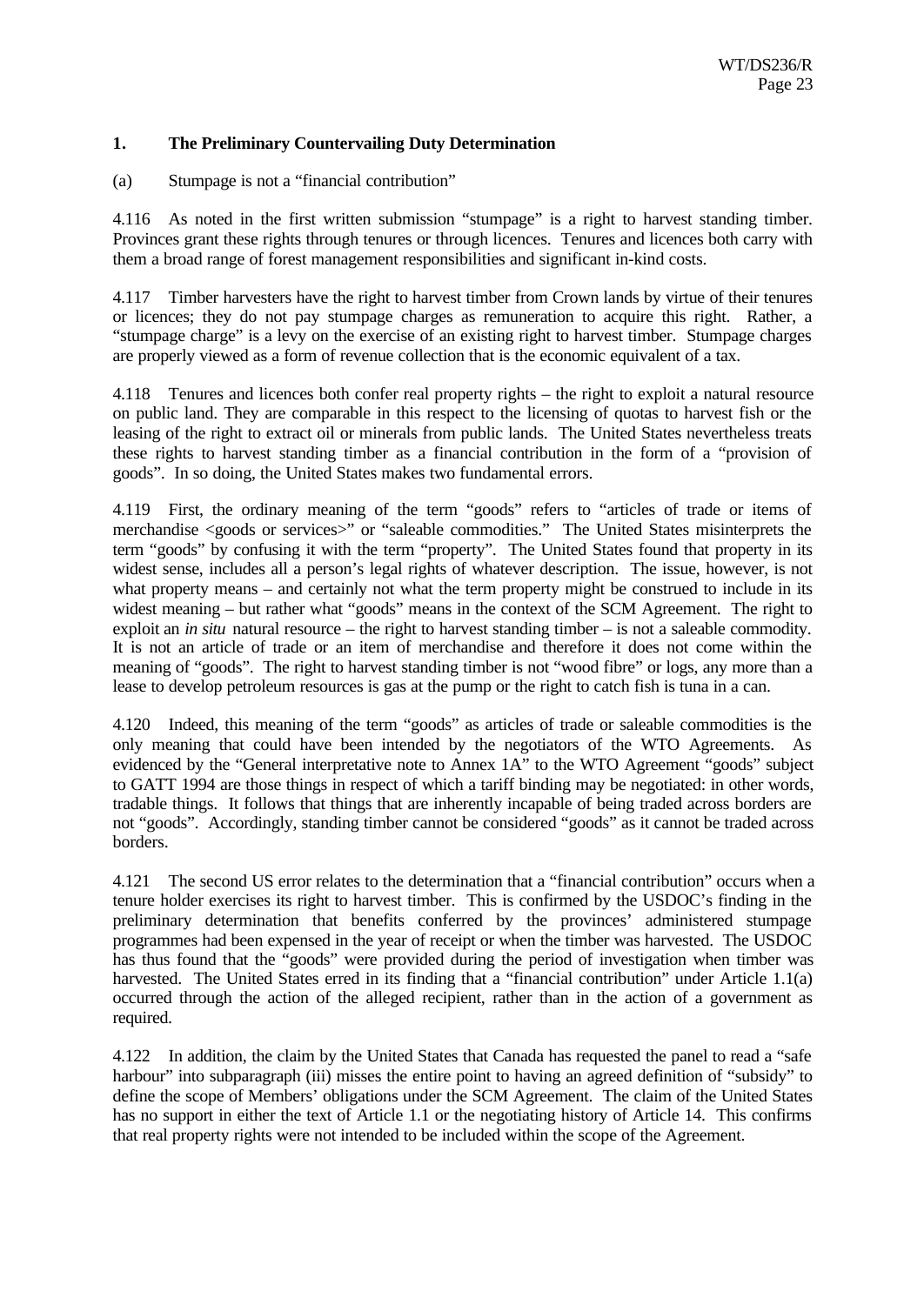(b) The USDOC's use of "cross-border" benchmarks to find and measure "benefit" violates the SCM Agreement

4.123 There are three fundamental problems with the USDOC's use of cross-border price comparisons to determine whether a benefit has been conferred, and to calculate the alleged subsidy.

4.124 First, Article 14(d) of the SCM Agreement requires that the adequacy of remuneration be determined in relation to prevailing market conditions for the good or service in question in the country of provision. This direction is unambiguous and nothing in the context, object and purpose or the negotiating history of Article 14 permits reading "in the country" in any other manner. In addition, the ordinary meaning, in context, of "prevail" is "exist". The reference to "prevailing market conditions" is, therefore, to conditions that actually exist in the country of provision and not to conditions that would exist only under hypothetical circumstances.

4.125 The United States offers a number of interpretations of the term "in relation to" that would effectively read out the phrase "in the country", and would turn the mandatory "shall" into the discretionary "may". The United States also attempts to justify using prices in the United States as a benchmark by suggesting that US stumpage is available "in" Canada. It is clear that US stumpage is not available in Canada, because producers can harvest this timber only in the United States

4.126 Second, Article 14(d) was drafted in this manner because cross-border comparisons make no economic sense. The mere fact that the domestic price in one country is lower than the price in another does not mean that the first country is providing a subsidy, because a wide range of complex political and economic factors may account for differences in prices between countries. These borderrelated differences make valid international comparisons substantially more difficult than comparisons within a province or a country. As well, the USDOC itself has repeatedly recognised the vast differences in natural and timber conditions that exist. These differences are so great that the USDOC rejected this methodology in all three of the previous *Lumber* cases, finding in one instance that such an analysis would be "arbitrary and capricious". These determinations were factual and all of the factors that led the USDOC to reject the use of cross-border comparisons in the past still exist today.

4.127 Third, the USDOC's reliance on cross-border benchmarks was based on unsubstantiated assertions that no in-country benchmarks were available. The USDOC asserted this without bothering to demonstrate that no valid benchmark existed "in" Canada. It simply presumed that provincial stumpage charges are distorted because most standing timber is harvested on provincial lands.

4.128 In fact, the USDOC had compelling evidence before it related to private sales of timber harvesting rights, competitive tenures in certain provinces, and other evidence that provinces operate their stumpage systems on market terms. Instead of addressing this evidence, the USDOC simply asserted that stumpage fees on private lands are largely derivative of the public land prices. In the USDOC's opinion this meant that stumpage fees on private lands were distorted by that very fact. Moreover, the USDOC's purported rationale for moving to cross-border benchmarks, i.e., that there is distortion if the government does not auction timber harvesting rights, does not reflect its obligations under Article 14(d) – to determine if remuneration is "adequate".

4.129 If cross-border comparisons were permitted, then the only way Canada would ever know whether it was conferring a "benefit" would be to examine prices and market conditions in other countries. This interpretation is unreasonable and unduly onerous. It would also be impossible for Canada to be certain that the benchmark examined would be acceptable to the investigating authority. The SCM Agreement contemplates no such thing.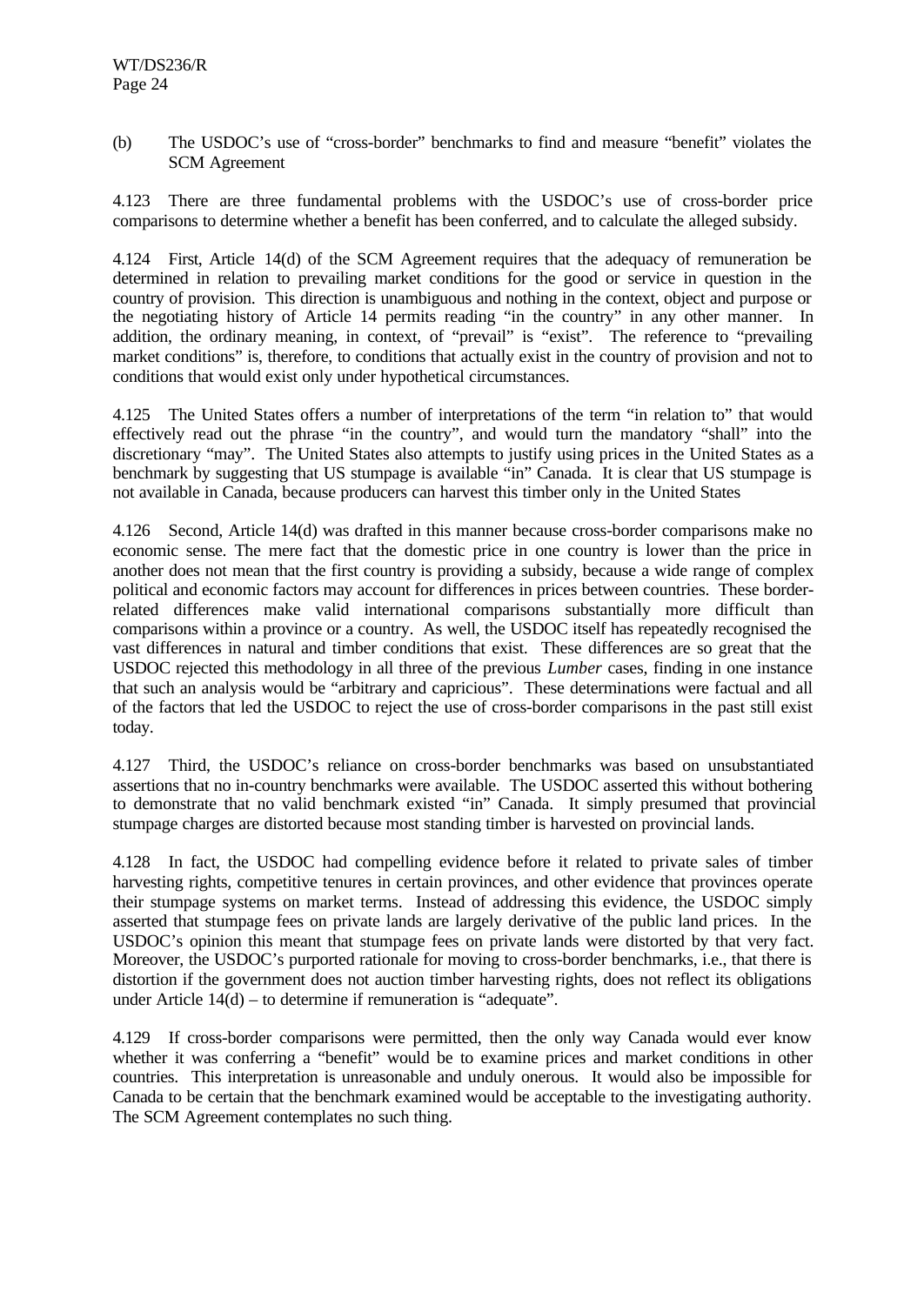#### (c) The USDOC impermissibly presumed a pass-through of an alleged benefit

4.130 Under Article 1.1(a)(1)(iv), the USDOC must establish that any "financial contribution" by the government to timber harvesters had been "entrusted" or "directed" to be passed through to lumber producers. It also must establish that the alleged benefit of the alleged financial contribution was passed through to and conferred upon lumber producers and remanufacturers. It is not sufficient for the United States to simply assert, as it did here, that the subsidies at issue in this case are direct subsidies.

4.131 In this case, there is no allegation of direct subsidisation in respect of the subject merchandise, which is softwood lumber. Softwood lumber is produced from logs, and logs are made from standing timber; neither logs nor standing timber are within the scope of the investigation. In fact, a significant amount of harvesting is done by independent entities operating at arm's-length from lumber producers.

4.132 The United States argues that it does not matter if some producers do not receive direct benefits because it is conducting a country-wide investigation. It is Canada's position that lumber producers legally may not be deemed to be subsidised simply because of a finding of subsidisation to producers of the input product.

(d) The USDOC impermissibly inflated the subsidy rate by calculating a "weighted-average country-wide rate" based upon only a portion of Canadian production and exports $12$ 

4.133 This issue concerns two problems with the USDOC's determination of the rate of subsidisation. The first is the effect of the exclusion of goods from Maritime Provinces in the preliminary determination on the calculation of a "country-wide" subsidy rate.

4.134 A "country-wide" rate is precisely that: the average rate of subsidisation of the exported product. It is the total amount of a subsidy in a country divided by all shipments or exports to the investigating Member. When the USDOC disregarded unsubsidised Maritime shipments in calculating the country-wide duty rate, it calculated a country-wide duty exceeding the average country-wide level of subsidisation. The SCM Agreement requires that a countervailing duty rate not exceed the amount of the subsidy.

4.135 The United States attempts to excuse its calculation by claiming, first, that its Maritime exclusion was a product exclusion for certain lumber produced in the Maritimes. In fact, the lumber is indistinguishable from other lumber and the exclusion was of the "Maritime provinces". More specifically, the exclusion is a partial exclusion of Maritime companies for lumber they produce from Maritime timber. This exclusion does not alter the proper method for calculating a country-wide weighted average subsidy rate.

4.136 The United States' second argument – that Canada simply misunderstood the US calculation methodology – is even further from the mark. This methodology is clearly flawed as it places the country-wide benefit in the numerator and only a portion of total shipments in the denominator.

(e) The USDOC impermissibly applied provisional measures in excess of the subsidy preliminarily found to exist

4.137 This is the second problem relating to the application of the effective rate of duty. The United States determined a subsidy rate of 19.31 per cent *ad valorem*, but it employed a different

l

 $12$  In response to a question from the Panel, Canada indicated that it was no longer pursuing this claim. (Canada's response to Question 37 from the Panel following the second meeting, Annex B-1.)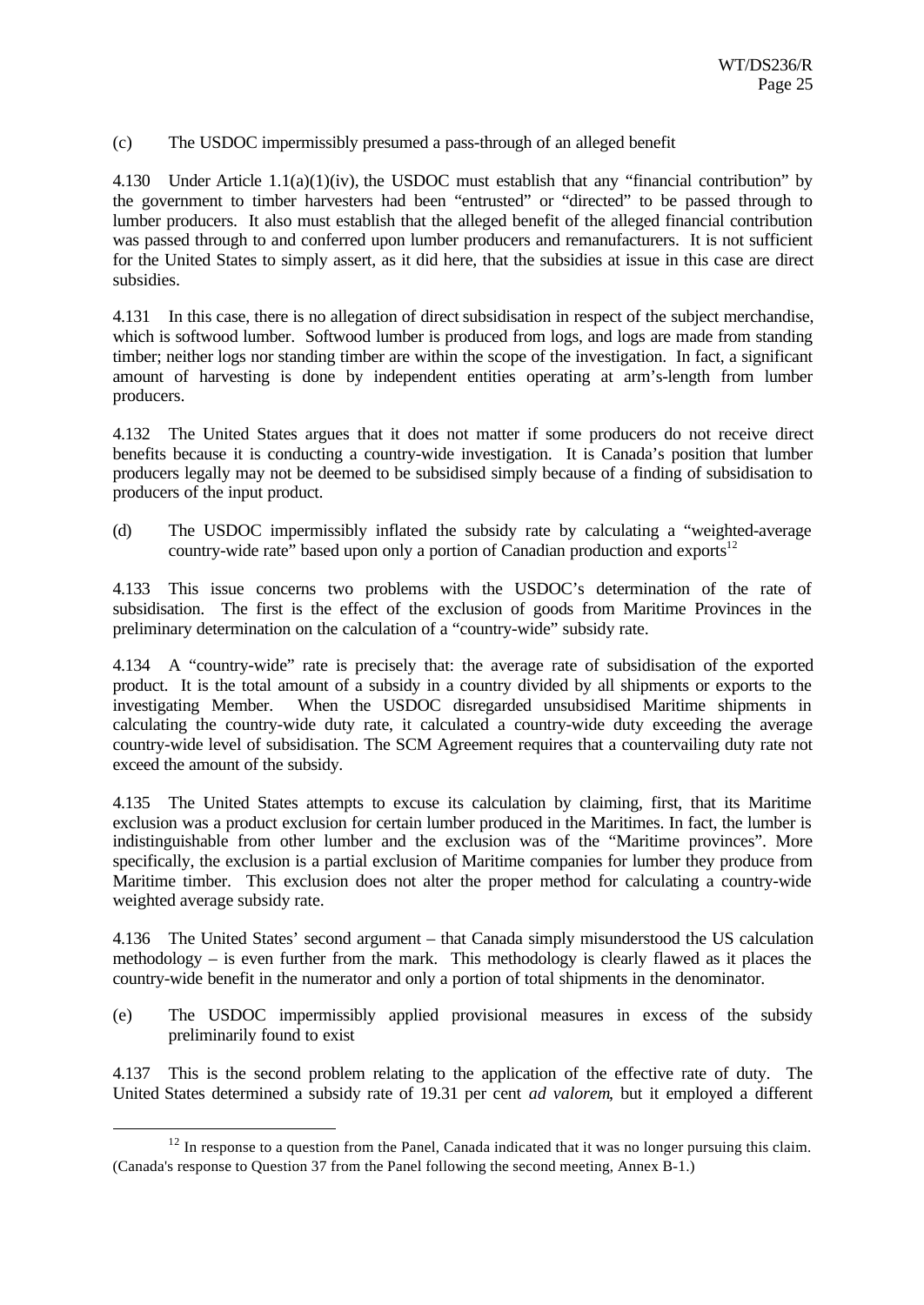basis for calculating this rate than it later used in applying the duties. Accordingly, the provisional measures were effectively applied at a higher rate than 19.31 per cent.

4.138 As stated in the preliminary determination, the United States calculated the amount of subsidy on a "first mill" basis. This means that the denominator of the calculation was the value of sawmill shipments, that is, the "first mills" that produce lumber from logs. The denominator did not include the value of shipments by secondary value-added producers of merchandise, or "final mills", that are also covered by the investigation.

4.139 The United States now claims that, at the time of the preliminary determination, it did not know that the data that it used was first mill data. It further argues that statements by the USDOC indicating that it had used first mill data were "inadvertent" and that it was surprised to find out later that the data was first mill data. Finally, the United States asserts that that the panel must limit its analysis to evidence used by the importing Member in making its determination to impose the measure.

4.140 These arguments are factually incorrect and cannot relieve the United States of its obligation, not to apply a duty that exceeds the subsidy found to exist. The data reported in the investigation was the same sawmill ("first mill") data that were provided and relied upon in all previous lumber investigations. Furthermore, by the time the USDOC issued its instructions to impose duties, it had received substantial information from Canada confirming that the data used was first mill data. Indeed, the United States acknowledges that Canada made this clarification, but it did not act upon the information. The US application of duties was inconsistent with its preliminary determination, and resulted in application of provisional measures in excess of the subsidy found to exist. As such, it violated Articles 17.2 and 19.4 of the SCM Agreement and Article VI:3 of GATT 1994.

#### **2. The Preliminary Critical Circumstances Determination**

4.141 The preliminary critical circumstances determination imposed a retroactive duty liability going back 90 days that amounting to \$300 million and violated the obligations of the United States under Article 20.6 of the SCM Agreement. This provision permits the retroactive application of "definitive duties" following a critical circumstances finding. Article 20 and the SCM Agreement both indicate that "definitive duties" are distinct from preliminary or provisional measures. In the proper context, the term "definitive duties" plainly refers to countervailing duties imposed following a final determination. Consequently, the United States may apply measures retroactively under a critical circumstances finding after it has made a final countervailing duty determination.

4.142 The United States argues that it is permitted to make a preliminary critical circumstances determination and impose provisional measures retroactively. In support of its position, it relies on the findings of the *Hot Rolled Steel* panel and the object and purpose of Articles 17 and 20.

4.143 The *Hot Rolled Steel* panel report concerned a preliminary determination of critical circumstances under Article 10.7 of the *Antidumping Agreement*. The panel confirmed the limited scope of its own findings by observing that measures taken under Article 10.7 were not based on the evaluation of the same criteria as final measures that may be imposed at the end of the investigation. As there is no provision that corresponds to Article 10.7 in the SCM Agreement; the *Hot Rolled Steel* panel report is not relevant.

4.144 The plain text of Article 20.6 also belies the arguments of the United States concerning the object and purpose of this provision. The term definitive means definitive; it does not mean preliminary. The United States concedes as much, as it too equates definitive with final determination. The United States also invokes the object and purpose of Article 17, but neglects consideration of the specific provisions of that Article. Article 17.3 requires that a Member may not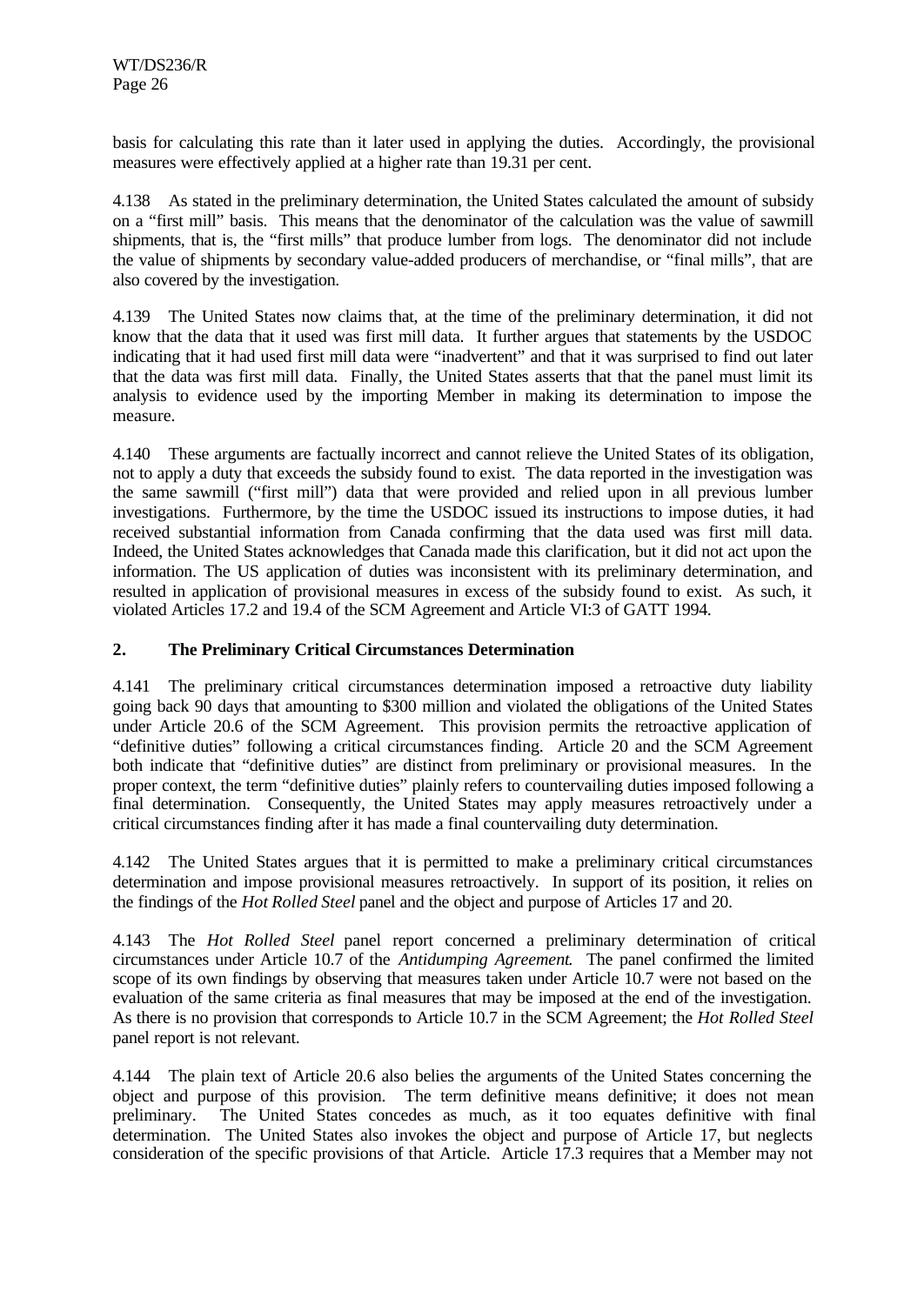impose provisional measures sooner than 60 days after the date of initiation of the investigation. The preliminary critical circumstances determination imposed measures soon after the date of initiation, immediately violating this provision. Similarly, within a month of the preliminary critical circumstances determination the measures had violated Article 17.4 that limits the application of provisional measures to four months.

4.145 A "critical circumstances" measure must satisfy several requirements under the provisions of Article 20.6; this measure violated all of these requirements.

## **3. US Law is Inconsistent with US Obligations on Expedited and Administrative Reviews**

4.146 The United States violates Articles 19.3 and 21.2 because it does not provide for companyspecific reviews where it determines an "aggregate" subsidy level. It also violates Article 19.4, as exporters that would have benefited from these reviews pay more in countervailing duties. Finally, the United States proceeded with the investigation on an "aggregate" basis thereby denying exporters expedited and individual administrative reviews in violation of Articles 19.3 and 21.2.

4.147 Article 19.3 requires WTO Members to provide an expedited review when an exporter requests a review. The United States provides for expedited reviews only in non-country-wide cases. The United States argues that the regulations do not mandate a violation because the USDOC has broad discretion to conduct reviews and has only neglected to promulgate regulations. The United States position is untenable, for four reasons:

- First, the United States has the burden of establishing that the measure at issue is "discretionary". It asserts that the USDOC may conduct reviews, but it failed to create regulations. This explanation is insufficient to discharge this burden.
- Second, these regulations are procedural rules relating to every aspect of countervailing proceedings. The neglect of any right as fundamental as an individual review in aggregate cases would be deliberate. The preamble to the US regulations reinforces this conclusion, stating that the USDOC will not individually review firms when it uses a country-wide rate.
- Third, it is a basic principle of statutory construction that if a right is provided for in certain circumstances, its deliberate exclusion in other circumstances must be given meaning: that is, that no such right exists in those other cases. In this respect, the practice of the USDOC and its analysis of its own discretion with respect to the regulations concerning voluntary respondents demonstrates that it also interprets US law in this manner.
- Finally, the United States argues that it has broad authority under section 751 of the Tariff Act to conduct expedited reviews. This provision relates to annual administrative reviews and other forms of review, but is silent with respect to expedited reviews.

4.148 The United States argues that Article 21.2 does not create an obligation to conduct companyspecific administrative reviews. In this instance, the US regulations also expressly prohibit companyspecific administrative reviews in aggregate cases. In contrast, the text of Article 21.2 clearly requires company-specific administrative reviews. In *British Steel* the Appellate Body found that Article 21.2 required a Member to review the need for continued imposition of a countervailing duty when appropriate. The Appellate Body also indicated that this provision was designed to ensure that countervailing duties only remained in force long enough to counteract the injury caused by the subsidisation.

4.149 The administrative review provisions also violate Article 19.3 as the single country-wide rate arrived at in an administrative review supersedes all individual rates. Therefore, even if the United States had discretion to grant expedited reviews, in country-wide cases the benefits of those reviews vanish as soon as there is a country-wide rate on an administrative review. Finally, the regulations demonstrate that the discretion provided under s. 751 does not extend to individual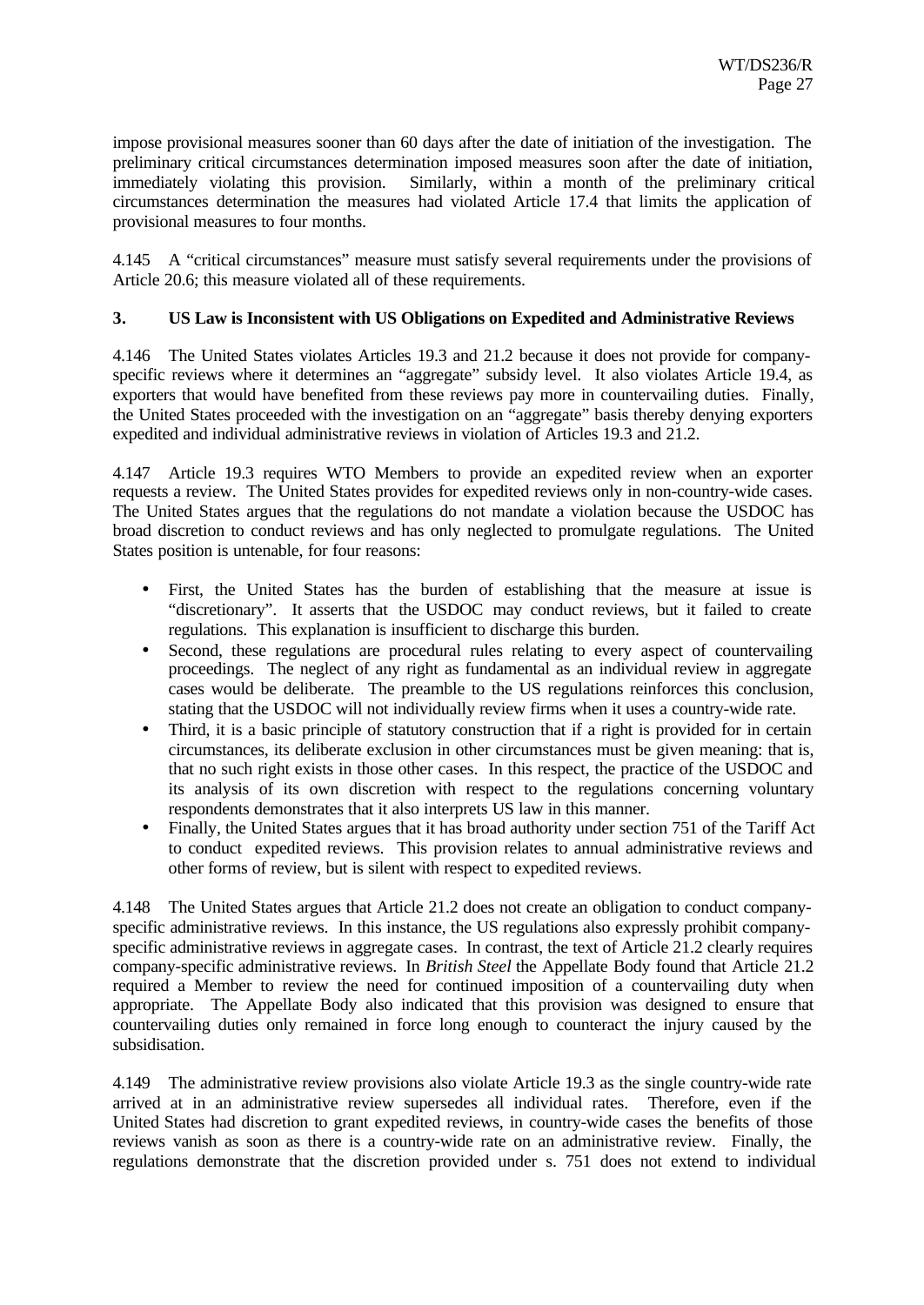administrative reviews. In fact, these regulations specifically deny the USDOC the discretion to grant individual administrative reviews.

4.150 The United States has argued that a violation of Articles 19.3 and 21.2 exists only where it has expressly refused to grant these reviews. This is not correct. Once the decision had been made to make an aggregate assessment, Canadian exporters could not secure a different form of assessment. Consequently, exporters were effectively denied these reviews as soon as the decision to make an aggregate assessment was made thereby breaching Articles 19.3 and 21.2.

### D. FIRST ORAL STATEMENT OF THE UNITED STATES

4.151 In its first oral statement, the United States made the following arguments.

4.152 Although some of the facts of this case are technically complex and can be confusing, in the end the issues are simple. The preliminary record indicates that the Canadian provincial governments provide timber to lumber producers at less than market prices. Under Article 1 of the WTO *Agreement on Subsidies and Countervailing Measures* ("SCM Agreement"), that is a subsidy.

4.153 Article 5 of the SCM Agreement states that "No Member should cause, through the use of any subsidy . . . , adverse effects to the interests of other Members, i.e. . . . injury to the domestic industry of another Member . . ." When one Member causes injury to the domestic industry of another Member through the use of *any* subsidy, the injured Member has the right to take countervailing measures. The United States' preliminary decision to exercise that right was fully warranted in this case.

## **1. Preliminary Subsidy Determination**

4.154 Article 1.1 of the SCM Agreement defines a subsidy as a financial contribution by the government that confers a benefit. Thus, there are two elements to a subsidy: financial contribution and benefit.

(a) Financial Contribution

4.155 The USDOC preliminarily determined that the system of timber contracts administered by the Canadian provincial governments constitutes a financial contribution within the meaning of Article  $1.1(a)(1)$  of the SCM Agreement. Although Canada focuses on the complexities of these arrangements, none of those complexities alters the fundamental fact that these provincial programmes provide timber to lumber producers.

4.156 Over 90 per cent of the forested land in Canada is held by the provincial governments ("Crown timber"). Each province administers a system of contracts called tenures or licenses ("timber contracts") that allow the tenure holder or licensee to harvest the Crown timber.

4.157 There is no dispute that lumber producers participate in provincial timber contracts for one reason – to obtain timber. The definitions discussed in the US first submission leave no doubt that timber is a good within the ordinary meaning of Article  $1.1(a)(1)(iii)$ . Nevertheless, Canada argues that when the provinces issue these contracts they are not providing a good – timber – to lumber producers, but the *right to take* timber off the land. Neither the SCM Agreement nor the facts of this case support Canada's claim.

4.158 Although there are some variations across the provinces, the core elements of all timber contracts are the same, that is, the lumber producer obtains the right to cut timber in a specified area in exchange for an administratively set fee, the "stumpage" fee, and the assumption of certain forest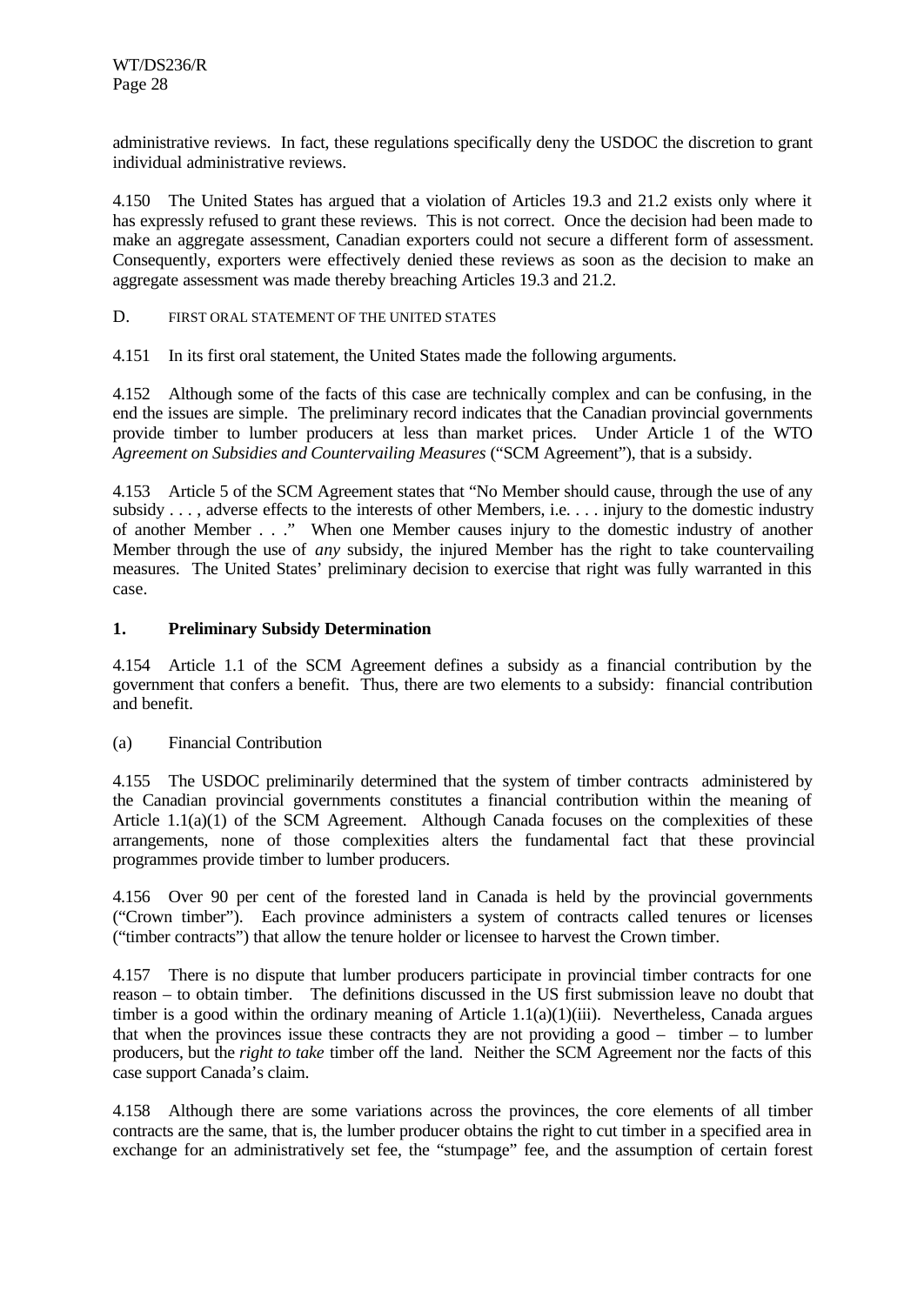management obligations. The lumber producer knows the specific area in which it will be able to harvest and knows the timber, that is, the species and quality of the trees. The producer pays stumpage fees only for the volume of timber actually harvested. The lumber producer is therefore obtaining a specifically identified good – timber.

4.159 Moreover, the ordinary meaning of "provide" includes "make available." Thus, the fact that a lumber producer has to get the timber off the stump is irrelevant. The economic consequences of providing a good or a right to a good are the same. To treat them as distinct would invite circumvention of the subsidy disciplines and seriously undermine their purpose.

4.160 Given the ample evidence that the provinces are providing lumber producers with timber, Canada's only hope is that the Panel will read into the SCM Agreement an exemption for all extraction and harvesting rights. There is no support in the text for such an exemption, and a treaty interpreter may not read into the SCM Agreement what is not there.

(b) Benefit

4.161 The USDOC preliminarily determined that the provincial governments provide timber for less than adequate remuneration, within the meaning of Article 14(d) of the SCM Agreement, thereby conferring a benefit.

(c) Cross-Border Benchmark

4.162 As the Appellate Body has confirmed, a benefit is conferred when the government's financial contribution places the recipient in a more advantageous position than would have been the case absent the financial contribution. Moreover, the Appellate Body has recognized that the marketplace provides an appropriate basis for comparison. In the underlying investigation, the USDOC preliminarily determined that no market benchmarks existed in Canada, and therefore used stumpage prices in US states with comparable forests, adjusted to reflect prevailing market conditions in Canada.

4.163 Article 14(d) states that: "The adequacy of remuneration shall be determined in relation to prevailing market conditions for the good or service in question in the country of provision or purchase (including price, quality, availability, marketability, transportation and other conditions of purchase or sale)." Canada ignores most of that language and argues, in effect, that Article 14(d) says: "The adequacy of remuneration shall be determined in the country of provision or purchase." The treaty interpreter, however, must give meaning to all the words in the Agreement.

4.164 World market prices can constitute part of the "market conditions in the country of provision." As the European Communities ("EC") points out, the relevance of world market prices is recognized in item (d) of the Illustrative List of Export Subsidies in Annex I of the SCM Agreement.

4.165 Therefore, the question is not whether Article 14(d) permits a Member to use something other than a domestic benchmark price, but when it is appropriate to do so. The facts more than adequately support the USDOC's preliminary decision to do so in this case.

4.166 As noted previously, 90 per cent of the forested land in Canada is held by the Crown. The market for timber is therefore dominated by the provincial governments. The impact of the governments' administratively set prices on the very small residual market is virtually inescapable. Nevertheless, the USDOC did request information on private prices in each of the provinces. Only three of the provinces responded, and the USDOC determined that the prices provided were not market-based. For example, the record contained statements by a Quebec official and a Canadian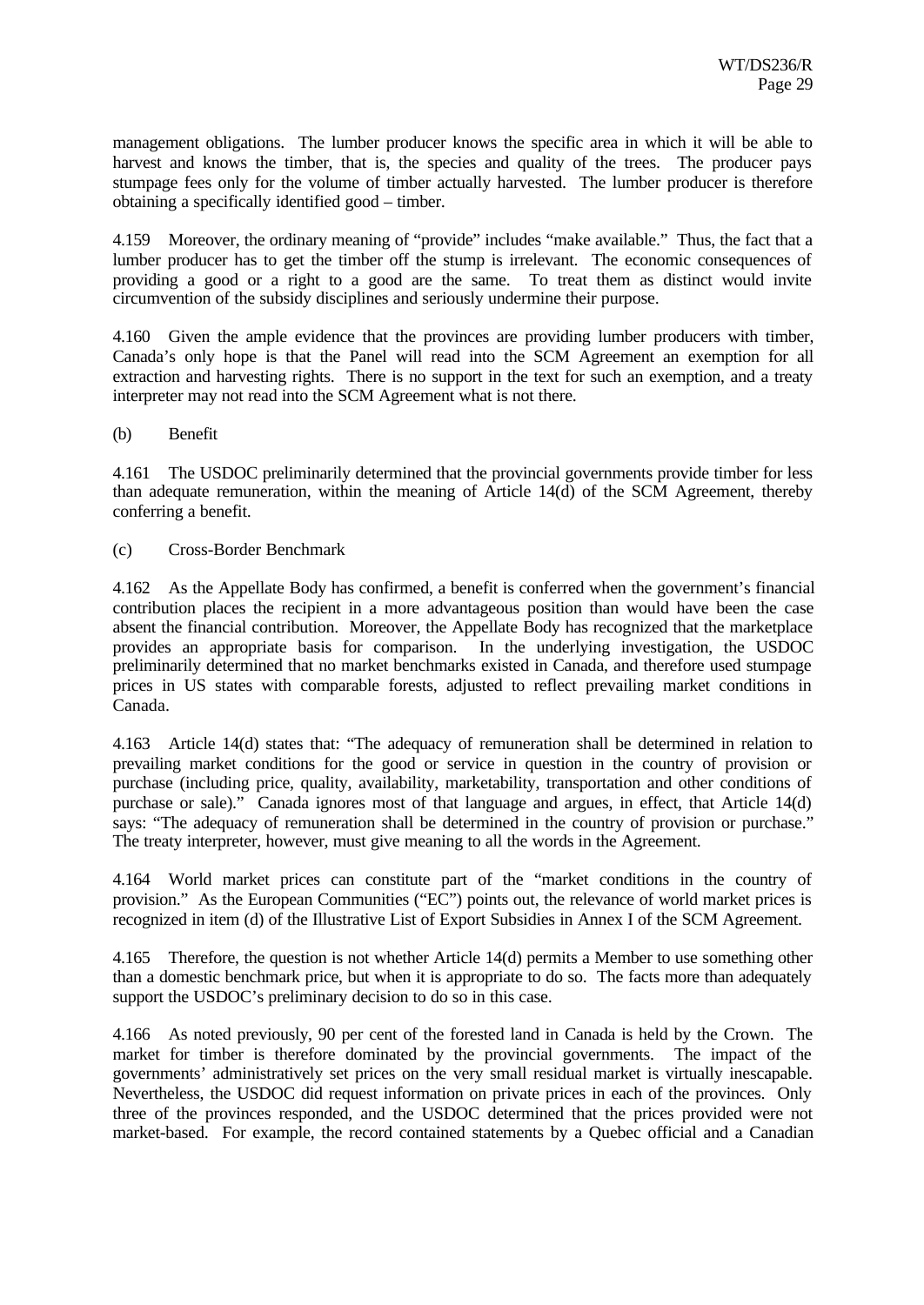forestry expert acknowledging that private timber prices in Quebec are suppressed by the overwhelming market power of low-cost Crown timber.

4.167 It is evident why Canada would insist that the United States use prices in Canada despite the evidence of a market dominated by the provincial governments. Canada would require the United States to measure the governments' prices against prices that reflect the very distortion that we are attempting to measure. Article 14(d) does not require such an obviously flawed and circular methodology.

(d) Benefit Calculation - Indirect Subsidies (Pass-Through)

4.168 The USDOC determined the total amount of the subsidy provided to Canadian producers of the subject merchandise based on aggregate data from the provincial governments. The Department then divided the total subsidy by total sales of the subject merchandise to obtain the subsidy rate. Canada claims that this calculation improperly assumed that benefits to tenure holders passed through to lumber producers. The United States does not, as the EC suggests, concede that this is the case. Some clarification of the facts is necessary to better understand the basis for the USDOC's subsidy calculation and shed light on the flaws in Canada's claim.

4.169 First, an input subsidy under Article  $1.1(a)(1)(iii)$  is a direct subsidy. Under Canada's interpretation, all financial contributions through the provision of a good are transformed into an indirect subsidy under Article  $1.1(a)(1)(iv)$ . Canada's submission suggests that there are three distinct industries in Canada: loggers, lumber producers and remanufacturers. This is not the case. The vast majority of the Crown softwood timber is harvested under timber contracts held by integrated producers.

4.170 The vast majority of the timber contracts in Canada are directly between the provincial governments and Canadian forest products producers, or wood processing facilities. In most instances, only wood processing facilities, such as sawmills that produce lumber, are eligible to obtain a timber contract. Thus, Canada's alleged middleman between the provincial governments and the lumber producers is largely a myth.

(e) Benefit Calculation - Denominator

4.171 Canada also claims that the USDOC should have included non-subject merchandise in the calculation of the subsidy. The United States excluded certain Maritime lumber from the scope of the investigation, not producers. Canada nonetheless argues that the calculation of the benefit must exclude Maritime lumber, but the denominator must include Maritime lumber. Canada's reasoning would result in a rate less than the subsidy found to exist with respect to the subject merchandise.

4.172 Canada also argues that the USDOC calculated the subsidy on the basis of the total value of first milled lumber products, but then applied the subsidy rate to the entered value of subject merchandise. Canada's claim ignores the fact that the Department's calculation and application of the subsidy rate was entirely consistent with the preliminary record before the Department at the time of the preliminary determination. As previous panels have stated, the consistency of an authority's decisions must be assessed based on an objective assessment of the facts before the authority at the time the decision was made.

# **2. Critical Circumstances**

4.173 Canada's claims relating to the USDOC's imposition of retroactive provisional measures rest on an interpretation of Article 20.6 that would render the retroactive remedies provided for a nullity.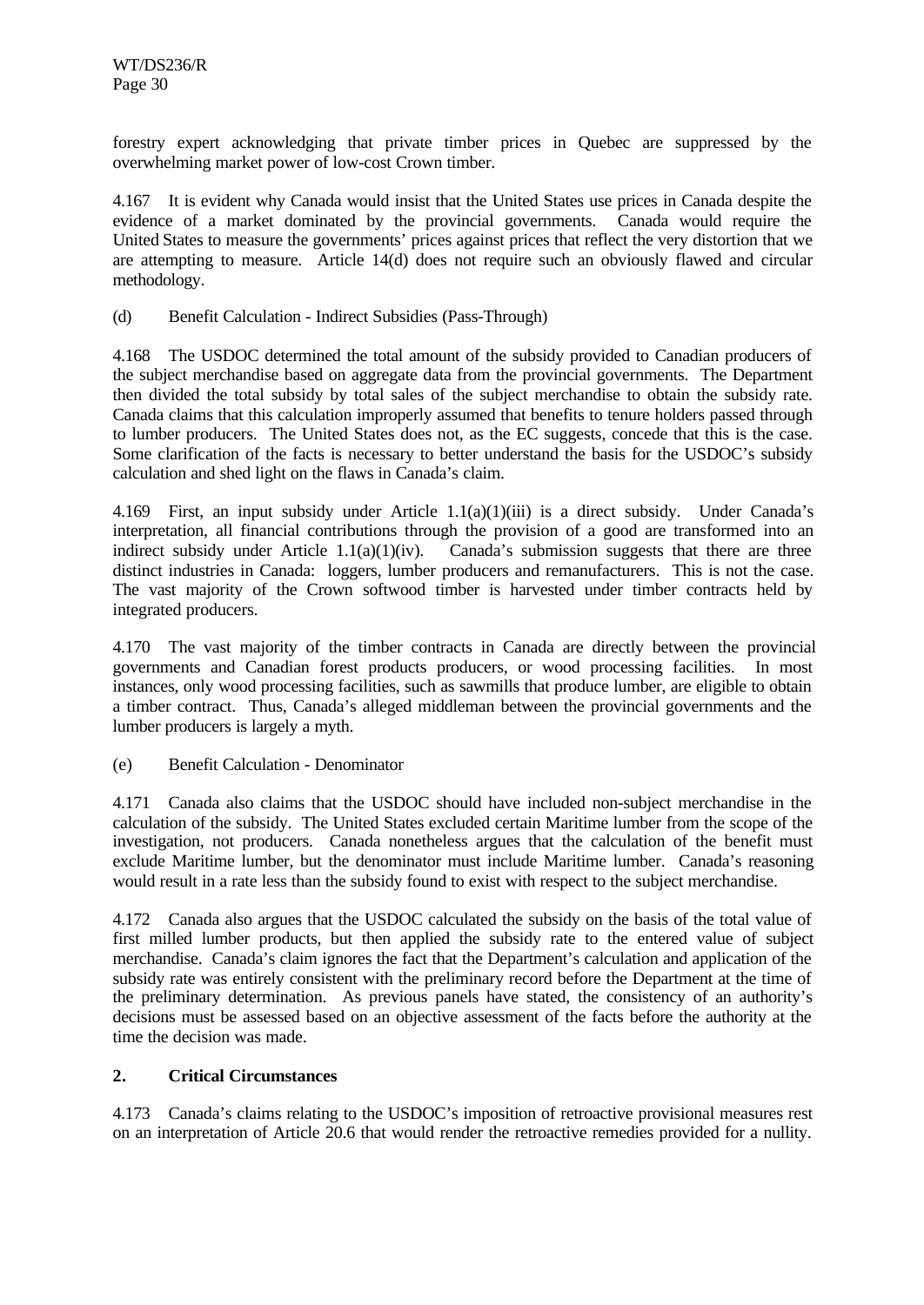It is beyond dispute that the general principles of treaty interpretation preclude such a reading of the Agreement.

4.174 The general rule in Article 21 that provisional measures and definitive duties are applied prospectively is expressly made "subject to the exceptions set out in [Article 20]." Nothing in Article 20.1 limits the applicability of those exceptions to definitive countervailing duties.

4.175 Article 20.6 defines a set of exceptional circumstances that warrant retroactive relief. Under the text of Article 20.1 those exceptional circumstances apply to provisional measures.

## **3. Reviews**

4.176 Finally, Canada claims that various provisions of US law are inconsistent with its obligations under the SCM Agreement because they preclude reviews in aggregate cases. Under established WTO jurisprudence, a Member's law breaches that Member's WTO obligations only if the law *mandates* action that is inconsistent with those obligations. If the law provides discretion to authorities to act in a WTO-consistent manner, the law, as such, does not breach a Member's WTO obligations.

4.177 US law provides the USDOC with discretion to conduct expedited and administrative reviews in all cases, including aggregate cases. Nothing in the regulations cited by Canada limits that discretion. Thus, US law does not mandate action that is inconsistent with US WTO obligations. The United States is entitled to the presumption that it will implement its obligations in good faith.

- E. SECOND WRITTEN SUBMISSION OF CANADA
- 4.178 In its second written submission, Canada made the following arguments.

# **1. Introduction**

4.179 This submission responds to the incorrect factual assertions and legal arguments that the United States has continued to make in its Oral Statement and in its Answers ("Answers") to the Panel's 26 April 2002 questions. Canada will demonstrate that: the United States misunderstands the "financial contribution" requirement of Article 1.1(a); its cross-border analysis of "benefit" is not permitted by Article 14(d); its response to the "pass-through" question is flawed and exhibits lack of comprehension of the "benefit" analysis that is required; in respect of critical circumstances, it continues to make implausible arguments. As well, Canada seeks to clarify US admissions concerning expedited reviews and will demonstrate that the US position on administrative review misstates US law and SCM Agreement obligations.

### **2. The Preliminary Countervailing Duty Determination**

### (a) "Financial Contribution"

4.180 In its Answers, the United States asserts that, "Canada claims that the *benefit* is received when the timber is harvested." From this faulty premise, the United States wrongly attributes to Canada the argument that, "the act of harvesting (which is not performed by the government) is the financial contribution." It then argues that, "[t]he provincial governments provide the timber by placing it at the lumber producer's disposal under the tenure contract."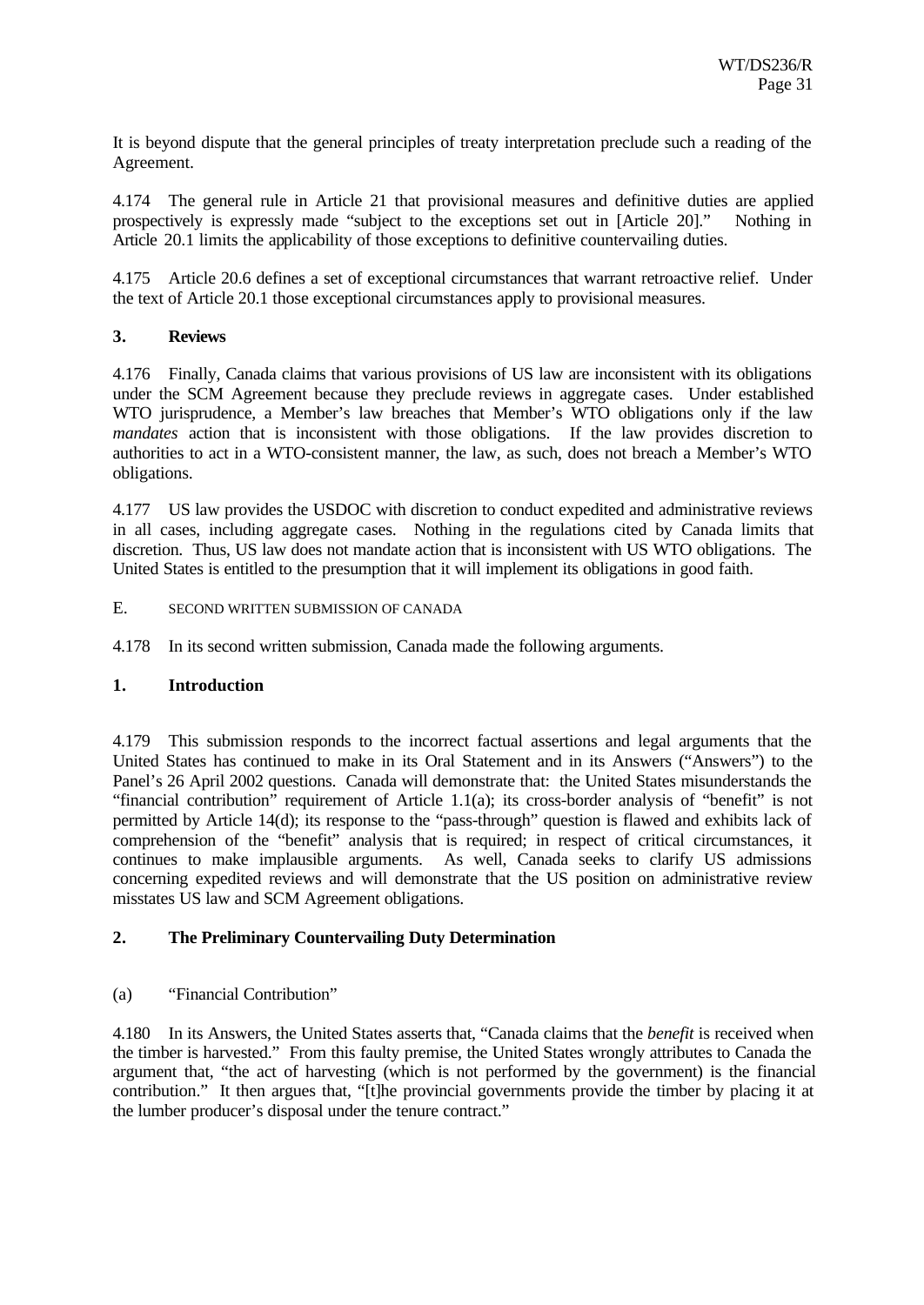4.181 The US argument distorts Canada's submission and conflates a series of distinct relationships into one transaction. A right to cut a tree is not the same thing as a log; nor are timber harvesters the same as lumber producers.

4.182 Under tenure agreements, timber harvesters have the right to harvest standing timber and undertake a number of forest management obligations. These obligations, such as fire protection and pest control, constitute their share of a fiduciary duty for the public good. Indeed, tenure holders must undertake such costly obligations regardless of whether they harvest any trees. The bundle of rights and obligations that a tenure represents does not admit of simplification into "provision of goods".

4.183 The right to harvest trees is, in law and in fact, distinct from trees themselves (standing timber), which is a physical thing attached to the land. Standing timber is, in turn, different from logs. The cutting down of timber is the point at which "goods" – logs – are produced from natural resources; this is similar to when fish are caught, or water is bottled. Logs are input goods into the production of lumber, which is the subject matter at issue. The right to harvest a tree is, therefore, different from the end results of harvesting (the cutting down of standing timber to produce logs) and processing (turning logs into lumber); this right does not amount to "goods" or "services" within the meaning of Article  $1.1(a)(1)(iii)$ . In fact, even the thing in which provincial governments convey an interest – standing timber – is not "goods" or "services".

4.184 The United States attempts to rebut this reading by relying on two arguments, neither of which has merit.

4.185 First, it states that "from the reference in Article 1.1(a)(1)(iii) to goods and services other than 'general infrastructure,' it follows *a contrario* that any specific immovable object may be a covered good." The conclusion in no way follows the premise. The converse of "general infrastructure" is not "any specific immovable object". In any event, "general infrastructure" is an *exception* to "services".

4.186 Second, the United States argues that "the economic consequence of providing a good and providing a right to a good are exactly the same." This argument follows the same faulty logic of the US argument in *Export Restraints* that, "an export restraint is 'functionally equivalent' to an entrustment of or direction to a private body to provide goods domestically." The panel in that case rejected the "functional equivalence" argument on the grounds that the verbs "entrust" and "direct" implied "an explicit and affirmative action of delegation or command." The panel also held that the "financial contribution" element of Article 1 was concerned with actions of governments and not the effects of those actions. The term "provides goods" implies a positive action on the part of the government in respect of the goods themselves.

4.187 The United States then relies on one of several definitions of "provide" set out in one dictionary, to try to persuade the Panel that the term "provide" should be interpreted to mean "make available" in the broadest sense of the phrase.

4.188 The US position is untenable as the more common meaning of "provide" is "supply". As well, the proposed US interpretation encompasses a range of government action that goes far beyond those actions contemplated under Article 1.1(a). To "*make available* services", for example, would include any circumstance in which a government action makes possible the receipt of services.

4.189 Finally, throughout the WTO Agreement, the word "provide" is used to indicate the giving of something rather than the more generally enabling someone to obtain or produce something. For example, the word "provide" in Articles 3.2 and 8 of the Agreement on Agriculture refers not to the availability of subsidies or support to potential recipients, but rather the giving of such support or of subsidies. This is also the case in respect of Article XV:1 of the GATS.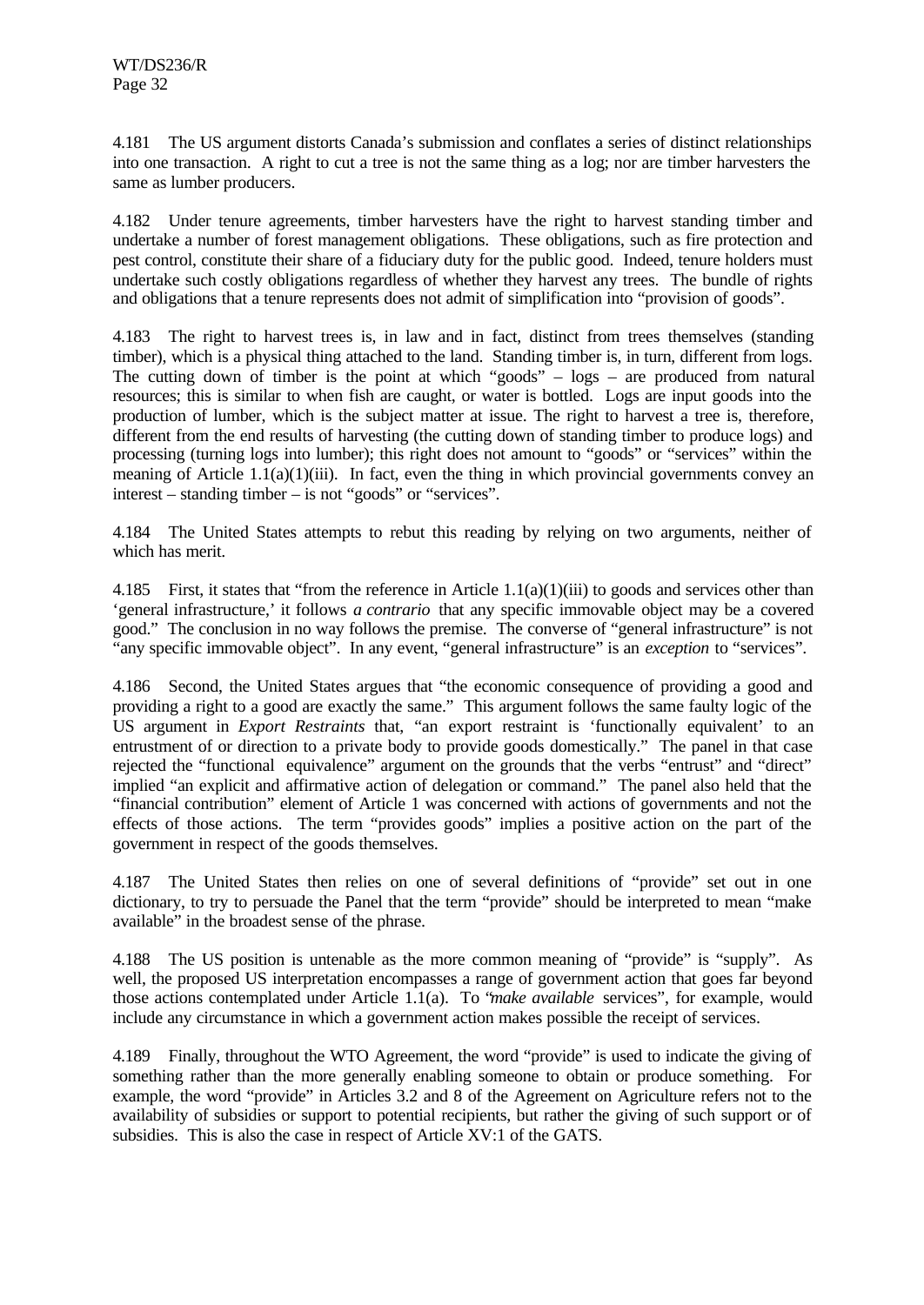4.190 The US argument also ignores the distinction: between timber harvesters and lumber producers. Timber harvesters produce *logs* from trees; and logs are not subject to the investigation. Timber harvesters "provide" these logs to their own mills or to other mills for the production of lumber or other products. This equation of timber harvesting and production of lumber has serious consequences in two respects.

4.191 First, the repeated and erroneous reference to "lumber producers" diverts attention from the issue before the Panel: the provision of a right to harvest to timber harvesters. Second, it ignores the nature of the rights and obligations contained in tenure agreements. The US assertion is based on its contention that the laws of each province "require the tenure holders be sawmills." This is simply incorrect.

4.192 In B.C. a tenure holder is not required to build a sawmill. The major forms of tenure may require an applicant to maintain a "timber processing facility," but that facility can be any of a wide variety of facilities, such as pulp mills, waferboard plants, etc. Moreover, the relevant provisions in the *Forest Act* are more discretionary. Section 13(3)(c) has provisions regarding timber processing facilities, but only if they are required in the invitation for application.

4.193 The United States also argues that in B.C. most loggers operate as employees or contractors for tenure holders rather than as independent entities. There are thousands of Crown tenure holders, unaffiliated with any sawmill, that independently harvest standing timber, produce logs, and either use or sell the logs at arm's-length to sawmills and other kinds of processors. The record prior to the preliminary determination (PD) documented that of 5,932 Crown tenure holders in B.C. during the POI, only 105, or 1.8 per cent, owned sawmills.

4.194 In Quebec, there are two common forms of tenure. The dominant form of tenure, the TSFMA, can be and is held by any primary processing mill (for example, pulp mill, panel mill, veneer mill, etc.) and is not limited to sawmills. The second common form, the forest management contract ("FMC"), is rarely held by sawmills or even primary processing mills.

4.195 The United States further confuses the issues by leaving out two central facts in its discussion of Ontario tenures. Ontario, like other provinces, routinely grants export licenses for the export of logs. Indeed, Ontario granted export licenses pursuant to all requests.

4.196 Alberta also does not "generally require the tenure holders be sawmills." The United States misrepresents Alberta's questionnaire response that "[a]ll forms of commercial tenure own and operate sawmills". There, Alberta was indicating that when all sawmills are considered together, one will find among them all the types of tenures that exist in the province. Alberta at no point suggested that all tenures were held only by sawmills, or that only sawmills could get a tenure.

(b) "Benefit"

4.197 A benefit analysis under Articles 1.1(b) and 14(d) of the SCM Agreement must use benchmarks "in the country of provision". Canada's submissions in this regard are based on three complementary points: first, that the text of Article 14(d) did not permit "cross-border" comparisons; second, that the injunction in Article 14(d) is based on sound economic principles; and third, that, in any event, there were ample benchmarks *inside* Canada that the United States could have used to determine "adequacy of remuneration".

4.198 The United States argues that the concept of "commercial availability" is incorporated in Article 14(d). Article 14(d) does not refer to "commercial" availability of goods, much less "prices commercially available" for those goods. The term "availability", read in context, refers not to the price of a good, or commerciality of that price, but whether the goods are available in the country in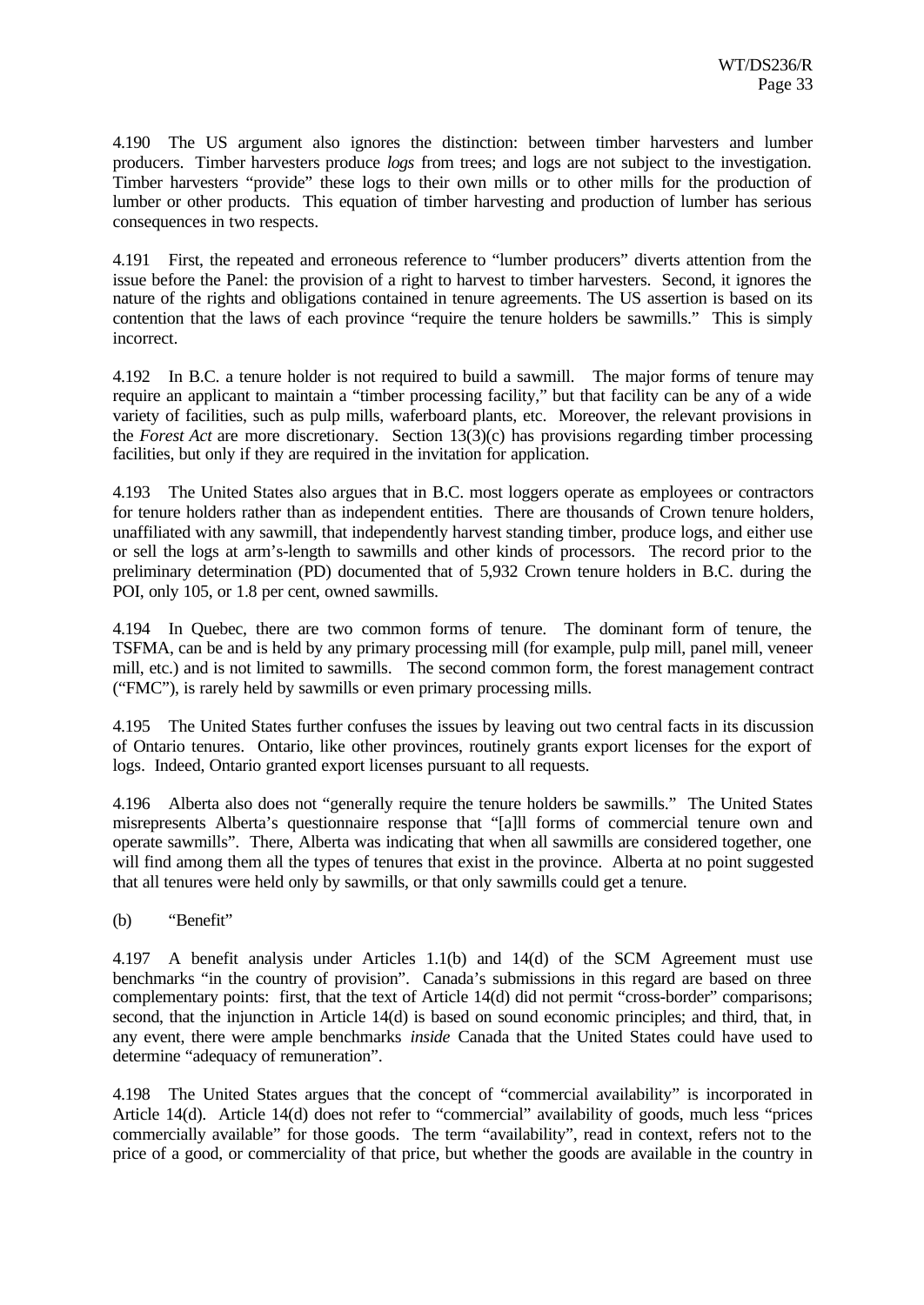question. Article 14(d) reflects a simple economic reality: the availability of a product – its "supply" – has an impact on its price.

4.199 In any event, even if the United States were correct in its interpretation, its conclusions do not follow. The existence of imported goods in a market does not make the price of those goods the "prevailing market condition". Imported goods may, and often do, command premium prices on domestic markets.

4.200 The United States rejects the use of benchmarks reflecting market conditions prevailing in Canada and justifies the use of US benchmarks on grounds of subsidization and price suppression. The United States then proceeds to "prove" such subsidization and suppression solely on the basis of the US benchmark. Under this standard, any country enjoying a natural comparative or competitive advantage over the United States in anything would automatically be found to be giving countervailable subsidies.

4.201 The United States is also not correct in citing item (d) of Annex I as support for its proposition that "in the country of provision" means outside the country of provision. Item (d) identifies the elements of a specific practice that is considered in itself to constitute a prohibited export subsidy. It in no sense suggests that world prices can be used as a measure of benefit to domestic producers. Item (d) is framed in a way consistent with other items in Annex I, and it has the same relationship to Article 1 of the SCM Agreement as those other items. For example, the first paragraph of item (k) refers to lending at rates below the government's cost of borrowing. However, that does not mean that a "financial contribution" analysis must always find a cost to government.

4.202 The United States argues that it can do what the specific text of Article 14(d) does not allow, because forestry resources are for the most part owned by the Crown. It asserts that the only way it can determine "benefit" independently of the alleged distortion is to look beyond the borders of the "country of provision". The arguments of the United States must not prevail, for two reasons.

4.203 First, a "benefit" analysis seeks to identify whether a government practice has had "tradedistorting effects" but only in the sense of Article 1.1(b). The question is whether as a result of the financial contribution by the government, the recipient has got something it could not otherwise have got on its own in the market. Article 14(d), in turn, sets out the benchmark that can be used to determine the existence of "benefit" when the financial contribution in question is in the form of provision of goods. Neither Article 1 nor Article 14 *presumes* the existence of "distortion" because there is a financial contribution by the government. Furthermore, neither of these provisions permits dismissing benchmarks because of a presumption that these benchmarks might be "distorted" by a financial contribution.

4.204 The US argument is circular: market prices can be "suppressed" – driven below "normal" levels – by dominant government prices only if those government prices are below that "normal" level. However, that is the very point a benefit analysis must demonstrate.

4.205 Article 14(d) requires an investigating authority to use in-country benchmarks to determine and measure an alleged benefit. The finding of government dominance in the alleged supply of goods does not establish that the remuneration it receives is not adequate. And the United States did not make such a finding; it only asserted it. A Member also may not short-circuit the "in-country" requirement of Article 14(d) by a finding regarding the market share of the government. Market share does not equal market dominance; and neither may give rise to a presumption of price suppression.

4.206 Second, nothing in Article 1.1(a)(1) or in the jurisprudence of the WTO mentions alleged "price suppression" as a reason for dispensing with the market benchmarks set out in Article 14(d) in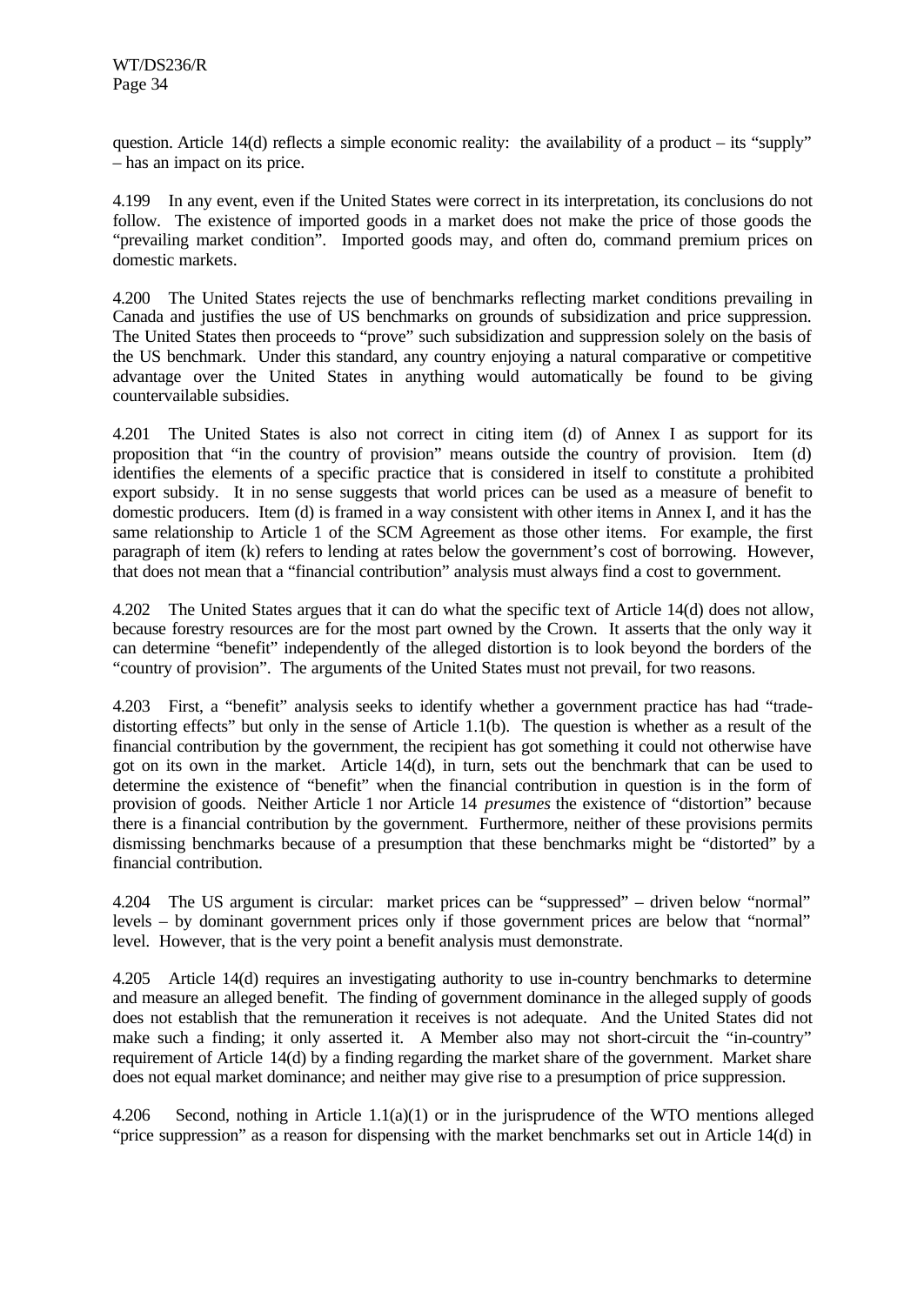favour of US benchmarks. The benchmark under Article 1.1(b) is not the highest price the recipient might have liked to get, but rather the price prevailing in the market.

4.207 There are good reasons why Article 14(d) was written the way it was: cross border comparisons make no economic sense. The use of US stumpage prices as a benchmark rests on the wholly unsupported premise that "there should be no difference between the private prices in the country of exportation and world market prices, except for import taxes." In concluding this, the USDOC implicitly made an incorrect assumption that stumpage is a commodity product with negligible transportation and transactions costs.

4.208 In particular, borders affect prices and "thick border effects" are substantial and notoriously difficult to quantify. The border is highly relevant as political boundaries drive differences in government regulatory regimes, tax regimes, investment regimes, currency, banking and financial systems, business practices, and business climate. Government policies and other factors in different jurisdictions may affect economic conditions, including wage rates, taxes, capital costs, and exchange rates.

4.209 A wide variety of complex factors also affect stumpage rates. These factors include locational characteristics, timber characteristics, measurement systems, operating costs, government regulation, economic conditions, and tenure holders' obligations and responsibilities. Adjustments for these factors are difficult or even impossible to quantify for the following reasons:

- **Locational differences**: The PD assumes that tree-growing and harvesting conditions are "comparable" (an ambiguous term the USDOC never bothered to define) between the Canadian and US comparison areas. The USDOC addressed none of the contrary evidence in the record that significant differences in topography, soil conditions, climate, availability of ground and water transport, and distance to mills and to markets differentiate the Canadian and US market conditions.
- **Timber differences**: Differences in timber characteristics such as quality and stand density affect stumpage values but the USDOC made no adjustment for these differences
- **Differences in Measurements**: Differences in measurement conventions between the scales used to measure timber volumes in the United States and Canada and in the way in which timber is classified as "sawtimber" make cross-border comparisons impossible.
- **Differences in economic conditions**: Economic conditions such as wages, capital costs, taxes, and governmental regulatory policies affect stumpage values, and cross border comparisons must take into account these differences. The only economic condition that the USDOC made an adjustment for was in the PD exchange rates.
- **Differences in rights and obligations of timber harvesters**: The bundle of rights and obligations under any harvesting programme affects stumpage values. Canadian tenure holders obtain harvesting rights through tenures effectively of indefinite duration. This differs from the transactions used by the USDOC that consisted of short-term timber harvesting rights in US sales. Similarly, the lump-sum payments to obtain timber harvesting rights in the United States are not equivalent to stumpage charges in Canada levied on a volumetric basis that were previously conferred. With only limited exceptions, the USDOC did not attempt adjustments for these differences.

4.210 While Canada believes that the Panel need not address the issue of adjustments, the United States advised the Panel that the USDOC made adjustments. It further asserted that the USDOC examined the obligations that Canadian tenure holders were legally obligated to assume, and calculated a per unit amount for each category, which it then added to the stumpage fee to arrive at a total "price" for stumpage in Canada. The USDOC did not make or even attempt any adjustments for almost all of these factors. Where it did, it did so incorrectly, including as follows: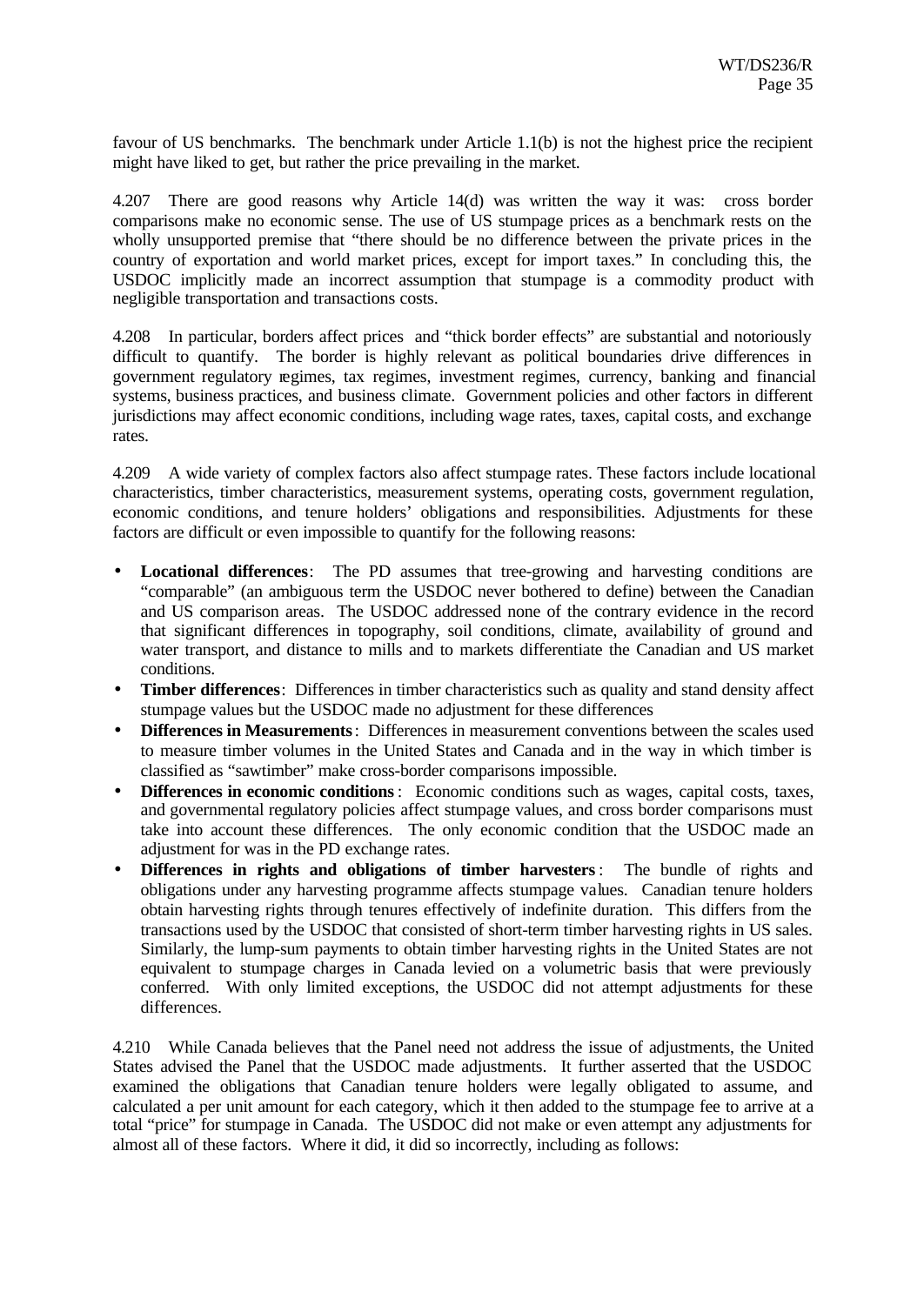- the USDOC refused to make adjustments for the costs Canadian timber harvesters incur scaling (measuring) provincial logs, because it claimed that "costs related to scaling are not mandatory and are not borne exclusively by tenure holders….". Provincial regulations across Canada require tenure holders to scale timber to the provinces' requirements.
- the USDOC's claim that it calculated "a per-unit amount for each category of Canadian obligations that was above and beyond obligations incurred by parties paying stumpage charges in the United States" is equally without foundation. The USDOC did not examine US costs and did not compare US and Canadian obligations, but simply asserted that, where similar costs existed in the United States, no adjustments were necessary.
- In Quebec, the USDOC made an adjustment for primary and secondary roads, but refused to make an adjustment for the costs of haulage roads, rather than measuring the difference between haulage road costs in Quebec and Maine. In Ontario, the USDOC used a different methodology, measuring road costs by their in-kind revenue to the Crown, rather than by the actual costs incurred by harvesters.
- In relation to B.C., the USDOC refused to adjust for timber sale costs incurred by B.C. licensees, such as the engineering and layout costs incurred to design and layout the appropriate contours and areas for harvesting. In Washington State lands (the benchmark the USDOC used) these costs are not imposed on the tenure holder.

4.211 One of the most significant errors made by the USDOC was the conversion factor it used to compare the stumpage rates in different jurisdictions. Comparing US and Canadian stumpage rates involves different measures of log volumes. Log volumes in several of the US comparison areas used by the USDOC are measured in thousand board feet (MBF) whereas stumpage in Canada is measured in cubic metres  $(m<sup>3</sup>)$  using a metric scale designed to measure the total volume of solid wood in logs..

4.212 The issue of conversion rates arises because cubic log scales attempt to measure the total content of each log while the US log scales attempt to measure only that portion of total log volume that would be contained in the lumber produced from each log. This portion varies with the diameter, taper, and length of the log. Further, that portion will vary with which US log scale is being converted (and the United States has many different scales) the scale's log measurement conventions, and the scale's allowances for volume deductions for log defects. To accurately compare stumpage rates, the conversion factor must also account for differences in timber size and the utilization standards of the jurisdictions being compared.

4.213 Taken together this means that there is no such thing as a constant log scale conversion factor. Instead, the conversion factor must be specifically chosen to reflect differences in the log scales, the measurement conventions, the current timber profiles and the utilization standards of the jurisdictions being compared. The USDOC did not do this. Instead it took a "national" average factor and applied it across all provinces. The application of a proper conversion factor would have resulted in a rate substantially less than was calculated by the USDOC in the PD.

4.214 The United States continues to assert that "only the governments of Alberta, Quebec and Ontario provided any information" in response to the USDOC's request for in-country benchmarks, and that only "Quebec and Ontario actually provided private prices."

4.215 To the contrary, Alberta answered every US question and provided all documentation requested by the United States Alberta discussed and provided information on wood volumes. Further, Alberta responded fully to a series of follow up questions regarding Alberta's "private market stumpage figure." The USDOC's questions did not include any requests for further documentation of the stumpage value data.

4.216 Ontario provided the USDOC with a study entitled "Ontario's Private Timber Market" prior to the PD. The study was conducted by Resource Information Systems Inc. and explained that: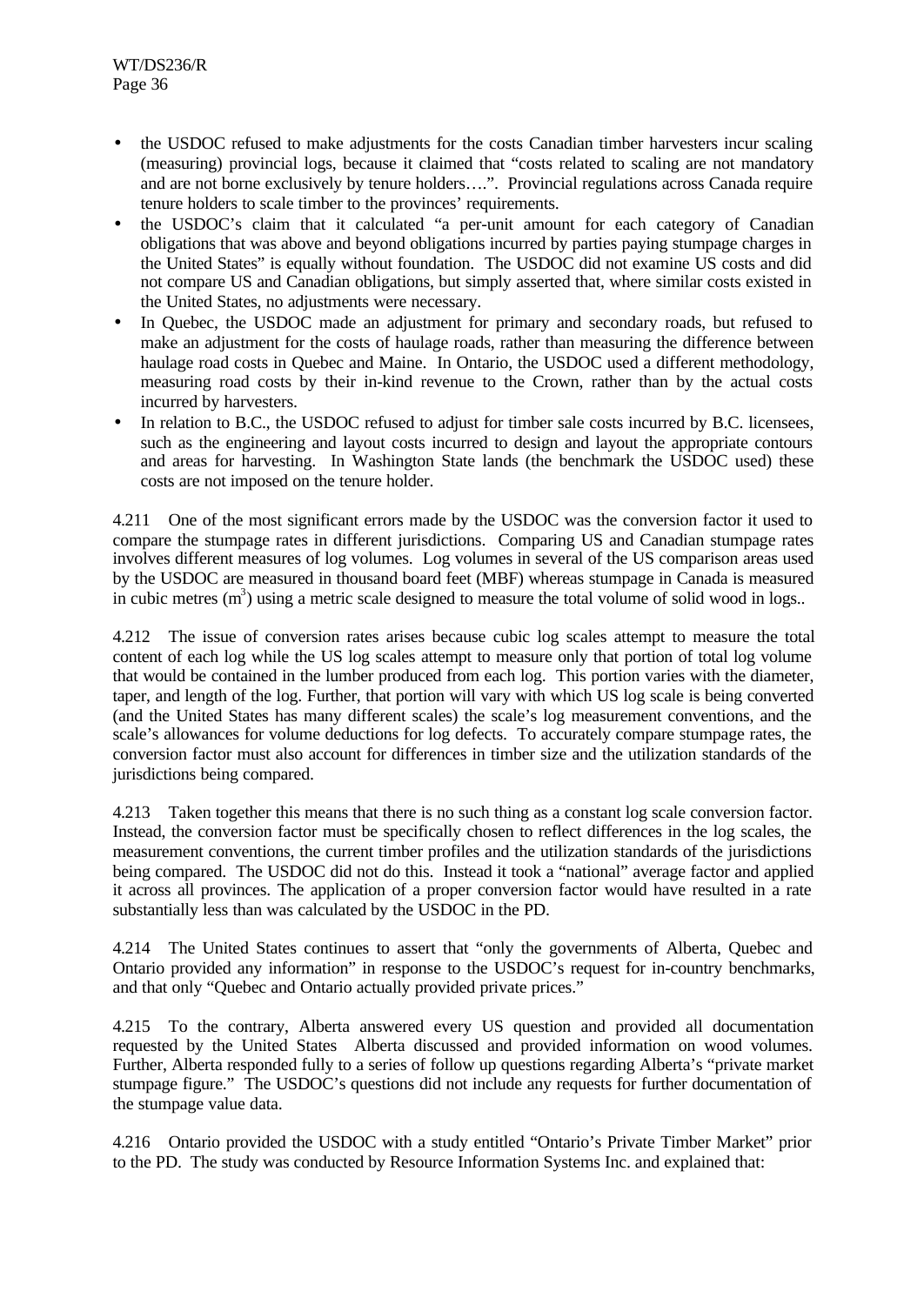The results of the survey suggest that the market for private timber in Ontario appears to be both competitive and efficient. Buyers and sellers have the same information about market conditions, sellers produce homogeneous products, they are price-takers and they can enter and exit the market easily. Hence the market meets the classic definition of a competitive market. The market can also be classified as efficient given its low transaction costs and low level of government involvement.

4.217 Quebec submitted to the USDOC the results of the private forest stumpage surveys conducted annually for the three years preceding the period of investigation and explained that these surveys are used to determine stumpage rates on public land under the *Forest Act*. Quebec reminded the USDOC that it had accepted earlier versions of the same private forest surveys in *Lumber III* as a benchmark. Quebec also submitted a lengthy study demonstrating that the private forest in Quebec, is an open, competitive, and functioning market. This study analysed the conditions and circumstances of the private forest and found that it exhibited all the indicia of a competitive market.

4.218 Finally, the United States states that B.C. did not provide private stumpage rates. However, B.C. explained on the record before the PD that most private timber transactions are for logs, and log price data was provided.

4.219 The four primary exporting provinces also provided the USDOC with information demonstrating that they were operating their stumpage systems consistently with market principles. This information established that each of these provinces earned substantial profits from timber harvesting rights.

4.220 Finally, B.C. put on the record extensive economic analysis that established that B.C.'s price setting practices were consistent with market principles. This was because provincial stumpage charges were equal to, or even higher, than the prices that would prevail in a competitive market and prices for logs were no lower and quantities no higher than what would prevail in a competitive market. As well, B.C. provided the USDOC with information on competitive sales of stumpage in B.C. through the Small Business Forest Enterprise Programme sales.

4.221 The USDOC rejected the above evidence on the basis that private stumpage prices in Canada were not valid benchmarks for determining and measuring benefit. It stated in the PD:

"Since the stumpage fees on public lands are the price driver for the stumpage market in those provinces, we conclude that the stumpage fees on private lands are largely derivative of the public land prices and are therefore distorted".

and later,

"Because of the provincial government's control of the market through a system of administratively-set prices and other market distorting measures, there is no marketdetermined price for stumpage that is independent of the distortion caused by the government's interference in the market".

4.222 The USDOC cited the petition in support of its position. In particular, it relied on a letter of the Quebec Minister of Natural Resources to the President of the Wood Producer's Federation of Quebec (an association of private land owners). The United States now argues that this letter, and other outdated and anecdotal evidence, "[indicates] that private stumpage prices were depressed by the overwhelming majority of government-supplied timber in the market."

4.223 The letter is a Government response to the private land owners' association's criticisms of the cost adjustments used to make public and private timber comparable in Quebec's parity system, which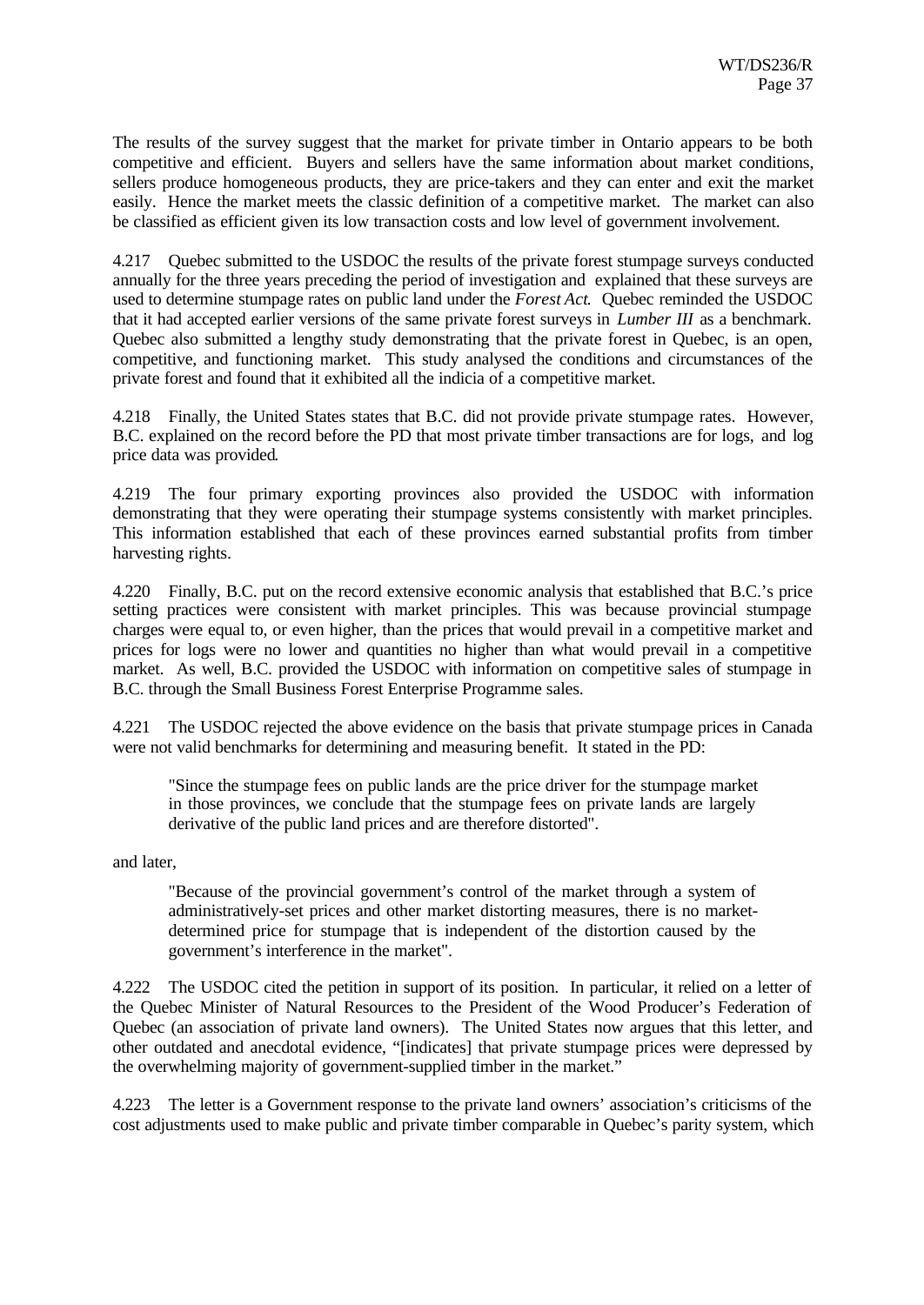itself is used for setting public land stumpage rates. The relevant portion of the letter relied upon by the USDOC states:

"Toutefois, je suis conscient que la tarification des bois des forêts publiques puisse avoir une influence indirecte sur le marché privé".

4.224 The verb "puisse," as used in the letter, translated means "could" or "might". It does not translate into "does". Therefore, the above sentence, translated, reads:

"However, I am aware that public land stumpage charges [*could* or *might*] have an indirect influence on the private market".

4.225 This in itself demonstrates the United States' gross mischaracterization of the value and import of the letter. However, the context of the above passage is equally revealing: the statement is simply the reason given by the Minister as to why the Government of Quebec continues to undertake meaningful dialogue with Quebec private landowners.

4.226 The United States also relies on a 1995 paper for its conclusion that Quebec private stumpage prices are distorted. The 1995 paper cites earlier studies (published between 1972 and 1985) that spoke to the Quebec stumpage regime that was replaced in 1989 as support for the relevant passage used by the United States In *Lumber III*, the Coalition made the same "distortion" argument regarding Quebec private stumpage prices. The USDOC addressed the argument and the evidence at that time as follows:

"The Coalition contends the entire provincial stumpage system in Québec is not "market-based" because private prices in Québec are distorted and depressed by decades of artificially cheap provincial stumpage, and these prices are used to set public stumpage.

Citing a study published in 1988 of the "20 quality zones" in Québec …, the Coalition asserts the "cost adjustments" which Québec used to make public and private timber comparable are utterly fanciful and lead to anomalous results. Respondents point out that the Aktrin study cited by the Coalition is completely outdated and irrelevant since it examined a system that was replaced in 1989 by Québec's current system of 28 'biophysically and geologically homogeneous tariffing zones.'

We agree with Respondents that private prices in Québec collected under Québec's own contracted out surveys, which we examined in depth at verification, are a viable benchmark. The evidence cited by the Coalition is either outdated and irrelevant or anecdotal…"

4.227 In *Lumber III* the USDOC, therefore, rejected evidence that was arguably more current, reliable and relevant than the material it is now relying on to arrive at the opposite conclusion.

(c) Pass-Through

4.228 Evidence on the record at the PD demonstrated that some lumber producers had purchased log inputs at arm's-length from timber harvesters; the alleged recipients of the "stumpage" subsidy. The USDOC failed to consider or even acknowledge that evidence and proceeded to grossly overstate the alleged benefit to lumber producers.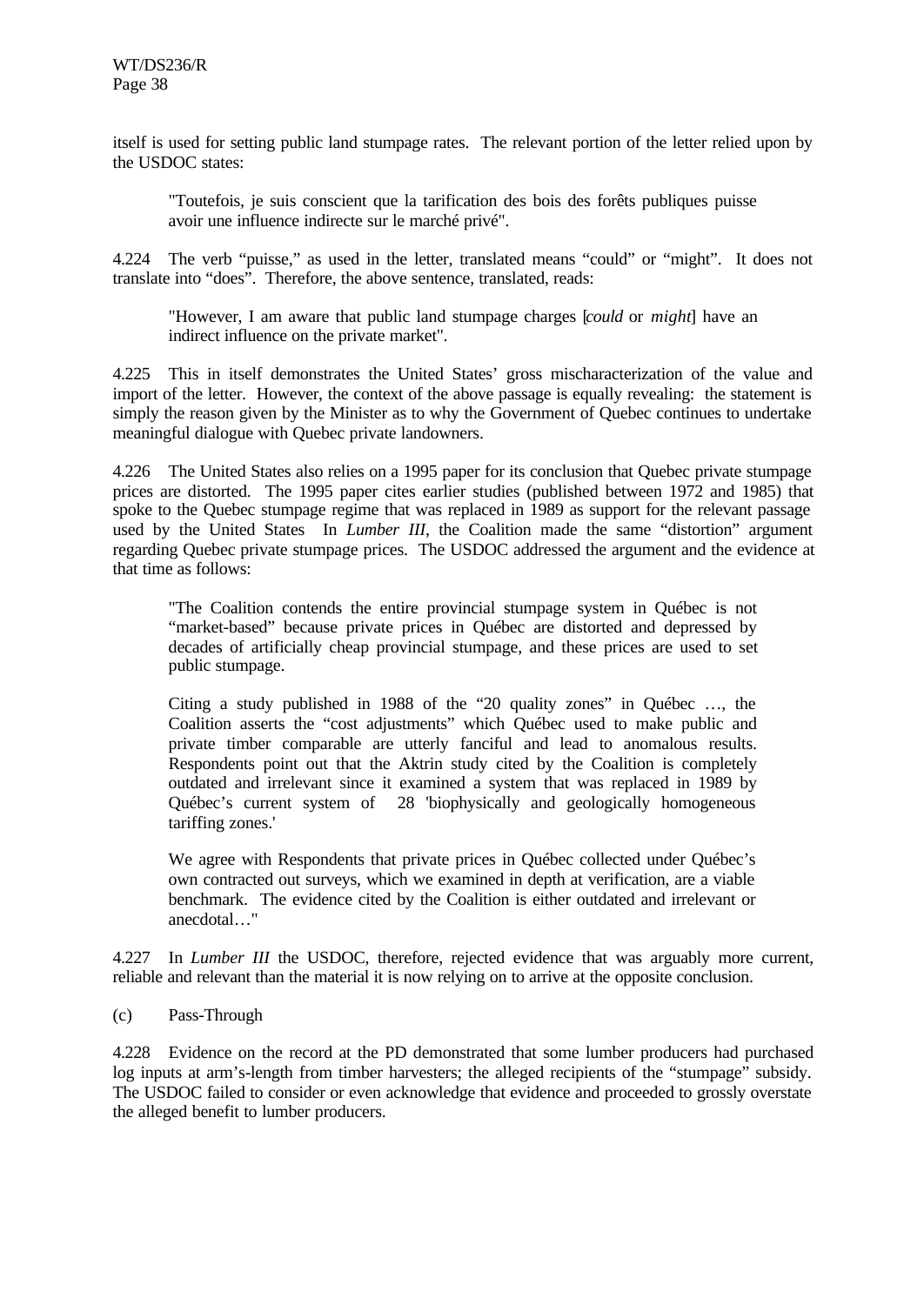4.229 The United States now attempts to argue that it had, in fact, made a finding of no arm's-length transactions in respect of such downstream producers; and that no such analysis was necessary. This attempt must fail, for two reasons.

4.230 First, the US position is internally illogical and contradictory. If it was not necessary to make a finding, then the USDOC presumably did not make such a finding; and if it did make such a finding, it was because it found that the analysis was necessary. Second, the US assertion is simply untrue. The determination does not contain a "pass-through" analysis. In fact, there is no mention of the issue anywhere in the determination. The USDOC undertook no factual enquiry into the question of passthrough; it simply presumed that all lumber producers benefited from alleged subsidies.

4.231 Given the evidence on the record of arm's-length transactions between downstream producers of lumber and timber harvesters, the United States was under an obligation to establish an *indirect* subsidy in the sense of Article  $1.1(a)(1)(iv)$  for all those transactions. In the absence of any such findings, even recognition of the evidence, the United States must be found in violation of its obligations under the SCM Agreement not to impose countervailing measures without first establishing the existence of a subsidy.

4.232 If the United States had examined the evidence on the record, it would have – indeed, should have – determined that, *first*, there were arm's-length transactions in which the pass-through of a subsidy may not be presumed; and *second*, that no subsidy was in fact passed-through from timber harvesters to arm's-length lumber producers. The United States now concedes that, if there were in fact independent loggers who sell logs in arm's-length transactions, then those sales cannot be countervailed, or at the very least, that a pass-through analysis must be conducted. To counter this, the United States claims that it "preliminarily concluded that the overwhelming majority of Crown timber is provided directly to sawmills."

4.233 The following examples provide a sampling of the evidence on the record on this issue. In B.C., more than 30 per cent of the timber harvested on Crown lands is harvested by entities that do not own sawmills. Similarly, in Ontario "approximately 30 per cent of the softwood timber harvested from Crown land during the USDOC's period of investigation was sold by tenure holders to third parties who subsequently processed this timber into forest products."Further, forest management contracts ("FMCs") in Quebec are typically held by municipalities, communities, or non-profit organizations and rarely held by primary processing mills.

4.234 This evidence was not considered by the USDOC and it made no finding on "pass-through" at the PD. The United States has now proceeded, for the first time, to counter the evidence on the record. It claims that there were no "true" independent loggers and cites evidence regarding the harvesting of timber in each province. The attempt by the United States to justify its failure to analyse evidence on the record must fail, for four reasons.

4.235 First, the facts presented by the United States do not support its conclusions. For example, the United States expressly admits that approximately 17 per cent of B.C. Crown timber is "provided under licenses that are normally reserved to entities not owning timber processing facilities," and that, in Saskatchewan, approximately 14 per cent "of the harvest was provided to smaller licenses… some of whom have their own sawmills." The United States also does not claim that all stumpage benefits are direct benefits, only that an "overwhelming majority" of Crown timber is provided directly to sawmills. Thus, notwithstanding that the United States' belated factual conclusion is incorrect, there was uncontroverted evidence on the record demonstrating arm's-length transactions between independent loggers and lumber.

4.236 Second, contrary to the United States's claim, the presence of domestic processing requirements or other regulations in no way preclude arm's-length transactions. The United States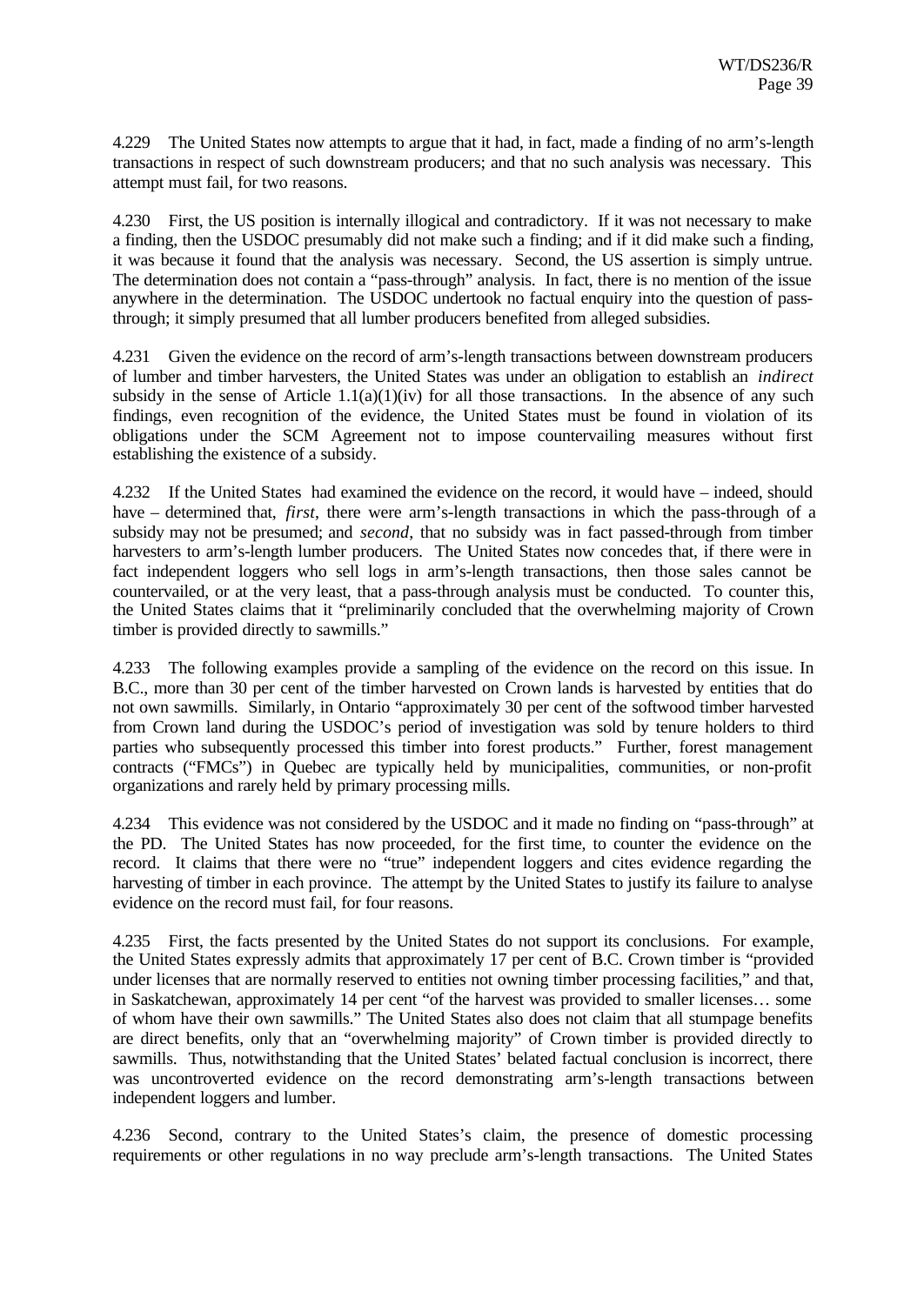rests on the existence of an additional element in determining what constitutes an "arm's-length" transaction: the concept of an absence of "outside control or influence" For there to be an arm'slength transaction, there is no requirement that the Parties must operate independently of all other external influences.

4.237 Third, the US attempt to dismiss the evidence on the record after the fact only further highlights the USDOC's unjustifiable failure to undertake an indirect subsidy analysis in the preliminary determination . For example, the United States argues that in B.C., most loggers operate as employees or contractors for tenure holders rather than as independent entities. However, as noted above, the evidence on the record indicates otherwise.

4.238 Finally, the United States is simply incorrect to suggest that no pass-through analysis is necessary with respect to arm's-length purchasers who produce some merchandise that is subject to the investigation. Unaffiliated remanufacturers purchase lumber in arm's-length transactions from lumber producers. In those arm's-length transactions, any alleged benefit to the lumber producers would not be passed through to the remanufacturers.

4.239 The United States insists that no analysis of pass-through was necessary in a country-wide investigation. According to the United States, in such cases, "[t]he precise amount of the benefit received by any specific producer would only be determined in a company-specific review." An investigation undertaken on a country-wide basis does not relieve the United States of its obligation to establish the existence and amount of a subsidy. The effect of the US' failure to analyse the passthrough of alleged benefits was to countervail in instances where no benefit was received and to sharply increase the countervailing duty rate.

(d) First Mill

4.240 Although the calculation methodology in the survey makes clear that the data provided were from a survey of "sawmills" (also noted as "first mills"), the discussion of the methodology further intended to explain that the data also included a small portion of remanufactured products that were produced by the sawmills. Thus the statement -- " [b]ecause the MSM does not collect commodity data, it was not possible to exclude 'remanufacturers' from its results" -- intended to say that "it was not possible to exclude 're-manufactures' from its results." Canada explained this clearly in its August 21 and August 27 submissions, prior to the time at which the USDOC issued its Customs instructions implementing the decision.

# **3. The Preliminary Critical Circumstances Determination**

4.241 The United States argues that it is not possible for the United States to apply definitive countervailing duties retroactively, if it were not permitted to suspend liquidation *provisionally* with respect to entries made before the PD that may later be subject to a definitive critical circumstances determination. This position is untenable for three reasons.

4.242 First, the essence of the US argument appears to have become this: the only way, under US law, the United States may exercise its right under Article 20.6 to make a definitive critical circumstances determination, is for it to breach that Article by imposing provisional measures not provided for by the Article, to preserve this right. At issue is not what the United States may or may not do under US law, but rather what are the United States's obligations under Article 20.6. If the United States is concerned about its ability to preserve retroactive imposition of definitive countervailing duties pursuant to a critical circumstances determination, it should ensure that its laws provide for this.. The United States does not lose its ability to impose duties retroactively by virtue of making a final determination of critical circumstances.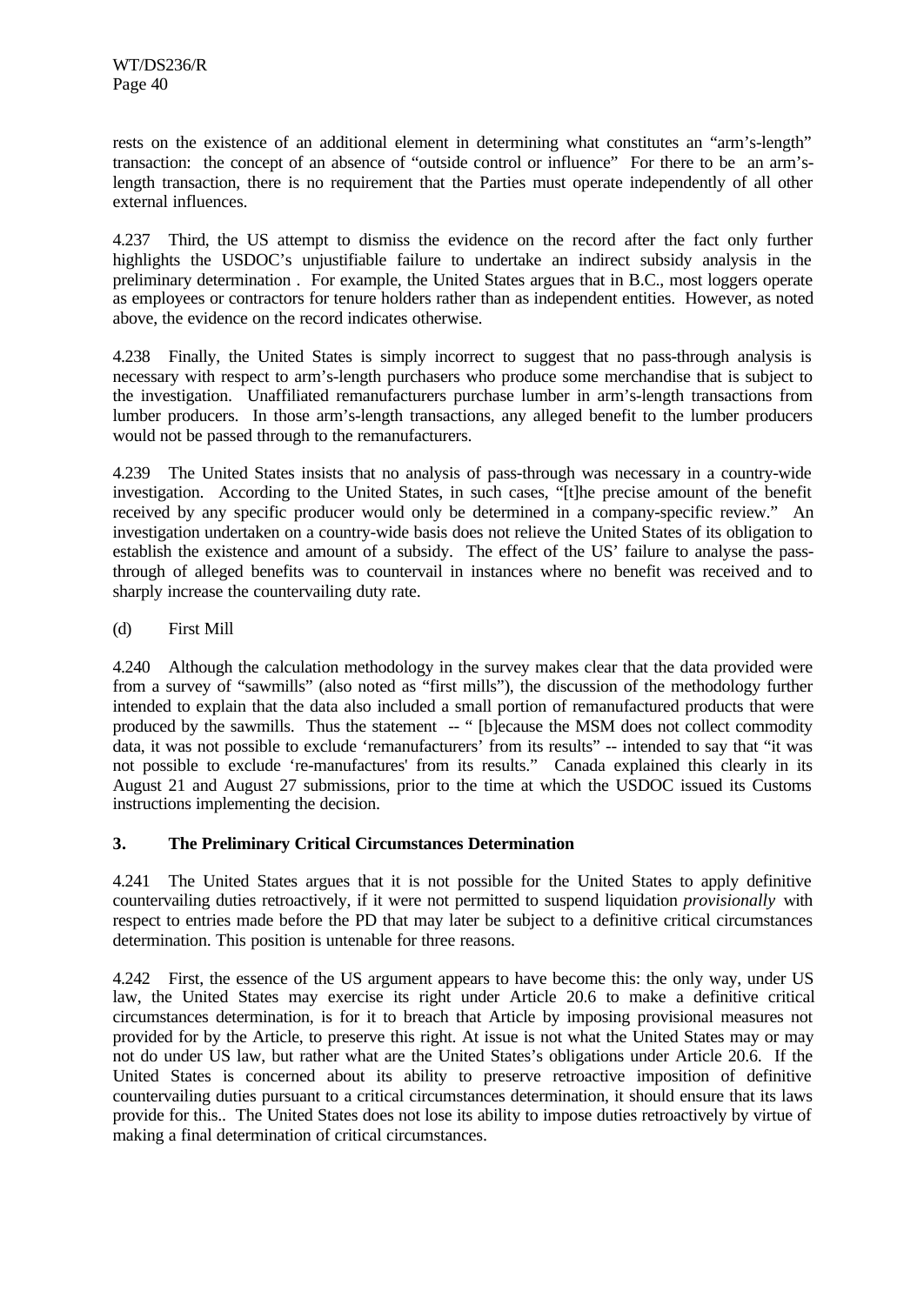4.243 Second, the United States misinterprets Article 20.3 of the SCM Agreement. Article 20.3 in no way limits, or in fact speaks to, the right of Members under Article 20.6 to impose definitive duties retroactively pursuant to a critical circumstances determination. Rather Article 20.3 addresses the *amount* of countervailing duties that may be collected with respect to provisional measures imposed pursuant to a preliminary countervailing duty determination.

4.244 Third, Canada reiterates its position that the United States' reliance on *Hot Rolled Steel from Japan* is misplaced. Article 10.7 of the AD Agreement has no analogue in the SCM Agreement. Further, Article 20.6 does not permit a *preliminary* critical circumstances finding.

# **4. US Law On Expedited Reviews And Administrative Reviews**

4.245 On the basis of the United States' replies, Canada understands US to have confirmed that:

- it has an unconditional obligation under Article 19.3 of the SCM Agreement to provide expedited reviews to any exporter not actually investigated for reasons other than a refusal to cooperate who requests such a review and in doing so promptly establish an individual countervailing duty rate for that exporter; and
- it has the discretion to grant such reviews when such a request is made.

4.246 In the light of these statements, Canada further understands that the United States does not propose to argue that its discretion to grant a review includes the discretion to *reject* such a review. Any such argument would directly contradict the US acceptance of its obligation under Article 19.3.

4.247 Canada is not convinced that US law provides the United States with the discretion to meet its obligations under Article 19.3. Nevertheless, its statements to the Panel represent declarations by the United States of both its understanding of its obligations under the WTO Agreement and also the operation of its laws. Therefore, Canada requests that the Panel find that the United States:

- has failed to fully implement its obligation under Article 19.3 to provide for expedited reviews in case of specific requests to do so in country-wide cases;
- now asserts that it has the lawful "discretion" to conduct such reviews despite the absence of specific statutory or regulatory provisions;
- may not exercise its "discretion" to *deny* any request for an expedited review; and
- must promptly grant all such requests made in *Lumber IV*, and in any other investigation.

4.248 It is critical that the USDOC give exporters subject to the country-wide countervailing duty rate in *Lumber IV* expedited reviews "promptly," as Article 19.3 requires. Within a few days, these exporters will be required to pay cash deposits at a country-wide CVD rate of 18.8 per cent. Moreover, expedited reviews provided months or years from now cannot, by definition, constitute the "expedited" reviews that Article 19.3 requires.

4.249 With respect to administrative reviews, the United States's responses effectively concede that Canada's understanding that US law prohibits granting exporters individual rates in country-wide cases is correct. In paragraph 67 of its answers, for example, the United States confirms that Section 351.213(b) of the Regulations does not provide for individual reviews in country-wide cases.

4.250 By relying on this section of the regulations, the United States asserts that its obligations with respect to administrative reviews are not to determine individual rates so as to ensure that individual companies are not paying more than the extent of the subsidy they actually receive. Rather, the United States argues that it is required to provide for individual rates only if such a rate turns out to be zero. This interpretation turns Articles 19.3 and 21.2 on their head. If adopted, the US interpretation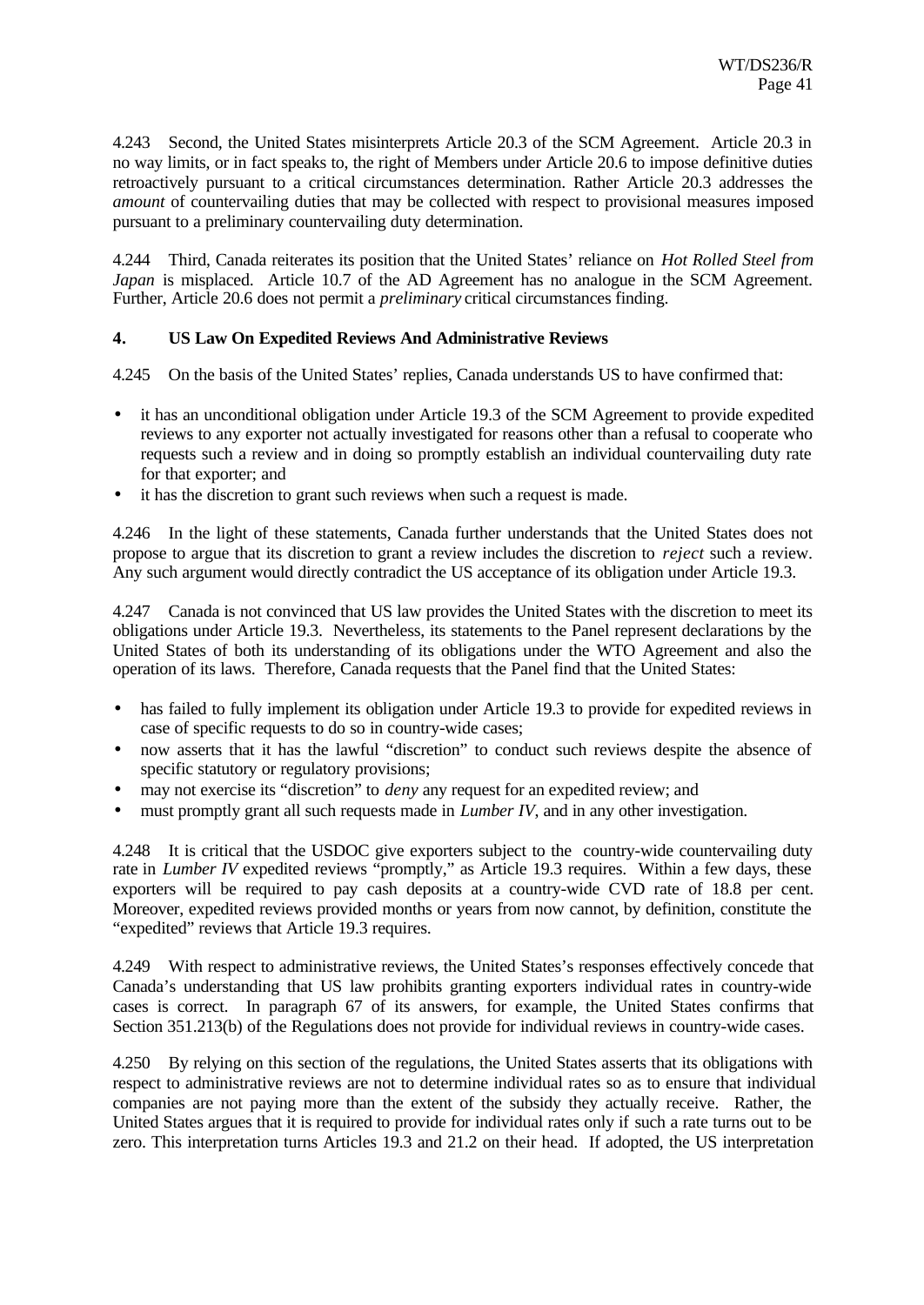would result in these provisions being read in a manner that would reduce the scope of their application far beyond that intended by drafters of the SCM Agreement, something a treaty interpreter must not do.

4.251 Furthermore, if the Panel does not find that the United States must conduct individual administrative reviews in country-wide cases, any relief granted regarding expedited reviews is virtually moot. Exporters and producers would obtain individual cash deposit rates that would be in effect only until completion of the first administrative review, given that the regulations mandate that a single country-wide rate calculated in an administrative review supersedes any individual rate previously determined.

### F. SECOND WRITTEN SUBMISSION OF THE UNITED STATES

4.252 In its second written submission, the United States made the following arguments.

# **1. Introduction**

4.253 Over the course of this proceeding, the issues have been focused and the facts clarified. If there was ever a doubt, the United States has now demonstrated that the Canadian provincial governments provide timber to lumber producers – that is a financial contribution under the WTO *Agreement on Subsidies and Countervailing Measures* ("SCM Agreement").

4.254 The United States and the European Communities ("EC") also share the view that, in appropriate circumstances, the benefit from the government's provision of a good may be measured by comparison to commercially available world market prices, consistent with Article 14(d) of the SCM Agreement. Even Canada agrees that the use of import prices may be appropriate in certain circumstances. Therefore Article 14(d) does not prohibit the use of world market prices in appropriate circumstances.

4.255 There has, however, been much debate over whether the USDOC's recourse to such prices in this case was appropriate. In the end, as discussed below, the evidence demonstrates that the USDOC's use of US stumpage prices commercially available to Canadian lumber producers was entirely consistent with the SCM Agreement.

4.256 The United States has also amply rebutted Canada's claim that the USDOC inflated the amount of the subsidy benefit by failing to take into account so-called "independent loggers." The USDOC's preliminary determination that the Canadian provincial stumpage systems provide a subsidy to lumber producers was therefore entirely consistent with US obligations under the SCM Agreement.

4.257 Thus, we come full circle to where we began. "No Member should cause, through the use of any subsidy . . ., adverse effects to the interests of other Members, i.e. . . . injury to the domestic industry of another Member."<sup>13</sup> When one Member causes injury to the domestic industry of another Member through the use of *any* "specific" subsidy, the injured Member has the right to take countervailing measures. The US right to impose provisional measures to counteract the injurious effects of billions of dollars of imports of subsidized Canadian lumber should therefore not be denied.

l

<sup>&</sup>lt;sup>13</sup> Article 5, SCM Agreement.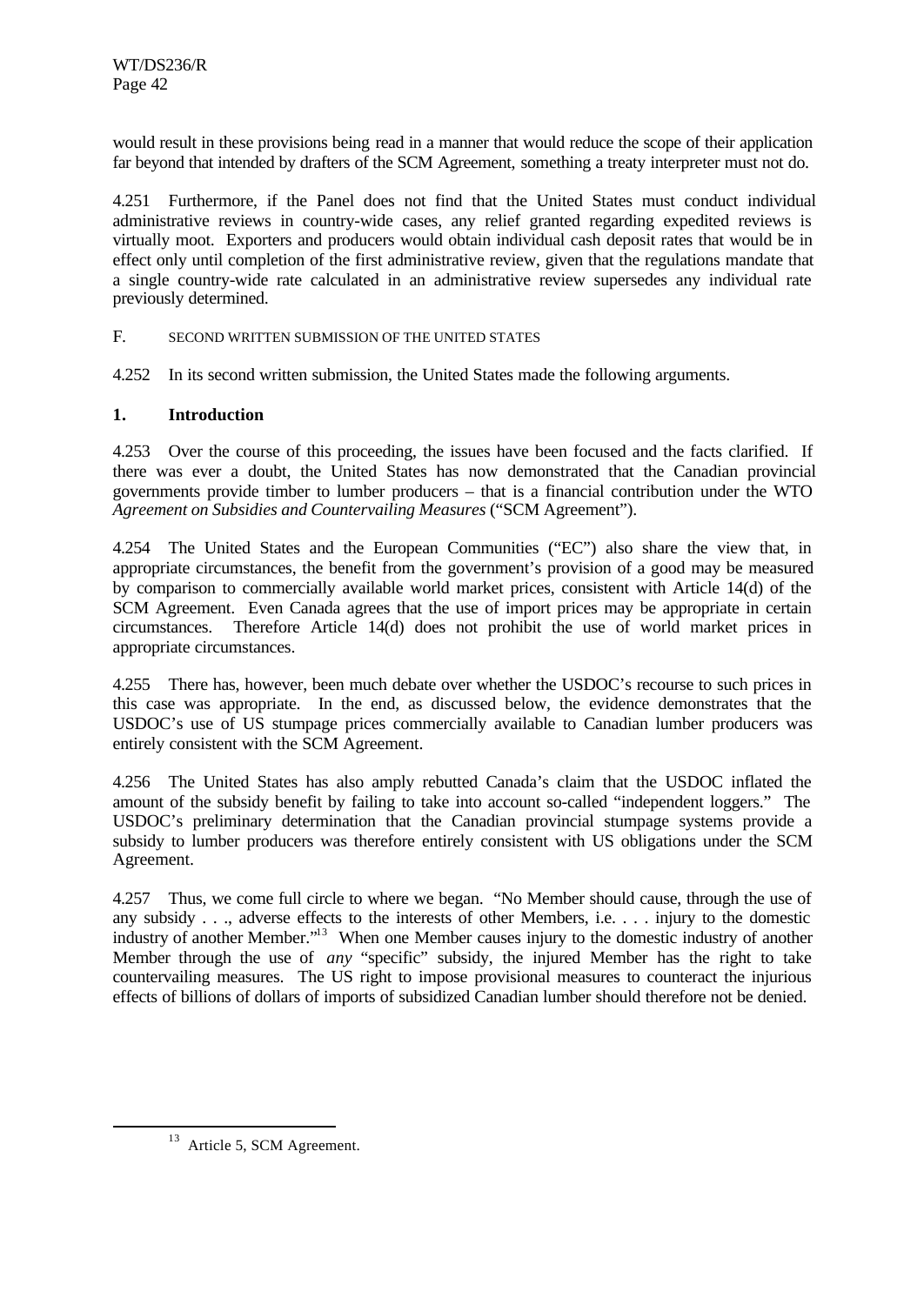## **2. Argument**

(a) The USDOC's Preliminary Determination that the Canadian Provincial Governments Provide a Good to Lumber Producers Is Consistent with Article  $1.1(a)(1)(iii)$  of the SCM Agreement

4.258 It should be beyond dispute that the provincial governments are providing a good – timber – to lumber producers, within the meaning of Article  $1.1(a)(1)(iii)$  of the SCM Agreement. This conclusion is inescapable under any definition of "good" in any language. It should also be beyond dispute that when a government gives a company the right to take a good, whether it is the right to take widgets from a government warehouse or timber from government land, the government is "providing" that good within the meaning of Article 1.1(a)(1)(iii). The Canadian provincial governments give tenure holders the right to take timber off Crown land and, thus, give them the timber itself. The only logical conclusion is that, in doing so, the provincial governments are providing a good within the meaning of Article  $1.1(a)(1)(iii)$ .

4.259 Canada's attempts to obfuscate this simple fact rely on logically flawed arguments, and ignore the basic principles of treaty interpretation reflected in Article 31 of the *Vienna Convention on the Law of Treaties*. For example, Canada asks the Panel to infer from the use of the phrase "imported goods" in Article 3.1(b) of the SCM Agreement and the word "products" in Parts III and V of the SCM Agreement, that "goods" can only mean traded goods that fall within the GATT 1994 Article II schedules. The fact that "products" are goods and "imported goods" are goods does not, however, logically give rise to the inference that nothing else can come within the meaning of "goods."

4.260 To sustain its strained interpretation, Canada simply ignores the most relevant aspect of the ordinary definition of "goods" in the source it relies upon, which is the inclusion of "growing crops, and other identified things to be severed from real property." Moreover, Canada's attempt to narrow the ordinary meaning of "goods" would render superfluous the only express limitation in the text itself, i.e., the exclusion for "general infrastructure." If "goods" were intended to be read as narrowly as Canada suggests, it could never encompass *any* infrastructure (e.g., a building, road, etc.), let alone general infrastructure. "Goods" must include some infrastructure, otherwise the specific exclusion in Article  $1.1(a)(1)(iii)$  is superfluous. Thus, the very existence of that express limitation demonstrates that the Members intended "goods" to be read in accordance with its ordinary meaning and therefore to include things other than those listed in the GATT 1994 tariff schedule.

4.261 In addition, Canada's arguments are premised on the notion that the only thing at issue here is an intangible "right" granted by the provincial governments, which Canada then proceeds to totally divorce, analytically, from the object of the right granted. Under Canada's theory, form is everything: what something is called (e.g., an "exploitation right") is more important than what it actually is. In Canada's truncated analysis, if the government has granted a right, the inquiry stops, regardless of what the "right" entitles the holder of the right to do. By ignoring substance, Canada concludes that, while granting a right may constitute a financial contribution, it can never constitute the provision of a good. However, as the *Export Restraints* panel stated:

We believe, in particular, that the appropriate way to conceive of a "financial contribution" is purely as a transfer of economic resources by a government to private entities in the market, without regard to the *terms* of the transfer.

4.262 Thus, it is in fact the "right," i.e., the terms under which the provinces transfer timber to lumber producers, that is irrelevant. To determine whether there is a financial contribution, the treaty interpreter should look at the reality of what actually occurs. In the case of provincial tenures, what actually occurs is that the provincial governments grant tenure holders the right "to take" a tangible good – timber – off the land. The right "to take" is, in fact, the mechanism (or terms) by which the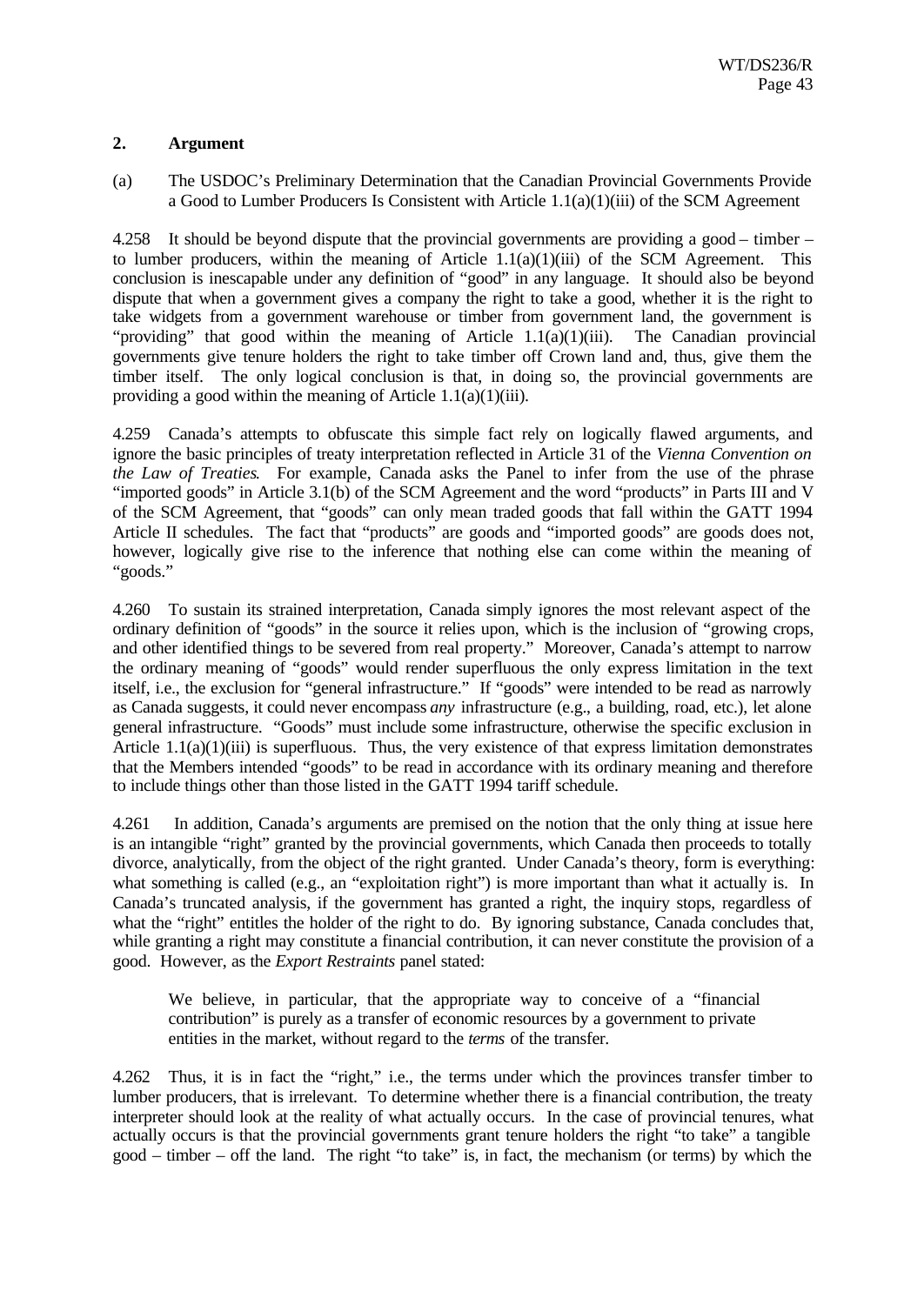government "provides" the timber, i.e., places the timber at the disposal of the lumber producer. The provincial governments are therefore providing goods within the meaning of Article 1.1(a)(1)(iii) of the SCM Agreement.

4.263 Canada concedes that offering steel producers the opportunity to load and haul (i.e., "to take") iron ore from a government stockpile would constitute the provision of goods. In reality, there is no meaningful difference between giving lumber producers the right to take trees off Crown land and giving steel producers the right to take iron ore from a government stockpile. While Canada may disagree, the United States is confident that the steel producers and the lumber producers would not.

4.264 The reality of the provincial tenure systems is readily apparent. The evidence demonstrates that companies obtain tenures for the sole purpose of obtaining timber, not to manage the forest. Tenure holders acquire nothing under the tenure but timber, and pay stumpage fees only on the amount of timber actually harvested. These facts leave no doubt that through the tenure systems the provincial governments are "providing" a "good" – timber.

(b) The USDOC Properly Measured the Benefit from Provincial Stumpage Systems Under Article 14(d) of the SCM Agreement

4.265 Canada has made several claims with respect to the USDOC's measurement of the benefit from provincial stumpage systems. In this section, the United States will address Canada's claims concerning the USDOC's selection of a market benchmark for stumpage.

## *(i) The Use of Commercially Available World Market Prices Is, in Appropriate Circumstances, Consistent with Article 14(d) of the SCM Agreement*

4.266 As discussed in the US prior submissions, Article 14 of the SCM Agreement sets forth guidelines for determining the benefit conferred by a financial contribution. Prior panel and Appellate Body reports have defined a benefit as some form of advantage that would not otherwise be available in the marketplace, absent the financial contribution. The guidelines in Article 14(d) should therefore be interpreted to achieve an appropriate comparison of the financial contribution to the marketplace, i.e., a comparison that would identify the artificial advantage resulting from the government's financial contribution.

4.267 Article 14 does not purport to address every conceivable scenario in which a benefit must be determined. For instance, some types of financial contributions are not addressed at all in Article 14 (e.g., grants and debt forgiveness). Thus, authorities have the discretion to develop appropriate methodologies. It is the view of the United States that an appropriate methodology is one that is consistent with the guidelines in Article 14, considered in light of the object and purpose of Article 14 to compare the financial contribution to what would be available to the recipient in the market absent the financial contribution.

4.268 With respect to the provision of a good, Article 14(d) of the SCM Agreement states that the comparison should be made "in relation to prevailing market conditions for the good [] in question in the country of provision . . . .". There is no dispute that the basis for the comparison described in Article 14(d) is the prevailing market conditions in the country under investigation. What constitutes prevailing market conditions is also described in Article 14(d), i.e., "price, quality, availability, marketability, transportation and other conditions of purchase or sale." Where the United States and Canada disagree is in defining what constitutes the universe of permissible market benchmarks that could be used to measure the adequacy of remuneration "in relation to prevailing market conditions" in the country under investigation, consistent with Article 14(d).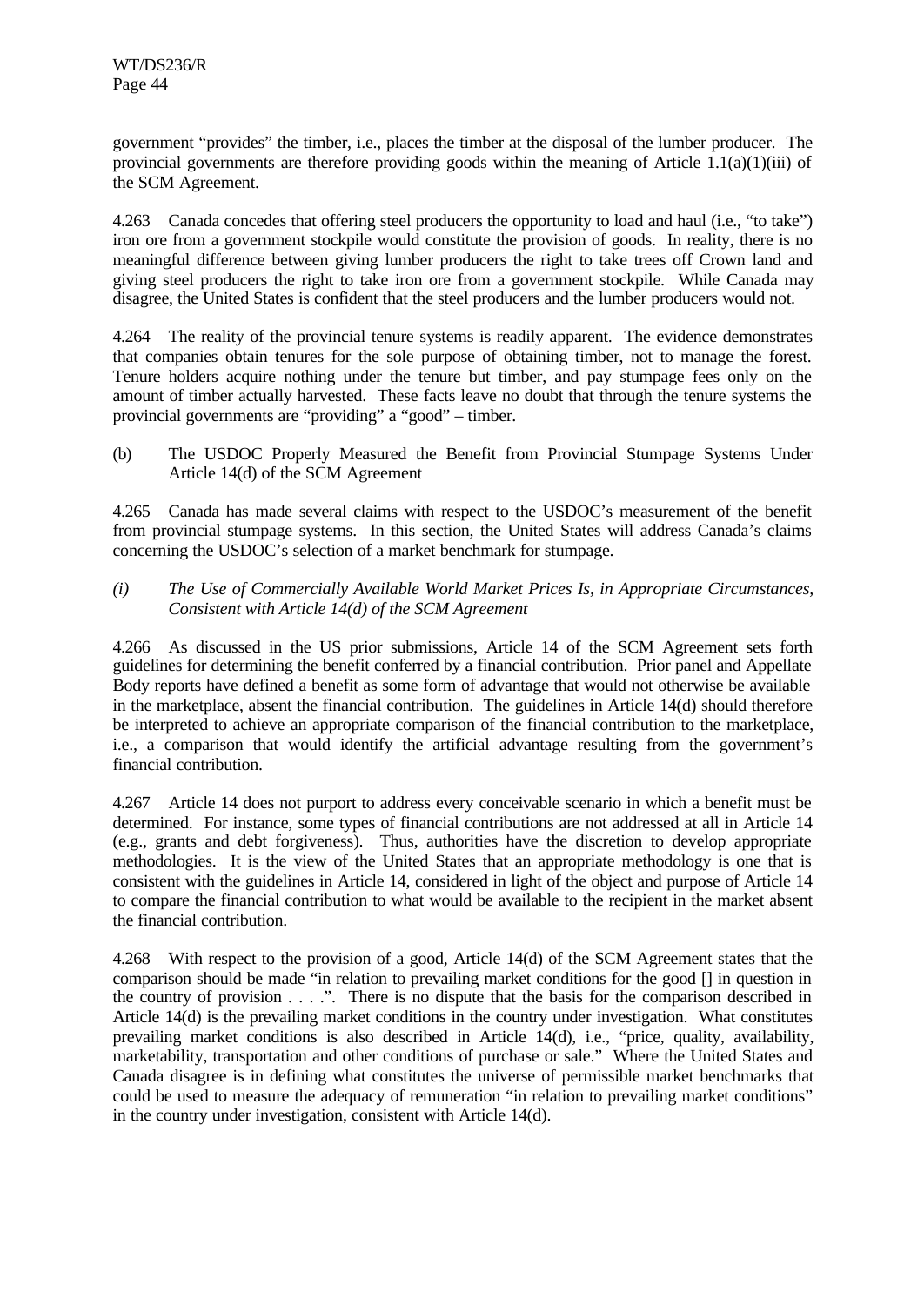4.269 As the EC stated: "[t]he expression 'market conditions in the country of provision' in Article 14(d) of the SCM Agreement is sufficiently broad to allow the consideration of world market prices." In particular, as noted above, the concept of commercial "availability" is expressly incorporated in Article 14(d). The use of "commercially available" world market prices is also expressly sanctioned in item (d) of the Illustrative List of Export Subsidies, and has been endorsed by the Appellate Body. Prevailing market conditions in the country of provision may therefore encompass prices commercially available on the world market to purchasers in the country under investigation. Commercially available world market prices can therefore be used as a market benchmark, in appropriate circumstances, consistent with Article 14(d).

4.270 As the EC points out, the issue therefore is not whether Article 14(d) permits the use of commercially available world market prices (such as US stumpage prices) *per se*, but rather whether it was appropriate to do so in this case. The facts discussed below demonstrate that the USDOC's use of commercially available US stumpage prices was appropriate in this case and therefore consistent with Article 14(d) of the SCM Agreement.

### *(ii) There Is No Evidence of a Market Benchmark in Canada*

4.271 When considering the entire universe of potential market benchmarks, the United States agrees that prices within the country under investigation should be used whenever possible. Use of prices within the country under investigation is, however, not always possible. The obvious example, which the EC noted, is the case of a government monopoly for the good in question. In such a case there is no "market" benchmark price. That example is no different in principle from the circumstances of this case. The provincial governments control 85 to 95 per cent of the market for timber. There is extremely limited information on non-government prices and the evidence indicates that non-government prices are suppressed by government prices. There is therefore no "market" benchmark price in Canada that could measure the benefit. That conclusion is not based on theory, it is based on the record evidence.

4.272 First, only three provinces provided any private price data in response to the USDOC's questionnaire. Canada's claim that there was "extensive evidence" related to private markets in those provinces is simply not supported by the record. The limited data provided by the provinces was inadequate for purposes of establishing a market benchmark. For example, as the United States explained in its response to the Panel's questions, Alberta stated that it does not have any data on private timber used in sawmills. The so-called "extensive" data provided by Alberta was a two-page excerpt from a KPMG survey, which contained a single estimated stumpage value derived from some price data for log sales. Moreover, Alberta acknowledged that the estimated value was based on information that did not distinguish between private and *Crown* timber.

4.273 Ontario and Quebec submitted market surveys. However, the Ontario survey was flawed in several respects (e.g., it provided no information on quality or grade). Moreover, there was substantial evidence on the record, including statements by an official in Quebec's Ministry of Natural Resources, that government prices suppressed private prices in the provinces. In fact, one Canadian group said that "downward pressure on the price of private wood is built into the system." The influence of a dominant owner has been recognized in other markets as well. A study of stumpage trends in South Australia notes:

Of the total [productive forest land] . . . [a]bout 70 per cent of the resource is publicly owned. The percentage of the publicly owned resource was even higher in the past. Hence it is likely that stumpage for public pine logs has held a dominating influence on stumpage for similar logs sold by private growers in [South Australia].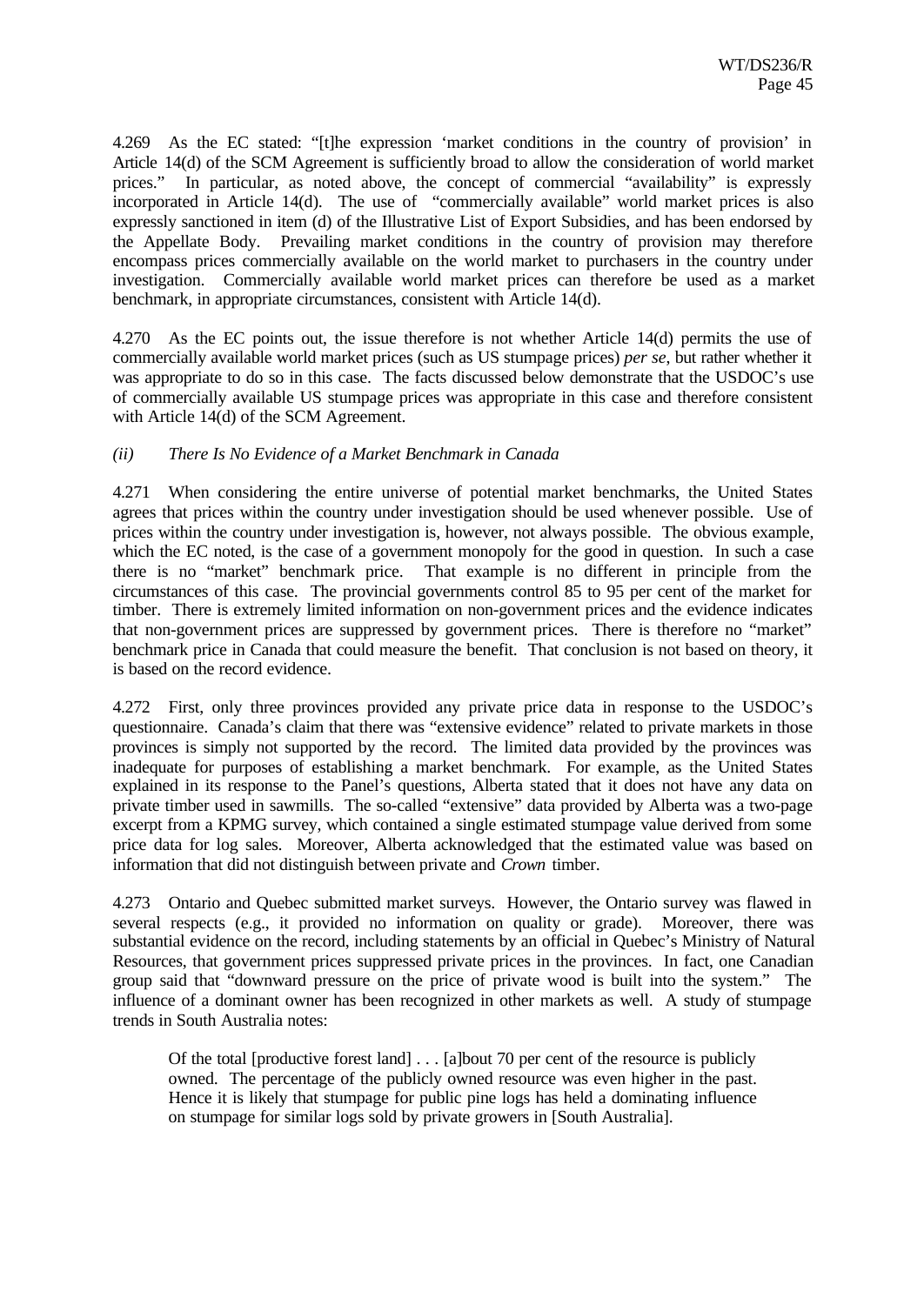4.274 The remainder of the evidence that Canada cites consists of evidence that does not actually pertain to private prices. That evidence instead largely pertains to whether the provinces recover their costs and earn a profit when they sell timber. The government's profitability is, however, not the issue. It is now well settled that the cost to the government is irrelevant in measuring benefit. Moreover, the purported fact that the provincial governments made a profit does not establish that they sold Crown timber at market prices. The information provided therefore does not address the relevant inquiry, i.e., whether provincial prices for timber are more advantageous than those that would have been available to lumber producers on the market absent the provincial governments' financial contribution.

4.275 As the above analysis of the record demonstrates, there was insufficient evidence of "market" prices in Canada to form a benchmark. As the EC asked, "which other benchmark should be used in [such a case]?" The United States agrees with the EC that, in the absence of market prices in Canada, the use of other prices commercially available to Canadian lumber producers on world markets is a reasonable alternative. As demonstrated below, stumpage prices for comparable timber in the United States are commercially available to lumber producers in Canada.

## *(iii) US Stumpage Prices Are Commercially Available to Canadian Lumber Producers*

4.276 Canada agrees that some prices commercially available on the world market, specifically import prices, can provide a benchmark consistent with Article 14(d). Canada argues, however, that it is impossible for there to be import prices in this case. Canada does not claim that Canadian producers cannot or do not harvest timber in the United States, or that US timber cannot be imported into Canada. Canada simply reverts to its argument that the provincial governments are providing a "right," not timber, and that a "right" cannot be imported. Once again, in Canada's view, form is all that matters. As the United States has amply demonstrated above, the provincial governments are not merely providing rights, they are providing timber. US timber can be, and in fact is, imported into Canada.

4.277 More importantly, Canadian lumber producers can and do purchase US timber on the stump for harvesting and import into Canada. The SCM Agreement states that "commercially available means that the choice between domestic and imported products is unrestricted and depends only on commercial considerations." Canadian lumber producers have virtually unrestricted access to US stumpage for import into Canada. US stumpage is therefore commercially available to Canadian lumber producers. Because US stumpage prices are commercially available to Canadian lumber producers, they fall within the universe of benchmarks that can be considered for purposes of measuring the benefit from provincial stumpage, consistent with Article 14(d) of the SCM Agreement.

4.278 In fact, based on commercial considerations, US stumpage prices are the most reasonable world market prices to use because the terrain, topography and species mix for US timber in border states are most comparable to those in Canada, and because the record shows that Canadian companies do in fact purchase US timber. In fact, virtually all of Canada's timber imports come from the United States.

4.279 Furthermore, it is reasonable to conclude that US stumpage prices represent appropriate market-based benchmark prices to measure whether provincial prices confer an artificial advantage. The observed price difference for Canadian and US stumpage does not reflect differences in inherent market characteristics in Canada versus the United States. Rather, it reflects the fact that the Canadian system precludes price arbitrage for timber. There is a fully integrated North American *lumber* market that coexists with a largely segregated North American *timber* market. Canada exports over half of its total lumber production to the United States, but only three per cent of its timber production. The United States exports little lumber to Canada, but exports nearly six times as much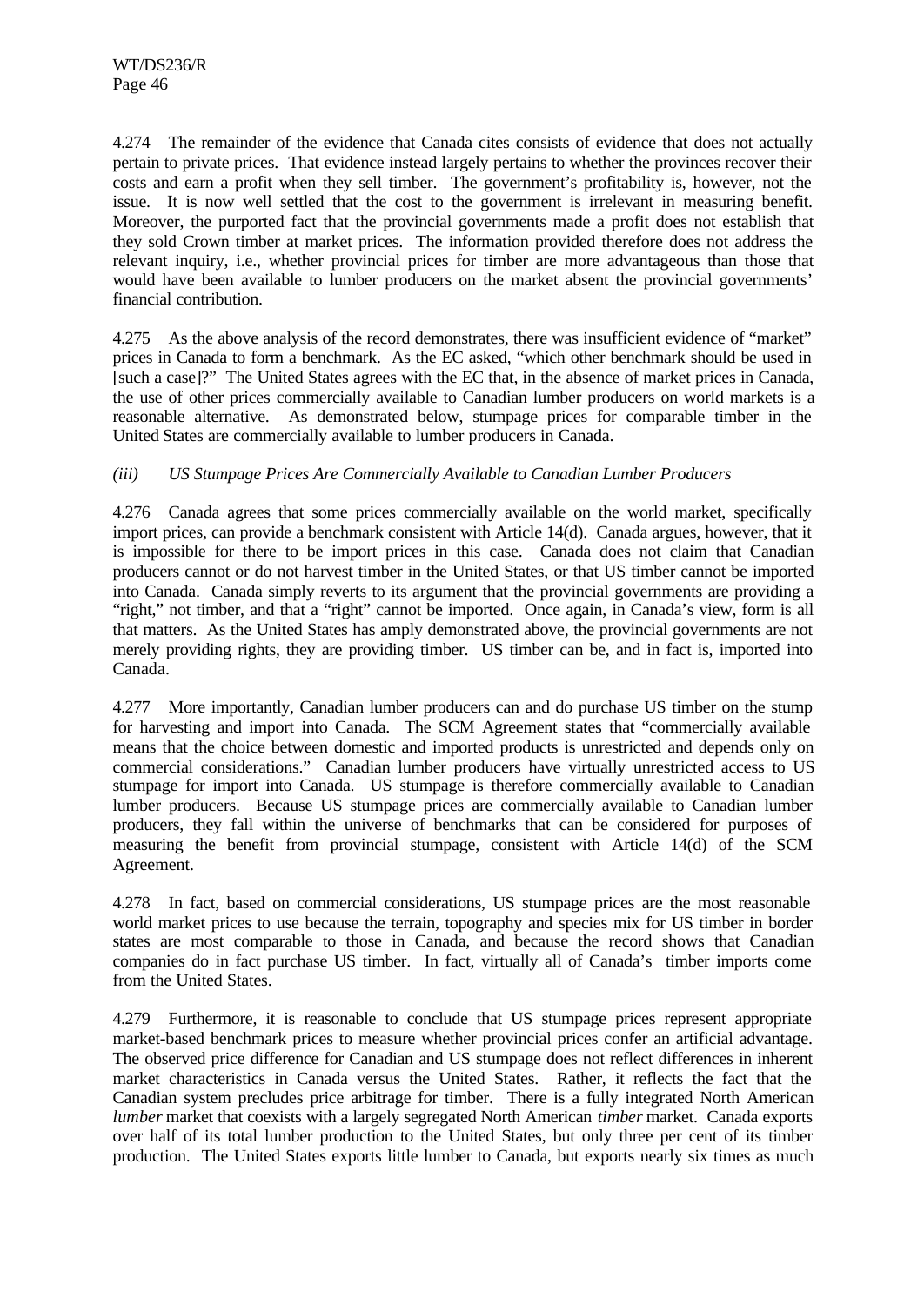timber. The low volume of timber trade between the two countries is the result of domestic processing requirements in Canada that limit the flow of Canadian logs southward, and the advantageous stumpage prices in Canada inhibit the flow of US logs northward. The segregated timber market in North America allows for virtually no price arbitrage in timber markets across the border.

4.280 The unusual nature of the situation in the North American market is evident when compared to the substantial amounts of lumber and timber exports from other countries with major timber and lumber industries. More importantly, the data indicates that US stumpage prices are comparable to prices in Australia, New Zealand, Finland and Chile.

4.281 The USDOC's use of prices for comparable US timber that is commercially available to lumber producers in Canada was therefore appropriate in this case. Moreover, in establishing the market benchmark, the USDOC took into account other market conditions prevailing in Canada for timber, such as species, quality and tenure obligations. The market benchmark that the USDOC used in the preliminary determination was therefore consistent with Article 14(d).

(c) The USDOC Properly Calculated the Total Amount of the Subsidy to Producers of the Subject Merchandise

4.282 Canada alleges that the USDOC improperly assumed that the benefit from a financial contribution to one entity accrued to another entity. These allegations pertain to three distinct situations: (1) logs harvested by one sawmill and then sold in arm's-length transactions to other sawmills; (2) lumber sold in arm's-length transactions to companies that produce remanufactured lumber products; and (3) timber harvested by independent loggers who sell at arm's-length to lumber mills. In each case, the allegations do not withstand close scrutiny.

4.283 In the first two situations, all of the alleged recipients of the financial contribution and the benefit are producers of the subject merchandise. As discussed previously, in an aggregate case no further analysis of these situations is necessary to perform the aggregate calculation. The numerator (total benefit to the subject merchandise) is properly matched to the denominator (total sales of the subject merchandise). The precise amount of the benefit received by a specific producer would only be determined in a company-specific review.

4.284 Canada's claim with respect to the third situation rests on the assertion that the provincial governments provide a significant volume of Crown timber to independent loggers who then sell the timber at arm's-length to lumber mills. In response to the Panel's questions on this issue, the parties have provided record evidence concerning the operation of provincial tenures, and, in particular, the restrictions that the provinces impose on who may acquire a tenure and what the tenure holder may do with the harvested timber. While it is not the Panel's task to conduct a *de novo* review of those facts, a careful analysis of this evidence demonstrates that it does not support Canada's claim that lumber producers acquire a significant volume of timber from independent loggers.

4.285 First, as the United States has previously demonstrated, the potential volume of timber provided by so-called "independent" loggers is small. Canada's "evidence" to the contrary relies in large part on confusing or irrelevant statistical data. For example, Canada claims that "large numbers of harvesters" are independent loggers. The number of harvesters is, however, irrelevant. The issue is not how many independent loggers there are, but rather whether they provide a significant *volume* of Crown timber to lumber producers. Moreover, it is irrelevant if the harvester is "independent" if the mill owns the license (or is tied to the license contractually, as in Ontario).

4.286 The record demonstrates that the vast majority of the Crown softwood sawlog harvest is, in fact, under tenure to sawmills. This fact is obscured by Canada's province-specific data. For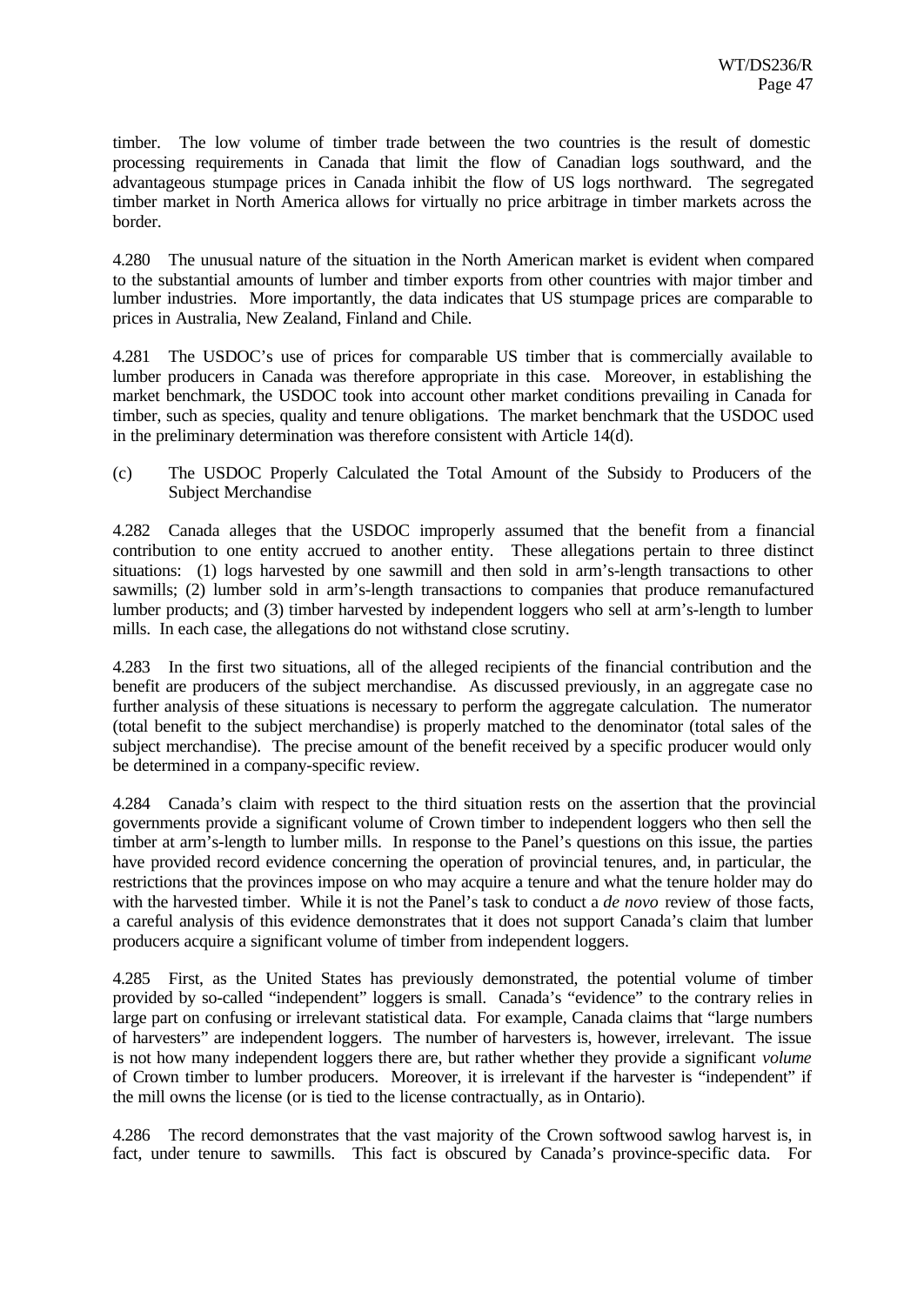example, instead of estimating the volume of softwood sawlogs harvested by independent loggers in British Columbia, which is the relevant data, Canada estimates the volume of "timber" harvested by companies "not owning sawmills." "Timber" includes hardwood as well as softwood, and pulpwood as well as sawlogs. Moreover, it is completely irrelevant that some portion of the Crown timber was harvested by a tenure holder owning a pulpmill rather than a sawmill, if that timber was not used to make subject merchandise. The relevant fact is that more than 83 per cent of the British Columbia Crown softwood timber harvest is provided under tenures that require the tenure holder to own a sawmill.

4.287 Canada's statements with respect to the potential universe of "independent loggers" in Quebec are perhaps the most difficult to understand because they are almost entirely irrelevant. The issue is the percentage of the *Crown* harvest of softwood sawlogs that is provided to lumber mills by independent harvesters. In Quebec, 99 per cent of the Crown harvest is provided under Timber Supply and Forest Management Agreements ("TSFMA"). The Quebec Forest Act states that "[n]o one except a person authorized under Title IV to construct or operate a wood processing plant is qualified to enter into" a TSFMA. The harvest from Federal lands, which is minuscule (less than 1 per cent), and private lands is irrelevant to the benefit calculation, as is the fact that there are 40,000 registered woodlot owners. Given the TSFMA requirements, it is virtually impossible to have a significant percentage of independent loggers harvesting Crown timber in Quebec.

4.288 Similarly, in Saskatchewan, more than 86 per cent of softwood sawlogs were harvested by tenure holders that own sawmills and process their own timber, and in Manitoba, approximately 95 per cent of the softwood sawlogs were provided directly to sawmills. Alberta also stated that "[a]ll forms of commercial tenure own and operate sawmills."

4.289 Second, to the extent there may be a small portion of Crown timber harvested by entities that do not own processing facilities, transactions between those entities and the lumber mills are not at "arm's-length." A truly arm's-length negotiation is one where neither party is under any outside control or influence, either from the party with whom they are bargaining, or other parties.

4.290 Canada claims that tenure holders are free to sell their logs to unrelated mills. In fact, the record evidence demonstrates the contrary. For example, Quebec indicated that there were essentially no arm's-length transactions involving Crown timber sold by independent loggers to sawmills. Moreover, the record establishes that all of the provinces generally require that Crown timber be processed in a mill within the province. Each province also imposes other restrictions that impede a harvester's ability to negotiate freely and that compel the harvester to sell to particular customers. For example, in Ontario, as a condition of the license, tenure holders are required to sign "wood supply agreements," in which they agree to supply specific quantities of wood to specific mills. The licenses also provide that the Ministry of Natural Resources can direct excess log production to specific mills. In British Columbia, major licensees are required by law to process their logs or an "equivalent volume" of wood in their mills. Similarly, in Alberta, all licenses on the record specify a particular fixed volume that must be processed in a specific mill. Moreover, the evidence shows that the socalled independent loggers often operate as employees or contractors for tenure holders. In addition, Canada's claim of significant "sales" by independent harvesters includes transactions that are, in fact, "swaps."

4.291 In light of this evidence, the only reasonable conclusion is that there are no true arm's-length transactions for Crown timber between independent loggers and lumber mills. There is therefore no basis for Canada's claim.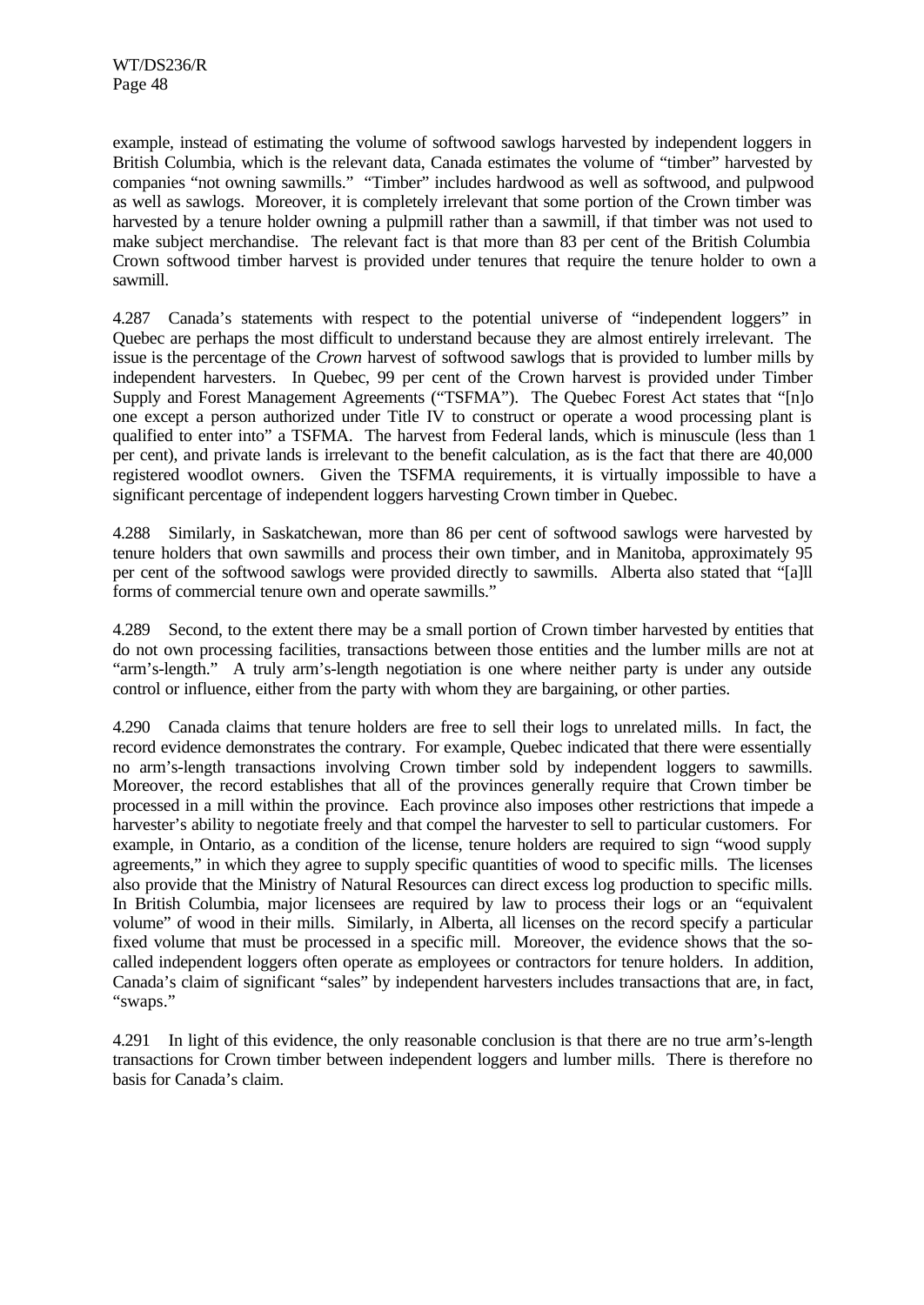### (d) The Preliminary Critical Circumstances Finding Is Consistent with the SCM Agreement

4.292 As fully discussed in the US prior submissions, Canada has failed to make a *prima facie* case that the USDOC's preliminary critical circumstances finding was inconsistent with the SCM Agreement. The USDOC's imposition of provisional measures in this case on merchandise entered during the 90-day period prior to the publication of the preliminary determination was in fact fully consistent with the text of Article 20 of the SCM Agreement, as well as with its object and purpose.

4.293 Article 20.1 expressly provides that the prospective application of provisional measures and final duties is "subject to the exceptions set out in this Article." Article 20.6 provides such an exception, stating that a Member may assess final, definitive duties retroactively for a period "not more than 90 days prior to the date of application of provisional measures" if critical circumstances are present. As discussed in the US prior submissions, retroactive provisional measures (including suspension of liquidation and cash deposits or bonds) are essential to enable a Member to avail itself of the special remedy provided under Article 20.6. It is therefore the view of the United States that a Member may impose retroactive provisional measures if there is a reasonable basis to believe or suspect at the time of the preliminary determination that critical circumstances exist.

4.294 With respect to Canada's remaining critical circumstances claims, the United States will, at this time, rely on its prior submissions.

(e) US Laws Governing Reviews Are Consistent with the SCM Agreement

4.295 No reviews have been requested, much less denied, in this case because the United States has not yet imposed definitive countervailing duties. Canada simply claims that the US laws governing such reviews are inconsistent with the SCM Agreement. Under established WTO jurisprudence, however, a Member's law breaches that Member's WTO obligations only if the law *mandates* action that is inconsistent with those obligations. If the law provides discretion to authorities to act in a WTO-consistent matter, the law, as such, does not breach a Member's WTO obligations.

4.296 For the reasons fully discussed in the US prior submissions, the US laws that Canada challenges clearly do not mandate action inconsistent with US WTO obligations. US law instead gives the USDOC broad discretion to conduct reviews in a WTO-consistent manner.

### **3. Conclusion**

4.297 For the reasons set forth above, the United States requests that the Panel reject Canada's claims in their entirety.<sup>14</sup>

G. SECOND ORAL STATEMENT OF CANADA

4.298 In its second oral statement, Canada made the following arguments.

### **1. Introduction**

l

4.299 We are here because the United States, in violation of its WTO obligations, is imposing duties on Canadian softwood industries that are crippling our forest industries. This dispute is not just about trees or logs or lumber*.* It is, rather, about how the WTO Agreement applies to a Member's

<sup>&</sup>lt;sup>14</sup> Canada asserts violations of Articles 10 and 32.1 of the SCM Agreement, which are dependent on the more specific claims addressed herein. The dependent claims are therefore also without merit for the reasons stated above.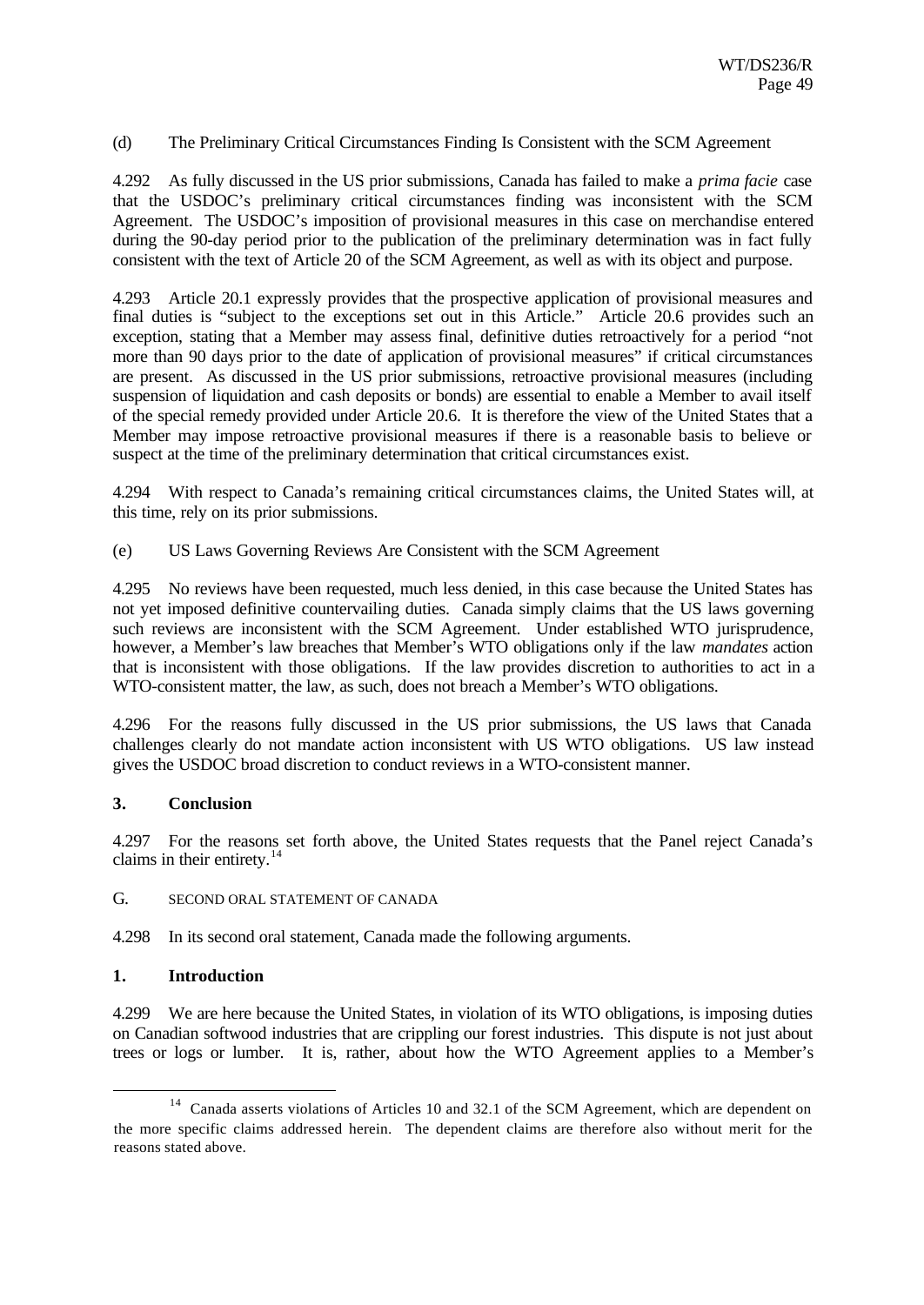management of its natural resources. The United States claims a right to countervail the products of Members who manage their natural resources in a way that differs from the way chosen by the United States*.* Ignoring the SCM Agreement, the United States simply presumes that the difference between Canadian stumpage fees and US prices is a countervailing subsidy. In effect the US view is that where a government owns natural resources, it may exploit those resources only by auctioning them off in the US style*.* Of course this is not the way Canada manages its timber resources*.* And it is not the way the United States manages its natural resources, such as fisheries and mineral rights.

4.300 The US approach is also neither logical nor consistent with economic theory*.* For example, it is not at all evident that auctioning off stumpage in Canada would result in higher returns than those prevailing under Canada's current systems. However, where there is an abundance of resources and a small market, one would expect prices to be lower. And, the owner of those resources might well command a higher return by setting rates administratively.

4.301 The United States has imposed provisional countervailing measures against practices that are not subsidies within the meaning of the SCM Agreement. The United States has, also, impermissibly imposed retroactive provisional measures pursuant to a "preliminary" critical circumstances determination. Finally, in countrywide cases, the United States does not provide for expedited reviews as required by Article 19.3, and outright prohibits company-specific administrative reviews contrary to Article 21.2 of the SCM Agreement.

# **2. Subsidy**

(a) Financial Contribution

4.302 The distinction between the right to harvest trees, standing timber, and logs, and the distinction between timber harvesters and lumber producers, are at the heart of this dispute*.* They are as follows:

- **the right to harvest trees** is a form of property interest*.* The owner of this right may go on someone's land and cut down the trees on that land;
- **standing timber** refers to trees in the forest, that are incapable of being traded; and
- **logs** are what is produced when trees are cut down and prepared for transportation;
- Sawmills, in turn, process logs into lumber, which is the subject merchandise.

The second set of distinctions relate to the different players.

- **provinces** own most forests in Canada;
- **timber harvesters** enter into agreements with provinces to manage these forestry resources*.* Under these agreements, the tenure holder has the right to harvest trees, but also incurs obligations (including reforestation, and the like), regardless of the quantity of trees harvested. The tenure holder may or may not own a mill; or if it has a mill, it may not be able to process all of the logs that result from its own harvest of standing timber*.* So the tenure holder could sell logs, process logs itself, or export them; and
- **lumber producers** are the sawmill operators that process logs into lumber. They are also secondary manufacturers that buy lumber from sawmills for further processing.

4.303 The United States assertion that provinces provide "timber" to lumber producers is, therefore, incorrect as a matter of fact, and its assertion that provinces "provide goods" when they enter into tenure agreements is incorrect as a matter of law.

4.304 The ordinary meaning of "provide" is to "supply", in the sense of to "give"*.*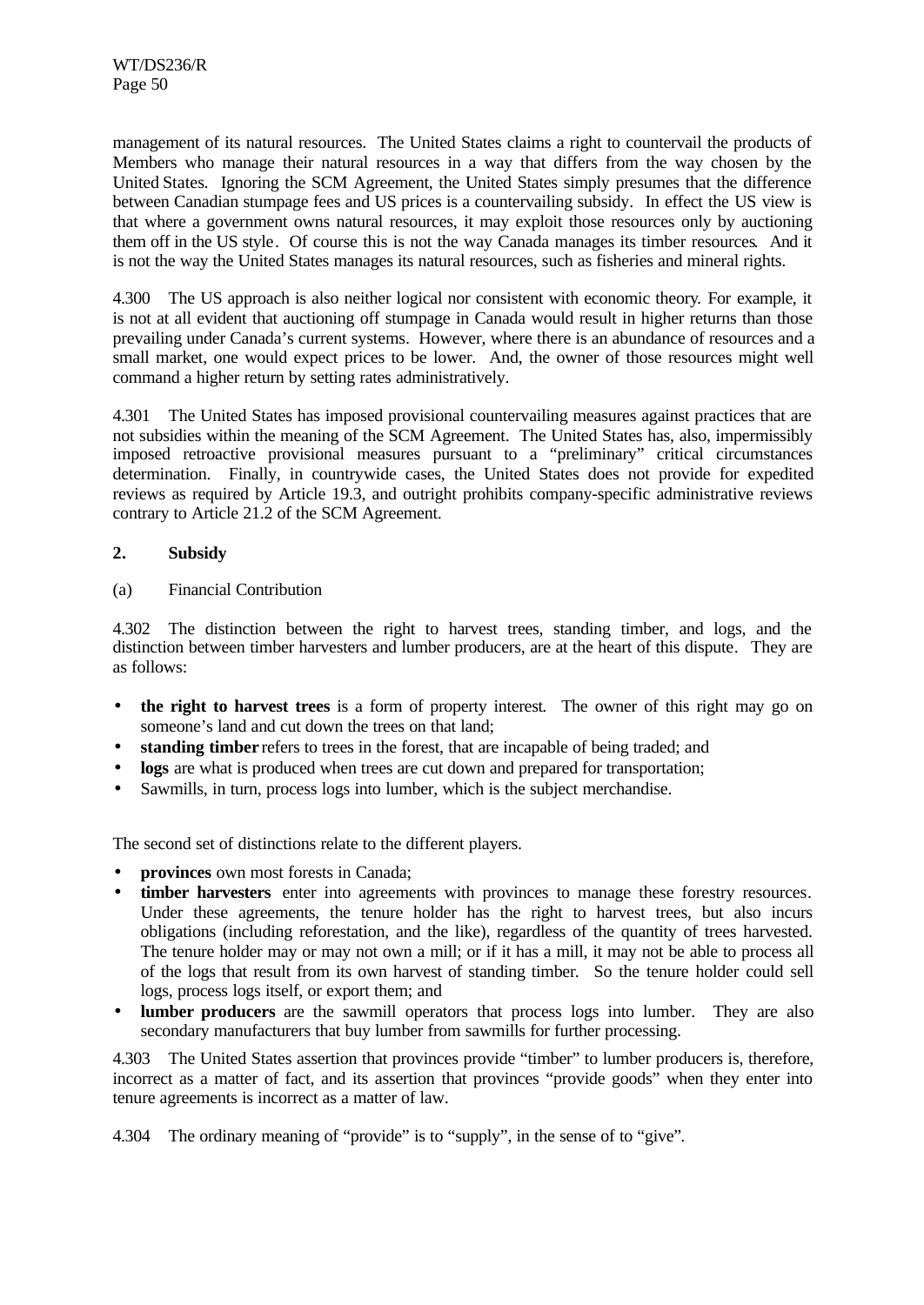4.305 The United States proposes an alternative meaning, to "make available", in the sense of to "make it possible to obtain". The verb "provide", however, does not have such a wide scope:

- in subparagraph (iii), the converse of "provide" is "purchase"*.* Properly construed, therefore, "provide" must mean "give" or "sell"; and
- elsewhere in the WTO Agreement, the verb "provide" is used when the drafters intended to denote "give"*.*

4.306 If the negotiators had wanted to say, "make it possible to obtain", they would have said so in Article 1. In the light of its context, "provide" means to "give" or to "sell" *.*

4.307 The term "goods" has the same meaning in Article 1 as elsewhere in the SCM Agreement and the WTO Agreement*.* "Goods" in Article 1 are the "goods" to which the modifier "imported" is applicable in Article 3; they are the same "goods" that are the subject of Article II of GATT 1994 and the Customs Valuation Agreement*.* "Goods" are tradable items – products – that are capable of bearing a tariff, and exclude real property, intellectual property and other property interests.

4.308 Moreover, the terms "goods" and "products" are used interchangeably in the WTO Agreement*.* Article II of GATT 1994 refers to "products" in paragraph 1(b) and "goods" in paragraph  $1(c)$  – and both refer to items that may be subject to tariff bindings. The term "goods" is translated into "*biens*" and "*bienes*" in Article 1 of the French and Spanish versions of the SCM Agreement, and "*produits*" and "*productos*" in Article 3*.* The term "goods" is also translated into "*marchandises*" and "*mercancías*" in the French and Spanish versions of the Customs Valuation Agreement*.* "Goods", "*biens*", "*bienes*", "*produits*", "*productos*", "*marchandises*", "*mercancías*" – all mean the same thing: tradable items, or *products* in the sense of Article II of GATT 1994.

4.309 The United States persists in its argument that providing the right to produce goods is in effect the same as providing goods*.* In this respect, the United States is rehashing its failed "functional equivalence" arguments from *United States – Export Restraints*.Subparagraph (iii) does not refer to the *effects* of a government action, but the action itself*.* This government action is entering into a tenure agreement, one element of which is a right to harvest trees*.*

4.310 The question before you is the scope of the phrase "provides goods" and not Article 1.1(a) of the SCM Agreement more generally. The United States tries to justify its stretching of "provides goods" by saying that Canada's objections elevate form over substance*.* On the contrary, it is evident that the drafters of the SCM Agreement made conscious and careful choices in defining "financial contribution" under the SCM Agreement, and we ask the Panel to give effect to those choices*.*

(b) Benefit

4.311 The Parties agree: that there is a "benefit" where "the recipient has received a 'financial contribution' on terms more favourable than those available to the recipient in the market"; where the alleged financial contribution is a government provision of goods, Article 14(d) of the SCM Agreement is the relevant guideline; and that Article 14(d) requires an investigating authority to determine adequacy of remuneration in relation to prevailing market conditions in the country of provision of the goods*.* The United States now concedes that "[t]here is no dispute that the basis for the comparison described in Article 14(d) is the prevailing market conditions in the country under investigation."

4.312 This is a significant departure from the USDOC's position in the preliminary determination (PD) and from the position the United States took earlier in this case*.* In the PD, the USDOC found that in-country benchmarks were not required.In its First Written Submission, the United States argued that Article 14(d) "requires [an] authority to determine the adequacy of remuneration with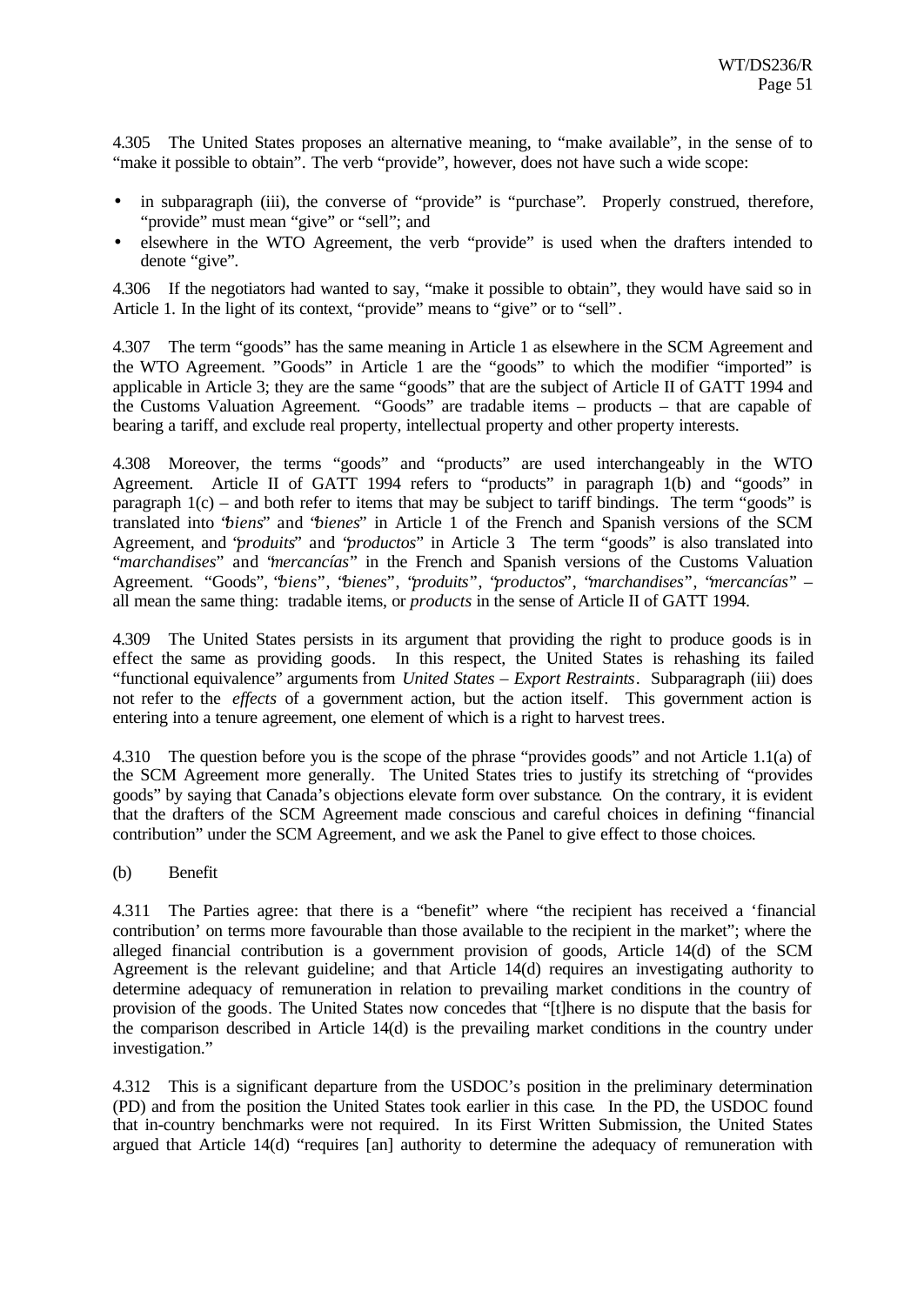reference to market prices for transactions that, while not necessarily between buyers and sellers within the country of provision, are (or could be adjusted to be) comparable to the government transactions …".

4.313 The United States now argues that out-of-country benchmarks are "commercially available" in Canada*.* For the United States, it is no longer the case that "in" means "out" – rather, it is that "out" really means "in": that is to say the prevailing market conditions in the United States are somehow "available" in Canada, the appropriate benchmarks *in* Canada are those to be found in the United States

4.314 Moreover, Article 14(d) does not refer to "commercial" availability of the goods in question, much less "prices commercially available" for those goods*.* Rather, "availability", read in context, refers to whether the *goods* are available in the country of provision.

4.315 The United States argues that the US stumpage prices from selected lands it used as benchmarks in this case are "world market prices"*.* This is untenable. Goods that are capable of having a "world market price" are essentially homogeneous commodities or ones whose characteristics can be defined so that they are interchangeable *.* Standing timber is not such a commodity. This is why the USDOC used six different US benchmarks

4.316 The United States also argues that US stumpage prices are comparable to stumpage prices in other parts of the world and are, therefore, "appropriate" and consistent with Article 14(d). It asserts that support for its position can be found in item (d) of the Illustrative List of Export Subsidies and case law - *Canada – Dairy*.

4.317 With respect to item (d), Canada has explained that its only possible relevance to this dispute is that it equates "goods" with "products"*.* Further*, Canada – Dairy* is not relevant because the phrase "commercial availability" relates only to item (d) and there was no decision concerning this provision, as the Panel's findings were rendered moot and of no legal effect by the Appellate Body (AB). If anything, the significance of this decision is limited to the conclusion of the AB that world market prices did not provide a valid basis for determining whether there were "payments" under Article 9.1(c) of the Agreement on Agriculture. The AB found that a comparison between commercial export milk prices and world market prices gave no indication as to whether Canadian export production had been given an advantage.

4.318 Not only are US prices not "world market prices", they are also not "available" in Canada. According to the United States, US stumpage is commercially available "in" Canada for two reasons: (1) because Canadian producers can purchase US timber on the stump for harvesting, and (2) because logs produced from timber harvested in the United States can be exported to Canada*.* Neither reason is valid.

4.319 First, the fact that a Canadian can bid on timber in the United States does not make that standing timber available in Canada. Second, that some Canadian firms can use logs produced from US timber does not mean that they can use US timber harvesting rights in Canada*.* Rights to harvest timber in the United States are available only in the United States

4.320 Moreover, US law prohibits the export of logs from the public lands in the western US that the USDOC used as benchmarks for B.C. (Washington), Alberta (Montana) and Saskatchewan (Montana)*.* Thus, the United States has used as benchmarks, stumpage from public lands where the export of logs is prohibited.

4.321 At the time of the PD the USDOC had before it ample evidence of benchmarks in Canada that it chose to ignore. The United States initially asserted that the in-country benchmarks were unusable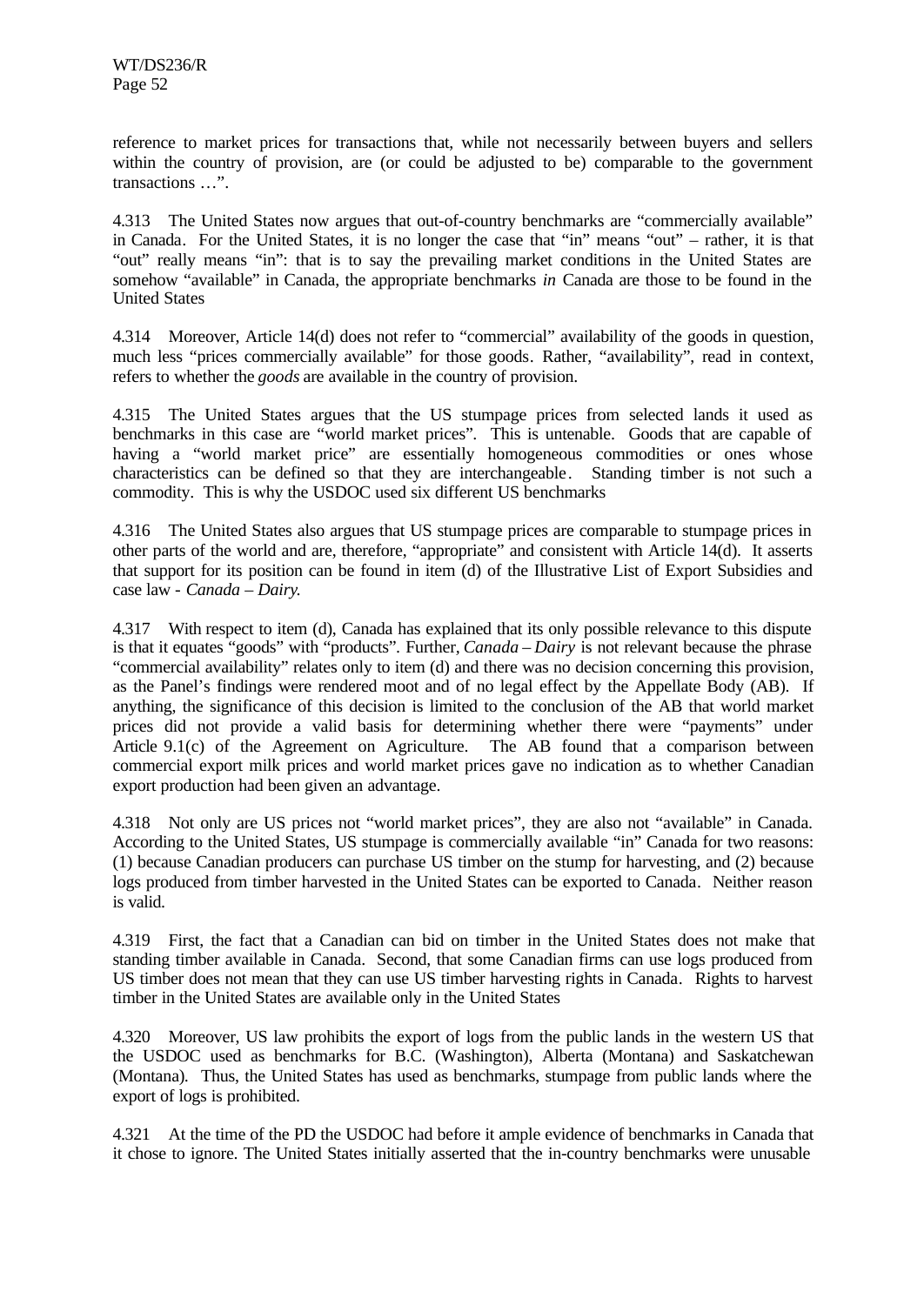because they were artificially suppressed by government involvement in the marketplace*.* However, the rejection of an in-country benchmark as "distorted" because of government involvement is not supported by the SCM agreement.

4.322 The United States now argues that the evidence was inadequate to establish a market benchmark. Yet the USDOC did no analysis of this evidence. Alberta, Ontario and Quebec all provided evidence on private sales of timber harvesting rights*.* B.C. provided private log price data. Alberta and B.C. also provided information on competitive tenures.

4.323 In addition, these four provinces, which represent 96 per cent of softwood lumber exports from Canada provided the USDOC with information demonstrating that they were operating their stumpage systems consistently with market principles*.* The United States attempts to dismiss this evidence on the basis that "cost to government" is irrelevant in determining benefit*.* But the point has nothing to do with "cost to government". Rather, the substantial profits show that the provinces are acting consistently with market behaviour.

4.324 Moreover, the US position cannot be reconciled with the USDOC's own regulations, which provide for analysing consistency with market principles as a way to evaluate adequacy of remuneration. The USDOC has consistently determined adequacy of remuneration using this benchmark where it has found that the government played a dominant role in the market. Finally, the USDOC ignored evidence that there is no benefit to lumber producers when the situation in Canada is compared with results that would be produced in a competitive market*.* Regardless of what the United States now says respecting the adequacy of this evidence, the USDOC had an obligation to analyse it*.* It did not do so*.*

(c) Pass-through

4.325 The United States has not demonstrated that a subsidy exists in this case. Rather, it has improperly *presumed* the existence of a "subsidy" to producers of subject merchandise that buy their inputs at arm's-length*.*

4.326 The United States has admitted that *at least* 17 per cent of Crown timber harvest is done by independent harvesters in B.C., 14 per cent in Saskatchewan, and 5 per cent in Manitoba, and that a pass-through analysis is required at least in respect of companies that do not produce subject merchandise. Prior to the PD, the record evidence indicated even higher percentages. The requirement for a pass-through analysis, however, goes beyond this and includes instances of arm'slength transactions for inputs (logs or lumber) into the production of the subject merchandise*.* In all these cases, the United States has failed to demonstrate the existence of a subsidy because it has not undertaken the required pass-through analysis.

4.327 The United States now attempts to justify this violation by arguing that it does not need to undertake a pass-through analysis in countrywide cases. This argument is not relevant because it ignores the required elements of Article 1*.* More specifically, the United States has failed to establish that governments have made a financial contribution or that the financial contribution confers a benefit on a recipient*.* In arm's length transactions the profit maximizing recipient of an alleged subsidy must be presumed to have retained subsidies it received.Under the SCM Agreement, there are *no* exceptions to the obligation to establish the existence of a subsidy*.*

(d) First mill

4.328 The USDOC calculated the subsidy rate on a first-mill basis, but applied it on an enteredvalue basis, with the effect of significantly increasing the countervailing measures applied*.* There is no dispute that the data used was first mill data*.* Therefore, there should be no dispute that the United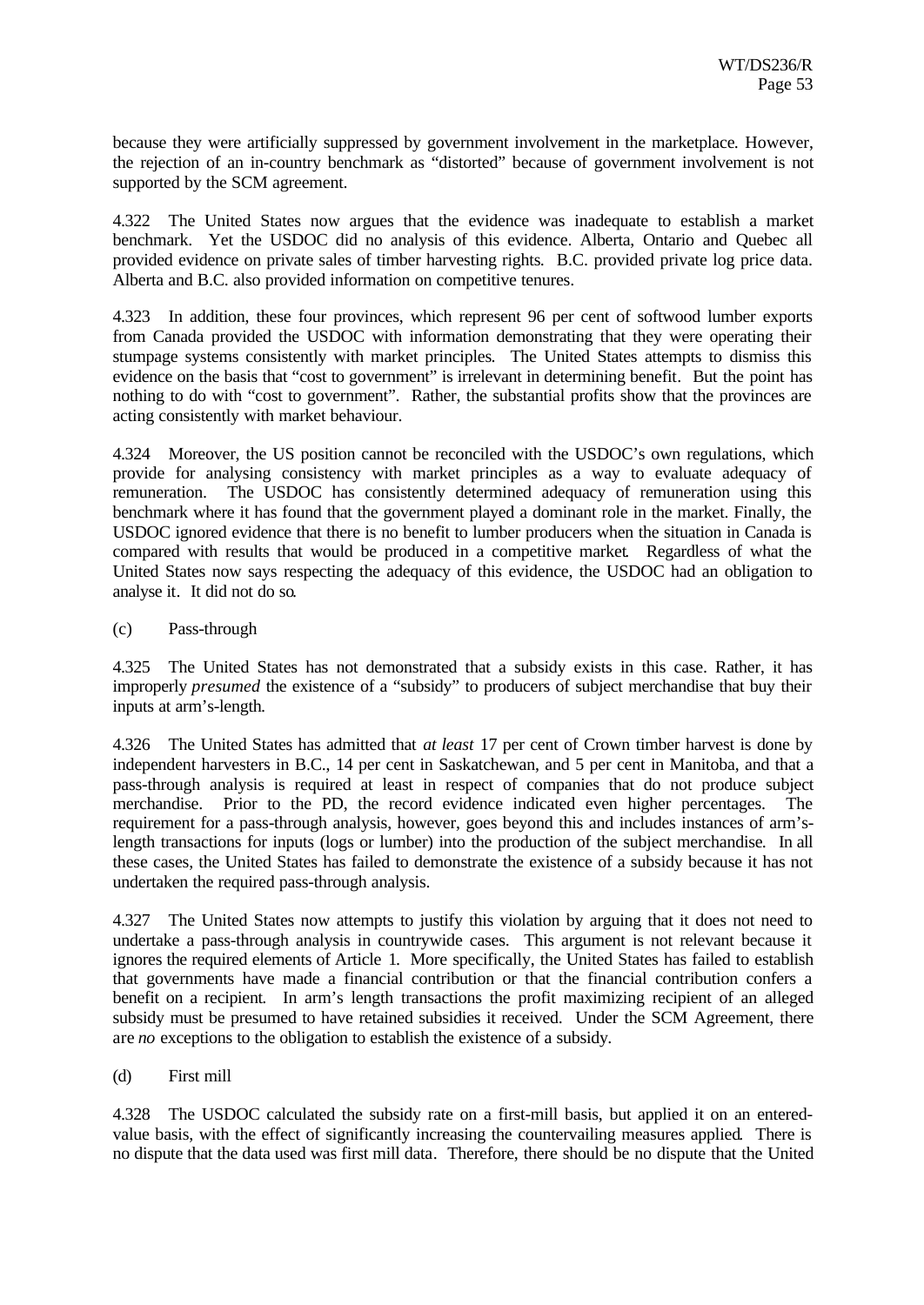States violated its obligations. The United States has attempted to excuse its violation, claiming that the USDOC did not know that the data it used was first mill data. This claim is not credible. The United States has acknowledged that the USDOC received clarification of the information provided to it before it made its decision to impose measures on a final mill basis.

# **3. Critical circumstances**

4.329 The United States argues that the term "definitive duties" in Article 20.6 also refers to preliminary measures, because, first, Article 20.1 refers to both definitive duties and preliminary measures*.* And second, Article 20.3 prohibits the collection of preliminary duties in an amount greater than definitive duties*.* The United States then argues that it must be permitted to breach Article 20.6 in order to be able, under its domestic law, to exercise the right to collect retroactive duties.

4.330 Article 20.1 prohibits retroactive application of preliminary measures and countervailing duties subject to exceptions listed in the rest of the Article. Each of the exceptions is applicable only to the extent relevant; Article 20.6 refers to definitive duties and not preliminary measures; it does not, therefore, create an exception in respect of preliminary measures*.*

# **4. Expedited review and Administrative review**

4.331 The USDOC has posted a notice indicating that it will accept requests for expedited reviews in the *Lumber IV* case*.* The notice contains no information on timelines or procedures for these reviews or whether the reviews will actually be conducted for all requesting companies*.*

4.332 In the light of these considerations, and to ensure that there is no doubt as to the substance of the obligations under Article 19.3, Canada requests the following findings:

- First, that the United States is required under Article 19.3 to grant expedited reviews upon request and to establish an individual countervailing duty rate;
- Second, as the United States has repeatedly stated, nothing in US law or regulations prohibits the United States from granting expedited reviews in all instances upon request and establishing individual countervailing duty rates for requesting exporters; and
- Third, that the United States has no discretion to refuse to grant expedited reviews upon request or to establish an individual countervailing duty rate for the requesting exporter.

4.333 Accordingly, Canada asks that the Panel recommend that the United States may conform to its obligations under Article 19.3 only where it grants expedited reviews upon request and establishes individual countervailing duty rates for requesting exporters in countrywide cases at least in accordance with the timetable and procedures applicable to other expedited review requests.

4.334 The United States continues to deny its obligations under Article 21.2 of the SCM Agreement and maintains that it has provided for some form of administrative review in countrywide cases*.* US arguments in respect of Article 21.2 ignore two critical points.

4.335 First, the first sentence of Article 21.2 refers to "the duty"*.* This can only mean the "countervailing duty" mentioned in Article 21.1*.* Accordingly, Article 21.2 should be read in the light of the preceding paragraph, which reads, "A countervailing duty shall remain in force only as long as and to the extent necessary to counteract subsidization which is causing injury." This means that the review must also consider the level of the countervailing duties. Second, there are *three* elements in Article 21.2. Article 21.2 requires that a Member review, "the need for the continued imposition of the duty … upon request by any interested party which submits positive information substantiating the need for a review". It gives a right to an interested party to request such reviews in respect of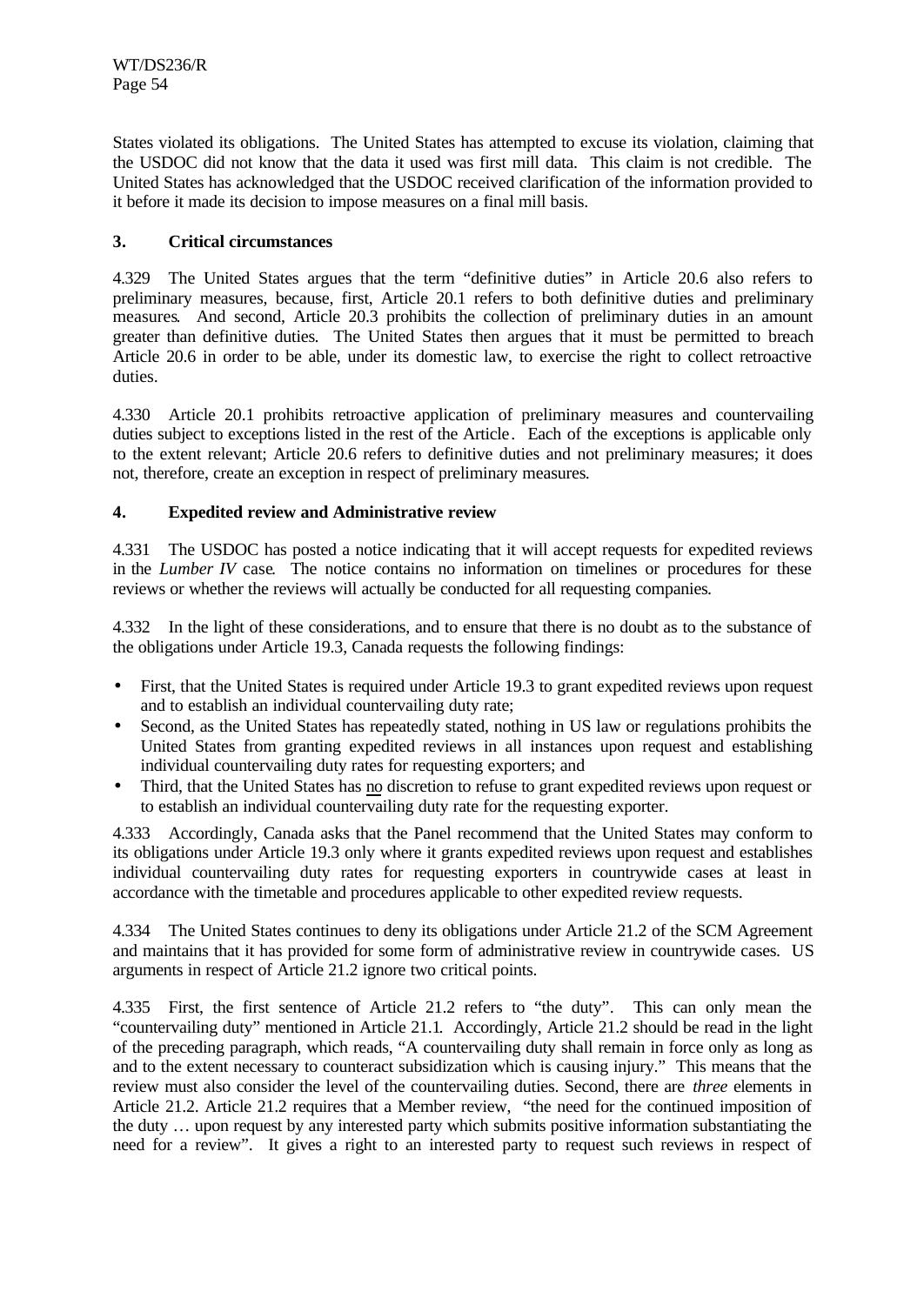"whether the continued imposition of the duty is necessary to offset subsidization" and whether injury would continue if the duty were removed *or varied.* And it requires that the authorities terminate the duty if it is no longer warranted.

4.336 Read together, in the light of Article 21.1, the obligation becomes clear: the United States must provide for, and conduct, administrative reviews upon request to determine not only whether countervailing duties are necessary at all, but also to establish company-specific rates*.*

4.337 The United States is in breach of Article 21.2 because it expressly denies administrative reviews in countrywide cases*.* The United States persists in arguing that it has the "discretion" to grant administrative reviews in certain limited circumstances and subject to certain qualifications. This is not enough The "discretion" in question is to grant an administrative review only "where practicable" and then only when there is a request for a "zero rate"*.*

4.338 Finally, if individual administrative reviews are not necessary in aggregate cases, any relief relating to expedited reviews becomes moot*.* This is because the aggregate rate determined at the first administrative review supersedes all other previously determined rates.

### H. SECOND ORAL STATEMENT OF THE UNITED STATES

4.339 In its second oral statement, the United States made the following arguments.

## **1. Financial Contribution**

4.340 The provincial governments identify specific stands of timber and enter into tenure agreements that allow companies to harvest that timber, that is, to take the timber off the land, in exchange for a fee based on the volume of timber harvested. The provincial governments are therefore providing a good within the meaning of Article 1.1(a)(1)(iii) of the *Agreement on Subsidies and Countervailing Measures* ("SCM Agreement").

4.341 Canada's attempts to argue to the contrary defy general principles of treaty interpretation, the rules of logic and common sense. The essence of Canada's argument is that when the provincial governments grant lumber producers the right to take timber from government land, the producers actually provide *themselves* with a good when they cut down a tree. To support this rather extraordinary proposition, Canada ignores the ordinary meaning of "goods," which includes things to be severed from the land, such as timber. In Canada's view, a government can identify a whole forest of trees and give a specific lumber company the right to take those trees for free. The violence such a theory does to the subsidy disciplines is obvious.

4.342 Canada's strained interpretation is not supported by the text of the SCM Agreement. Based on the ordinary meaning of the text, when the provincial governments grant companies the right to take an identified good – timber – from government land, the government makes a financial contribution within the meaning of Article  $1.1(a)(1)(iii)$  of the Agreement.

### **2. Benefit**

4.343 A financial contribution confers a benefit if it provides some form of artificial advantage that would not otherwise be available in the marketplace absent the government's financial contribution. Under the guidelines in Article 14(d), the benefit from a government's provision of goods is to be determined in relation to the prevailing market conditions for the good in the country of provision. The United States shares the view of the European Communities that the concept of "prevailing market conditions in the country of provision" is sufficiently broad to permit consideration of prices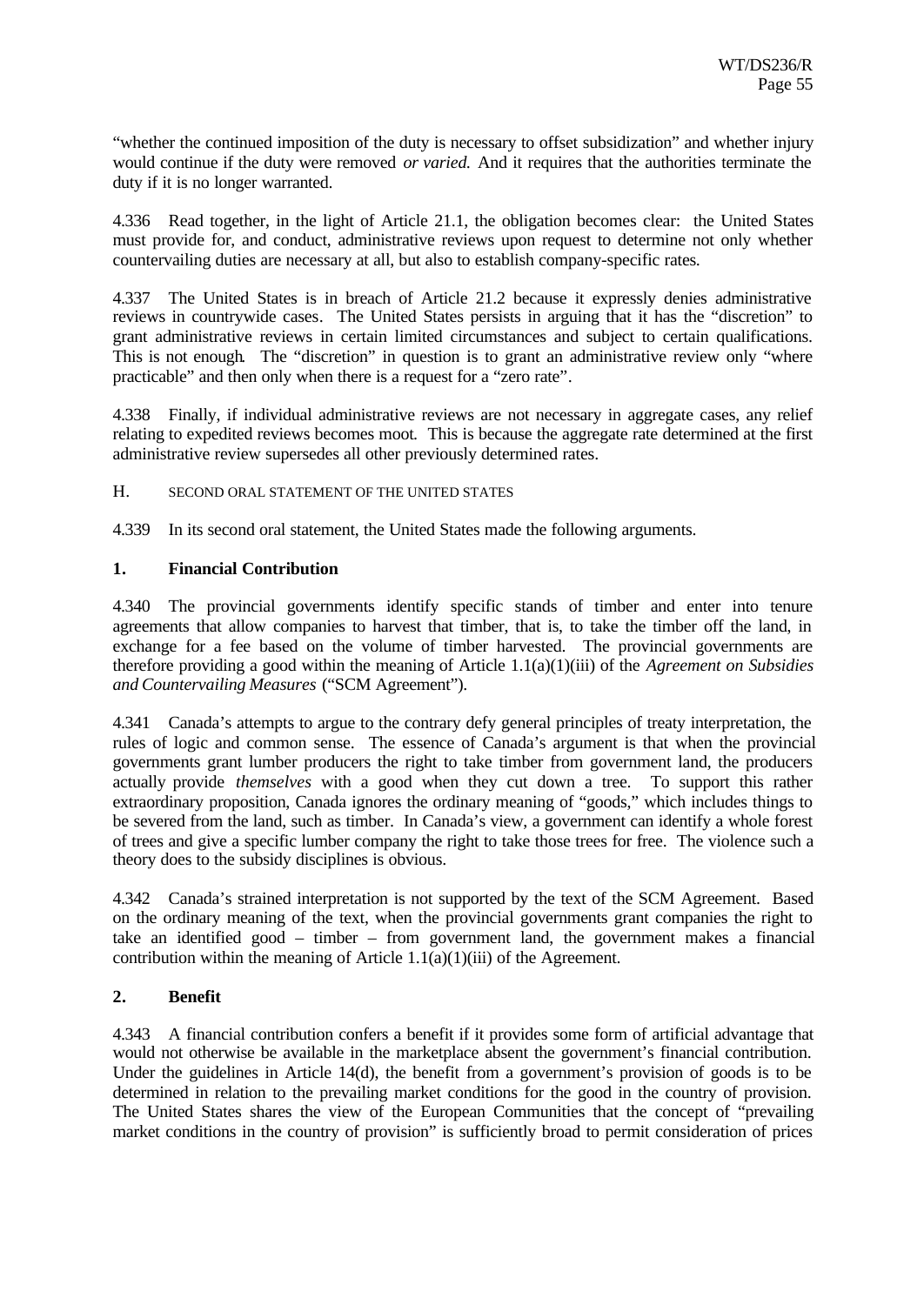for competitive goods commercially available on the world markets to purchasers in the country of provision.

4.344 That interpretation is firmly grounded in the text of the SCM Agreement and commercial reality. "Commercially available," as defined in the SCM Agreement, means that the choice between domestic and imported goods is unrestricted and depends solely on commercial considerations. Commercially available goods, both imported and domestic, compete in the domestic market and constitute the supply available to purchasers in the country of provision, that is, goods that the purchasers could obtain in the market absent the government's financial contribution.

4.345 Canada has acknowledged that "prevailing market conditions" in the country of provision include the available supply and that imports, which are part of the available supply, can, in appropriate circumstances, provide a market benchmark consistent with Article 14(d). Even under Canada's reading of Article 14(d), therefore, prices for competitive goods commercially available on world markets fall within the universe of potential market benchmarks in certain cases. Because prices for competitive goods commercially available on world markets fall within the ordinary meaning of the terms used in Article 14(d), there is no basis to interpret that provision as precluding the use of such prices, under any circumstances.

4.346 As the Canada Aircraft panel stated, the purpose of a benefit analysis is to determine whether the financial contribution places the recipient in a more advantageous position than would have been the case *but for* the financial contribution. Likewise, the Appellate Body stated that the analysis is to determine whether the recipient is better off than it would otherwise have been *absent the financial contribution*. Private prices for a good that are driven by government prices for that good do not represent prices that would otherwise have been available in the market *absent* the government financial contribution. The USDOC's preliminary investigation indicates that such is the case with respect to private stumpage prices in Canada.

4.347 The USDOC found that the provincial governments control approximately 90 per cent of the softwood timber supply. Moreover, tenure holders consistently harvest less than their annual allowable cut ("AAC") and, if necessary, a tenure holder may harvest in excess of its AAC. These undisputed facts indicate that Canadian lumber producers would have no incentive to purchase private stumpage unless the private seller was willing to meet, or better, the government's administratively set stumpage price. The record facts, when taken as a whole, support the USDOC's conclusion that private stumpage prices in Canada are integrally linked to the government prices and therefore could not logically serve as a benchmark.

4.348 Stumpage prices in contiguous US states were the most logical choice. US stumpage is commercially available to Canadian producers and the contiguous forests are generally comparable. The United States is the only country from which Canada obtains significant amounts of softwood timber. Canadian companies own timberland in the United States, bid on US stumpage and regularly import US timber.

4.349 In sum, the Panel should find that Article 14(d) permits the use of prices commercially available on world markets in appropriate circumstances. The Panel should also find that the use of such a benchmark was appropriate under the specific facts of this case.

# **3. Critical Circumstances**

4.350 Canada argues in its second submission that, if the United States wishes to preserve the possibility of retroactively imposing definitive countervailing duties pursuant to a critical circumstances determination, it should provide in its laws for retroactive assessment. That is, however, precisely what suspension of liquidation does. Furthermore, Canada's assertion that US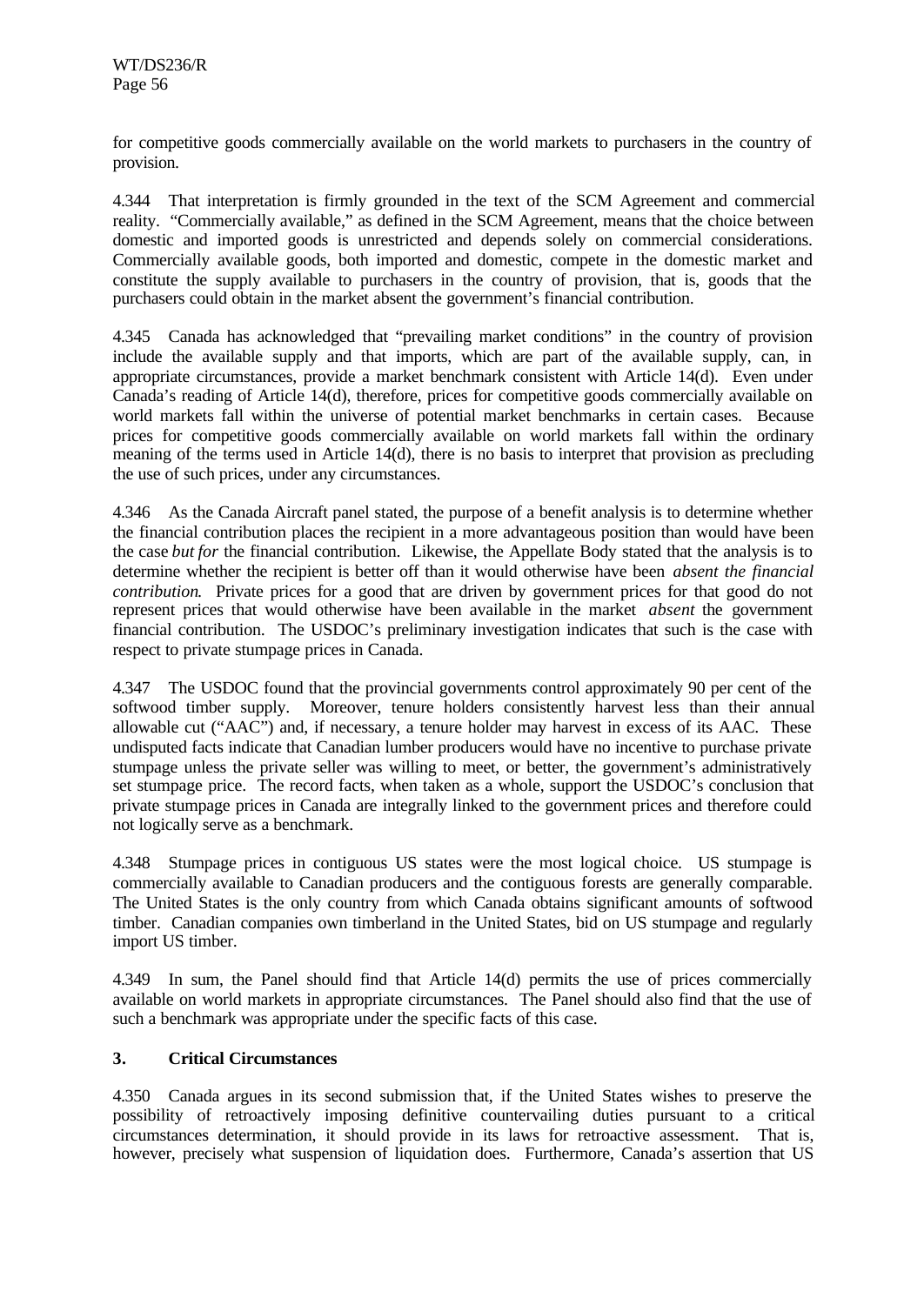Customs' practice resolves this issue is incorrect. Under US law, an entry that is not liquidated within one year from the date of entry is deemed liquidated by operation of law at the rate of duty in effect at the time of entry. Countervailing duty investigations frequently take more than a year to complete; the SCM Agreement permits the investigation to go as long as 18 months. Entries during the 90-day retroactivity period would, in such cases, be liquidated by operation of law and no retroactive countervailing duties could be imposed.

4.351 The United States also notes that Canada's flexible interpretation of Article 20.3 stands in stark contrast to its restrictive reading of Article 20.1. The United States therefore takes little comfort in Canada's assertion that Article 20.3, which on its face does not contain the limitations assumed by Canada, would not be interpreted as precluding the imposition of retroactive duties where the amount of the duties has not been guaranteed by cash deposit or bond.

### **4. Expedited Reviews**

4.352 The United States has demonstrated that US law provides the USDOC with discretion under section 751 of the statute to implement the United States' obligations under Article 19.3. Canada nonetheless asks the Panel to find "for the sake of clarity" that the United States has failed to implement its obligations under the SCM Agreement. Moreover, Canada even goes so far as to ask the Panel to make findings that the United States must implement its obligations in a specific fashion, not just in this case, but "in any other investigation." Such a request is, to say the least, inappropriate.

4.353 Where a Member's laws do not mandate WTO-inconsistent action, the Member is accorded the presumption that it will implement its obligations in good faith. The United States has demonstrated that the laws and regulations at issue do not mandate WTO inconsistent action or preclude it from implementing the obligations in Article 19.3 of the SCM Agreement. Therefore, the measures are not inconsistent with the SCM Agreement. No further findings or recommendations are necessary or appropriate.

4.354 Canada has also misstated the United States' position with respect to administrative reviews. Canada notes that the United States stated that Section 351.213(b) of the USDOC's regulations does not apply to aggregate cases. Canada fails to note, however, that the United States also stated that the regulation does not restrict the USDOC's authority to conduct reviews. More importantly, however, the regulations cited by Canada govern only assessment proceedings and Article 21.2 does not address assessment proceedings.

# **5. Factual Support for the Preliminary Determination**

4.355 The factual record at the time of the preliminary determination consists largely of the information that Canada submitted in its initial responses to the USDOC's questionnaire. The United States has provided the Panel with a great deal of that information. The United States therefore finds very disturbing Canada's serious and entirely baseless accusation that the United States has wilfully misrepresented certain facts concerning tenures in Alberta. The documents provided by the United States speak for themselves.

4.356 Canada also argues at length in its second submission about the USDOC's preliminary adjustments. Although the United States could refute those claims, they are not before the Panel for the simple reason that Canada has not challenged those adjustments in this proceeding. Canada's eleventh hour attempt to expand the Panel's terms of reference is improper and should, therefore, be rejected.

4.357 Moreover, Canada cites its criticisms of the adjustments in an attempt to bolster its argument that the use of a cross-border comparison is prohibited *per se*. In doing so, Canada attempts to give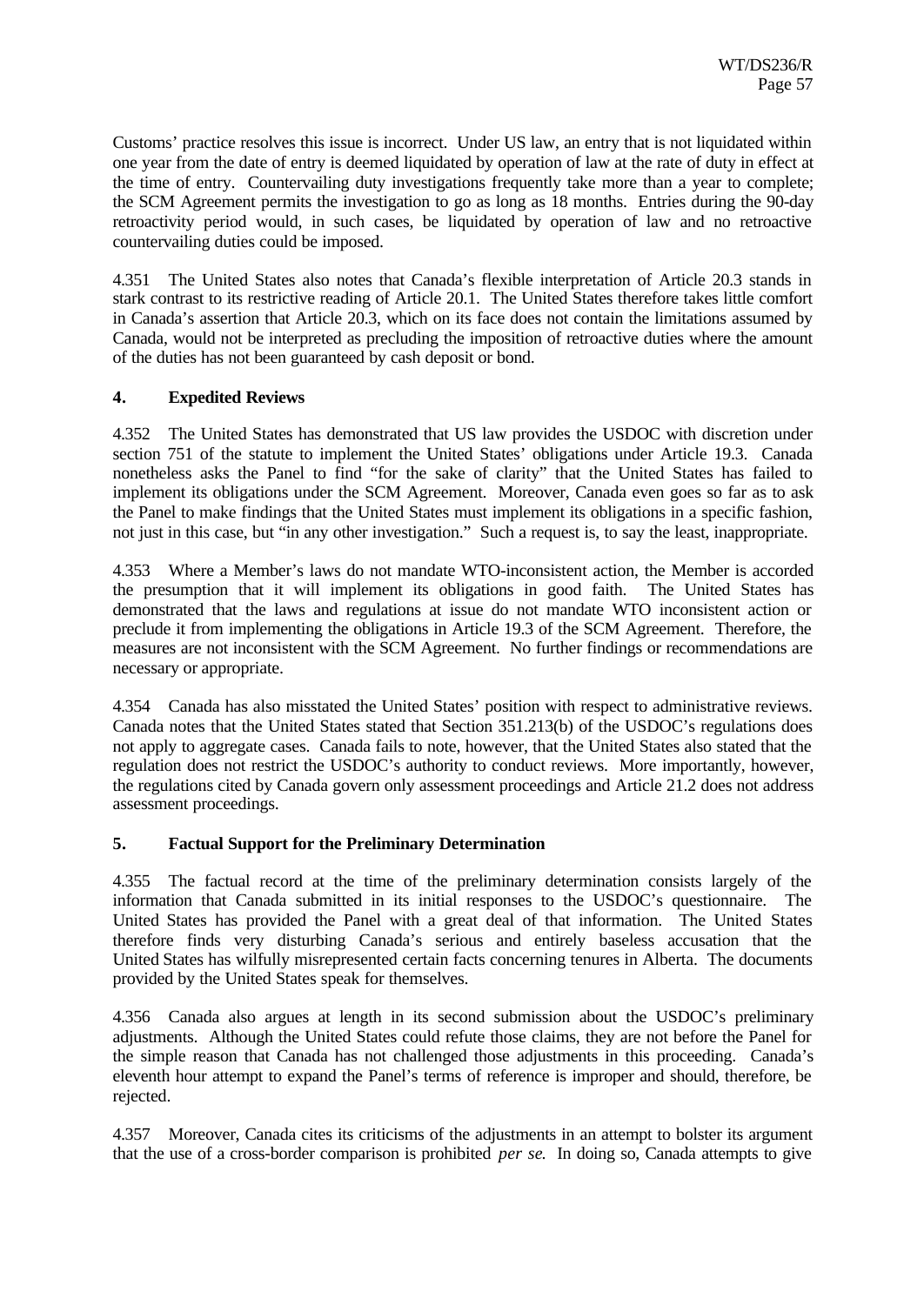the impression that the study relied upon by Canada to support this argument is the only record evidence on this issue. In fact, the record at the time of the preliminary determination contains extensive evidence that the US stumpage prices in contiguous states provide a very reasonable and logical basis for determining the market value of Canadian timber.

4.358 Canada also accuses the United States of engaging in post hoc rationalizations. Canada has not, however, claimed that the preliminary determination is inconsistent with Article 22 of the SCM Agreement regarding public notice and explanation of determinations.

4.359 The United States would now like to turn the Panel's attention to certain record facts before the USDOC at the time of the preliminary determination. The debate over the record facts has primarily centered on two issues: processing requirements imposed on tenure holders by the provincial governments and private stumpage prices in Canada.

## (a) Processing Requirements - Independent Loggers

4.360 With respect to tenure processing requirements and the existence of so-called independent loggers, the United States would stress at the outset that the benefit calculation was based solely on the volume of Crown timber that went into the production of softwood lumber. Data pertaining to other tenure types, to timber from private lands or to timber going to the production of other types of products are entirely irrelevant.

4.361 In addition, the record at the time of the preliminary determination indicates that the vast majority of Crown timber obtained by lumber producers was provided by the provinces directly to those producers. The record also indicates that, due to the restrictions imposed by the provinces, any truly arm's-length transactions for the small amount of timber that a lumber producer may have acquired outside its own tenure are insignificant. In short, the record at the time of the preliminary determination does not indicate that pass-through is an issue, nor did Canada raise it as an issue until the day before the preliminary determination.

(b) Private Prices

4.362 Canada attempts to argue around the fact that only three provinces provided any information concerning non-government prices for stumpage. The fact remains that Alberta provided a single estimated stumpage value for all species and quality of trees; a value that is calculated by the province for the purpose of settling disputes over damaged timber. The United States provided the Panel with a copy of the Resource Information Systems study, which Ontario submitted to the USDOC. I refer the Panel to the United States' previous comments on the study and to the study itself, which we believe confirm the validity of the USDOC's assessment. With respect to Quebec, the United States notes that the record evidence of suppression of private stumpage prices that the United States has cited is only a sample of the record evidence.

4.363 Moreover, as discussed previously, this was not the only evidence on the record. Other facts concerning the governments' position as the dominant supplier of timber are consistent with the various statements on the record concerning price suppression. All of the evidence of the dominant influence of the provincial government on private stumpage prices, taken together, is more than sufficient to support the USDOC's preliminary determination that private prices could not logically serve as a valid market benchmark.

# **6. Standard of Review**

4.364 As previous panels have recognized, what constitutes sufficient evidence to support a determination varies depending on the nature of the determination in question. At the time of the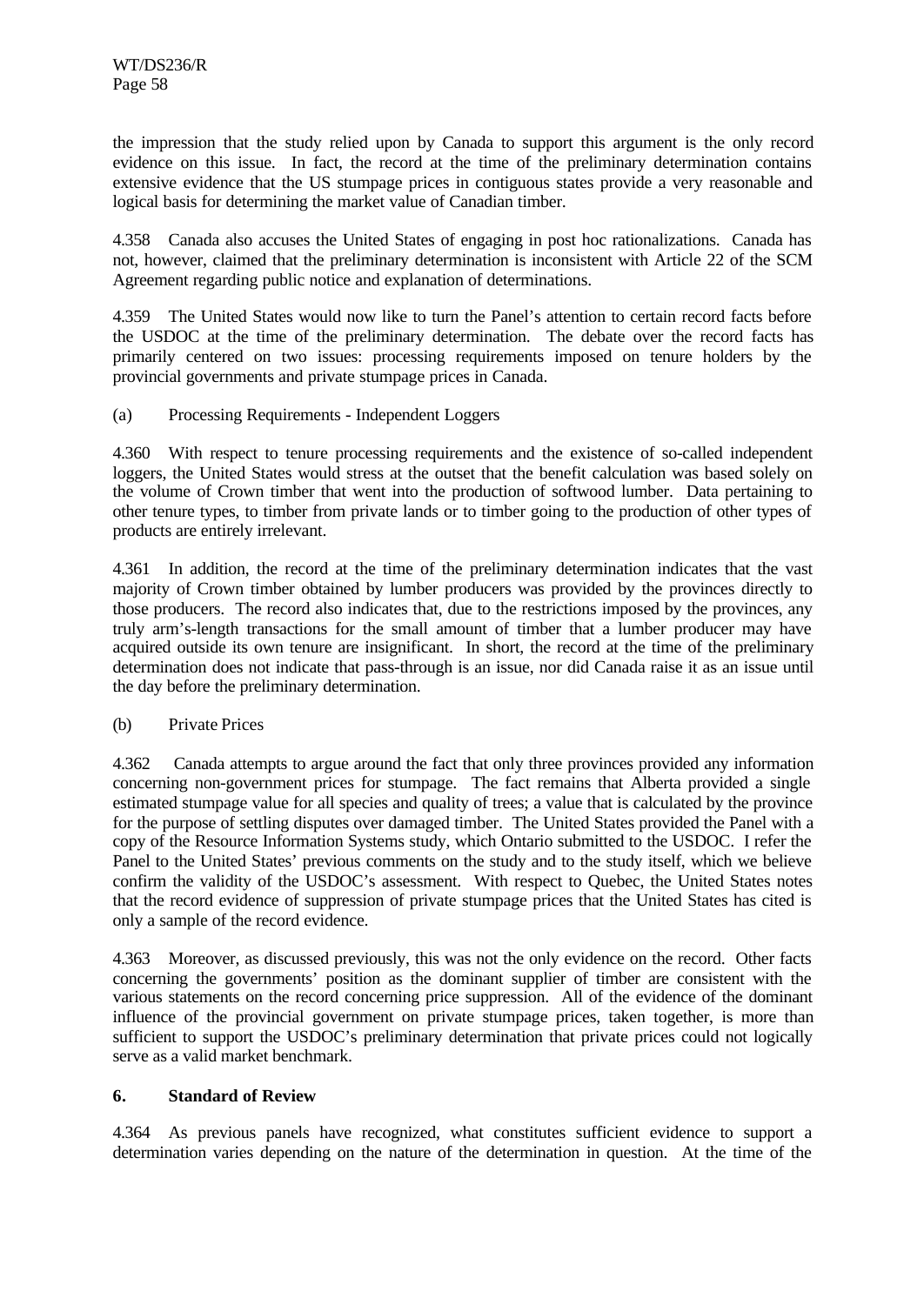preliminary determination the investigation was, of course, incomplete. Canada appears to be asking the Panel to resolve the outstanding issues and render its own findings of fact. Accordingly, Canada has spent a great deal of time explaining the facts and statements it provided to the USDOC prior to the preliminary determination and even supplementing those facts with references to evidence submitted *after* the preliminary determination. In this proceeding, however, the preliminary record must speak for itself.

4.365 The question in this proceeding is whether Canada has established, based on the evidence before the USDOC at the time of the preliminary determination, that there is a breach of the cited WTO provisions. If there is a reasonable basis for the preliminary determination, as there is in this case, there can be no breach of the SCM Agreement. Moreover, Canada, as the complainant, bears the burden of establishing a *prima facie* case of a breach. Therefore, if the balance of evidence is inconclusive with respect to a particular claim, Canada must be held to have failed to establish that claim.

4.366 It is the view of the United States that an objective assessment of this matter, as presented here and in our prior submissions, and a proper application of the standard of review will lead the Panel to conclude that Canada has not established a breach of the cited WTO provisions.

# **V. ARGUMENTS OF THE THIRD PARTIES**

5.1 The arguments of the third parties, the European Communities, India and Japan, as contained in their written submissions and oral statements are summarized below.

#### A. THIRD PARTY WRITTEN SUBMISSION OF THE EUROPEAN COMMUNITIES

5.2 In its written submission, the European Communities made the following arguments.

### **1. Scope of the term "good" under Article 1.1(a)(1)(iii) of the SCM Agreement**

5.3 The question whether stumpage is covered by the term "goods" can be determined at least in two different ways:

5.4 First, stumpage presupposes the provision of land on which the harvester exercises its right. As "land" is an "immovable" good, Article 1.1(a)(1)(iii) of the SCM Agreement may apply. The term "good" is commonly defined as, *inter alia*, "property or possessions; esp. movable property, saleable commodities, merchandise, wares" or "tangible or moveable personal property, other than money; esp., articles of trade or items of merchandise". The French text of the SCM Agreement uses the term "biens", which is defined as, *inter alia*, "domaine, possession, propriéte". Finally, the Spanish version refers to the word "bienes", which encompasses "inmobiliario" as well as "mobiliario". Therefore, from the ordinary meaning of the word the term "goods" can not only apply to "movable" but also to "immovable" objects, including "land".

5.5 Contextually, such an understanding is corroborated by Article 1.1(a)(1)(iii) of the SCM Agreement*,* which refers to "(…) goods or services *other than general infrastructure* (…)" (emphasis added). According to this wording even streets, railways or channels - which are all immovable objects – are to be considered as a "good" to the extent that they are not "general". It follows *a contrario* that any "individual" immovable object may also be covered by Article 1.1(a)(1)(iii) of the SCM Agreement*.*

5.6 Second, stumpage gives a right to harvest a movable "good", i.e. the log, but it does not provide the object as such. In the EC's view even a "right to a good" might be sufficient for Article 1.1(a)(1)(iii) of the SCM Agreement because if one were to deny such a possibility Members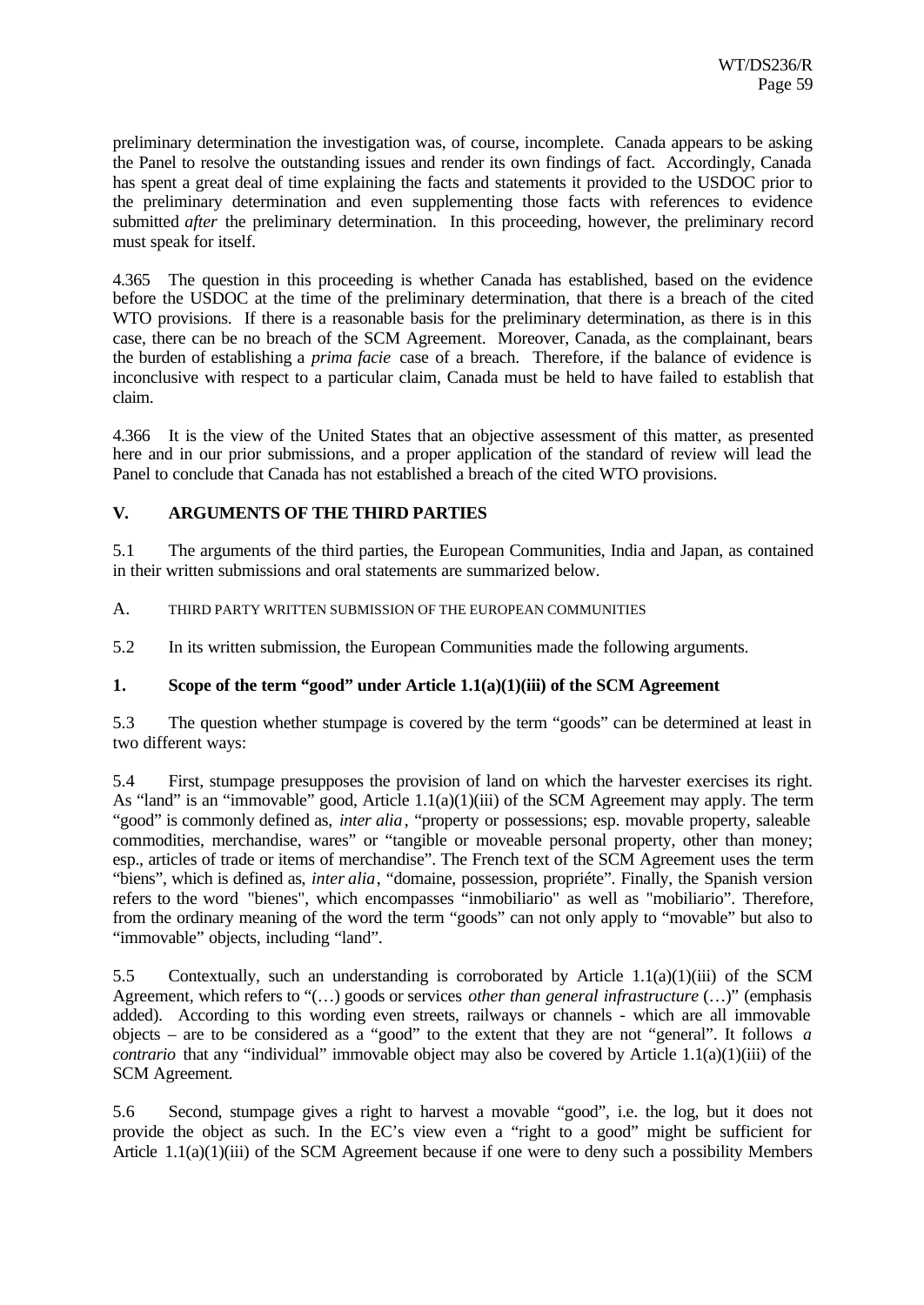could easily circumvent the obligations of the Agreement. As the economic consequences would be the same in both instances, the SCM Agreement should apply equally to both cases.

5.7 In the light of the complex nature of stumpage, the EC cautions that it would be necessary to carefully assess all the rights and obligations related to stumpage in the light of Article 1.1(a)(1)(iii) of the SCM Agreement. This is especially true because each province maintains a specific stumpage system. In this respect, the EC notes that all of the Canadian stumpage programmes appear to provide the beneficiary with the right to cut trees on certain "land". Furthermore, stumpage seems to be closely related to a defined movable good, which is the actual log to be harvested. In that respect, the EC finds it pertinent that, according to the main parties, the stumpage fee is calculated on the basis to the volume of the trees cut down and that applicants for stumpage are usually required to own a wood-processing facility.

## **2. Determination of a "benefit" under Article 1.1(b), 14(d) of the SCM Agreement**

5.8 The starting point for the benefit analysis under Article 14(d) of the SCM Agreement should be the prices in the country of provision, here Canada. This is not contested by the main parties.

5.9 The term "distortion", which is used by the United States, is not mentioned in Article 14(d) of the SCM Agreement as being relevant to the benefit analysis. The EC considers that much care should be paid in determining the correct benchmark for the existence and amount of a benefit. As Article 14(d) of the SCM Agreement does not set explicitly forth a hierarchy of methodologies, the Panel should refrain from imposing any such hierarchy.

5.10 Article 14(d) of the SCM Agreement requires investigating authorities to use domestic price information as long as these prices are *market*-driven and *prevailing*. The notion of market implies "an opportunity for buying and selling", "a place or group with a demand for a commodity or service or sale as controlled by supply and demand". Indeed, where prices are controlled or imposed by the government and not market-driven, i.e., not freely negotiated between suppliers and purchasers, such prices would not fulfil the key "market" criterion under Article 14(d) of the SCM Agreement. In that respect, the EC would agree with the United States that in case of a state monopoly, there would be no *market* conditions in the country of provision.

5.11 Yet, this might be a rather exceptional situation. In the case at hand, the United States has not shown that the price for private stumpage in Canada is not market-driven. The United States has not demonstrated that the prices paid for stumpage rights on private lands, which may amount to 10 – 30 per cent of the provincial markets in Canada, are no longer determined by supply and demand.

5.12 Where the government manages the supply of natural resources from state owned property, it may be that the domestic industry satisfies additional demands from the private market or through the importation of additional resources. The EC fails to see why those domestic prices should *not* be assumed to be driven by supply and demand. Also, the EC does not understand why those private stumpage prices are not *prevailing*.

5.13 Thus, the mere assumption that prices on the private stumpage market are affected by the governmental stumpage system is not sufficient to establish that no domestic *market* within the meaning of Article 14(d) of the SCM Agreement exists.

5.14 Regarding the consideration of world market prices in the benefit determination under Article 14(d) of the SCM Agreement, the EC suggests to distinguish two situations. First, imports at world market prices may form part of the domestic market conditions. Second, world market prices may be a last resort where no domestic market exists.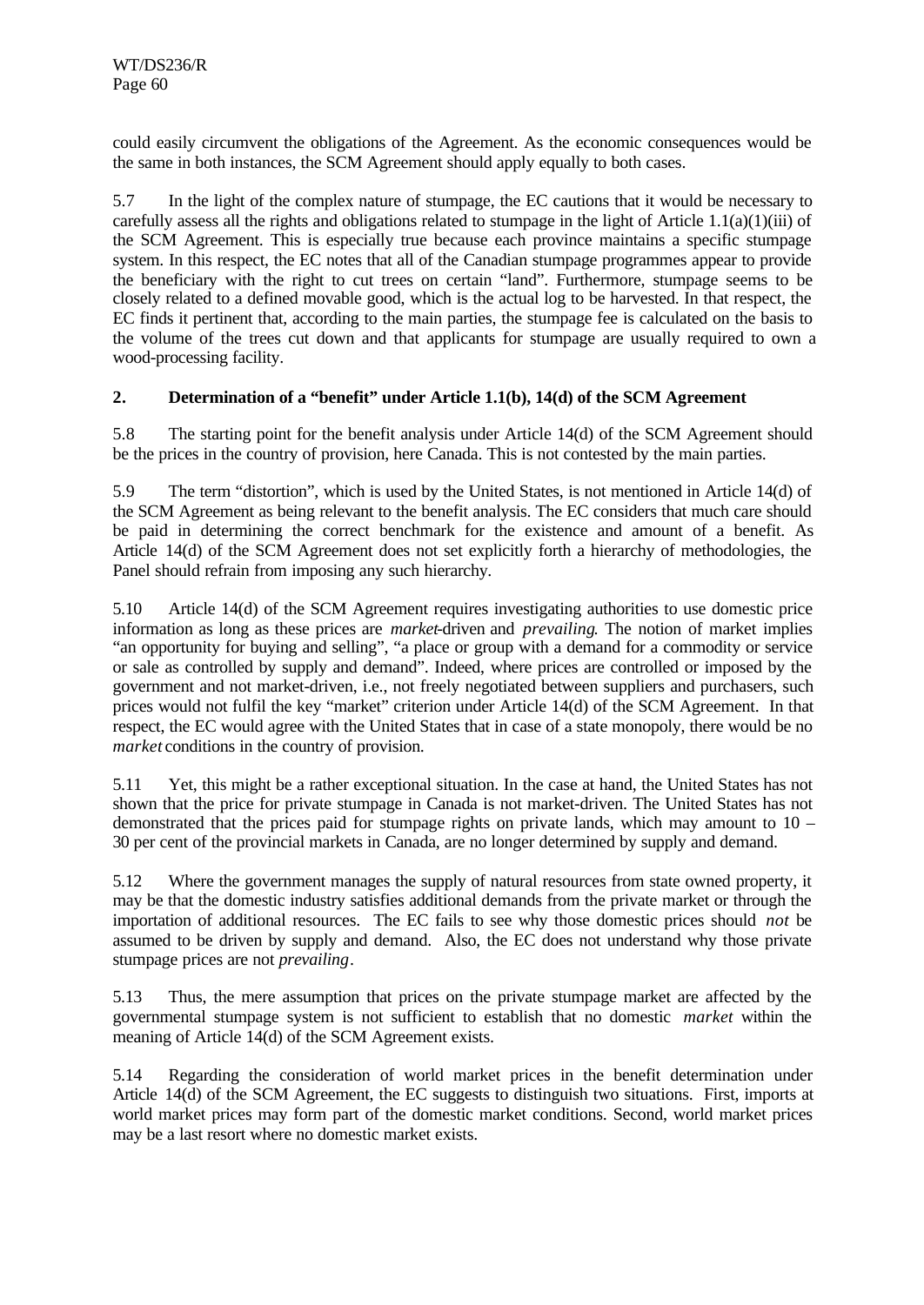5.15 The expression "market conditions in the country of provision" in Article 14(d) of the SCM Agreement is sufficiently broad to allow the consideration of world market prices. The term "market" defined as "an opportunity for buying and selling" suggests that world market prices may be relevant if the product at hand is commercially available to the recipient in the country of provision.

5.16 The consideration of all commercially available prices is clearly allowed in the benefit analysis under Article 14(b) and (c) of the SCM Agreement which only refer to "the market" but do not contain any territorial restriction. The principal relevance of world market prices is also recognised in the benchmark for export subsidies defined in item (d) of the Illustrative list of export subsidies in Annex I of the SCM Agreement. There, the domestic market price is only a relevant benchmark "provided such terms or conditions are more favourable than those commercially available on world markets to their exporters".

5.17 A proper analysis of the "market conditions in the country of provision" may thus include all commercially available alternative sources for the recipient, including the price for imports into that market.

5.18 The EC considers that the United States did not sufficiently explain why prices for imports from the United States into Canada are not "distorted" by the Canadian stumpage schemes or by the different market conditions in the United States Where imports take place, the respective prices form part of the "prevailing market conditions in the country of provision", i.e., Canada, and should have been considered together with the price information on private stumpage.

5.19 If the Panel found that the US correctly dismissed all price information relating to the domestic market, including also the prices in Canada's maritime provinces, the EC takes the view that world market prices may serve as a subsidiary means of establishing the existence of a benefit.

5.20 As shown above, the text of Article 14(d) of the SCM Agreement does not exclude the recourse to world market prices as a benchmark. The alternative use of the cost to government standard does not necessarily measure the price at which the private recipient could have obtained the good or service in the marketplace absent the financial contribution. According to Appellate Body jurisprudence, the existence of a benefit must be measured from the perspective of the recipient. To serve that purpose, there is a logical preference for taking account of actual prices at which the recipient might have obtained the good, because a cost to government standard appears to be a less precise measure whether the recipient is better off.

5.21 Finally, the EC emphasises that price information is not the sole criterion to determine the prevailing market conditions in the country of origin. Article 14(d) of the SCM Agreement requires the investigating authority to assess the adequacy of the remuneration in relation to all factors affecting the "prevailing market conditions for the good in question in the country of provision". These include not only the price, but according to Article 14(d) of the SCM Agreement also "quality, availability, marketability, transportation and other conditions of purchase or sale".

5.22 A high standard of demonstration is placed on the investigating authority through the introductory sentence of Article 14(d) of the SCM Agreement. Thus, great care should be taken before rejecting benchmarks in the country of exportation, particularly if this ultimately leads to the use of the petitioner's prices in the country of exportation.

# **3. The determination of a "pass-through" Benefit**

5.23 The EC reserves its position on this claim because it is linked to Canada's allegation that no expedited reviews are foreseen under US law where the investigation has been conducted on an aggregate basis.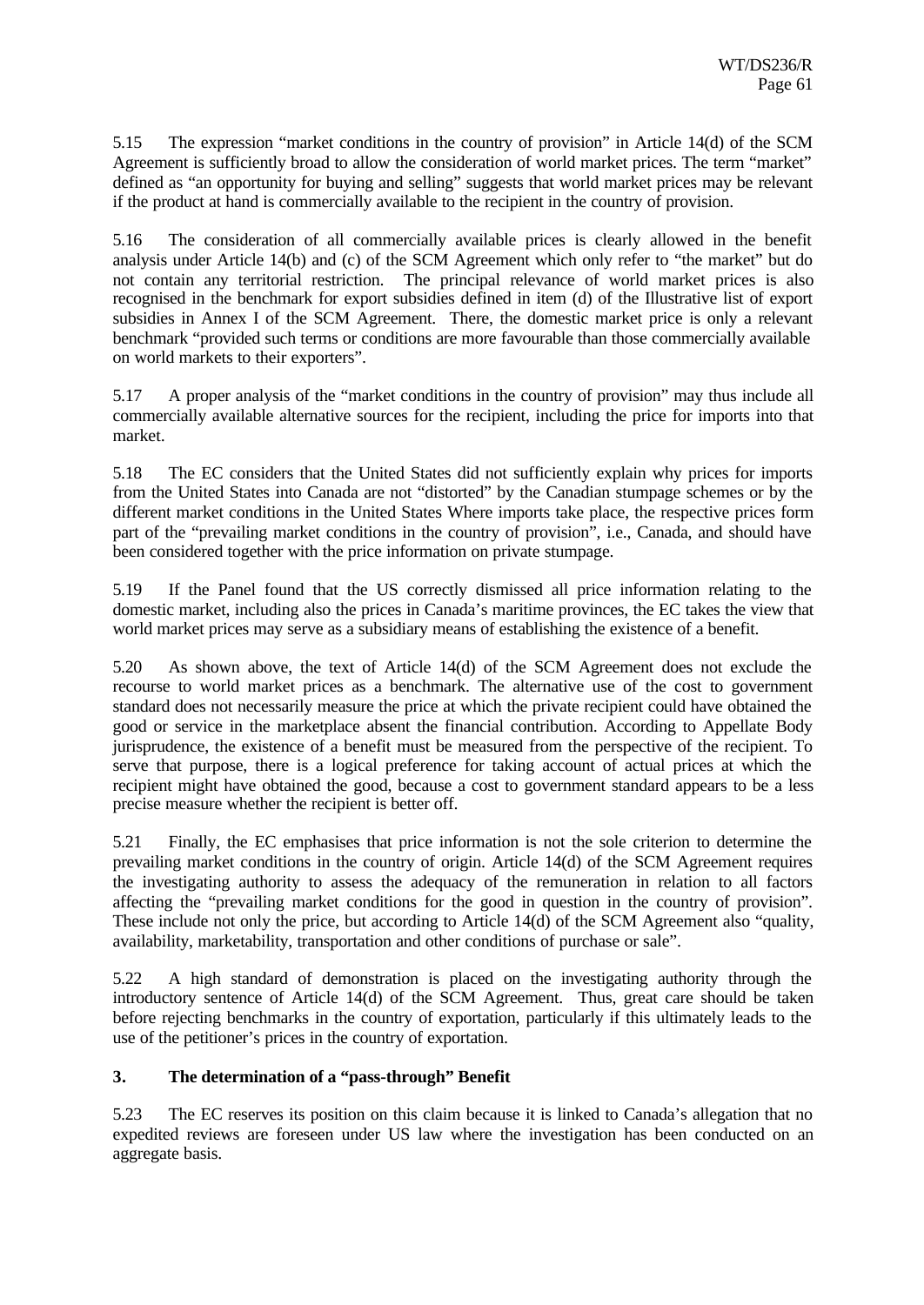## **4. No application of Article 20.6 of the SCM Agreement to provisional countervailing duties**

5.24 A critical circumstances determination under Article 20.6 of the SCM Agreement cannot apply to a provisional countervailing duty. Apart from the plain language of Article 20.6 of the SCM Agreement, which only relates to "definitive" countervailing duties, the context as well as the purpose of this provision prevent any other approach.

5.25 Article 20.1 of the SCM Agreement provides for the general rule that neither provisional nor definitive duties shall be applied retroactively. This concept reflects a fundamental WTO principle. Therefore, exceptions to this rule should be stated *expressis verbis* in the Agreement and they should be interpreted narrowly. Article 20.6 of the SCM Agreement is such an exception regarding definitive countervailing duties. Thus, any extension of this provision to provisional countervailing duties by way of analogy would run counter to this general principle.

5.26 Furthermore, the retroactive application of provisional measures under Article 20.6 of the SCM Agreement would contradict the time constraints set out in Article 17.3 of the SCM Agreement. Under this provision provisional measures shall not be applied any earlier than 60 days from the date of initiation of the investigation. Yet, if Article 20.6 of the SCM Agreement were applicable to provisional measures, provisional duties could be imposed 90 days before the application of a provisional measure, thus, even to imports that enter before the time of the initiation of the investigation. While it is true that Article 20.6 of the SCM Agreement provides exactly for this consequence in case of a definitive countervailing duty, it has also to be born in mind that Article 17.3 of the SCM Agreement contains a specific time frame for provisional measures. What is more, by its very nature provisional measures may be reversed in the final determination. Yet, a retroactive application of a provisional measure would place an additional burden on the exporter if this provisional duty would be reversed in the final definitive determination.

# **5. Requested recommendation**

5.27 Canada's requested recommendation would involve an element of retroactivity, which is contrary to the general prospective nature of WTO remedies.

### B. THIRD PARTY ORAL STATEMENT OF THE EUROPEAN COMMUNITIES

5.28 The European Communities, in its oral statement, made the following arguments.

# **1. Introduction**

- 5.29 In its written submission, the EC has already addressed certain legal issues, in particular on:
- the interpretation of the term "good" under Article  $1.1(a)(1)(iii)$  of the SCM Agreement;
- the determination of a "benefit" in the meaning of Article 14(d) of the SCM Agreement;
- the restricted application of Article 20.6 of the SCM Agreement to "definitive" countervailing duties.

5.30 In its oral statement, the EC does not intend to dwell further on these aspects, but rather address two equally important questions of the case, i.e.:

• Canada's claim on the impermissible "pass through" determination of the benefit, and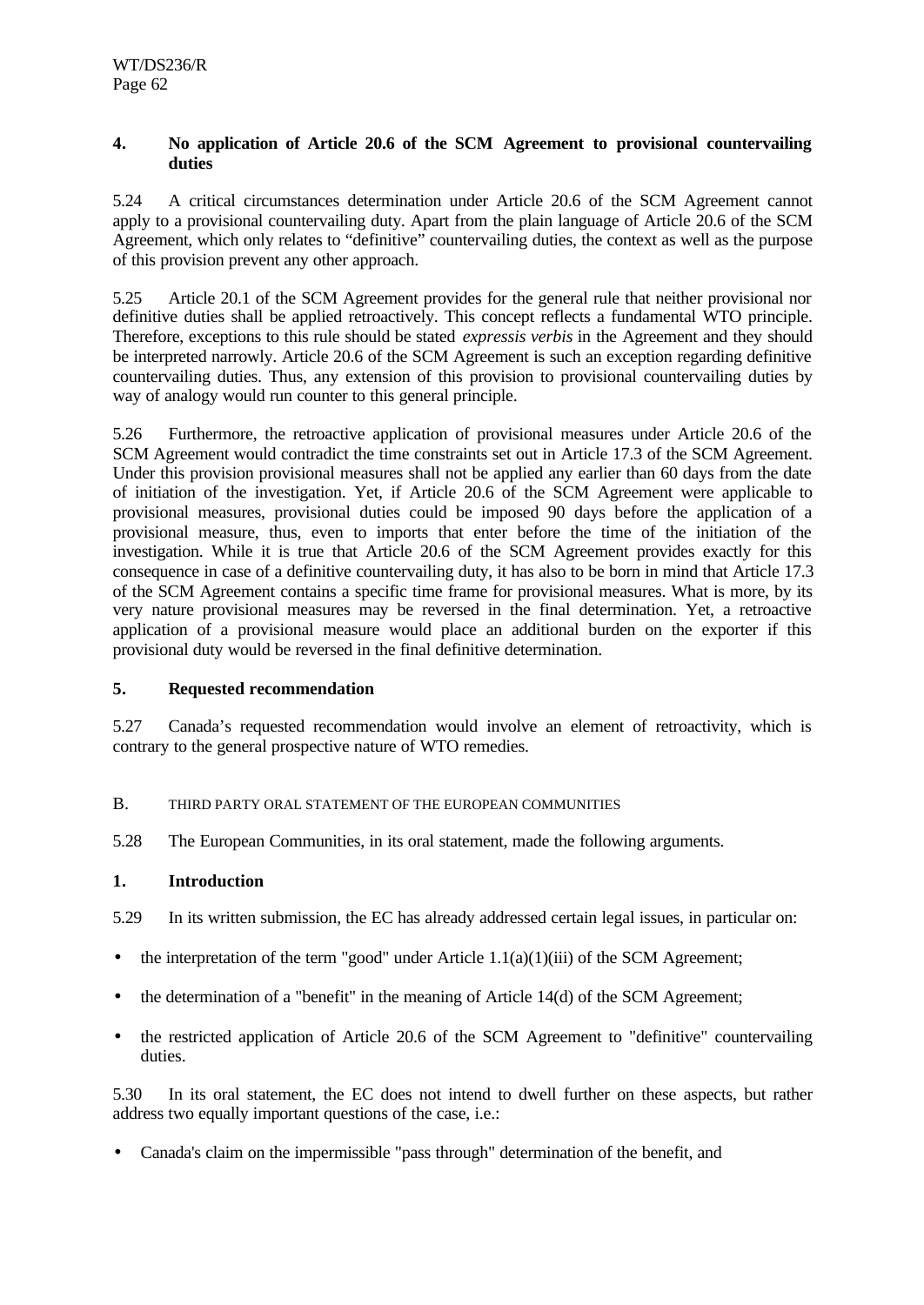• The scope of Article 19.3 of the SCM Agreement in view of an expedited review.

# **2. A "pass-through" benefit determination**

5.31 In its first written submission, Canada takes issue with the US determination that the "financial contribution" to timber harvesters conferred a "benefit" on softwood lumber producers. In Canada's view, the United States incorrectly concluded that the benefit to harvesters "passes through" to softwood lumber producers. Such a determination could according to Canada only be made under Article 1.1(a)(1)(iv) of the SCM Agreement, which conditions were not fulfilled in the case at hand<sup>15</sup>.

(a) Article 1.1(a)(1)(iv) of the SCM Agreement not the relevant benchmark for a "pass through" benefit determination

5.32 In the EC's view, Canada erred in its assumption that the determination of a "pass through" benefit must be based exclusively on Article 1.1(a)(1)(iv) of the SCM Agreement.

5.33 First, Canada's position conflicts with the circumstance that under Article 1 of the SCM Agreement the term "financial contribution" and the notion of a "benefit" have to be clearly distinguished. Article 1.1(a)(1)(iv) of the SCM Agreement is only relevant with regard to the "financial contribution", as is evidenced by the chapeau of Article 1.1(a)(1) of the SCM Agreement. Furthermore, in the case *Brazil – Aircraft* the Appellate Body considered it as a "mistake" to "import the notion of benefit into the definition of a financial contribution"<sup>16</sup>.

5.34 Article 1.1(a)(1)(iv) of the SCM Agreement cannot, therefore, be relevant for the determination of whether a "benefit" "passes through" from one recipient to another. The EC would underline that, in particular, there is no requirement of identity between the recipient of a "financial contribution" and the "benefit" thereby conferred. For instance, the case *Brazil – Aircraft* involved an export credit programme where the government issued bonds to a financing bank. The beneficiary, and therefore, recipient of the benefit, however, was the aircraft manufacturer.

5.35 Second, the EC notes that the purpose of Article  $1.1(a)(1)(iv)$  of the SCM Agreement is to clarify under which conditions payments made by private bodies can be imputed to governments. Governments do not escape their obligations under the SCM Agreement by using a private entity to confer a "financial contribution".

5.36 Yet, the case at hand differs from this scenario. The Canadian government does not use timber harvesters to distribute "financial contributions". Timber harvesters rather act autonomously when entering into contractual relationships with lumber producers.

5.37 The EC, therefore, considers that Article  $1.1(a)(1)(iv)$  of the SCM Agreement is not relevant in this case.

(b) Determination of a "benefit" according to Article 1.1(b) of the SCM Agreement

5.38 In the EC's view any "benefit" determination, including a case of an alleged "pass through", has to abide by the normal rules as laid down in Article 1.1(b) and 14 of the SCM Agreement. Therefore, it is essential to determine whether the downstream producer has received a "benefit" and whether a causal link between the "financial contribution" and the "benefit" exists.

<sup>&</sup>lt;sup>15</sup> Canada's first written submission, paras. 54 to 68.

<sup>16</sup> Appellate Body Report, *Brazil – Export Financing Programme for Aircraft,* WT/DS46/AB/R, adopted 20 August 1999, para. 157.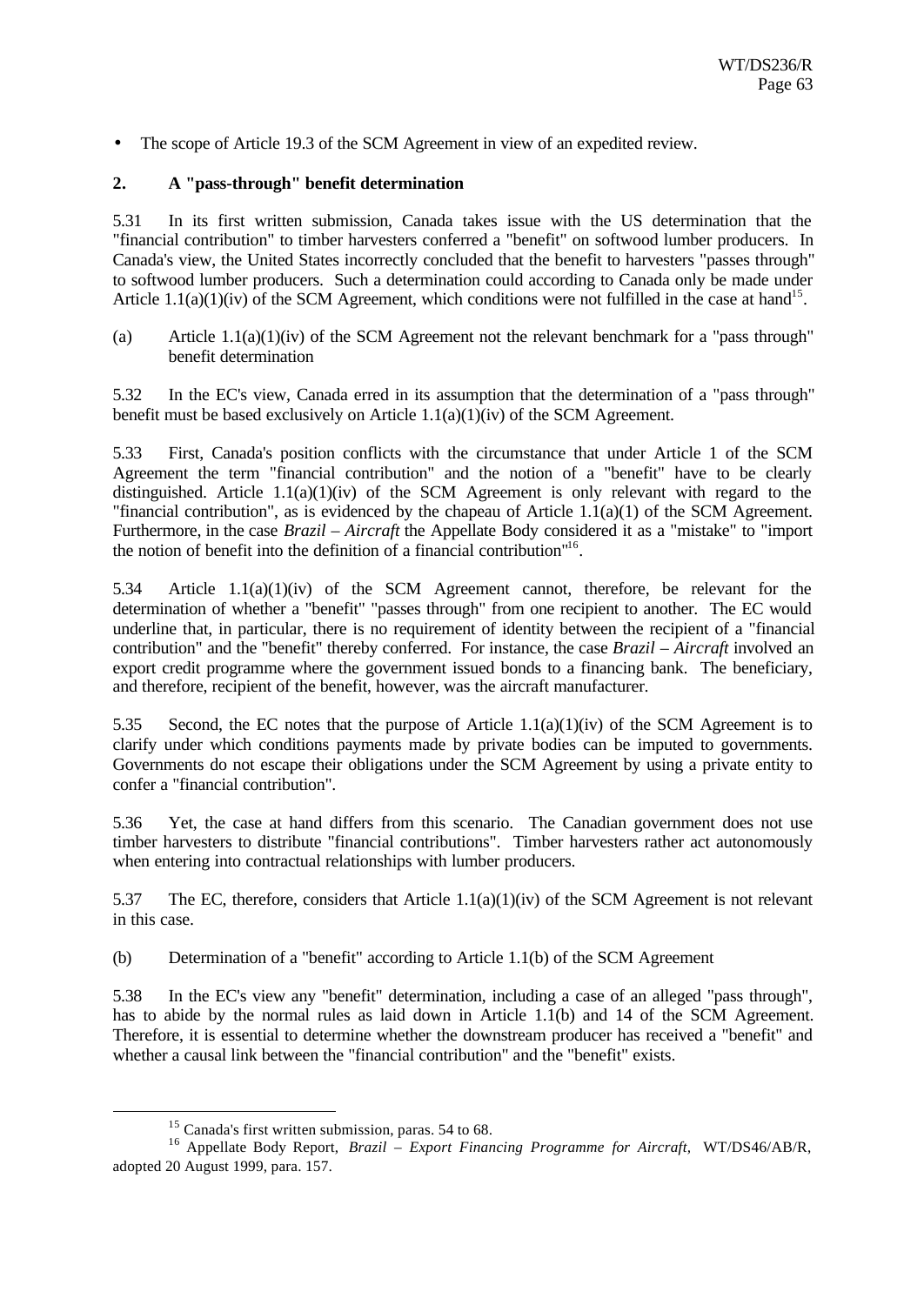5.39 In this context, the EC would recall the jurisprudence on Article VI:3 of GATT 1947, which might give further guidance on this issue. In *United States – Pork from Canada*, the panel explicitly stated that a countervailing duty may only be imposed on a downstream product "if a subsidy has been determined to have been bestowed on the production of [that product]". <sup>17</sup> It further held that any subsidy granted to the upstream producer could only be considered to be bestowed on the downstream producer if this has led to a decrease in the level of prices for the primary product below the level that would be commercially available from other sources of supply.<sup>18</sup>

5.40 The EC considers that in the case at hand, the United States appears not to have carried out a proper "pass through" analysis with respect to those producers operating at arm's length from Canadian harvesting companies. It has also not correctly determined the existence of a "benefit" for downstream producers under Article 14(d) of the SCM Agreement<sup>19</sup> nor established a causal linkage between the "financial contribution" and the "benefit".

# **3. The scope of Article 19.3 of the SCM Agreement for an "expedited review"**

5.41 Canada claims that the United States implemented incorrectly Article 19.3 of the SCM Agreement by denying the possibility of an individual expedited review in case of an investigation that was conducted on a country-wide basis.<sup>20</sup> Canada argues that Article 19.3 of the SCM Agreement applies also to provisional measures by virtue of Article 17.5 of the SCM Agreement.<sup>21</sup>

5.42 Article 19.3 second sentence of the SCM Agreement refers only to a "definitive countervailing duty". Yet, as Article 17.5 of the SCM Agreement provides that "the *relevant* provisions of Article 19 shall be followed in the application of provisional measures" (emphasis added) the key issue before the Panel is to determine whether Article 19.3 second sentence of the SCM Agreement is pertinent.

5.43 In the EC's view, Article 19.3 second sentence of the SCM Agreement does not apply to provisional countervailing duties. The EC basis its conclusion on the following reasons:

5.44 First, the plain language of Article 19.3 second sentence of the SCM Agreement refers, *expressis verbis*, only to a "definitive" countervailing duty. This restriction is all the more significant as Article 19 of the SCM Agreement elsewhere uses the broader notion of "countervailing duties" without any further indication whether this encompasses "provisional" as well as "definitive" duties. The explicit limitation in Article 19.3 therefore strongly indicates that Article 19.3 second sentence of the SCM Agreement applies only to "definitive" countervailing duties and cannot be one of the "relevant provisions" under Article 17.5 of the SCM Agreement.

5.45 Secondly, the predecessor to Article 19.3 of the SCM Agreemen6t, Article 4.3 of the Tokyo Round Subsidies Agreement, did not mention the requirement of expedited review. Article 5.4 of the Tokyo Round Subsidies Agreement, which is the predecessor to Article 17.5 of the SCM Agreement, could therefore not refer to such an obligation simply because it did not exist. To restrict Article 19.3 second sentence of the SCM Agreement to "definitive" countervailing duties (as the language indicates) would thus be in line with the legal situation, which existed already under the Tokyo Round Subsidies Agreement. Indeed, if the drafters of the SCM Agreement had intended to broaden the scope of Article 17.5 one would have expected to do so explicitly.

<sup>17</sup> GATT Panel Report, *United States – Countervailing Duties on Fresh, Chilled and Frozen Pork from Canada*, DS7/R, adopted 11 July 1991, BISD 38/30, para. 4.5.

<sup>18</sup> *Id*., para. 4.9.

 $19$  EC third party submission, paras. 10 to 35.

<sup>&</sup>lt;sup>20</sup> Canada' first written submission, paras. 147 to 178.

<sup>21</sup> *Id.,* footnote 87.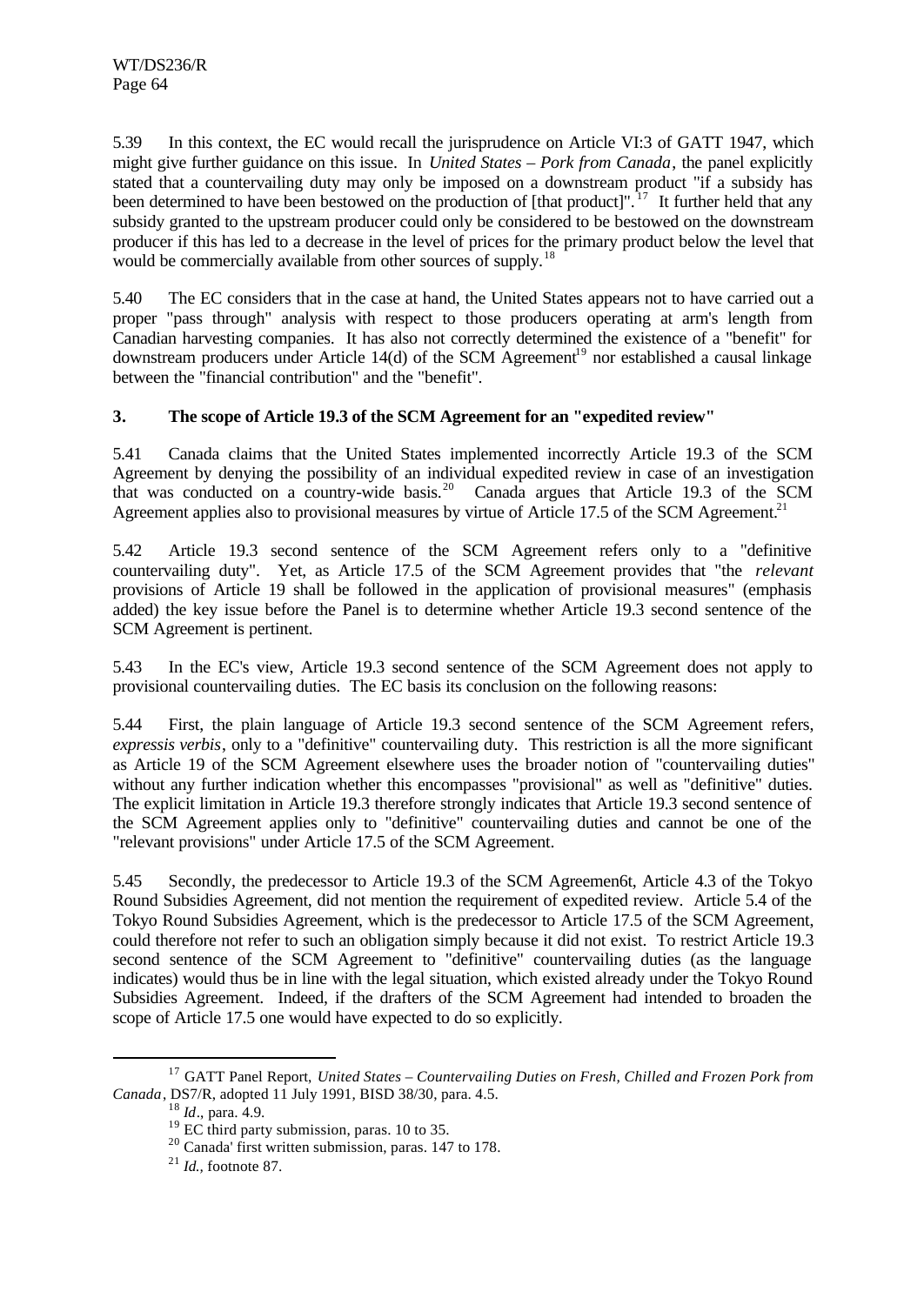5.46 Finally, the EC considers that the restriction of an expedited review to "definitive countervailing duties" is also justified in view of the specific nature of a provisional measure. In fact, every provisional measure is by itself subject to a review because the investigating authorities will always have to determine whether or not they impose a definitive countervailing duty. In this respect, the EC notes that Article 17.4 of the SCM Agreement limits the application of a provisional measure to a maximum of four months. Thus, extending Article 19.3 second sentence of the SCM Agreement to provisional measures would place a heavy burden on the investigating authorities as they were at the same time obliged to complete the normal countervailing duty investigation.

### **4. Conclusion**

l

- 5.47 To sum up, the EC considers that
- the determination of a "pass through" benefit has to establish, first, a benefit within the meaning of Article 14(d) of the SCM Agreement and, second, a causal link between the "financial contribution" and the "benefit".
- Article 19.3 second sentence of the SCM Agreement does not apply to "provisional" countervailing duties.
- C. THIRD PARTY ORAL STATEMENT OF INDIA

5.48 India did not make a written submission. In its oral statement, India made the following arguments.

5.49 This dispute raises several issues of systemic interest. One such issue is whether the SCM Agreement permits the use of "cross-border" benchmarks to find and measure "benefit".

5.50 In this dispute, the USDOC sought to establish that Canadian stumpage practices "conferred" a benefit by comparing stumpage charges levied in Canada with stumpage prices levied in certain parts of the United States, on the basis that such prices are "commercially available world market prices…" to softwood lumber producers in Canada. Finding the US stumpage prices to be higher than the charges levied in Canada, the USDOC concluded that Canadian stumpage charges conferred a benefit. The USDOC thus derived the "stumpage subsidy" from the comparisons of stumpage charges in Canada and cross-border prices for stumpage in the United States.

5.51 India does not consider that the SCM Agreement permits such comparison.

5.52 Article 1.1 of the SCM Agreement provides that a subsidy exists where there is a financial contribution by a government and "a benefit is thereby conferred". The Appellate Body considered the meaning of "benefit" in Article 1 of the SCM Agreement in the dispute, *Canada – Aircraft* (DS70). According to the Appellate Body, "the word 'benefit', as used in Article 1.1(b) implies some kind of comparison. This must be so, for there can be no 'benefit' to the recipient unless the 'financial contribution' makes the recipient 'better off' than it would otherwise have been, absent that contribution. In our view, the marketplace provides an appropriate basis for comparison in determining whether a 'benefit' has been 'conferred', because the trade-distorting potential of a 'financial contribution' can be identified by determining whether the recipient has received a 'financial contribution' on terms more favourable than those available to the recipient in the market".<sup>22</sup>

<sup>22</sup> Appellate Body Report, *Canada – Measures Affecting the Export of Civilian Aircraft,* WT/DS70/AB/R, adopted 20 August 1999, para. 157.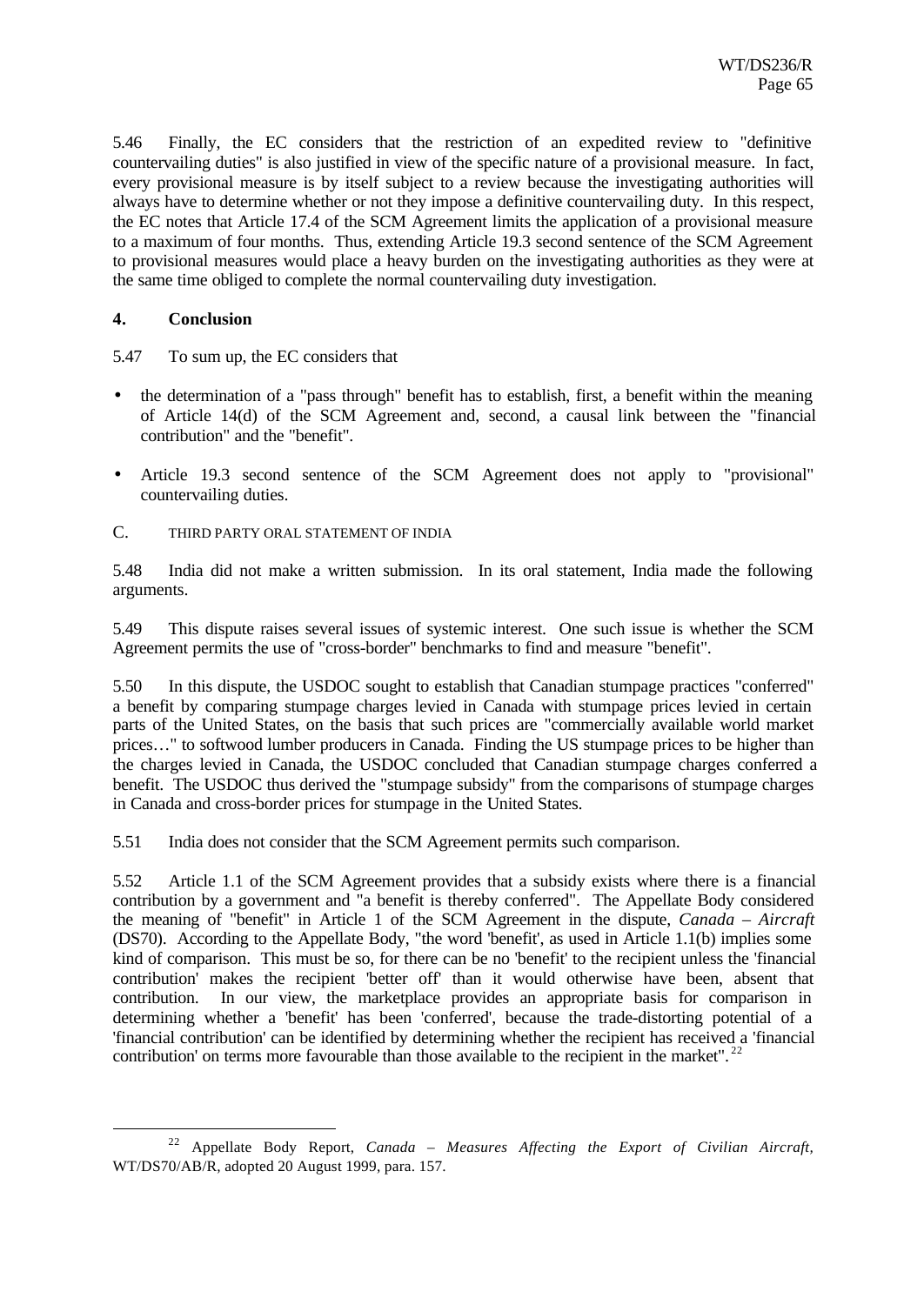5.53 In the case of a government provision of goods, the question is therefore whether the purchaser of a good from the government is "better off" than other purchasers who buy the same good from other sellers in the country subject to the investigation. This is confirmed by Article 14(d) of the SCM Agreement, which sets out guidelines to calculate the amount of a subsidy based on a "benefit to the recipient" test in cases of an alleged government provision of goods. It provides that:

"(d) the provision of goods or services or purchase of goods by a government shall not be considered as conferring a benefit unless the provision is made for less than adequate remuneration, or the purchase is made for more than adequate remuneration. The adequacy of remuneration shall be determined *in relation to prevailing market conditions* for the good or service in question *in the country of provision or purchase* (including price, quality, availability, marketability, transportation and other conditions of purchase or sale)". (Emphasis added.)

5.54 The words or Article 14(d) are clear and unambiguous. The expression "in the country of provision or purchase" means "in the country of provision or purchase". It does not mean prevailing market conditions in *some other country*. Similarly, Article 14(d) does not allow adequacy to be determined as against market conditions *internationally* . We agree with Canada that nothing in the text, context, object and purpose of Article 14(d) of the SCM Agreement permits reading "in" as anything other than "in"; "in" manifestly does not mean "out"; "in the country" does not admit of "cross-border" analysis. Therefore, it is not open to an investigating authority to look outside the country of provision.

5.55 For the purposes of Part V of the SCM Agreement, the proper benchmark in a provision of goods context is therefore the home market price of a good, and not its price in some other market. A cross-border analysis using transactions in another country is thus inconsistent with Articles 1 and 14 as interpreted by the Appellate Body, and viewed in context and in the light of the object and purpose of the SCM Agreement.

D. THIRD PARTY WRITTEN SUBMISSION OF JAPAN

5.56 In its third party written submission, Japan made the following arguments. Japan did not make an oral statement.

# **1. Introduction**

5.57 A standing timber price, which is included in log production cost, generally forms a part of production cost of lumber. Assuming that the cost of processing logs into lumber is fixed, when a standing timber price gets higher, the production cost of lumber using that standing timber as raw material would rise, and it works on the direction where production of lumber is discouraged. On the contrary, when the standing timber price is set significantly low, the production cost of lumber would also remain low, and it works on the direction that production of lumber is encourage. It can also lead to lowering a price of lumber by producers.

5.58 The issue before this Panel, however, is not the adequacy of Canadian lumber export pricing itself. Issues presented in this proceeding are whether the United States may countervail the stumpage programmes of Canadian provinces in accordance with the provisions of the SCM Agreement and Article VI:3 of GATT 1994.

5.59 Japan has no intention to argue whether assessment of underlying facts in the specific circumstances of this case is consistent with the SCM Agreement. This case, however, raises certain important systemic issues. In the interests of the sound interpretation of the SCM Agreement, Japan respectfully submits the following comments.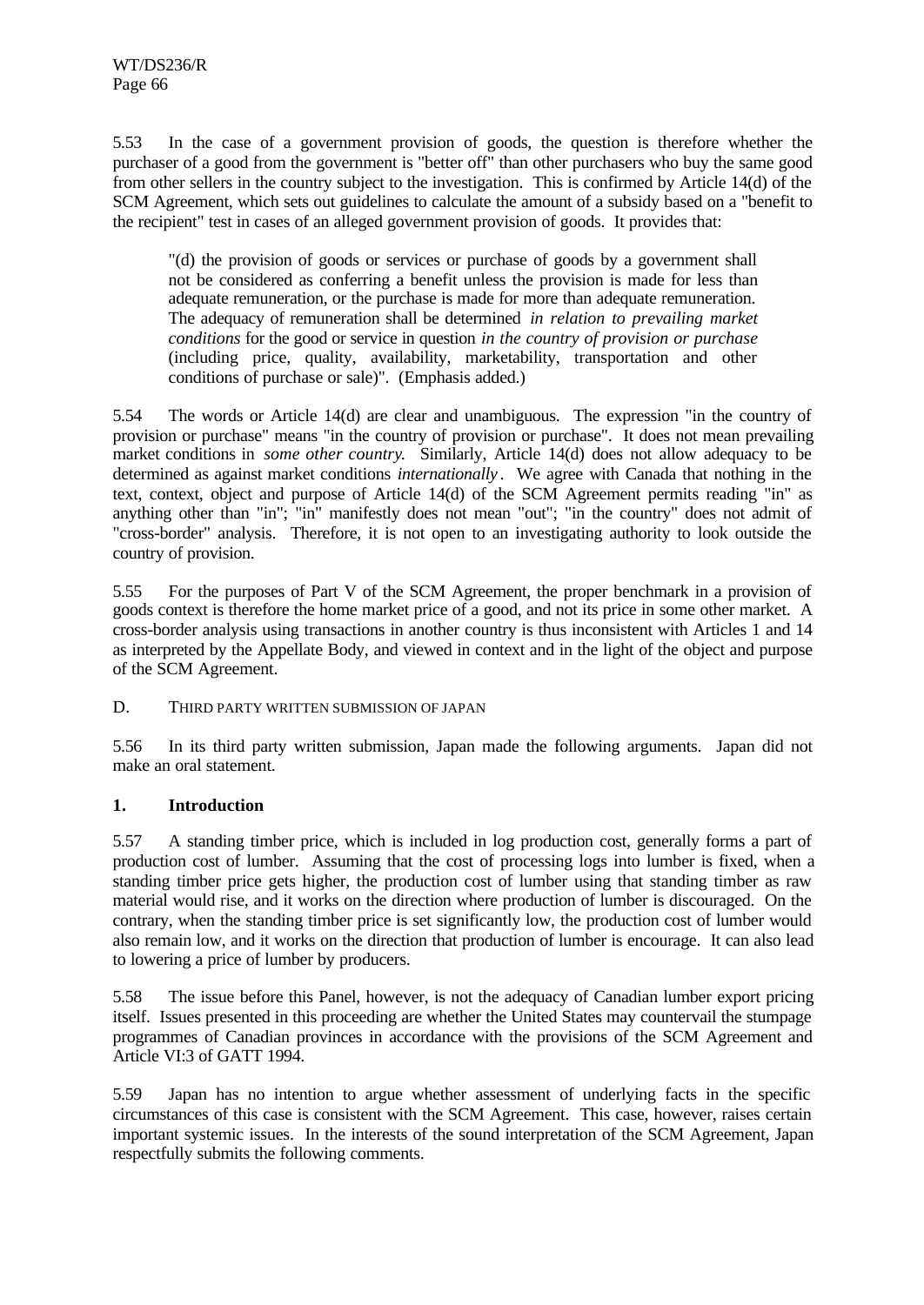# **2. Arguments**

#### (a) Indirect Subsidies

5.60 According to Canada, provincial stumpage programmes are granted to timber harvesters, and timber is further processed by downstream producers in Canada into lumber, some of which in turn are exported to the United States.

5.61 Article VI:3 of GATT 1994 and footnote 36 of the SCM Agreement provide that an importing Member may impose countervailing duties on a product for the purpose of offsetting any subsidy granted (or bestowed), "directly or *indirectly, on* the manufacture, production or export of" such product. (Emphasis added.)

5.62 Article VI:3 and footnote 36 also provide that in order to be countervailable a subsidy does not have to be granted directly on manufacture of a product. Such subsidy may be granted on exported products "indirectly". A subsidy may be countervailable even if the subsidy is granted on manufacture of exported products through something else. For example, a subsidy may be countervailable when the subsidy is granted to the raw material supplier upon its sales of its raw material to producers of an exported product, if a benefit accrues to such producers by the subsidy. But it should be noted that the term "indirectly" may not be construed beyond its meaning.

5.63 Japan respectfully requests that this Panel make its finding on the countervailability of the Canadian stumpage programme based on our consideration stated above.

(b) Existence of a financial contribution by a government

5.64 Canada claims that stumpage programmes are not governmental provision of "goods or services other than general infrastructure" in Article  $1.1(a)(1)(iii)$  of the SCM Agreement, and thus the provincial governments have not provided "a financial contribution" under Article  $1.1(a)(1)$  of the SCM Agreement. Canada further claims that the stumpage is a right to exploit an *in situ* natural resource, and therefore, this right is not a good or service within the meaning of Article  $1.1(a)(1)(iii)$ of the SCM Agreement<sup>23</sup>.

5.65 Canada explained in paragraph 33 of its first submission that timber harvesters are given the right to harvest standing timber under stumpage programmes. These harvesters pay actual stumpage charges to provincial governments not when they acquire and maintain the right to harvest standing timber, but when they cut and acquire the timber. The amount of consideration is decided by multiplying the wood volume by unit prices defined by the provincial government. Although stumpage could be a "right" instead of "good" itself as Canada mentioned, a person given such a right will acquire the timber after all.

5.66 Japan respectfully requests that this Panel provide its finding of whether this stumpage should be distinguished from governmental provision of "goods or services other than general infrastructure".

(c) Benefits conferred

l

5.67 The other question that Japan wishes to address in this submission is how "financial contribution" of a good should be adequately measured. This question is equivalent to whether the provision of a good is made for less than adequate remuneration "in relation to *prevailing market conditions* for the good or service in question *in the country of provision or purchase* (including price

 $23$  Canada's first written submission, at para. 34.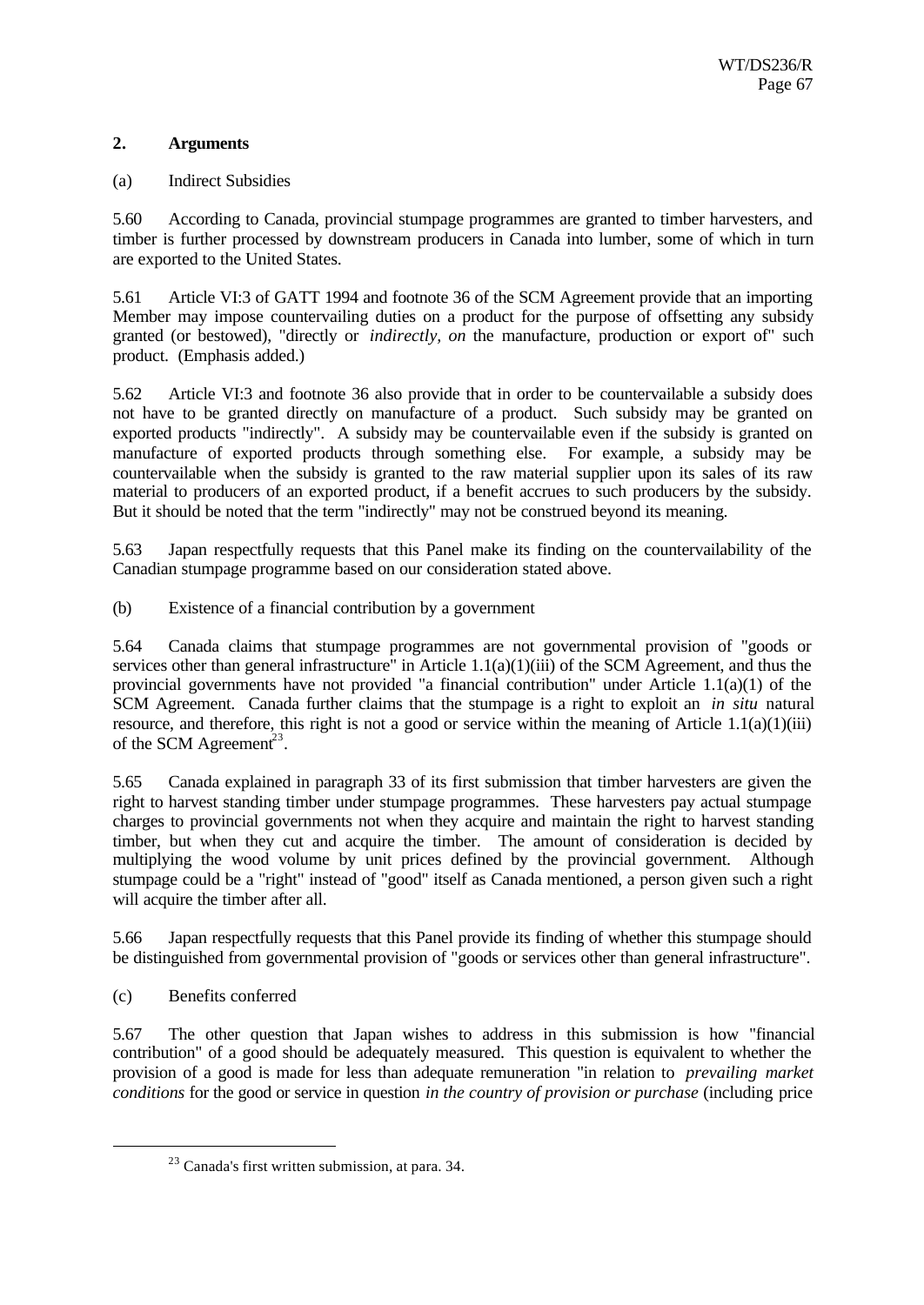quality, availability, marketability, transportation and other conditions of purchase or sale)" (emphasis added) under Article 14(d) of the SCM Agreement.

5.68 The USDOC found in its preliminary determination that the financial benefit conferred by the Canadian provincial governments be valued by comparing the stumpage charge with stumpage prices in the United States with comparable forests<sup> $24$ </sup>. Canada claims that this "cross-border" analysis is inconsistent with Article 14(d) of the SCM Agreement because the Article does not mean that adequacy can be based on prevailing market conditions in some other country or internationally<sup>25</sup>.

5.69 In Japan's view, this Article means that the adequacy of remuneration be based, in principle, on prevailing market conditions in the territory of the exporting Member. Firstly, the text of Article 14(d) does not explicitly permit "cross-border" analysis. Secondly, the interpretation by the United States of Article 14(d) would create incongruous results. When the interpretation by the United States is strictly followed, in order to avoid granting a subsidy, a Member would be required to review prices in all foreign markets, to which a product would be exported, when the Member sells or purchases the product. This interpretation imposes an unreasonable burden on Members.

5.70 However, the question whether "cross-border" analysis has no ground for justification under any circumstances, or if it is ever permissible, and what are the conditions for a Member to use such an analysis, still remains. Japan hopes this question would be properly addressed in this Panels findings.

# **VI. INTERIM REVIEW**

6.1 On 19 August 2002, the United States submitted a written request for review by the Panel of particular aspects of the interim report issued on 26 July 2002. Canada did not provide any comments on the interim report. Canada commented on the United States' request for interim review on 26 August 2002. Neither party requested an additional meeting with the Panel.

6.2 We have reviewed the comments presented by the United States and the reaction thereto by Canada and have finalized our report. We note that in response to the comments received, the Panel corrected typographical and other clerical errors throughout the interim report.

6.3 The United States requested changes to the last sentence of paragraph 7.59 of the interim report. The United States posited that the Panel should have declined to consider the issue of adjustments to the benchmark price used by the USDOC, as this issue did not form part of the Panel's terms of reference. Canada urged the Panel to reject the United States' suggestion. Canada argued that its claim relating to the USDOC's determination and measurement of benefit was sufficiently identified in its request for establishment of a panel. According to Canada, the US was confusing "claims" and "legal arguments". We considered that paragraph 7.59 of the interim report referred to certain arguments which had been developed by Canada before us as part of its claim relating to the measurement of benefit by the USDOC. In particular, we were of the view that Canada's arguments concerning the appropriateness of the adjustments used by the USDOC to calculate the benchmark stumpage price formed part of Canada's claim concerning the benchmark for measuring the benefit, as set forth in its panel request. Canada developed a number of arguments under this claim, and as we had already found against the US on this claim on the basis of other more principal arguments, we saw no reason to address this additional Canadian argument in support of its claim. We have adjusted the drafting of paragraph 7.59 to clarify this point.

 $24$  US first written submission at para. 50.

<sup>25</sup> Canada's first written submission at para. 44.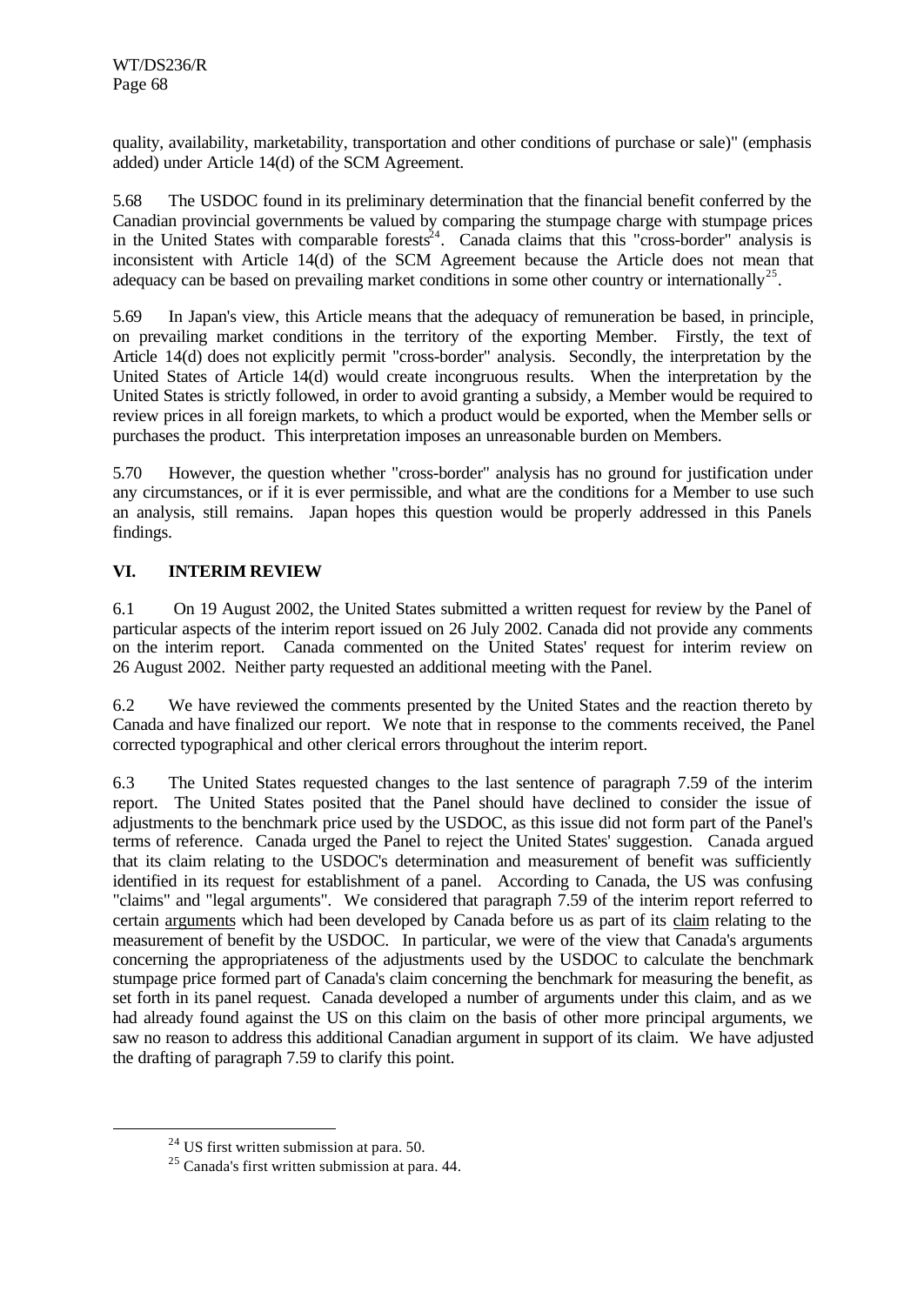6.4 The United States further took issue with the Panel's statement in the first sentence of paragraph 7.74. According to the US, it had not conceded, as the Panel suggested, that in a certain number of cases the lumber producers were independent from the tenure harvesters and may have had to pay an arm's-length price to obtain the allegedly subsidized logs from the harvesters. The US also commented that the last sentence of the preceding paragraph 7.73 referred to arm's-length purchases of timber from private lands or from US suppliers, not purchases of Crown timber. The US therefore requested the Panel to revise the first sentence of paragraph 7.74. Canada commented that in its view the Panel's factual conclusion in paragraph 7.74 was correct and that the US was simply disagreeing with the Panel's appreciation of the evidence on the record. Moreover, Canada argued that the passage quoted by the Panel in the last sentence of paragraph 7.73 also referred to lumber producers purchasing logs at arm's-length in addition to lumber producers purchasing logs from private lands and US suppliers. We considered that the facts set out in paragraph 7.73, which had been confirmed by the US in its answers to questions from the Panel, were not contested. According to these uncontested facts, a certain percentage of Crown timber harvest is done by independent harvesters (i.e. harvesters that are not related to lumber producers). As the evidence on the record showed, this percentage differed from province to province. In the first sentence of paragraph 7.74, we only summarized that the factual information provided to us by the US in the course of the proceedings showed that in a certain number of cases, the lumber producers were independent from the tenure harvesters and may have had to pay an arm's-length price to obtain the logs from the harvesters. We acknowledge that the US has on various occasions during the proceedings argued that the evidence does not support Canada's claim that there is a significant volume of Crown timber that the provincial governments provide to truly independent loggers who then sell the timber at arm's-length to the lumber mills. However, as paragraph 7.74 did not state that the US conceded that there was a significant number of such transactions nor that the US conceded that these transactions were "actual" arm's-length transactions between "truly" independent harvesters, we saw no reason to amend the text of paragraph 7.74 as suggested by the US.

6.5 The United States finally requested a change to footnote 146 regarding the US position. We decided to amend this sentence taking into account the comment made.

# **VII. FINDINGS**

7.1 Canada is challenging the imposition of provisional measures by the United States on imports of softwood lumber from Canada on the basis of the United States Department of Commerce (USDOC) Preliminary Countervailing Duty Determination (hereafter: the "Preliminary Determination") and the USDOC Preliminary Determination of Critical Circumstances (hereafter: the "Preliminary Critical Circumstances Determination"). In addition, Canada is challenging certain provisions of the US laws and regulations concerning expedited and administrative reviews. We will discuss these three sets of claims in the order in which they were presented to us by Canada. We will therefore first address the first set of claims which relates to the preliminary findings and determinations of the USDOC concerning subsidization of softwood lumber from Canada as set out in the USDOC Preliminary Determination. We will then discuss the second set of claims which concerns the USDOC's preliminary determination of the existence of critical circumstances which formed the basis for the retroactive application of provisional measures in this case. Finally, we will examine the third and final set of claims which refers to the consistency of the US legislation with the WTO Agreement, in particular, US countervailing duty laws and regulations on expedited and administrative reviews as well as the application of the legislation in the challenged investigation of softwood lumber from Canada.

7.2 As a preliminary matter, we note that in the course of these proceedings, we decided to accept for consideration one unsolicited *amicus curiae* brief from a Canadian non-governmental organization, the *Interior Alliance*. This brief was submitted to us prior to the first substantive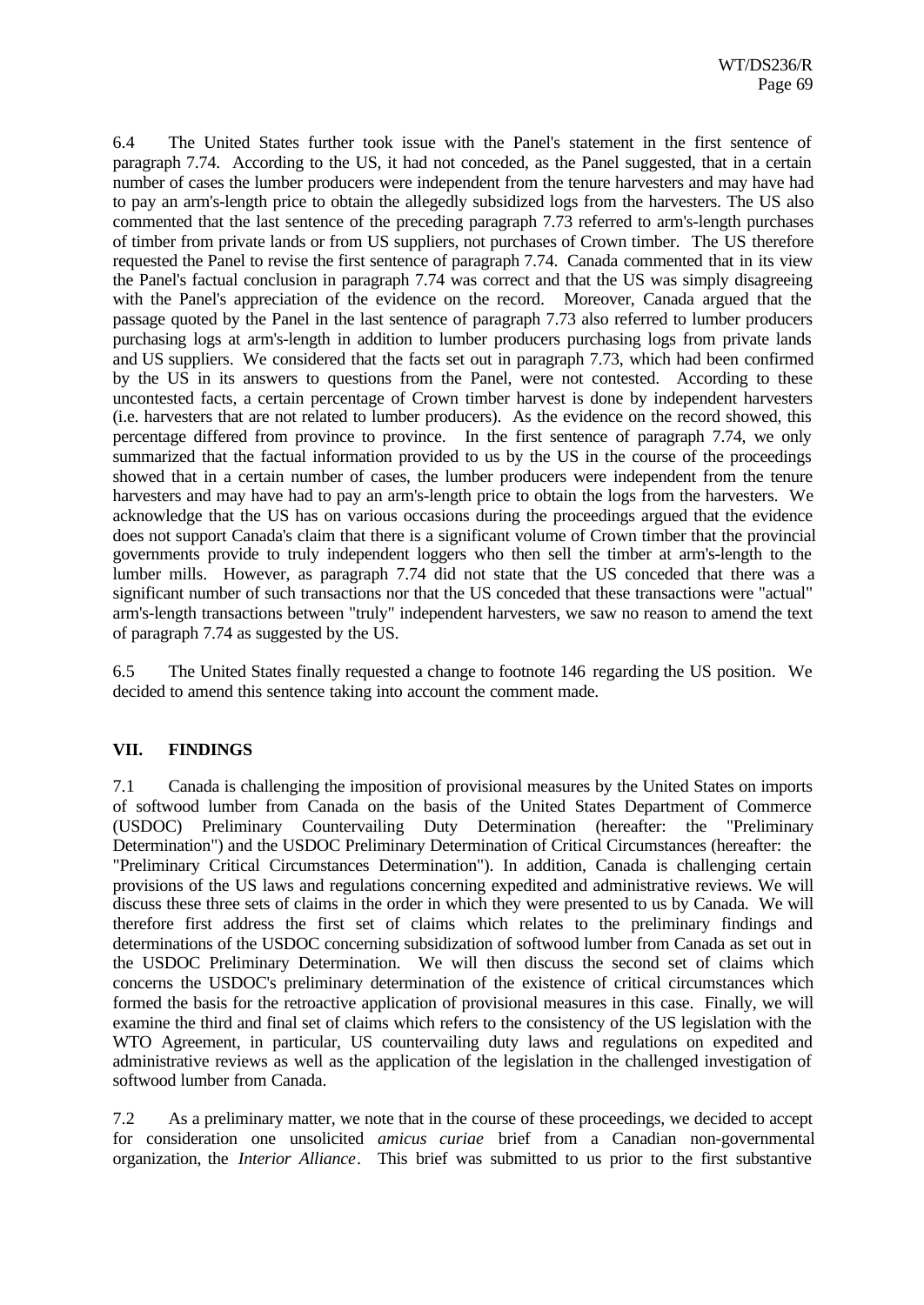WT/DS236/R Page 70

meeting of the Panel with the parties and the parties and third parties were given an opportunity to comment on this *amicus curiae* brief. After this meeting, we received three additional unsolicited *amicus curiae* briefs. For reasons relating to the timing of these submissions, we decided not to accept any of these later briefs.

# A. CLAIMS RELATING TO THE PRELIMINARY COUNTERVAILING DUTY DETERMINATION

### **1. Introduction**

l

7.3 Canada is challenging the USDOC's Preliminary Countervailing Duty Determination with respect to certain softwood lumber from Canada of 9 August 2001. Canada argues that the USDOC preliminary findings and determinations and the imposition of provisional measures by the US are inconsistent with its obligations under the Agreement on Subsidies and Countervailing Measures ("SCM Agreement") because:

- (a) the Canadian "stumpage"<sup>26</sup> practices in question are not "subsidies" as defined in Article 1 of the SCM Agreement. Specifically:
- "stumpage" is not a "financial contribution" within the meaning of Article 1.1(a) of the SCM Agreement*,*
- even if stumpage were a financial contribution, the USDOC's determination and measurement of a "benefit" is based on a "cross-border" methodology that is not permitted by the SCM Agreement, and
- even if a cross-border methodology were permitted, the USDOC's determination assumes holders of harvesting rights pass through an alleged benefit to softwood lumber producers, without any basis for the assumption;
	- (b) the USDOC impermissibly inflated the alleged subsidy rate by calculating a countrywide rate based on only a portion of Canadian production and exports of softwood lumber<sup>27</sup>, and
	- (c) the USDOC impermissibly inflated the provisional measures imposed by applying them on an entered value basis after having calculated the subsidy rate using first mill value.

7.4 Canada therefore requests that the Panel find that the Preliminary Countervailing Duty Determination of the United States in the softwood lumber case violates Articles 10, 14, 17.1, 17.2, 17.5, 19.4 and 32.1 of SCM Agreement and Article VI:3 of the GATT 1994.

7.5 The United States asserts that the USDOC correctly determined the existence of a subsidy to Canadian softwood lumber producers in accordance with the SCM Agreement as it found that the Canadian provincial stumpage programmes conferred a benefit on Canadian softwood lumber

<sup>&</sup>lt;sup>26</sup> Canada uses this term to refer to the "right to harvest standing timber on Crown land". Canada's First Written Submission, para. 18.

 $^{27}$  This claim by Canada related to the exclusion of the Maritime provinces from the country-wide duty rate. In response to a question from the Panel after the second meeting, Canada stated that it was "no longer pursuing its claims in respect of the "Maritimes" question in this proceeding". Canada's Answers to Questions from the Panel after the Second Meeting, para. 69. In light of this statement, we consider that there is no need for us to address this claim, and neither will we make any ruling in respect of this claim.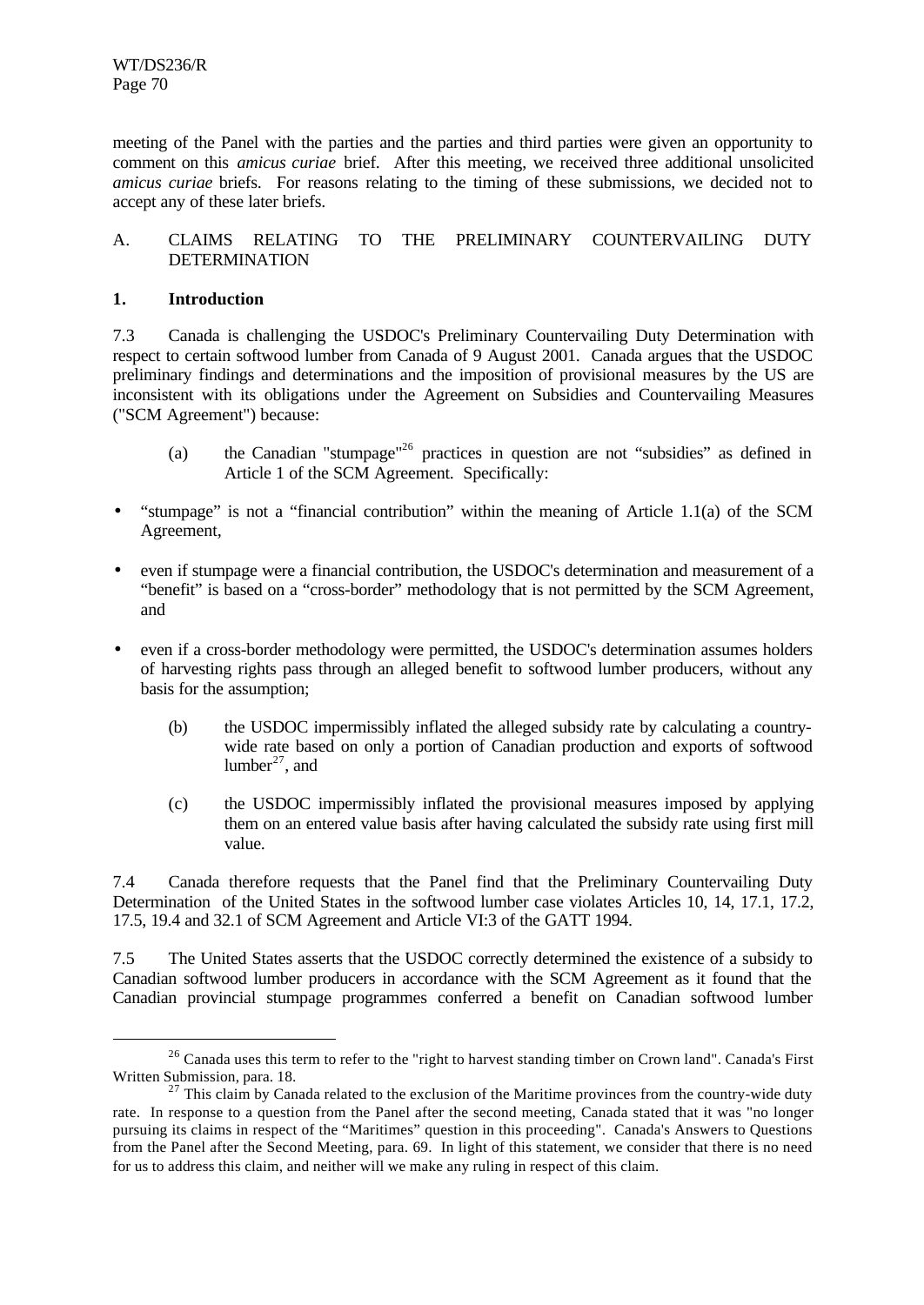producers. The US therefore requests the Panel to reject all of Canada's claims relating to the Preliminary Countervailing Duty Determination.

### **2. Claim 1: inconsistent finding of the existence of a financial contribution.**

(a) Arguments of the parties

#### *(i) Canada*

l

7.6 Canada considers that the USDOC erred in determining that "stumpage" is a financial contribution in the form of the provision of a good by the government.<sup>28</sup> Canada argues that the practice of stumpage, which it views as a right to exploit an in situ natural resource, or more specifically, the right to harvest standing timber, is not a financial contribution. According to Canada, it is a form of a property right which cannot be equated to the provision of a good or a service by the government as required by Article 1.1(a)(1)(iii) SCM Agreement.<sup>29</sup> In Canada's view, rights such as *profits à prendre* and licences (two different forms of stumpage) are not included within the scope of the Agreement.<sup>30</sup> In Canada's view, the ordinary meaning of a "good" in the SCM and GATT/WTO context is tangible or movable personal property; and as an intangible real property right, stumpage is thus not a good. Canada also refers to the negotiating history of Article 14 SCM Agreement in support of its argument that harvesting rights like stumpage are not "goods".<sup>31</sup> Canada submits that even if one were to consider that in fact it is standing timber, rather than harvesting rights, which is made available through the tenure or licence agreements, standing timber is not a "good" in the sense of Article 1.1(a)(1)(iii) SCM Agreement. Furthermore, in Canada's view, the term "goods" in Article  $1.1(a)(1)(iii)$  SCM Agreement has the same meaning and scope as "products" used elsewhere in the SCM Agreement and the WTO Agreement, in particular Article II of GATT 1994, i.e. tradeable items with an actual or potential customs classification. According to Canada, standing timber which cannot be traded across borders is, for this reason as well, not a "good" in the sense of Article 1.1(a)(1)(iii) SCM Agreement.

7.7 In addition, Canada submits, to "provide goods" implies a positive action on the part of the government in respect of the goods themselves, and not any other action that merely allows someone to obtain goods or which has the same economic effect as the government action which consists of

<sup>&</sup>lt;sup>28</sup> The USDOC Preliminary Determination equates stumpage to the provision of a good. See USDOC Preliminary Countervailing Duty Determination ("USDOC Preliminary Determination"), 66 Fed. Reg., p. 43,192. (Exhibit CDA-1). Canada submits that Commerce's legal analysis and conclusion with respect to the requirement of a "financial contribution" consists, in its entirety, of two sentences:

<sup>&</sup>quot;We preliminarily determine that the provision of stumpage by the provincial governments constitutes the provision of a good or service under section  $771(5)(D)(iii)$  of the [Tariff Act of 1930, as amended]. Thus, we preliminarily determine that the provincial governments have provided a financial contribution as defined under section  $771(5)(D)$  of the Act to Canadian softwood lumber producers."

 $^{29}$  In Canada's view, the cutting down of timber is the point at which the "goods" – logs- are produced from natural resources.

 $30$  Canada notes that a stumpage charge is not money paid to obtain the right to harvest timber, but rather a levy on the exercise of the existing right to harvest timber. According to Canada, it should be viewed as a form of revenue collection by the government and the equivalent of a tax. Canada's Oral Statement at the First Meeting of the Panel with the Parties (hereafter: "Canada's First Oral Statement"), para. 13.

<sup>&</sup>lt;sup>31</sup> Canada's First Written Submission, para. 30. According to Canada, an earlier draft of what later became Article 14 SCM Agreement mentions harvesting rights separately from "goods or services". This, in Canada's view, demonstrates that harvesting rights are a category separate from goods. Canada argues that, as harvesting rights are not mentioned in Article 1.1(a)(1) (iii) SCM Agreement, but only "goods or services", the granting of harvesting rights cannot constitute the provision of a financial contribution under subparagraph (iii) of Article 1.1 SCM Agreement. Exhibit CDA-20, p.17.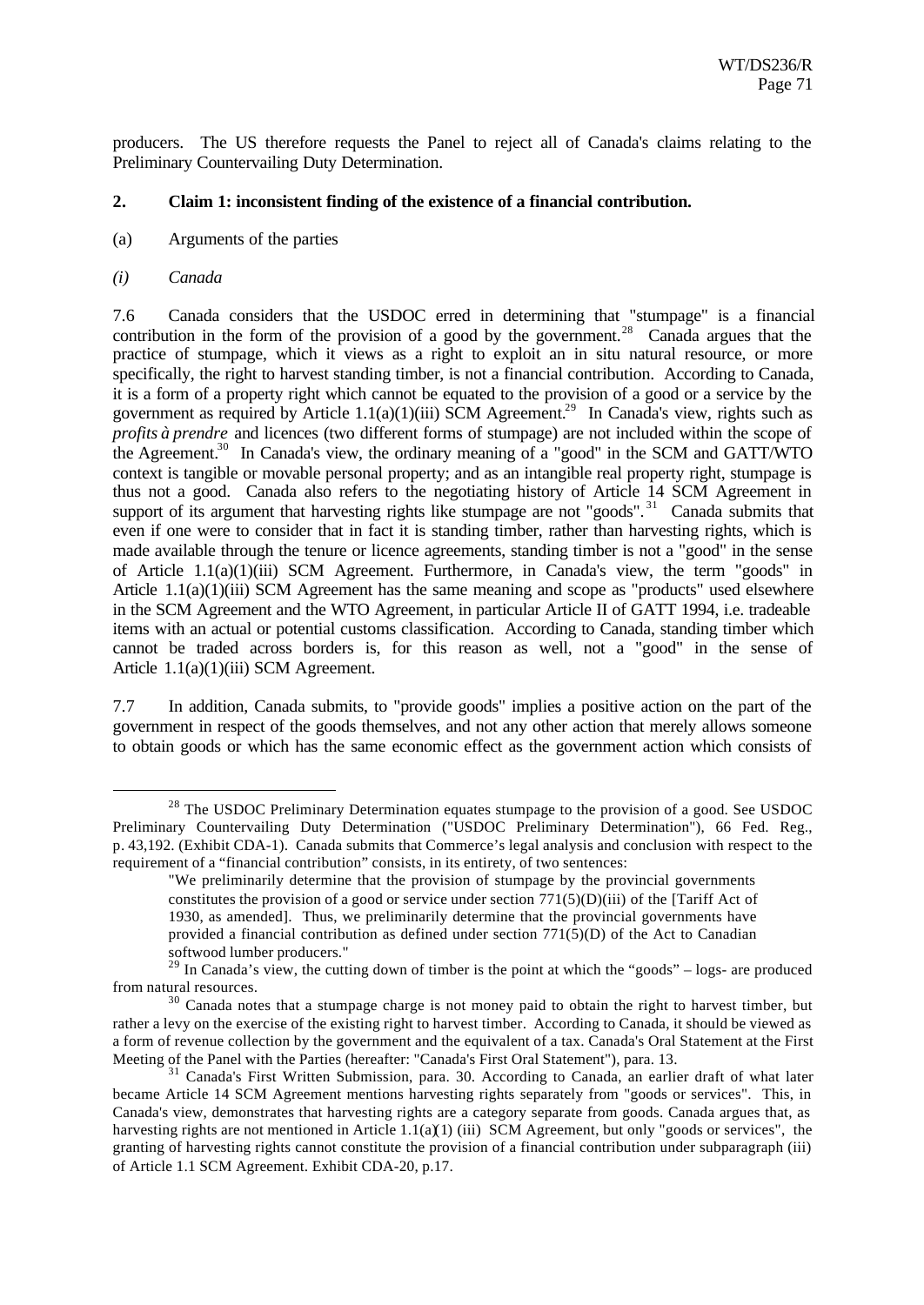providing goods.<sup>32</sup> Canada asserts that the United States' broad interpretation of the word "provide" as "to make available" is untenable, for it offers an interpretation of the term "provide" that makes little sense in context and that is not consistent with the way that term is used throughout the WTO Agreement. Throughout the WTO Agreement, the word "provide" is used to indicate the giving of something, rather than more generally enabling someone to obtain or produce something. According to Canada, the more common meaning of "provide" is "supply".<sup>33</sup> Canada argues that, given the use of the word "purchase" as an opposite of "provide" in subparagraph (iii), this sense of provide, implying to give or to sell, is far more contextually logical than the general term "make available". Canada further asserts that the proposed United States interpretation encompasses a range of government actions that go far beyond those contemplated under Article 1.1(a)(1)(iii) SCM Agreement. According to Canada, to "*make available* services", for example, would include in the US interpretation any circumstance in which a government action makes possible the receipt of services. Canada submits that the financial contribution test is not concerned with the *consequences* of a government action, however, but with those actions themselves.<sup>34</sup>

7.8 Canada submits therefore that the USDOC Preliminary Determination that the right to harvest standing timber (stumpage) constitutes a "financial contribution" is inconsistent with Article 1.1(a) SCM Agreement and as a result violates Articles 10, 17.1(b), 17.5, 19.4 and 32.1 of the SCM Agreement and Article VI:3 of GATT 1994.

# *(ii) United States*

l

7.9 The United States is of the view that the Canadian provincial stumpage programmes provide a financial contribution, in the form of a good, standing timber, to the softwood lumber producers in Canada. The United States argues that the ordinary meaning of a "good" includes an "identified thing to be severed from real property".<sup>35</sup> According to the United States, Canada is elevating form over substance when it argues that stumpage only confers the *right to harvest* timber. In the view of the United States, there is no meaningful distinction between providing standing timber as such or providing the right to harvest standing timber as the clear purpose of the stumpage programmes is to provide timber to Canadian mills that make lumber or wood pulp. According to the United States, the ordinary meaning of "to provide", the verb used in Article  $1.1(a)(1)(iii)$  SCM Agreement, is "to make available". <sup>36</sup> In the US view, Canada is certainly making the standing timber available to the loggers by providing the right to harvest the timber standing on Crown land.

7.10 The US argues that there is no "natural resources" exception in the SCM Agreement, and that the provision of a good, like timber, thus constitutes a financial contribution in the sense of Article 1.1(a)(1)(iii) SCM Agreement. The only exception provided for in the Article is for general infrastructure. The United States asserts that the context, object and purpose of Article 1 SCM Agreement confirm that if the government provides a good in the form of a natural resource which constitutes the major input for a product, this practice is covered by Article 1 SCM Agreement as it is

 $32$  Canada rejects the United States argument that "the economic consequence of providing a good and providing a right to a good are exactly the same." In Canada's view, this argument follows the same faulty logic of the earlier argument of the United States before the *Export Restraints* panel that, "an export restraint is 'functionally equivalent' to an entrustment of or direction to a private body to provide goods domestically." Canada's Second Written Submission, para. 12, referring to *United States – Measures Treating Export Restraints as Subsidies*, Report of the Panel, WT/DS194/R, adopted 23 August 2001, at para 8.22.

 $33$  Canada points out that the Concise Oxford Dictionary does not list "make available" as a meaning for "provide". See *The Concise Oxford Dictionary of Current* English, 8<sup>th</sup> ed. (Oxford: Clarendon Press, 1990), at 962. (Exhibit CDA-79)

<sup>34</sup> Canada's Second Written Submission, para. 13.

<sup>35</sup> *Black's Law Dictionary*, 7th ed. (St. Paul: West, 1999), p. 701 –702. Exhibit CDA-17.

<sup>&</sup>lt;sup>36</sup> The US argues that according to the *New Shorter Oxford English Dictionary*, "provides" means to "make available" in addition to "supply or furnish for use." Exhibit US-5.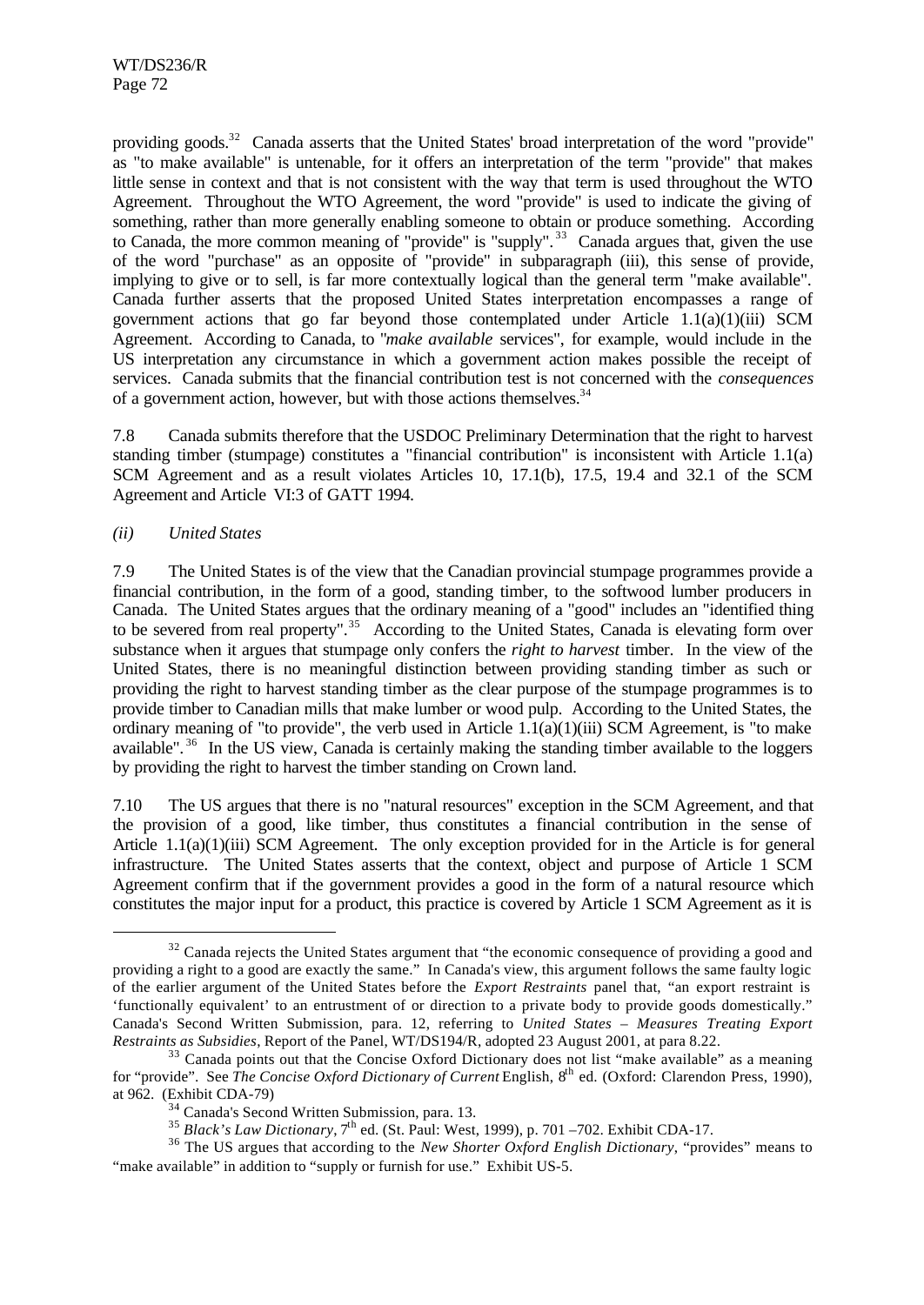a practice through which the government has the ability to provide an advantage that would not be available on the market. According to the US, the "negotiating history" to which Canada refers in support of its argument that harvesting rights are excluded from the scope of Article 1 SCM Agreement is an informal discussion paper which does not shed light on the consensus view. The United States therefore requests the Panel to reject Canada's claim concerning the USDOC's Preliminary Determination of the existence of a financial contribution.

(b) Analysis

7.11 Canada claims that the USDOC Preliminary Determination that the Canadian provincial stumpage programmes constitute a financial contribution in the form of the provision of a good is inconsistent with Article 1.1 (a) SCM Agreement. Article 1.1 SCM Agreement provides as follows:

### *Article 1*

#### *Definition of a Subsidy*

- "1.1 For the purpose of this Agreement, a subsidy shall be deemed to exist if:
	- (a)(1) there is **a financial contribution by a government** or any public body within the territory of a Member (referred to in this Agreement as "government"), i.e. where:
		- (i) a government practice involves a direct transfer of funds (e.g. grants, loans, and equity infusion), potential direct transfers of funds or liabilities (e.g. loan guarantees);
		- (ii) government revenue that is otherwise due is foregone or not collected (e.g. fiscal incentives such as tax credits);

# **(iii) a government provides goods or services other than general infrastructure, or purchases goods;**

(iv) a government makes payments to a funding mechanism, or entrusts or directs a private body to carry out one or more of the type of functions illustrated in (i) to (iii) above which would normally be vested in the government and the practice, in no real sense, differs from practices normally followed by governments;

or

(a)(2) there is any form of income or price support in the sense of Article XVI of GATT 1994;

and

(b) a **benefit** is thereby conferred." (emphasis added)

7.12 Article 1.1 SCM Agreement defines a subsidy as a financial contribution by the government which confers a benefit. An investigating authority, in a countervailing duty (CVD) investigation will thus as a first step need to establish the existence of a financial contribution by the government.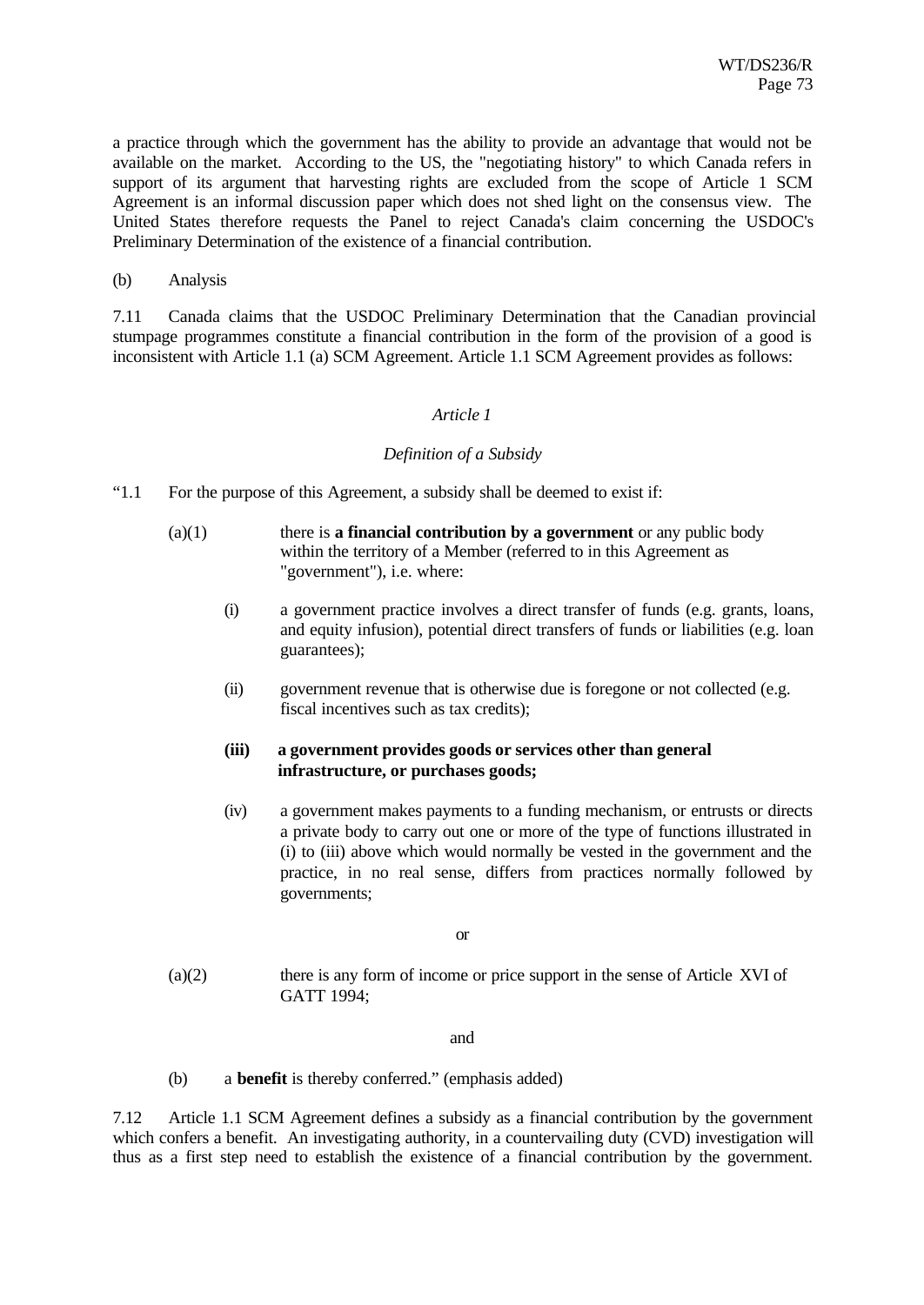Subparagraph (iii) of Article  $1.1(a)(1)$  SCM Agreement states that a financial contribution exists if the government provides "goods or services other than general infrastructure". In its Preliminary Determination, the USDOC stated that :

"We preliminarily determine that the provision of stumpage by the provincial governments constitutes the provision of a good or service under section 771(5)(D)(iii) of the [*Tariff Act of 1930*]. Thus, we preliminarily determine that the provincial governments have provided a financial contribution as defined under section  $771(5)(D)$  of the Act to Canadian softwood lumber producers.<sup>137</sup>

7.13 In order to determine whether the USDOC correctly concluded that "stumpage" by the government constitutes the "provision" to the Canadian softwood lumber industry of a "good", in the sense of the SCM Agreement, we consider that it is important to first clarify the exact meaning and operation of the Canadian provincial stumpage programmes in question. We will then examine whether these stumpage programmes constitute the "provision of a good" in the sense of Article 1.1(a)(1)(iii) SCM Agreement. We recall that in the interpretation of this provision we are guided by the customary rules of interpretation of public international law, as laid down in Articles 31 and 32 of the Vienna Convention on the Law of Treaties. Article 31 of the Vienna Convention on the Law of Treaties provides that "a treaty shall be interpreted in good faith in accordance with the ordinary meaning to be given to the terms of the treaty in their context and in light of its object and purpose".

# (i) How do the stumpage programmes operate ?

7.14 On the basis of the information and documents on the record of the investigation concerning the operation of stumpage programmes, including the forest legislation and various timber sales agreements submitted by Canada<sup>38</sup>, and as clarified by the parties before us, we understand that most forest land in the covered provinces<sup>39</sup> of Canada is Crown land<sup>40</sup> and that interested persons who want to harvest on such Crown land have to enter into tenure or licensing agreements with the provincial governments.<sup>41</sup> In general, such tenure and licensing agreements, the terms of which may vary slightly from province to province, allow the licensee or tenure holder (hereafter referred to as the "tenure holder") to harvest the standing timber on a particular parcel of Crown land. In return, the tenure holders commit themselves to a number of obligations, including at a minimum (i) service and maintenance obligations, such as road-building and maintenance, and protection against fire, disease, and insects; (ii) implementation of forestry management and conservation measures, including silviculture and reforestation; and (iii) payment of a volumetric "stumpage charge" that is levied upon the exercise of the harvesting right.

7.15 The Canadian provinces as the owners of the land and the trees standing thereon typically employ these tenure arrangements or licenses to confer rights to harvest standing timber. Canada agrees that if any company wants to log trees standing on Crown land for *inter alia* further processing or sale, it will have to enter into tenure or license stumpage agreements with the provincial government. Canada further acknowledges that the tenure agreements contain various processing requirements as well as certain minimum and maximum cut requirements. For example, tenure

provinces.

<sup>37</sup> USDOC Preliminary Determination, p. 43,192.

<sup>&</sup>lt;sup>38</sup> Exhibits CDA-63, 64, 67and 68 are some examples of such provincial tenure agreements which, according to Canada, are generally representative of the long term and short term tenures found in Canada.

 $39\,$  We recall that the USDOC Preliminary Determination excluded softwood lumber from the Maritime

 $40$  The term Crown land refers to land that is not privately owned.

<sup>41</sup> Exhibit CDA-69 for example includes Alberta's Forest Act. Under this Act, the Crown may provide the exploitation of timber in one or more of the following ways: through forest management agreements; through the sale of timber quota certificates; and through the issuance of timber permits.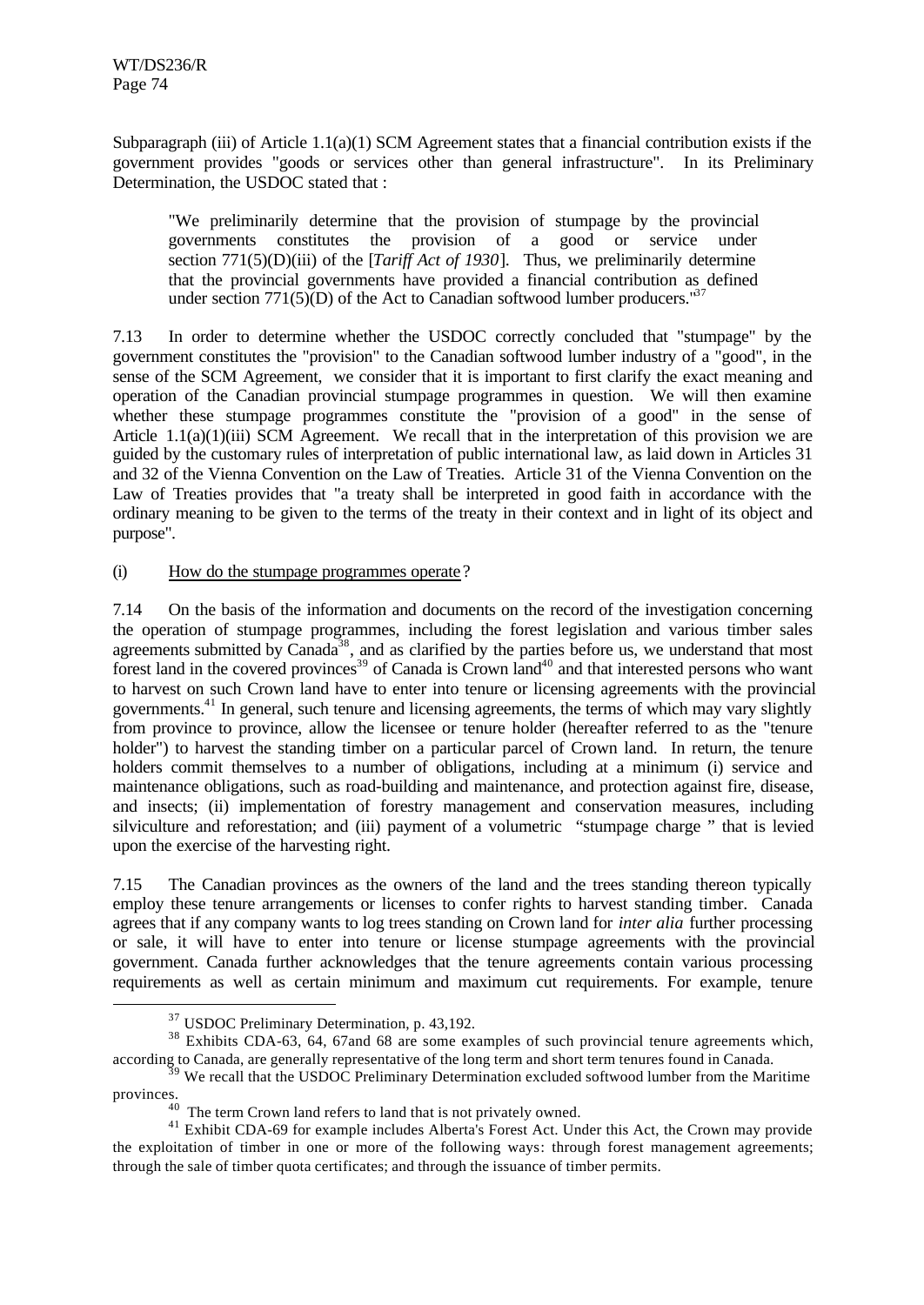agreements in Alberta, Ontario and Québec contain maximum cut limits. According to Canada, Ontario and Québec have no minimum cut requirements. Canada further asserts that some of Alberta's tenures also contain minimum cut requirements, but that they are not enforced. In British Columbia, licensees under certain designated types of tenures are subject to minimum cut requirements, which require the harvester to harvest plus or minus 50 per cent of the annual allowable cut for that licensee in any given year, and plus or minus 10 per cent over a five year period.<sup>42</sup>

#### (ii) Do stumpage programmes provide standing timber?

l

7.16 Canada seems to suggest that a distinction should be made between a government extending a right to take the trees from its land, and that government selling the trees as such. In our view, however, and according to the record, the trees which grow on the publicly owned Crown land are government owned.<sup>43</sup> We consider that there are a number of ways in which the government may be providing timber, by auctioning off the trees as such, by entering into short term tenure agreements or by concluding long term tenure or licence agreements. The conclusion of tenure or licence agreements is in our view one way in which the government supplies timber. When the government enters into a contract with a harvesting company whereby it allows this company to exercise this right and to cut the trees, it is in fact supplying trees, standing timber, to such companies.<sup>44</sup> The fact that the main purpose of the stumpage programmes is to provide trees to harvesting companies is confirmed by the various processing requirements as well as the minimum and maximum cut requirements in most stumpage agreements.<sup>45</sup> In fact, if a company does not cut and process a certain number of trees for a determined period of time, it risks losing the licence. We wish to note that we do not deny that the Canadian provinces may well be pursuing broader forestry management policy goals in addition to ensuring the appropriate exploitation of the forestry resources when entering into stumpage arrangements with the harvesting companies. Indeed, it is normal that when a government makes a financial contribution, including where it provides a subsidy, that there is a mix of policy objectives. However, the fact of the matter remains that, from the harvesting company's point of view, the only reason to enter into such tenure or licensing agreements is to cut trees for processing or sale. As Canada acknowledged, the main interest of tenure holders is the end-product of the harvest.<sup>46</sup> Ultimately, and in this context, from the tenure holder's point of view, there is no difference between receiving from the government the right to harvest standing timber and the actual supply by the government of standing timber through the tenure holder's exercise of this right.

7.17 Canada argues that even if one were to accept that the issuance of harvesting rights by the provincial governments is equal to the provinces making standing timber available to the loggers, this still does not qualify as the "provision" of a good. According to Canada, "to provide" means "to give" or "to sell" and not just "to make available". We note that both parties agree that the ordinary meaning of the verb "to provide" is "to supply".<sup>47</sup> Canada is right that the provinces do not provide meaning of the verb "to provide" is "to supply".<sup>47</sup> Canada is right that the provinces do not provide

 $42$  Canada's Answers to Questions from the Panel after the Second Meeting, paras. 33 – 36.

<sup>&</sup>lt;sup>43</sup> Canada states that "the Canadian provinces have title to the majority of public property and exercise exclusive jurisdiction to legislate in relation to the development, conservation and management of" *inter alia* forestry resources. According to Canada, "In the various provincial systems, the provinces retain ownership of the land, typically employing tenure agreements or licences that confer rights to exploit the resource". Canada's Answers to Questions from the Panel after the First Meeting, paras. 21 -22.

<sup>&</sup>lt;sup>44</sup> It is interesting to note in this respect that a Canadian court has recognized that "Stumpage is the price a licensee must pay the Crown for its timber". *British Columbia v. Canadian Forest Products* (8 February 1998). US Answers to Questions from the Panel after the First Meeting, para.13, footnote 31.

 $45$  A discussion of the minimum and maximum cut requirements per province may be found in Canada's Answers to Questions from the Panel after the Second Meeting, paras. 33 –36.

<sup>46</sup> Canada's Answers to Questions from the Panel after the Second Meeting, para. 37.

<sup>47</sup> *The Concise Oxford Dictionary*, ninth edition, Clarendon Press, Oxford p. 1102. See US Second Written Submission, footnote 5; Canada's Second Written Submission, para 13.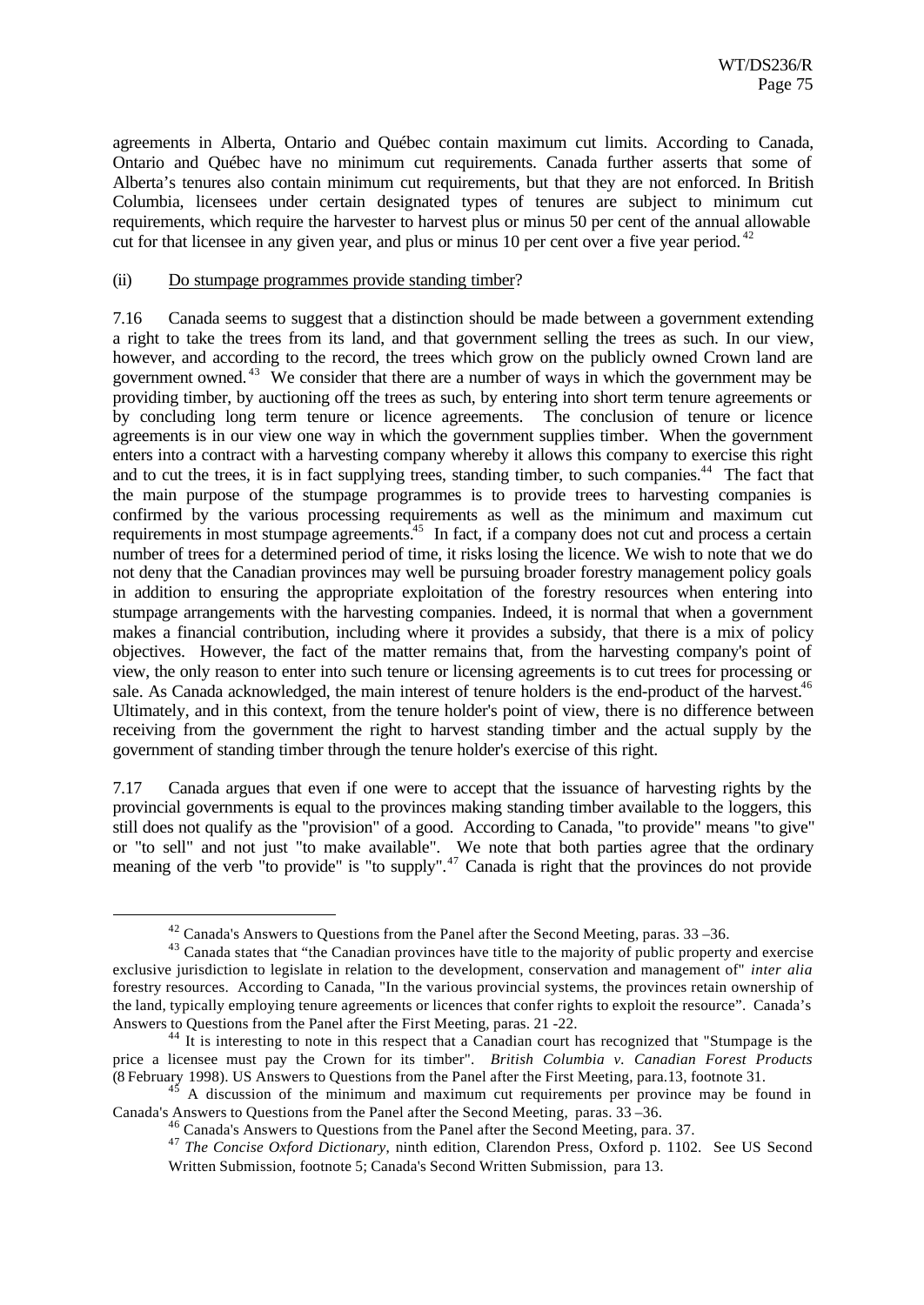logs to lumber producers when they make it possible for timber harvesters to harvest trees.<sup>48</sup> In our view, however, the issue is whether the provinces supply standing timber, not logs, to the tenure holders who harvest the trees and turn the timber into logs. In our view the only way to supply *standing* timber to harvesting companies is by allowing them to harvest the timber. We consider that this is precisely what the stumpage agreements do. We therefore find that standing timber is provided to the tenure holders through the provincial stumpage programmes.

7.18 In sum, and in the context of Article 1.1(a) (1)(iii) SCM Agreement, we are of the view that where a government allows the exercise of harvesting rights, it is providing standing timber to the harvesting companies.<sup>49</sup> From the perspective of the harvesting company the situation is clear: most forest land is Crown land, and if the company wants to cut the trees for processing or sale, it will need to enter into a stumpage contract with the provincial government, under which it will have to take on a number of obligations in addition to paying a stumpage fee for the trees actually harvested. We thus view the service and maintenance obligations, the obligations to undertake various forestry management, conservation and other measures, combined with the stumpage fees required by the stumpage agreements, as the price the tenure holder has to pay for obtaining and exercising its harvesting rights.

### (iii) Is standing timber a "good"?

l

- 7.19 We recall that Article 1.1 (a) (1) (iii) SCM Agreement provides that:
- "1.1 For the purpose of this Agreement, a subsidy shall be deemed to exist if:
	- (a)(1) there is **a financial contribution by a government** or any public body within the territory of a Member (referred to in this Agreement as "government"), i.e. where: …

# **(iii) a government provides goods or services other than general infrastructure, or purchases goods;**

7.20 We concluded above that when a provincial government enters into tenure or licence stumpage agreements, it is in fact "providing" the trees that stand on Crown land. The question we will need to answer next is whether the USDOC correctly determined that the supply of standing timber through the provincial stumpage programmes constitutes the provision of a good under Article 1.1(a)(1)(iii) SCM Agreement, in short, whether standing timber is a "good" in the sense of this provision.  $50$ 

7.21 The term "goods" has been defined in many ways in various dictionaries. Black's Law Dictionary, for example, defines "goods" as "tangible or movable personal property other than money; especially articles of trade or items of merchandise «goods and services»".<sup>51</sup> Black's Law Dictionary adds that "[g]oods means all things, including specially manufactured goods, that are movable at the

<sup>48</sup> Canada's Oral Statement at the Second Substantive Meeting of the Panel with the Parties, para 22.

<sup>&</sup>lt;sup>49</sup> We note that of course there will be technical differences between the various ways of supplying timber, which will no doubt be reflected in for example the costs for obtaining the timber.

 $50$  We recall that Article 3.2 DSU requires a panel to interpret the Agreement in accordance with customary rules of interpretation of public international law, as laid down in Articles 31 and 32 of the Vienna Convention on the Law of Treaties. Article 31 of the Vienna Convention on the Law of Treaties provides that "a treaty shall be interpreted in good faith in accordance with the ordinary meaning to be given to the terms of the treaty in their context and in light of its object and purpose".

<sup>51</sup> *Black's Law Dictionary*, p. 701 (Exhibit CDA-17). See also *New Shorter Oxford English Dictionary* (Oxford: Clarendon Press, 1993), p. 1116 ("Saleable commodities; merchandise, wares; [in singular] a type of merchandise") (Exhibit CDA-18).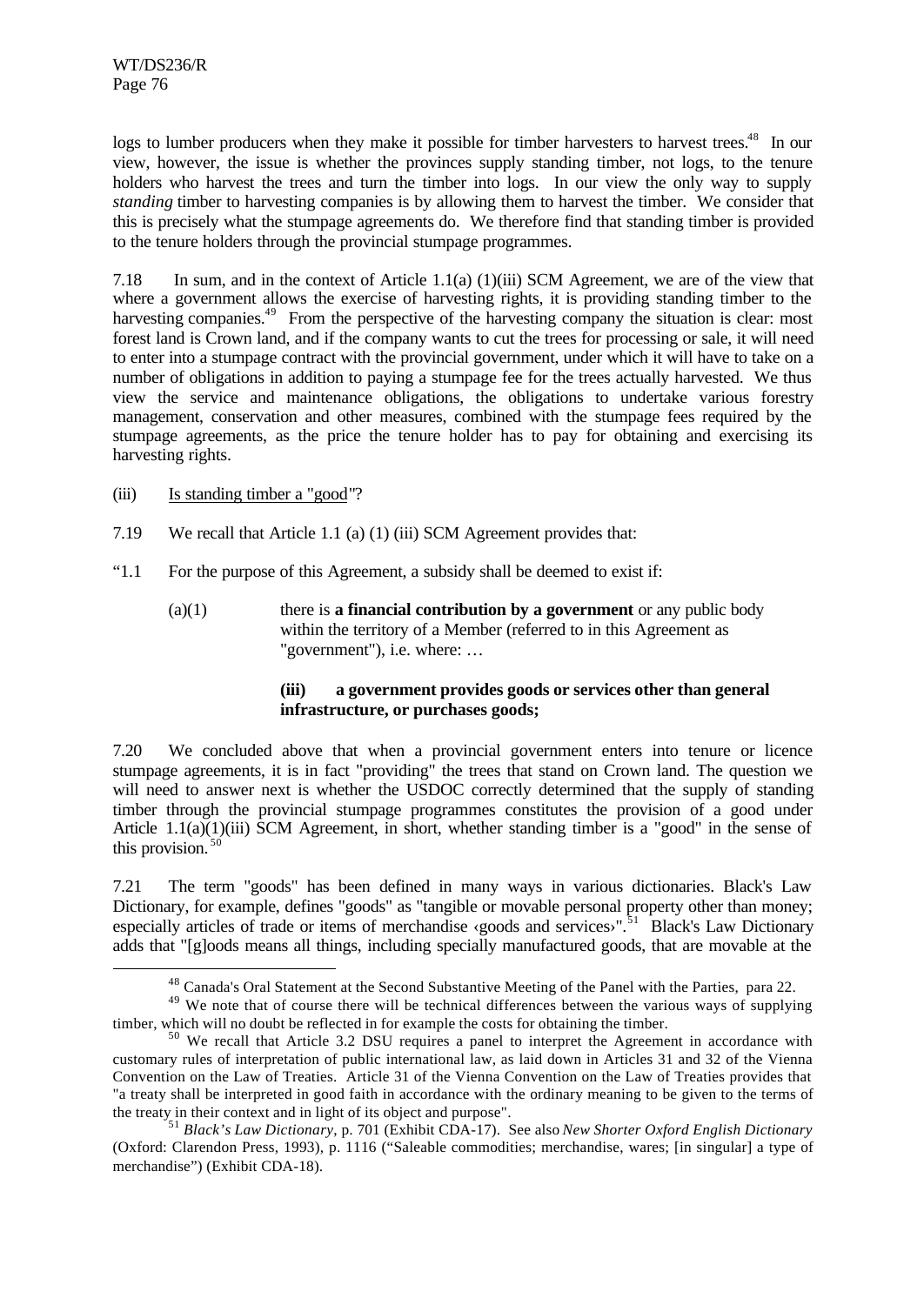time of identification to a contract for sale and future goods. The term includes the unborn young of animals, growing crops, and other identified things to be severed from real property  $\dots$ <sup>52</sup>

7.22 Other dictionaries define a "good" as "personal property having intrinsic value but [usually] excluding money, securities, and negotiable instruments."<sup>53</sup> The ordinary meaning of the word "goods" is thus very broad and in and of itself does not seem to place any limits on the kinds of "tangible or movable personal property, other than money" that could be considered a "good".

7.23 In Article 1.1(a)(1)(iii) SCM Agreement, "goods" is used in the context of "goods or services other than general infrastructure". We consider that the context in which the term "goods" is used in Article 1.1(a)(1)(iii) SCM Agreement confirms the broad ordinary meaning of "goods" as tangible or movable personal property, other than money. In our view, the sentence "goods or services other than general infrastructure" refers to a very broad spectrum of things a government may provide. The fact that the only exception provided for in subparagraph (iii) is general infrastructure reinforces our view concerning the unqualified meaning of the term goods as used in this provision.

7.24 The object and purpose of Article 1.1 SCM Agreement is to provide a definition of a subsidy for the purposes of the SCM Agreement. Article  $1.1(a)(1)$  SCM Agreement provides that the first element of a subsidy is a "financial contribution by the government". Subparagraphs (i) through (iv) then explain that a financial contribution can exist in a wide variety of circumstances including, of course, the direct transfer of funds. But subparagraphs (ii) and (iii) show that a financial contribution will also exist if the government does not collect the revenue which it is entitled to or when it gives something or does something for an enterprise or purchases something from an enterprise or a group of enterprises. Subparagraph (iv) ensures that government directed transfers effected through a private entity do not thereby cease to be government transfers.<sup>54</sup> In other words, Article  $1.1(a)(1)$ SCM Agreement provides that a *financial* contribution can exist not only when there is an act or an omission involving the transfer of money, but also in case goods or certain services are provided by the government. In short, Article 1.1(a)(1)(iii) SCM Agreement in its context and in light of its object and purpose establishes that a *financial* contribution also exists in case *goods* or *services* are provided which can be valued and which represent a value to the beneficiary in question. The word "goods" in this context of "goods or services" is intended to ensure that the term financial contribution is not interpreted to mean only a money-transferring action, but encompasses as well an in-kind transfer of resources, with the exception of general infrastructure.

7.25 Canada argues that rights to exploit *in situ* natural resources are not covered by Article 1.1(a)(1) (iii) SCM Agreement. Canada can not point to any provision in particular in the Agreement in support of this view, but instead reaches this conclusion on the basis of a working paper from the time of the Uruguay Round negotiations which explicitly mentioned *harvesting rights* separately from goods or services.

7.26 We note that the text of the SCM Agreement does not in any way provide an exception for the right to exploit natural resources.<sup>55</sup> The only exception from the term "goods or services" provided for

<sup>52</sup> *Black's Law Dictionary*, p. 701 (Exhibit CDA-17).

<sup>53</sup> *Webster's Ninth New Collegiate Dictionary* (Markham: Merriam-Webster, 1991), p. 527. (Exhibit CDA-19).

<sup>54</sup> We note here the finding of the Panel in the case *United States – Measures Treating Export Restraints as Subsidies*, that "Subparagraph (iv) ensures that the same kinds of *government* transfers of economic resources, when undertaken through explicit *delegation of those* functions to a private entity, do not thereby escape disciplines". Panel Report, *United States – Measures Treating Export Restraints as Subsidies*, WT/DS 194/R, adopted 23 August 2001, para. 8.73.

 $^{55}$  We agree with the Appellate Body that "a proper interpretation is first of all a textual interpretation". Appellate Body Report, *Japan – Taxes on Alcoholic Beverages*, WT/DS8/AB/R, WT/DS10/AB/R, WT/DS11/AB/R, adopted 1 November 1996, page 17.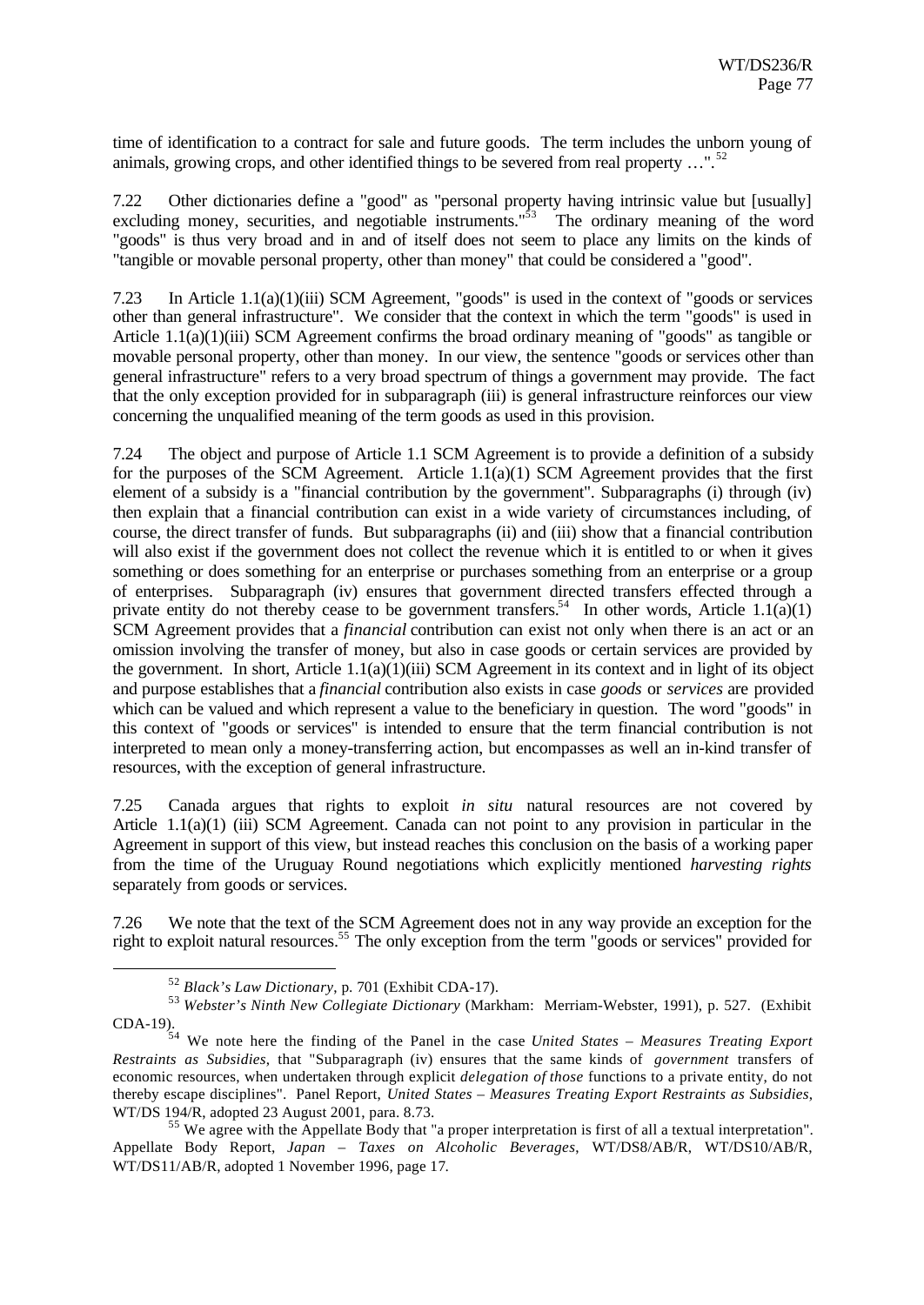in Article 1.1(a)(1)(iii) SCM Agreement is general infrastructure, not natural resources. Moreover, the paper referred to by Canada in support of its argument that harvesting rights are not covered by Article 1.1(a)(1)(iii) SCM Agreement, called Discussion Paper No. 6, is an "informal discussion paper" from the Chairman of the Negotiating Group on Subsidies and Countervailing Measures dated 4 September 1990, which together with six other "informal discussion papers" was circulated in preparation for the issuance of a revised version of the Chairman's draft text of the SCM Agreement.<sup>56</sup> Canada argues that this Discussion Paper reflects an understanding at the time of the SCM Agreement negotiations of the fundamental difference between tangible commercial inputs and intangible real property rights.<sup>57</sup> We note however that, as stated in the Chairman's Note accompanying the discussion paper, this paper was circulated solely to "facilitate" discussions and that it did not reflect the Chairman's view of "what may be included in the subsequent revision", nor did it "have any status relating [it] to the Chairman's paper."<sup>58</sup> The Note further states that some of the views expressed in the discussion papers "are purposefully provocative in order to make evident technical complexities and/or workability (or its lack) of certain approaches."<sup>59</sup> In our view, this Discussion Paper thus has little if any probative value, especially in light of the fact that the reference to "harvesting rights" as separate from "goods" was not included in the final text of the Agreement.<sup>60</sup>

7.27 Canada further argues that the reference in Article 1.1(a)(1)(iii) SCM Agreement to the provision of "goods" is to be interpreted as referring to tradable products for which there is a tariff line. Canada's argument in favour of such a very narrow interpretation of the word *goods* is basically that, in Canada's view, it is used throughout the GATT and WTO Agreements as an equivalent of *products* on which tariff concessions may be given under Article II GATT 1994.<sup>61</sup> Canada thus submits that standing timber which is not capable of being traded across borders is not a "good".

7.28 In our view however, although in many cases the general word "good" may indeed be used as an equivalent of the term "products", this does not imply that this necessarily is always so, precisely because "goods" is a term with a broad and general meaning. Canada refers to certain provisions which contain the term "imported goods", and concludes on that basis that wherever the term "goods" is used in the Agreement, it refers to products which are capable of being imported and traded across borders. We find no basis for such a conclusion in the text of the SCM Agreement. Although "goods" in Article  $1.1(a)(1)(iii)$  SCM Agreement certainly includes tradable products, there is no reason to limit its meaning to only such products, particularly where the immediate context in which the term is

<sup>56</sup> In particular Canada relies on the proposed draft for Article 14 .4 (A) which read in relevant part:

<sup>&</sup>quot;(a) the amount of subsidy arising from government provision of goods, services, *or extraction/harvesting rights* shall be determined by comparing the difference between prices charged by the government to certain enterprises within its jurisdiction and the benchmark price …"

<sup>&</sup>lt;sup>57</sup> "Article 14: 'Criteria for the calculation of the amount of a subsidy'," Informal Discussion Paper No. 6, Negotiating Group on Subsidies and Countervailing Measures, 4 September 1990, p. 17 (Exhibit CDA-20). Discussion Paper No. 6 was based on US practice in subsidy calculation. See T.P. Stewart, ed., *The GATT Uruguay Round: A Negotiating History (1986-1992)* (Boston: Kluwer, 1993), p. 935 (Exhibit CDA-21).

<sup>58</sup> Informal Discussion Paper: Note by the Chairman, Negotiating Group on Subsidies and Countervailing Measures, 4 September 1990 (Exhibit CDA-20).

<sup>59</sup> *Id*

 $60$  Neither do we consider that it is our task to guess what the drafters could have meant, if anything, by not explicitly mentioning harvesting rights alongside of "goods or services" in Article 1.1(a)(1)(iii) SCM Agreement. What is clear from the text of this provision of the SCM Agreement is that harvesting rights are not excluded in the same way as general infrastructure is.

<sup>&</sup>lt;sup>61</sup> Canada argues that "this meaning of the term "goods" as articles of trade or saleable commodities is the only meaning that could have been intended by the negotiators of the WTO Agreements. The term "goods" is used throughout the Agreements, yet is nowhere defined. As evidenced by the "General interpretative note to Annex 1A" to the WTO Agreement "goods" subject to the GATT 1994 are those things in respect of which a tariff binding may be negotiated: in other words, tradable things. Accordingly, things that are inherently incapable of being traded across borders are not "goods" *for the purposes of the WTO Agreements*." Canada's First Oral Statement, para. 21.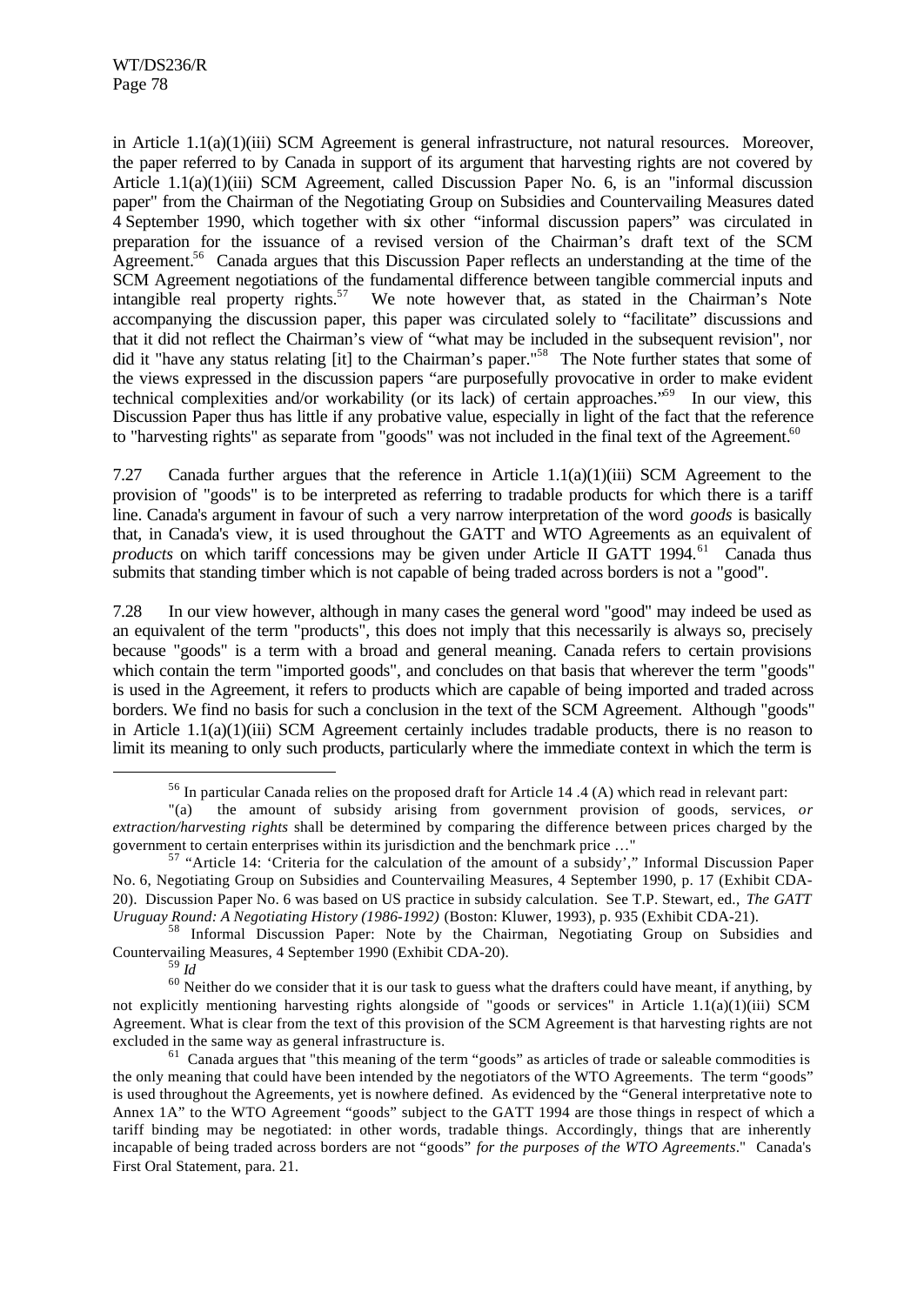used does not suggest such a limitation. In particular, this provision states that when the government provides "goods or services", this constitutes a financial contribution. The "goods" in question are not imported or exported, simply provided by the government, and nothing suggests therefore that the goods in question need to be tradeable products with a potential or actual tariff line. Goods in this context are distinguished from services, and in our view the two cover the full spectrum of in-kind transfers the government may undertake by providing resources to an enterprise. Our view is reinforced by the fact that there is only one exception among all possible goods and services that could be provided by the government - general infrastructure – which is explicitly defined as not constituting a financial contribution. We thus find that there is no basis in the text of the SCM Agreement to conclude that "goods" in Article 1.1 is limited to products with an actual or potential tariff line.

7.29 In sum, we find that through the Canadian provincial government stumpage programmes, Crown timber is being supplied to the tenure holders. Standing timber is the valuable input for logs which may be processed by sawmills into softwood lumber.<sup>62</sup> In light of our finding that there is no basis in the text of the SCM Agreement to limit the term "goods" to tradeable products with a potential or actual tariff line, we consider that standing timber, trees, are goods in the sense of Article  $1.1(a)(1)(iii)$  SCM Agreement.<sup>63</sup>

### (c) Conclusion

7.30 We therefore conclude that the Canadian provincial stumpage programmes involve the provision by the government of standing timber and, as such, the provision of a good in the sense of Article  $1.1(a)(1)(iii)$  SCM Agreement. We therefore find that the USDOC determination that the provision of stumpage constituted a financial contribution, in the form of the provision of a good or service, is not inconsistent with Article 1.1 SCM Agreement, and therefore reject Canada's claims in this respect.

### **3. Claim 2: inconsistent determination of benefit**

- (a) arguments of the parties
- *(i) Canada*

l

7.31 Canada argues that, even if one were to accept that the provision of stumpage constitutes a financial contribution in the form of the provision of a good under Article 1.1(a)(1)(iii) SCM Agreement, the USDOC erred in finding that the Canadian provincial stumpage programmes *conferred a benefit*. The USDOC compared the Canadian stumpage prices to those charged in the United States, which, in the USDOC's view, correspond with "commercially available world market prices". Canada is of the view that the USDOC's use of a benchmark for determining benefit based on conditions outside the country of the alleged provision of goods, was inconsistent with Article 14(d) SCM Agreement. Canada asserts that whether a "benefit" is conferred by the alleged provision of goods by the government (stumpage) depends on whether the Canadian producers were better off than other purchasers who buy the same good from other sellers *in the country subject to the investigation*. *<sup>64</sup>* Canada argues that a cross-border analysis using transactions in another country to

 $62$  We note that even Canada seems to acknowledge that "goods" in subparagraph (iii) refers to "inputs". Canada's Answers to Questions from the Panel after the First Meeting, para. 7.

<sup>&</sup>lt;sup>63</sup> We note that in its Sale of Goods Act, the Canadian province of British Columbia, the prime exporter of softwood lumber to the US, defines "goods" as including "growing crops, […], and things attached to or forming part of the land that are agreed to be severed before sale or under the contract of sale". This definition seems to include standing timber as a good.

<sup>64</sup> Canada's First Written Submission, para. 43.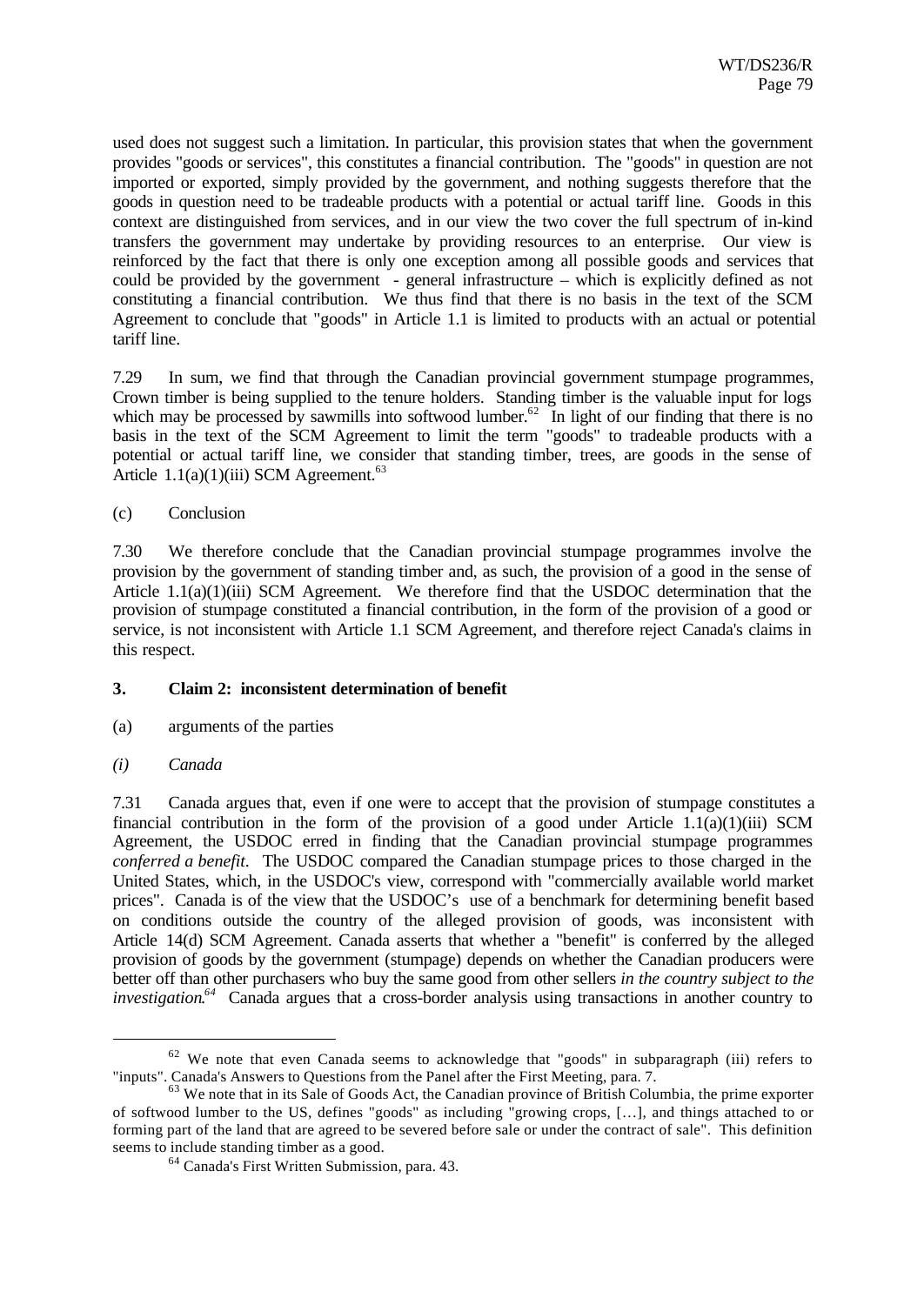determine the existence of a benefit, and to measure it, is inconsistent with Article 1 and Article 14 (d) SCM Agreement.<sup>65</sup>

7.32 Canada further asserts that there was sufficient information on the record concerning private stumpage prices in Canada that could have been used by USDOC in determining the amount of the alleged benefit.<sup>66</sup> Canada submits that neither Article 1 nor Article 14 SCM Agreement presumes the existence of "distortion" of any kind simply because there is a financial contribution by the government, nor does either permit dismissing an in-country benchmark because of a presumption that that benchmark is or might be "tainted" or "distorted" by the financial contribution in question.<sup>6</sup>

7.33 In addition, Canada argues, there are a number of factual differences between the rights and obligations involved in acquiring harvesting rights in the United States and in Canada which invalidate the use of the United States' system as a benchmark and which demonstrate that crossborder comparisons make no economic sense.<sup>68</sup> Canada asserts that a wide variety of complex factors affect stumpage rates, such as locational characteristics, timber characteristics, measurement systems, operating costs, differences in economic conditions and tenure holders' rights and obligations. In Canada's view, the USDOC failed to make proper adjustments and ignored other obvious differences between the two markets.

7.34 Canada, therefore, claims that the USDOC Preliminary Determination which measured the benefit under the "adequacy of remuneration standard" by reference to conditions in another country rather than the prevailing market conditions in Canada is inconsistent with Articles 1 and 14 SCM Agreement.

### *(ii) United States*

l

7.35 The United States observes that, in accordance with Article 14 (d) SCM Agreement, the adequacy of the remuneration and the existence of a benefit must be determined "*in relation to* the prevailing market conditions in the country under investigation" and not necessarily "*in* the country under investigation".<sup>69</sup> The US argues that this "market" benchmark may refer to the entire market available to the subsidized producers.<sup>70</sup> According to the US, the concept of "prevailing market"

<sup>65</sup> Canada also refers to the protocol of accession of China which explicitly, and in its view, exceptionally allows for the use of a benchmark outside of China. In Canada's view, there would be no need to include such a provision in a protocol of accession if, as the US is arguing, the language of Article 14 already allows for the use of cross-border benchmarks.

 $<sup>66</sup>$  Canada provides a complete discussion of the data provided by the Canadian provinces in this</sup> respect in its Second Written Submission, paras. 53 –62.

 $67$  Canada's Second Written Submission, para. 35. Canada notes that the USDOC did not have any evidence of alleged price suppression, but simply relied on a erroneous translation of a letter of the Quebec Minister of Natural Resources which formed part of the petition, which in fact merely stated that public land stumpage charges could have an indirect influence on the private market. Canada argues that a doctoral thesis further relied on in this respect by the United States before the Panel is outdated and the information on which it is based has earlier been rejected by the USDOC in the earlier investigation of imports of lumber from Canada (*Lumber II)* as evidence of alleged price suppression.

<sup>&</sup>lt;sup>68</sup> This. Canada argues, USDOC recognized in the first three investigations on imports of lumber from Canada (*Lumber I –III)* in which, in an identical factual setting, it rejected the use of cross-border benchmarks. Canada discusses the practical problems relating to the use of US benchmarks in this case in its Second Written Submission paras.  $44 - 52$ .

 $69$  According to the US, "in relation to" means "with reference to" and thus, under Article 14 (d) the prevailing conditions in the country of provision are a reference point, not necessarily an end point, for the market benchmark. US First Written Submission, para. 43

<sup>70</sup> The US refers to the Appellate Body report in the case *Canada – Measures Affecting the Importation of Milk and the Exportation of Dairy Products* ("*Canada –Dairy*"), *Recourse to Article 21.5 DSU* (DS103AB/RW, para 84) and item (d) of the Illustrative List of Export Subsidies in Annex I SCM Agreement.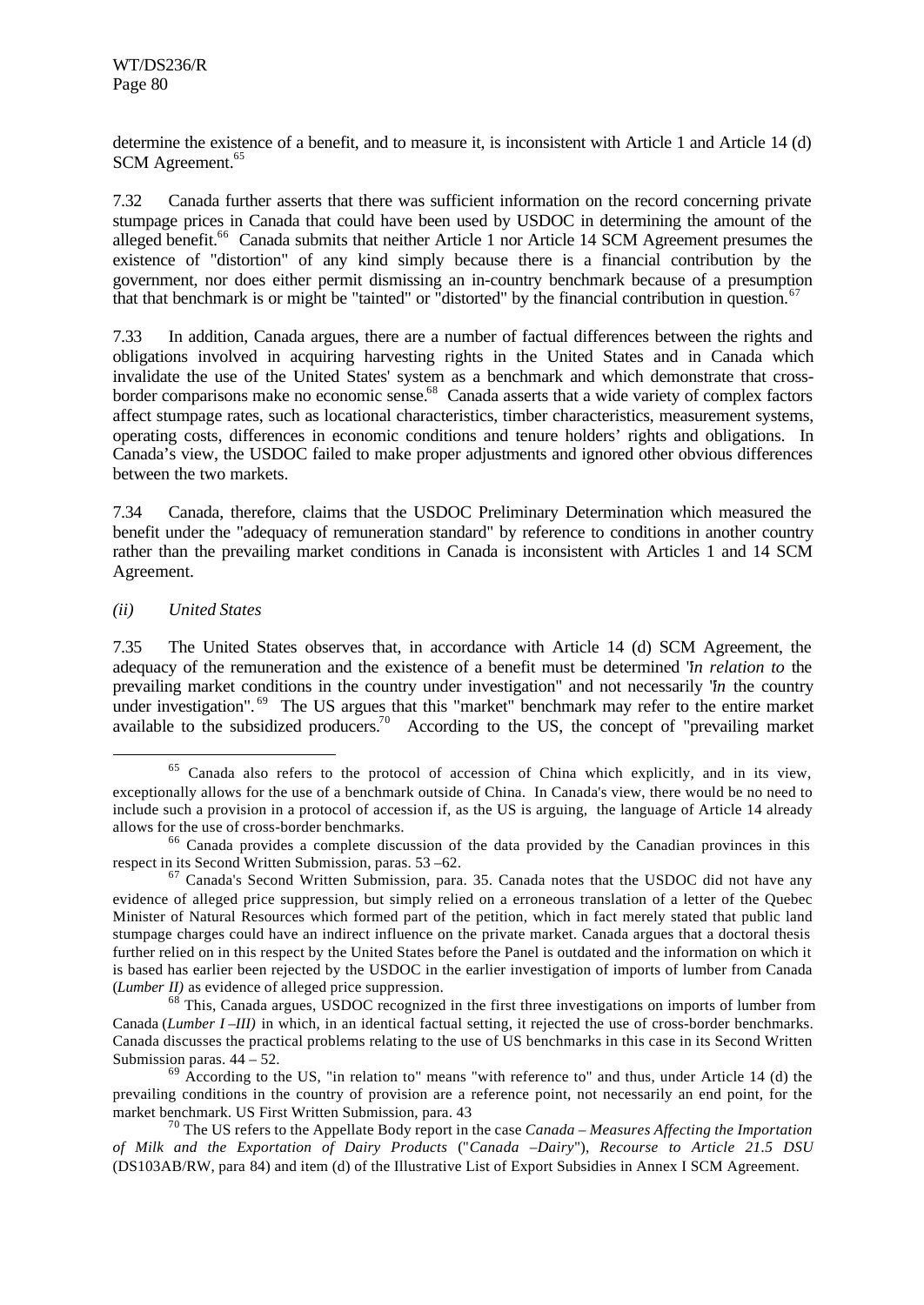conditions in the country of provision" is sufficiently broad to permit consideration of prices for competitive goods commercially available on the world markets to purchasers in the country of provision.<sup>71</sup> The US argues that commercially available goods, both imported and domestic, compete in the domestic market and together constitute the supply available to purchasers in the country of provision, that is, goods that the purchaser could obtain in the market absent the government's financial contribution.<sup>72</sup>

7.36 According to the US, in this particular case, the provincial governments completely dominate the market in those provincial markets and are virtually the sole providers of timber. In the US' view, the evidence indicates that Canadian provincial governments so dominate the Canadian market for timber<sup>73</sup> that below–market government prices suppress prices in the small private market for timber in Canada. Therefore, the US submits, in the absence of market prices in Canada, the use of other prices commercially available to Canadian lumber producers on world markets is the only reasonable alternative. In light of the object and purpose of Article 14 SCM Agreement it would not make sense to use prices determined or influenced by the government to measure the adequacy of the remuneration for the goods. According to the US, the comparison in Article 14 (d) SCM Agreement is intended to identify the potentially trade-distorting artificial advantage resulting from the government's provision of a good, and the market conditions referred to in Article 14 (d) SCM Agreement thus relate to what the market price would have been absent the financial contribution. The US asserts that the USDOC used stumpage prices in various US states with comparable forests and adjusted such prices to reflect prevailing market conditions in Canada.<sup>74</sup> According to the US, the USDOC's use of US prices is supported by ample record evidence indicating that many Canadian companies do, in fact, import US logs and bid on US stumpage.<sup>75</sup> The US submits that US timber is therefore "commercially available" to Canadian lumber mills, and in light of the specific facts of this case, the USDOC's use of US prices for stumpage that is commercially available to lumber producers in Canada was appropriate and consistent with Article 14(d) SCM Agreement.

7.37 In any case, the US submits, only three provinces (Alberta, Quebec and Ontario) provided any information on private stumpage prices and such limited information was inadequate to serve as a benchmark for those provinces. Similarly, the US notes that it had no or insufficient information on stumpage prices in the Maritime provinces, the lumber originating from which the USDOC excluded from the investigation on the grounds that it was not subsidized.

7.38 For all these reasons, the US requests the Panel to reject Canada's claim concerning the inconsistency of the use of US stumpage prices as a benchmark to measure the amount of benefit conferred on Canadian lumber producers through the provincial stumpage programmes.

(b) Analysis

l

7.39 Article 1.1 SCM Agreement provides that a subsidy in the sense of the SCM Agreement shall be deemed to exist when a financial contribution confers a benefit. In light of our findings above concerning the USDOC Preliminary Determination that the provision of stumpage by the Canadian provincial governments constitutes a financial contribution by the government under Article  $1.1(a)(1)(iii)$  SCM Agreement, we will therefore need to examine whether the USDOC

<sup>71</sup> US Oral Statement at the Second Meeting of the Panel with the Parties ("US Second Oral Statement"), para. 7.

<sup>&</sup>lt;sup>72</sup> US Second Oral Statement, para. 8.

<sup>&</sup>lt;sup>73</sup> In para. 26 of its Answers to Questions from the Panel after the First Meeting, the US argues that the Canadian provincial governments' share of the market was 90 per cent or more.

 $7\overline{4}$  The US refers to the Report of the Panel in *Canada-Dairy* in support of its argument in this respect. Panel Report, *Canada – Dairy*, WT/DS103/R, adopted as modified by WT/DS103/AB/R on 27 October 1999, para. 7.54.

 $75$  US Second Written Submission, para. 27; US Second Oral Statement, para. 18.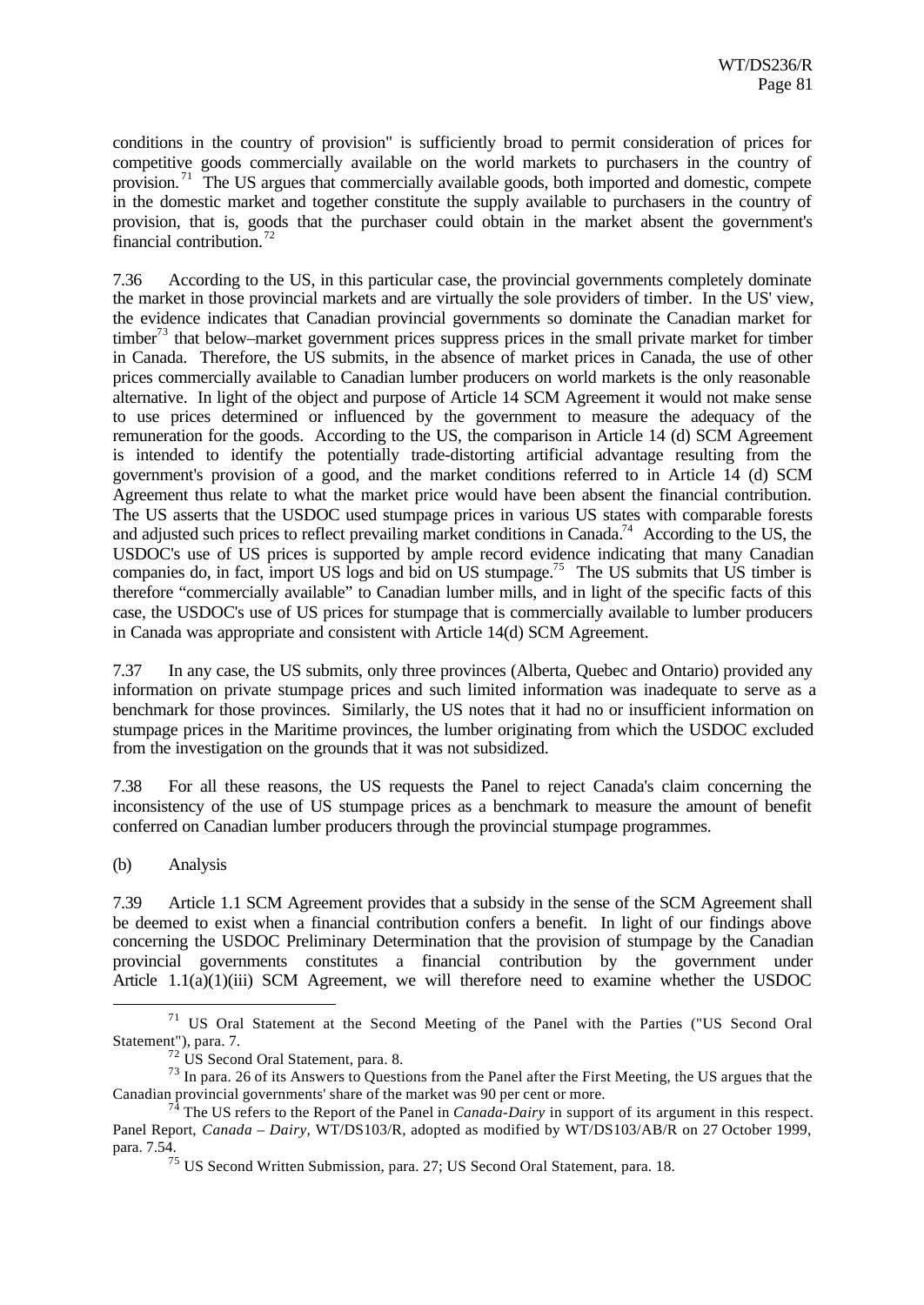determination that this financial contribution conferred a benefit was made in a manner consistent with the US obligations under the Agreement. The issue before us is whether the USDOC determined the existence and amount of benefit to the Canadian softwood lumber producers in a manner consistent with Articles 1.1 and 14 of the SCM Agreement. We recall that Canada raises two claims relating to the USDOC's benefit determination. First, Canada challenges the use of US stumpage prices as the benchmark to assess the adequacy of the remuneration and thus the existence and amount of the benefit. We will discuss this claim in this section. Second, Canada claims that the USDOC failed to properly examine and properly determine that the benefit was conferred on the producers of the subject merchandise, softwood lumber. This claim will be discussed in the following section.

7.40 In its Preliminary Determination, the USDOC compared the stumpage fees set by the Canadian provincial governments with stumpage sales prices in the United States in order to determine the amount of benefit to Canadian lumber producers. According to the USDOC, "The point of comparison for measuring the benefit from these types of subsidies is the market-place free of government interference".<sup>76</sup> The USDOC concluded that:

"there is no market determined price for stumpage within Canada that is independent of the distortion caused by the government's interference in the market. Therefore we preliminarily determine that we cannot use private transaction prices provided by the provincial governments.

Information on the record of this investigation indicates that there are prices from the world market for comparable goods which can be used to determine whether the provincial stumpage programmes provide a good or service to softwood lumber producers for less than adequate remuneration. For the reasons detailed below, we preliminarily determine that stumpage prices from the United States qualify as commercially available world market prices because it is reasonable to conclude that US stumpage would be available to softwood lumber producers in Canada at the same prices available to US lumber producers". <sup>77</sup>

7.41 Canada argues that as a matter of principle a cross-border price analysis is not permitted under Article 14 (d) SCM Agreement. Even if it were in theory permitted, Canada submits that there was sufficient evidence on the record of private stumpage prices in Canada which, in accordance with Article 14 (d) SCM Agreement could have and should have been used by the USDOC in determining benefit. In addition, Canada argues that in any event, under the facts of this case, the specific US benchmark used, was not an appropriate benchmark because of the factual difficulty in comparing prices for standing timber in the US and Canada.

7.42 The US argues that the benchmark used by the USDOC is consistent with the guidelines of Article 14 (d) SCM Agreement since the US stumpage prices are commercially available to Canadian lumber producers and, therefore, constitute part of the prevailing market conditions for the sale of stumpage in Canada.<sup>78</sup> The US submits that the USDOC properly rejected private prices for domestic timber as a benchmark because the weight of the evidence at the time of the Preliminary Determination indicated that such prices were driven by the government-provided timber, the financial contribution at issue.<sup>79</sup> Thus, in the US view, such prices are uninformative as to the adequate remuneration inquiry, i.e., a comparison of the government price to prices otherwise available in the market *absent* the financial contribution.

<sup>76</sup> USDOC Preliminary Determination, p. 43193.

<sup>77</sup> USDOC Preliminary Determination, p. 43195.

<sup>78</sup> US Answers to Questions from the Panel after the Second Meeting, para. 85

 $79$  US Answers to Questions from the Panel after the Second Meeting, para. 92.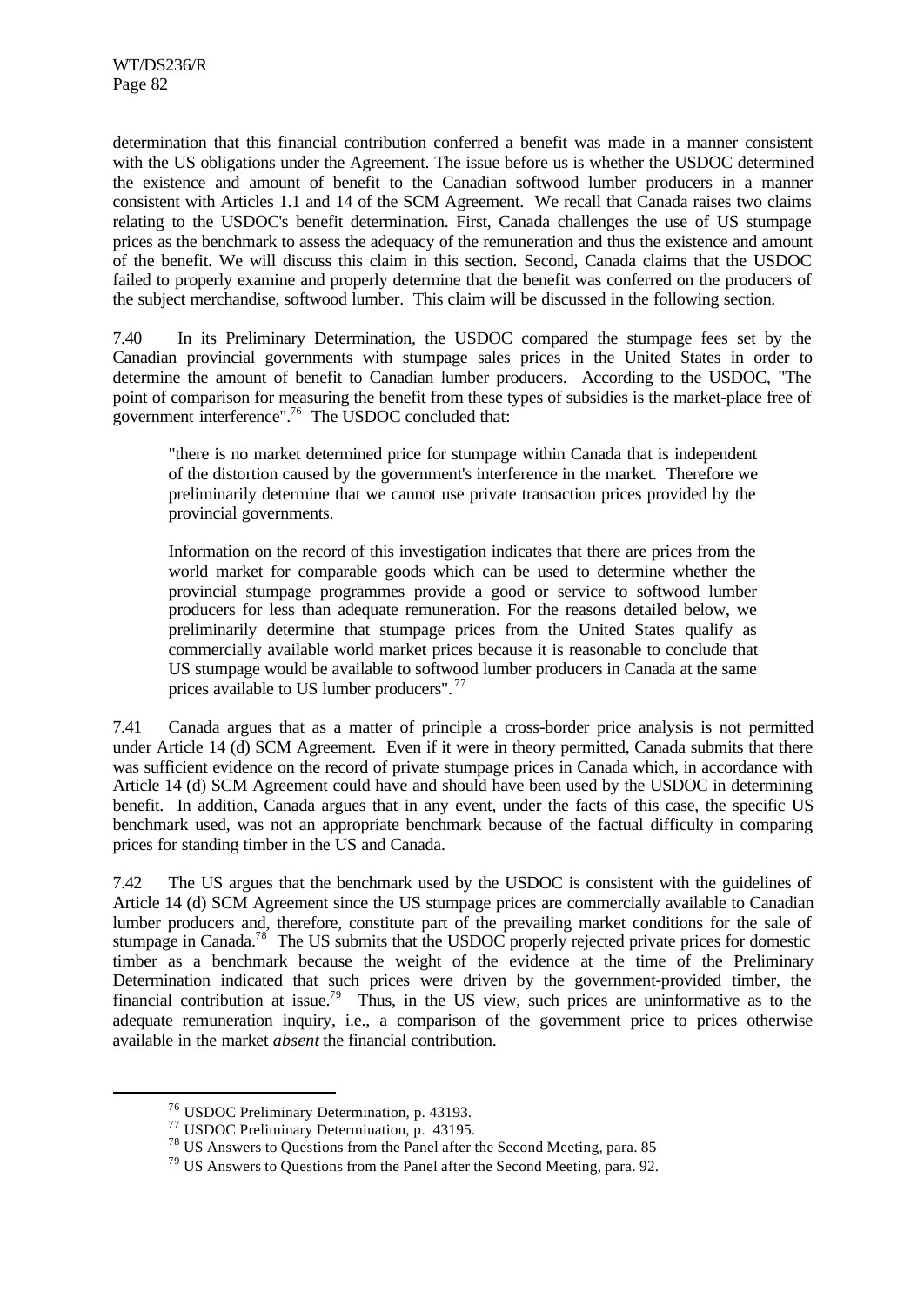7.43 Article 14 (d) is the relevant provision in the SCM Agreement for measuring the amount of benefit to the recipient by determining whether the government has provided a good or service, within the meaning of Article 1.1(a)(1)(iii) SCM Agreement, for less than adequate remuneration. Article 14 (d) SCM Agreement provides as follows:

### *Article 14*

### *Calculation of the Amount of a Subsidy in Terms of the Benefit to the Recipient*

For the purpose of Part V, any method used by the investigating authority to calculate the benefit to the recipient conferred pursuant to paragraph 1 of Article 1 shall be provided for in the national legislation or implementing regulations of the Member concerned and its application to each particular case shall be transparent and adequately explained. Furthermore, any such method shall be consistent with the following guidelines:

- (a) government provision of equity capital shall not be considered as conferring a benefit, unless the investment decision can be regarded as inconsistent with the usual investment practice (including for the provision of risk capital) of private investors in the territory of that Member;
- (b) a loan by a government shall not be considered as conferring a benefit, unless there is a difference between the amount that the firm receiving the loan pays on the government loan and the amount the firm would pay on a comparable commercial loan which the firm could actually obtain on the market. In this case the benefit shall be the difference between these two amounts;
- (c) a loan guarantee by a government shall not be considered as conferring a benefit, unless there is a difference between the amount that the firm receiving the guarantee pays on a loan guaranteed by the government and the amount that the firm would pay on a comparable commercial loan absent the government guarantee. In this case the benefit shall be the difference between these two amounts adjusted for any differences in fees;
- **(d) the provision of goods or services or purchase of goods by a government shall not be considered as conferring a benefit unless the provision is made for less than adequate remuneration, or the purchase is made for more than adequate remuneration. The adequacy of remuneration shall be determined in relation to prevailing market conditions for the good or service in question in the country of provision or purchase (including price, quality, availability, marketability, transportation and other conditions of purchase or sale). (emphasis added)**

7.44 Article 14 (d) SCM Agreement thus provides that the provision of goods by a government shall not be considered as conferring a benefit unless the provision is made for less than *adequate remuneration*. The adequacy of the remuneration charged by the government shall be determined "**in relation to the prevailing market conditions for the good or service in question in the country of provision or purchase (including price, quality, availability, marketability, transportation and other conditions of purchase or sale)".** We find that the text of Article 14 (d) SCM Agreement is very clear: the adequacy of remuneration is to be determined in relation to *prevailing market conditions* for the good or service in question *in the country of provision or purchase.* It further specifies market conditions that have to be taken into account: price, quality, availability, marketability, transportation and other conditions of purchase or sale. The text of the Agreement thus clearly requires that the prevailing market conditions to be used as a benchmark are those in the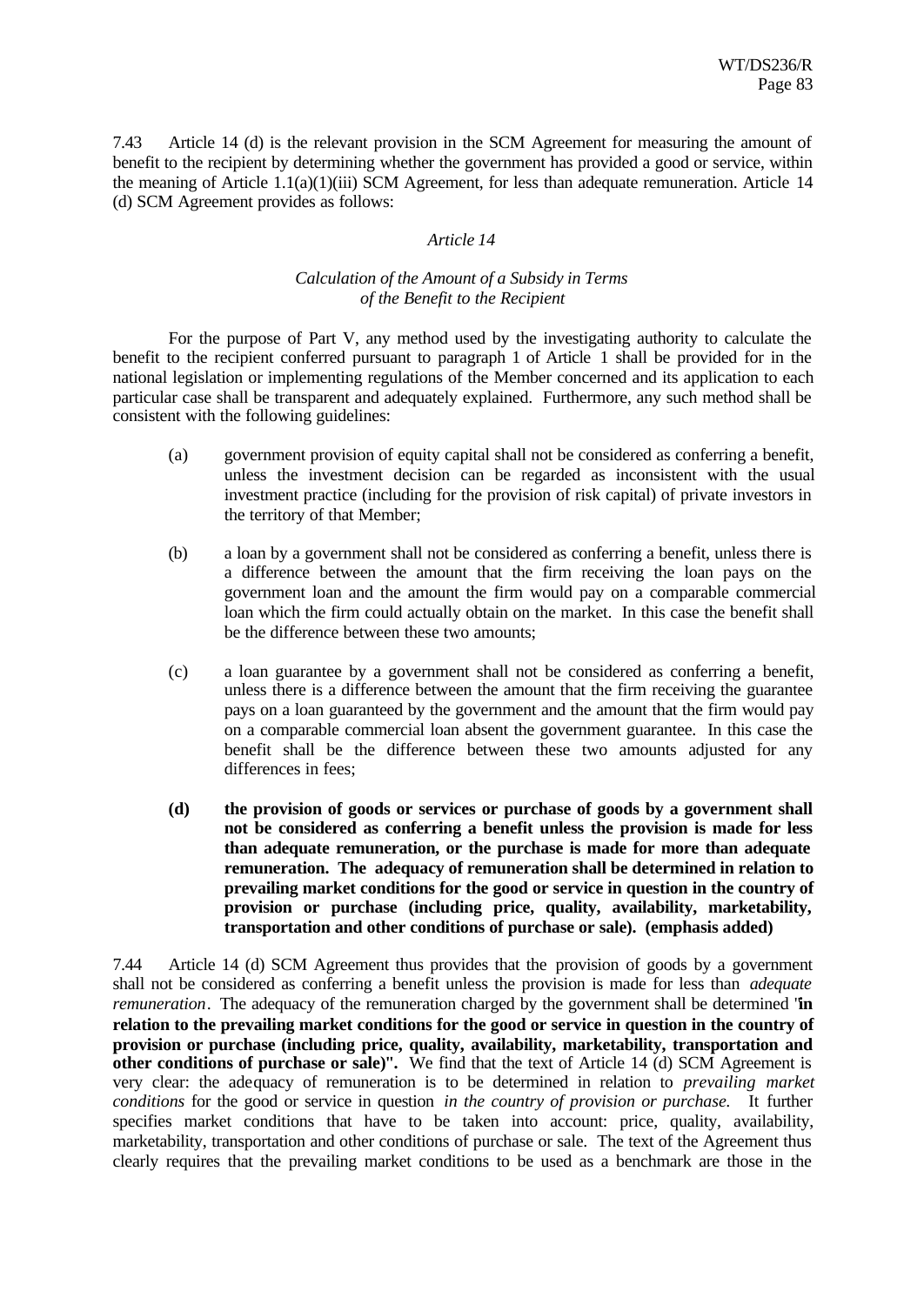country of provision of the goods, in this case Canada. The words "in relation to" in our view, mean "on the basis of" or "in comparison with" and indicate in this context that the adequacy of the remuneration charged by the government is to be compared with the prevailing market conditions in the country of provision. We therefore disagree with the US that "the prevailing market conditions in the country of provision are a reference point, not necessarily an end-point for the market benchmark". <sup>80</sup> The prevailing market conditions in the country of provision *are* the benchmark and operate as the reference point or the point of comparison for the adequacy of the remuneration. We therefore find, on the basis of a plain reading of Article 14 (d) SCM Agreement, that the ordinary meaning of this provision excludes an analysis based on market conditions other than those in the country of provision of the goods, i.e. Canada.

7.45 We note that, in its arguments before us, the US "agree[d] with Canada that, as the text of Article 14 (d) states, the relevant 'prevailing market conditions' are those in the country of provision, not some other country".<sup>81</sup> The US argues however that "[b]ecause US stumpage prices are commercially available to Canadian lumber producers, they fall within the universe of benchmarks that can be considered for purposes of measuring the benefit from provincial stumpage, consistent with Article 14(d) of the SCM Agreement.<sup> $82$ </sup> The issues in dispute are thus (i) whether the concept of "prevailing market conditions in the country of provision" includes *world market prices*, as the US is suggesting, and hence whether US stumpage prices are part of the prevailing market conditions in Canada, and, if so, whether a price benchmark for the purposes of Article 14 (d) SCM Agreement can be *exclusively* based on such prices; and (ii) whether the USDOC had valid reasons in this case to disregard Canadian private stumpage prices.

# (i) Are US prices part of the prevailing market conditions in Canada?

7.46 In our view, there is no basis in the text of the SCM Agreement to conclude that the market conditions in the country of provision could mean anything else than the conditions prevailing in the market of that country, and not those prevailing in some other country. Article 14 (d) SCM Agreement does not just refer to "market conditions" in general, but explicitly to those prevailing "in the country of provision" of the good. The US argues, that because "conditions of purchase or sale" and "availability" are listed as market conditions in Article 14 (d) SCM Agreement, US stumpage which is available to Canadian producers and which may be purchased by Canadian producers is part of the market conditions in Canada. However, the fact that a good may also be bought on a market outside the country of provision, does not, in our view, imply that the prices for those goods in that other country become part of the market conditions "in the country of provision". To accept the US argument would imply that the phrase "prevailing market conditions in the country of provision" in fact refers to the world market conditions for the good in question, which is not what the text of the SCM Agreement says. In light of the clear language of Article 14 (d) SCM Agreement, the "availability" of the good, the "conditions of purchase or sale", the "price", are various aspects of the market conditions existing in the country of provision, and refer to the price for the good in that country, its availability in that country, the conditions of sale as they are prevailing in that country. In our view, the bracketed language in Article 14 (d) SCM Agreement specifies what the market conditions referred to in the preceeding sentence are, and, as is the case for the "market conditions", they also all relate to the country of provision, and not some other country.

7.47 We consider that a proper interpretation is one which gives meaning to all the terms in the treaty and does not reduce certain parts of the treaty to redundancy or inutility. $83$  We consider that the

<sup>80</sup> US First Written Submission, para. 43.

<sup>&</sup>lt;sup>81</sup> US Answers to Questions from the Panel after the Second Meeting, para. 82

<sup>82</sup> US Second Written Submission.

<sup>83</sup> As the Appellate Body stated in the *United States – Standards for Reformulated and Conventional Gasoline* case: "... One of the corollaries of the 'general rule of interpretation' in the Vienna Convention is that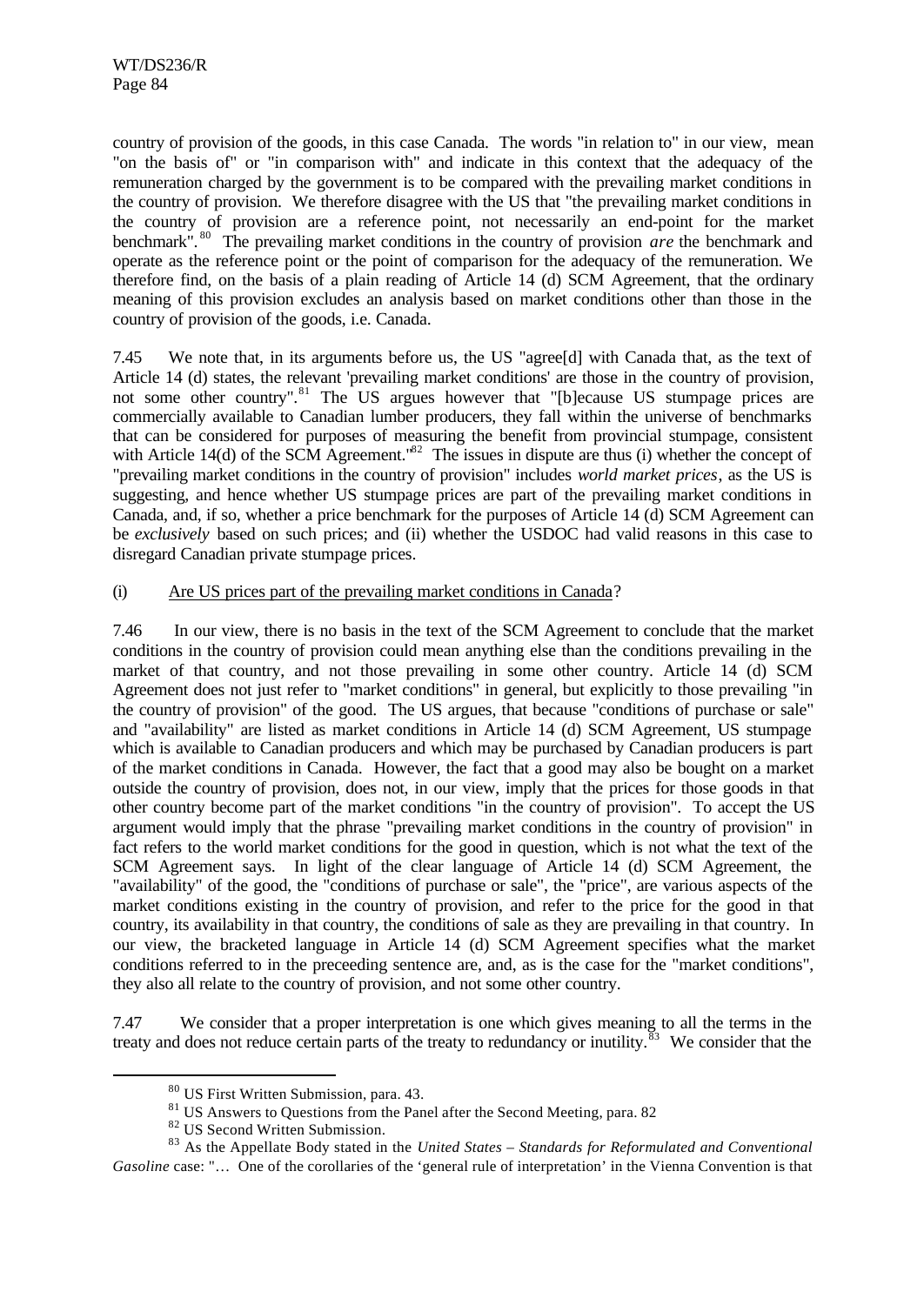US is reading Article 14 (d) SCM Agreement to mean that the benchmark to be used should be "market conditions" in general. In our view, to adopt the US approach that the market refers to the entire market available to the allegedly subsidized producers, would effectively read out of the SCM Agreement the explicit reference to the country of provision, as the country the prevailing market conditions of which have to be used as a benchmark.

7.48 In support of its argument that the "market", as generally referred to in the SCM Agreement, is not restricted to the exporting country, but rather "encompasses the entire market available to the subsidized producer or exporter", the US refers to item (d) of the Illustrative List of Export Subsidies of Annex I of the SCM Agreement. We note that item (d) of the Illustrative List establishes conditions under which certain instances of provision of goods constitute *export* subsidies. Thus, item (d) is concerned with a significantly different situation from that addressed by Article 14 (d). While it is true that item (d) of the Illustrative List contains explicit language requiring as a second part of the test that it establishes that the terms of provision of the good be more favourable "than those commercially available *on world markets*", we recall that item (d) of the Illustrative List is not before us in this dispute. The text of Article 14 (d) SCM Agreement, the provision that is before us, does not provide for such a world market test. The fact that in the different context of criteria for a similar measure to constitute a prohibited export subsidy there is an explicit requirement to look at commercially available world market prices, cannot mean that any reference to the "market" in the SCM Agreement necessarily refers to the world market, or some portion thereof, particularly when the language in the provision clearly states otherwise.<sup>84</sup> We note that the prices of *imported* goods in the market of provision can indeed form part of the prevailing market conditions in the sense of Article 14 (d) SCM Agreement.<sup>85</sup> But this is not the same as the price for those goods prevailing in the country of export. Nor does this imply that import prices necessarily can be the exclusive basis to determine prevailing market conditions. To us, the US chain of reasoning seems to be the following: Canadian lumber producers can purchase standing timber and logs in the United States, and some do, therefore, the prevailing US stumpage prices form "part of" the prevailing market conditions for stumpage in Canada, and therefore US stumpage prices represent and can be used as the exclusive benchmark for the prevailing market conditions for stumpage in Canada. For the reasons set forth above, we cannot accept such reasoning. In sum, we find that US stumpage prices cannot be considered to constitute prevailing market conditions in Canada, the country of provision of the good (standing timber).

### (ii) Did there exist valid reasons not to use Canadian private stumpage prices?

l

7.49 The US justifies its reliance on US prices as the benchmark by arguing that, although the use of Canadian private stumpage prices would have been the preferred option to calculate the amount of benefit, in this particular case it was not possible to use such prices as the benchmark because they were distorted and suppressed by the very large number of government sales. According to the US,

interpretation must give meaning and effect to all the terms of the treaty. An interpreter is not free to adopt a reading that would result in reducing whole clauses or paragraphs of a treaty to redundancy or inutility." Appellate Body Report, *United States – Standards for Reformulated and Conventional Gasoline* case, WT/DS2/AB/R adopted on 20 May 1996, p.23.

<sup>84</sup> The US has also referred to various statements of the Panel and the Appellate Body in the *Canada – Dairy* case. We are of the view that these reports are of little, if any relevance to the case in question as both dealt with certain provisions concerning export subsidies under the Agreement on Agriculture. We note that the Panel report was overturned on appeal, and that the Appellate Body itself rejected the use of world market prices as a benchmark. See Appellate Body Report, *Canada –Dairy*, WT/DS103/AB/RW, adopted on 18 December 2001, para. 84.

<sup>&</sup>lt;sup>85</sup> We note that in its Third Party submission, the European Communities submits that "a proper analysis of the "market conditions in the country of provision" may include all commercially available alternative sources for the recipient, including the price for imports into that market". European Communities Third Party Submission, para. 26.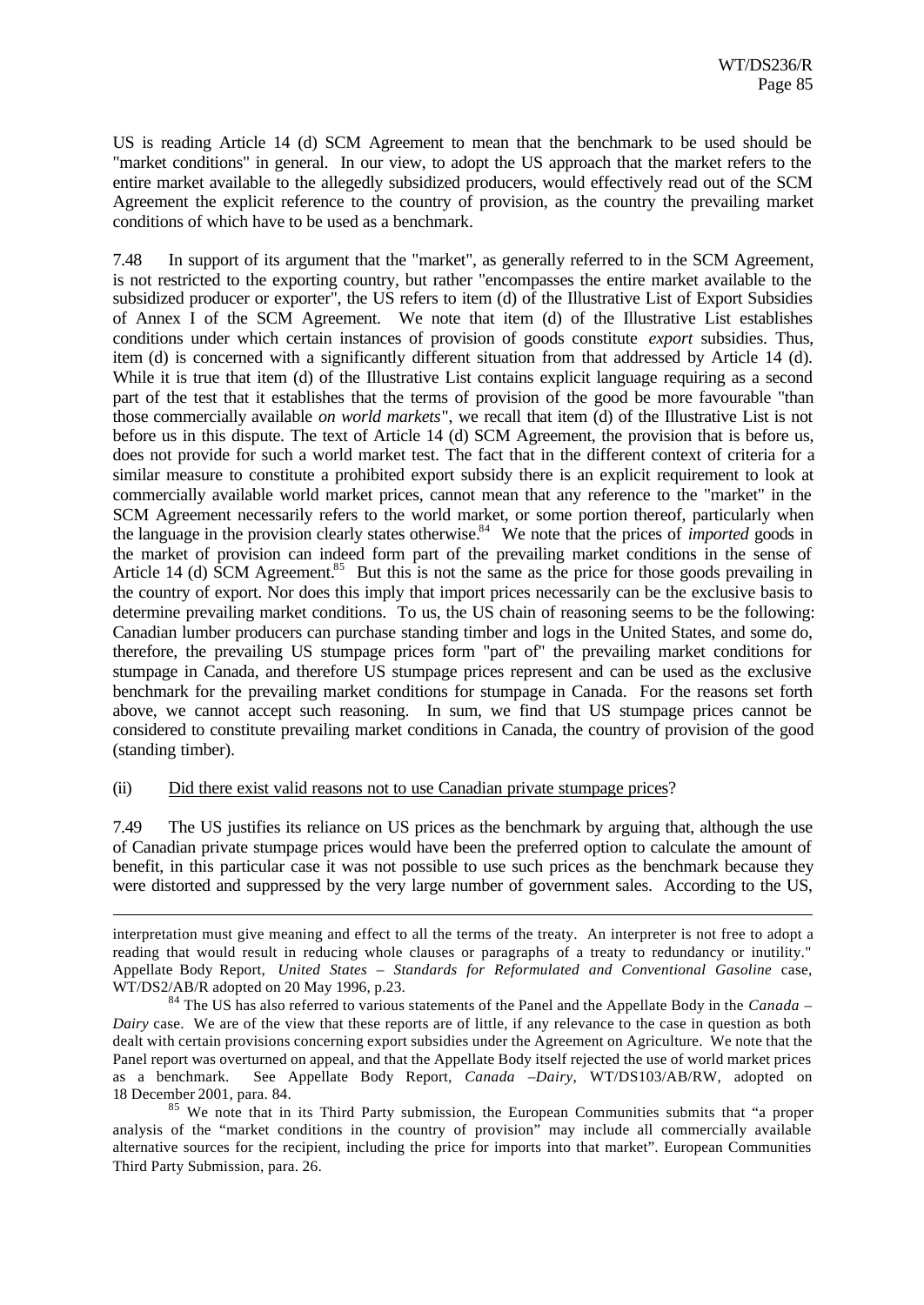l

the trade-distorting potential of the government's provision of a good can be identified only by reference to an independent market price, i.e., a price that is unaffected by the very trade distortion the test is designed to identify. <sup>86</sup>

7.50 In our view, however, the "prevailing market conditions" of Article 14 (d) SCM Agreement do not refer to a theoretical market free of government interference as the US seems to be suggesting. Article 14 (d) SCM Agreement provides that the "prevailing" market conditions in the country of provision of the goods are to form the basis for the comparison. The ordinary meaning of the term "prevailing" market conditions is the market conditions "*as they exist"* or "*which are predominant"* . 87 Considering that the only qualifier used to the "market conditions" in question is that they be "prevailing", we are of the view that the text of Article 14 (d) SCM Agreement does not in any way require the "market" conditions to be those of a hypothetical undistorted or perfectly competitive market.

7.51 Moreover, the chapeau of Article 14 SCM Agreement clearly states that Article 14 SCM Agreement establishes guidelines for the calculation of "benefit" *to the recipient*.<sup>88</sup> We are of the view that in order to calculate the benefit to the recipient, an authority is to compare the price the recipient paid the government with the prices prevailing in other market transactions. We do not consider that the goal of the examination of the benefit enjoyed by the recipient is to determine what the market price would have been absent the government's financial contribution, as the US is suggesting<sup>89</sup>, or to measure the trade distorting potential of the government's financial contribution.<sup>90</sup> The text of Article 14 SCM Agreement does not require a general "*but for"* test to the prevailing market conditions. We are thus of the view that Article 14 (d) SCM Agreement does not require that the authority construct a market price that could have existed but for the government's involvement, nor does it allow the authority to decline to use in-country prices because they may be affected by the government's financial contribution.

7.52 We consider that if the drafters of the SCM Agreement had wanted to exclude the use of market prices in case of price suppression due to the government's involvement, they would have explicitly provided so, but they have not. The opposite is the case. As we found above, when it comes to the market conditions, the only qualifier in the text of the Agreement is "prevailing". Thus, the

"157. We also believe that the word "benefit", as used in Article 1.1(b), implies some kind of comparison. This must be so, for there can be no "benefit" to the recipient unless the "financial contribution" *makes the recipient "better off" than it would otherwise have been, absent that contribution.* In our view, the marketplace provides an appropriate basis for comparison in determining whether a "benefit" has been "conferred", because the tradedistorting potential of a "financial contribution" can be identified by determining whether the recipient has received a "financial contribution" *on terms more favourable than those available to the recipient in the market*." (emphasis added)

Appellate Body Report*, Canada – Measures Affecting the Export of Civilian Aircraft,* WT/DS70/AB/R, adopted 20 August 1999, para. 157.

<sup>90</sup> We thus disagree with the US that the market conditions referred to in Article 14 (d) SCM Agreement relate to what the market price would have been absent the financial contribution.

<sup>&</sup>lt;sup>86</sup> We note, however, that, as mentioned earlier (para. 7.36 of our Report), the United States has recognised that US timber is commercially available to Canadian lumber mills. This assertion would contradict the US rejection of the existence of a competitive timber and /or lumber market in Canada.

Concise Oxford Dictionary, Ninth Edition, p. 1084...

<sup>&</sup>lt;sup>88</sup> We note that the US agrees that "As stated in the chapeau to Article 14, and confirmed by the Appellate Body, the benefit for purposes of paragraph 1 of Article 1 is the benefit to the recipient." US Answers to Questions from the Panel after the First Meeting, para. 41. The Appellate Body in the *Canada – Measures Affecting the Export of Civilian Aircraft* case interpreted the term "benefit" in the SCM Agreement in the following manner:

 $89$  US Answers to Questions from the Panel after the First Meeting, paras. 23 – 24.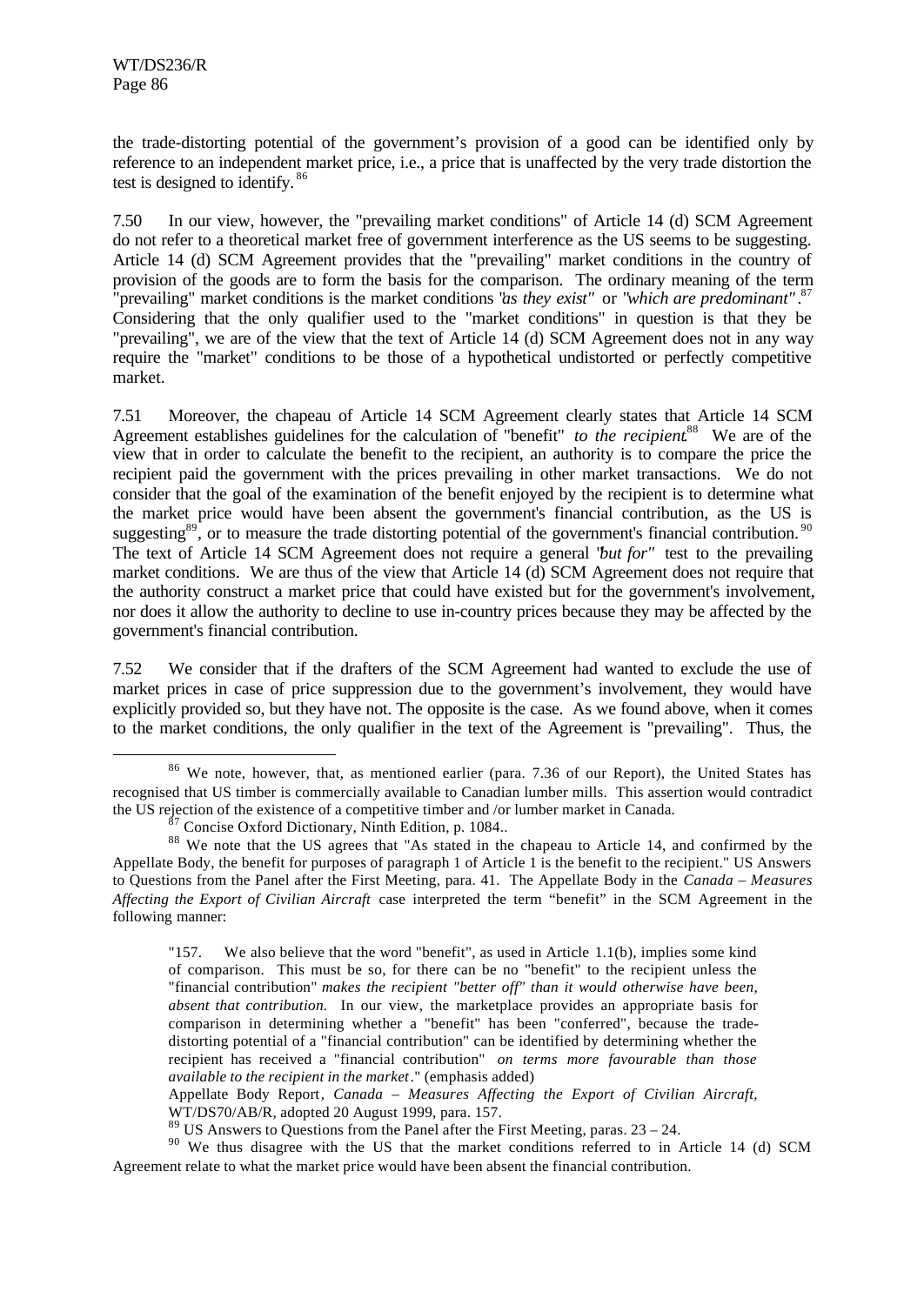market conditions are those that are actually existing in the country and are those faced by the recipient of the financial contribution. The reference prices are those that the producer would have had to pay if it had to buy the goods now provided by the government from a different and independent seller.

7.53 We wish to note that even if in certain exceptional circumstances it may prove difficult in practice to apply Article 14 (d) SCM Agreement, that would not justify reading words into the text of the Agreement that are not there or ignoring the plain meaning of the text. In our view, the text of Article 14 SCM Agreement leaves no choice to the investigating authority but to use as a benchmark the market, for the good (or service) in question, *as it exists* in the country of provision.

7.54 Canada also argues that the USDOC was not justified in rejecting private stumpage sales in Canada as providing a benchmark for market conditions in Canada. We note that the USDOC in its preliminary CVD determination found that

"the softwood harvest from Crown lands accounts for approximately 70 to 90 per cent of the stumpage sold in each province. Therefore, between 70 and 90 per cent of the good or service within each of the provinces is provided by the government. $"$ 

7.55 We conclude from this statement in the Preliminary Determination that between 10 and 30 per cent of the good within each province was not provided by the government. In the course of the proceedings before us, we requested further clarification from the parties as to the record evidence on the percentage of softwood lumber harvest in each province in Canada that took place on Crown land versus private land. The US stated that the evidence on the record at the time of the Preliminary Determination indicated that private stumpage sales represented 2 per cent in Alberta, 6 per cent in Manitoba, 8 per cent in Ontario, 10 per cent in British Columbia, 10 per cent in Saskatchewan and 17 per cent in Quebec. $92$ 

7.56 Finally, the US argues that as a practical matter, the USDOC could not have calculated the benefit on the basis of the private sales prices even if it had wanted to, since the Canadian provinces failed to provide the necessary information. We note first of all that, while the US has argued before us that private sales data were not provided, it is clear from the Preliminary Determination that this was not an element in the USDOC's decision to use a cross-border price analysis. In fact the USDOC clearly acknowledged that the Canadian provinces reported private stumpage prices but that "an examination of the information on the record demonstrates that the private stumpage prices reported by the Provinces do not constitute market determined prices ...".<sup>93</sup> The alleged lack of information is thus not mentioned by the USDOC as a consideration which led to its decision to use a cross-border price analysis. In any case, even the US acknowledges that at least two provinces (Quebec and Ontario) did provide private market standing timber prices.<sup>94</sup> Nevertheless, even for those two

<sup>91</sup> USDOC Preliminary Determination, p. 43195.

<sup>&</sup>lt;sup>92</sup> US Answers to Ouestions from the Panel after the First Meeting, para. 39. At the second meeting, we asked both parties the similar question of what percentage of the softwood harvest for sawmills took place on Crown land. Both parties provided essentially the same figures as in the US response at the first meeting. The one significant difference is that Canada reported that in respect of Quebec, 77 per cent of the logs processed in sawmills came from Crown land, and 23 per cent came from private land or from outside Quebec. The difference between the 23 per cent figure reported by Canada and the 17 per cent reported by the United States as the non-Crown timber harvest is accounted for by timber from outside Quebec that was processed in Quebec. US and Canada's answers to question 1 of the second set of questions. Exhibits US-55 and CDA-107.

<sup>&</sup>lt;sup>93</sup> USDOC Preliminary Determination, p. 43194.

<sup>&</sup>lt;sup>94</sup> US Answers to Questions from the Panel after the First Meeting, para 29. In fact the US admits that a third province, Alberta also provided some private sales information, but asserts that "the only information Alberta provided was a two page excerpt from a KPMG survey" without any supporting evidence or source information. US Answers to Questions from the Panel after the First Meeting , paras. 30 -31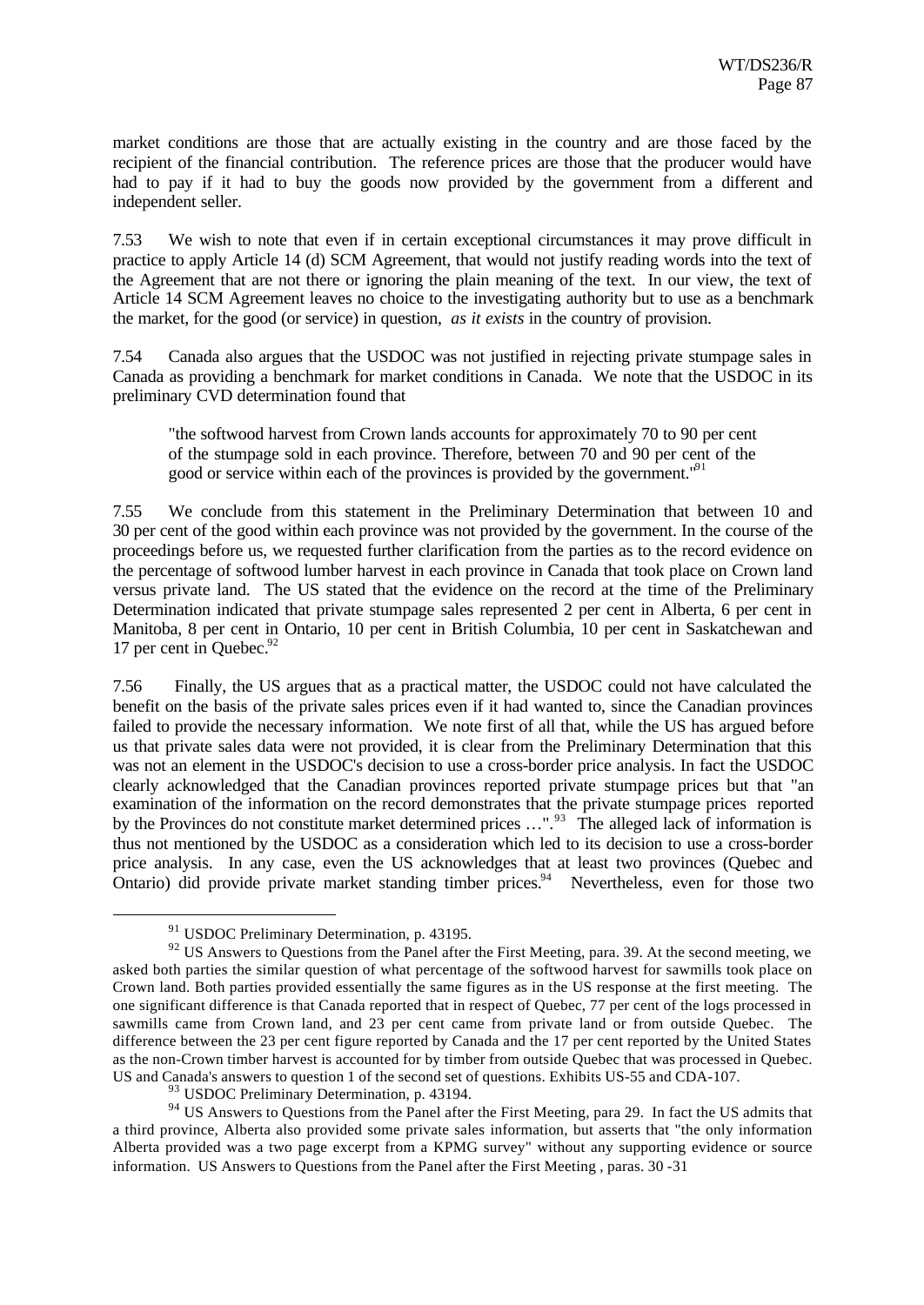provinces no private stumpage sales data were used as a benchmark, because of the alleged price suppression.<sup>95</sup>

7.57 Accordingly, based on our interpretation of the text of Article 14(d) SCM Agreement, which does not require the prevailing market conditions to be those of an "undistorted" market, we consider that the USDOC provided no rationale in the context of Article 14 (d) SCM Agreement for rejecting Canadian private stumpage prices as the basis for calculating the benefit.<sup>96</sup>

7.58 We note, moreover, that the domestic markets of the member countries of the WTO are not identical – nor are they expected to be – and that there is nothing in the WTO or SCM Agreement indicating that, in order to qualify as such, markets must meet specific qualitative requirements, as the US would seem to suggest. A contrary conclusion would lead to a result in which the importing country would have a very broad scope to choose another market, including its own, in order to determine benefit. Such a result would clearly distort the letter and purpose of Article 14 (d) and vitiate its intended application. We further note that using the US methodology for determining a benefit from the provision of government-owned resources that are not in themselves tradable across borders and not sold at public auction would lead to the virtual automatic determination of the existence of subsidization in a resource-rich exporting country, even where the perceived price difference was simply a reflection of the exporting country's comparative advantage in the product

# (c) Conclusion

7.59 We therefore find that by using prevailing *US* stumpage prices, which by definition do not constitute the prevailing market conditions in *Canada*, the USDOC acted inconsistently with Article 14 and 14 (d) SCM Agreement in determining the benefit to the recipient, and therefore also acted inconsistently with Article 1.1 SCM Agreement in determining the existence of a subsidy. As for the issue of the appropriateness of the actual adjustments used to calculate the benchmark stumpage prices in this case, our understanding is that Canada raised this point as factual support for its basic legal argument that the cross-border methodology used by the USDOC was invalid, and that Canada has raised no separate claim in this regard. Given this, and given our conclusion above, we do not need to consider this issue.

# **4. Claim 3: failure to examine and determine the existence of benefit to the producers of the subject product**

- (a) Arguments of the parties
- *(i) Canada*

l

7.60 Canada asserts that the USDOC impermissibly assumed that the alleged financial contribution to timber harvesters through the stumpage rights conferred a benefit on the downstream producers of

<sup>&</sup>lt;sup>95</sup> US Answers to Ouestions from the Panel after the First Meeting, para. 40. In addition, Canada notes that the four primary exporting provinces, among which British Columbia - which represents about 60 per cent of Canada's softwood lumber production according to the US - provided information to the USDOC demonstrating that they were operating their stumpage systems consistently with market principles. Canada adds that the information that for example British Columbia provided consisted of data on the volume and value of competitive sales of stumpage, sold through a competitive auction on the basis of price. Canada's Answers to Questions from the Panel after the First Meeting, paras. 62 –67.

<sup>&</sup>lt;sup>96</sup> The USDOC determined that "since stumpage fees on public lands are the price driver for the stumpage market in those Provinces, we conclude that the stumpage fees on private lands are largely derivative of the public land prices and are therefore distorted", and for that reason decided that they could not be used as a benchmark to determine the amount of benefit to the lumber producers. USDOC Preliminary Determination, p. 43195.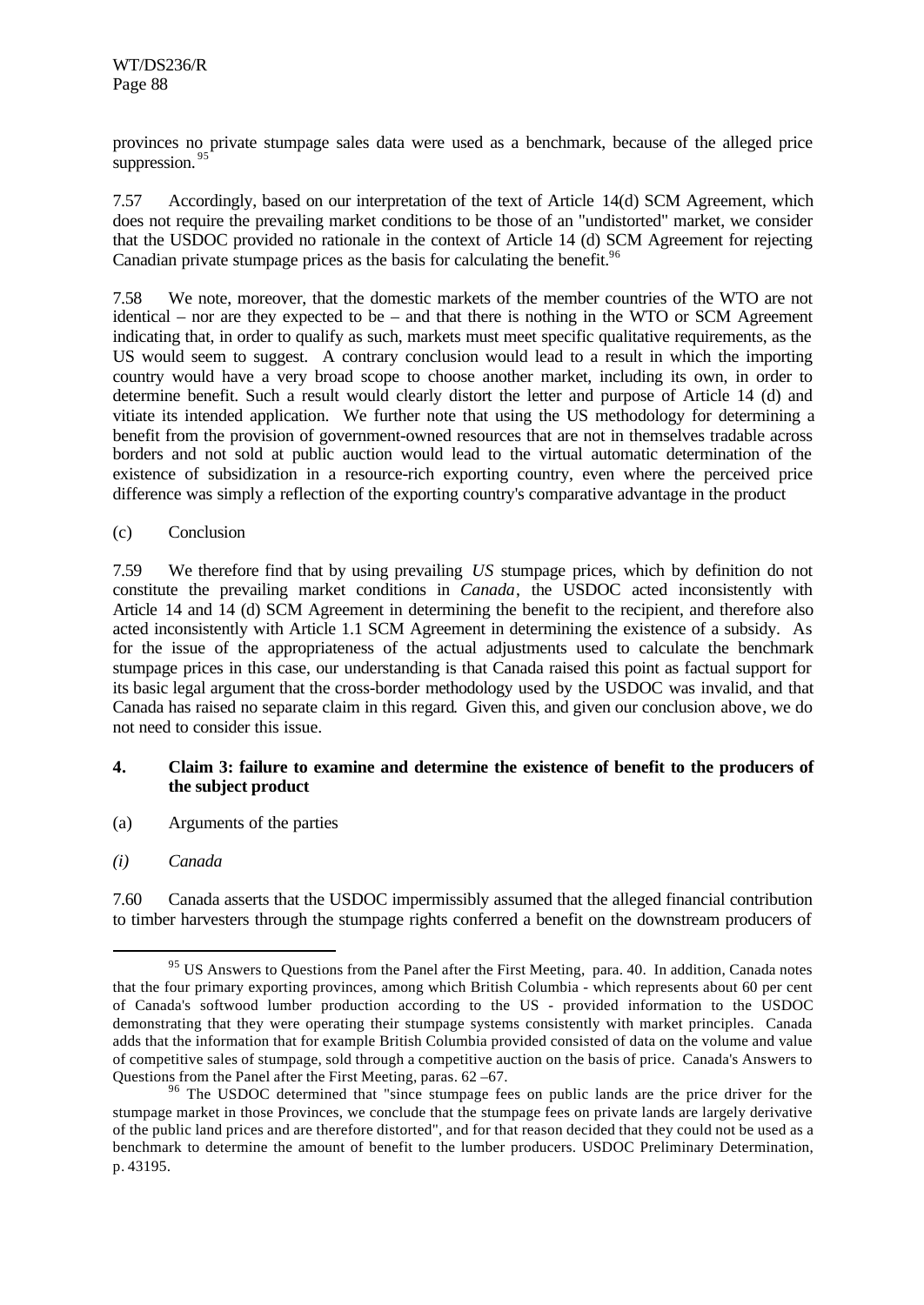softwood lumber. Canada notes that standing timber is harvested and processed into logs which are then processed in sawmills and pulp mills to produce a wide variety of products including softwood lumber, and that the lumber may then be sold at arm's-length as an end-product or sold to remanufacturing industries that make a vast array of products. Canada argues that it is not the case, as the US is suggesting, that all tenure or licence agreements require tenure/licence holders to own a sawmill. Nor are there in general any requirements either by law or by the terms of tenure that require tenure holders to sell to specific mills or to sell at specific prices or under specific terms and conditions. Canada argues that only in certain cases are tenure holders required to construct or maintain a facility with the ability to mill harvested timber.<sup>97</sup> Stumpage tenure holders are therefore in general free to sell their logs to unrelated sawmills.<sup>98</sup>

7.61 Canada asserts that the evidence on the record demonstrates that a significant portion of harvesting is done by entities operating at arm's-length from lumber producers, and logs produced by such independent entities are sold to lumber producers in arm's-length transactions. In such cases, according to Canada, the USDOC should have conducted a pass-through analysis to determine whether the alleged benefit from the stumpage programmes was passed through to the lumber producers.

7.62 Canada argues that the record indicates that for British Columbia, 30.09 per cent of timber from Crown licenses was harvested by companies that do not have sawmills (33.0 per cent if private land logging is included); in Quebec, apart from a certain type of tenures (Timber Supply Forest Management Agreement (TSFMA) tenures in particular), 27 per cent of the provincial harvest was sold through arm's-length transactions from private lands and Forest Management Contracts (FMC); in Ontario, 30 per cent of harvested timber from Crown land was sold to third parties who processed it into forest products; in Alberta, 6 per cent of total softwood logs harvest were sold at arm's-length in the sense that the transactions were between totally unrelated parties. Canada argues in addition that at least 8 primary mills requested an exclusion as they purchased all their log inputs in arm's-length transactions. Canada further asserts that a large number of unaffiliated remanufacturers purchase lumber in arm's-length transactions from lumber producers. Canada argues that in those arm's-length transactions, any alleged benefit to the lumber producers would not be passed through to the remanufacturers and that, therefore, remanufactured products cannot be presumed to be subsidized.<sup>99</sup> In any case, Canada submits, even prices between related parties may and often are also arm's-length prices because they are freely negotiated without regard to any relationship of the parties.<sup>100</sup>

7.63 According to Canada, when transactions take place at arm's-length, the recipient of a subsidy is presumed to have retained the benefit. Canada submits that since the USDOC failed to conduct an analysis of whether any benefits were passed along in such arm's-length transactions in the case at hand, its finding of a benefit conferred to the Canadian softwood lumber producers by the alleged provision of stumpage to the upstream log producers is inconsistent with the SCM Agreement.<sup>101</sup>

 $97$  Canada's Answers to Questions from the Panel after the First Meeting, para. 33.

<sup>98</sup> Canada's Answers to Questions from the Panel after the First Meeting, para. 34. According to Canada, the exception is Quebec where under the Timber Supply Forest Management Agreement mills hold the tenure and timber harvested under that tenure must be processed at that mill.

<sup>&</sup>lt;sup>99</sup> Canada's Second Written Submission, para. 83.

<sup>&</sup>lt;sup>100</sup> Canada's Answers to Questions from the Panel after the First Meeting, para. 49–61.

<sup>&</sup>lt;sup>101</sup> Canada argues that a subsidy is either direct in the case it confers a benefit on the recipient thereof (Article 1.1(a)(iii)), or is indirect in case a private entity is entrusted or directed by government to provide goods in a manner that confers a benefit (Article 1.1 (a) (iv)). In Canada's view, since in this case the alleged financial contribution (standing timber) was provided to the log producers and not to the downstream lumber producers, Article 1.1(a)(iv) SCM concerning indirect subsidies applies. In such a case, Canada argues, an investigating authority must also always establish both elements of a subsidy as regards a downstream producer that has allegedly been subsidized: a financial contribution to that downstream producer, and a benefit. According to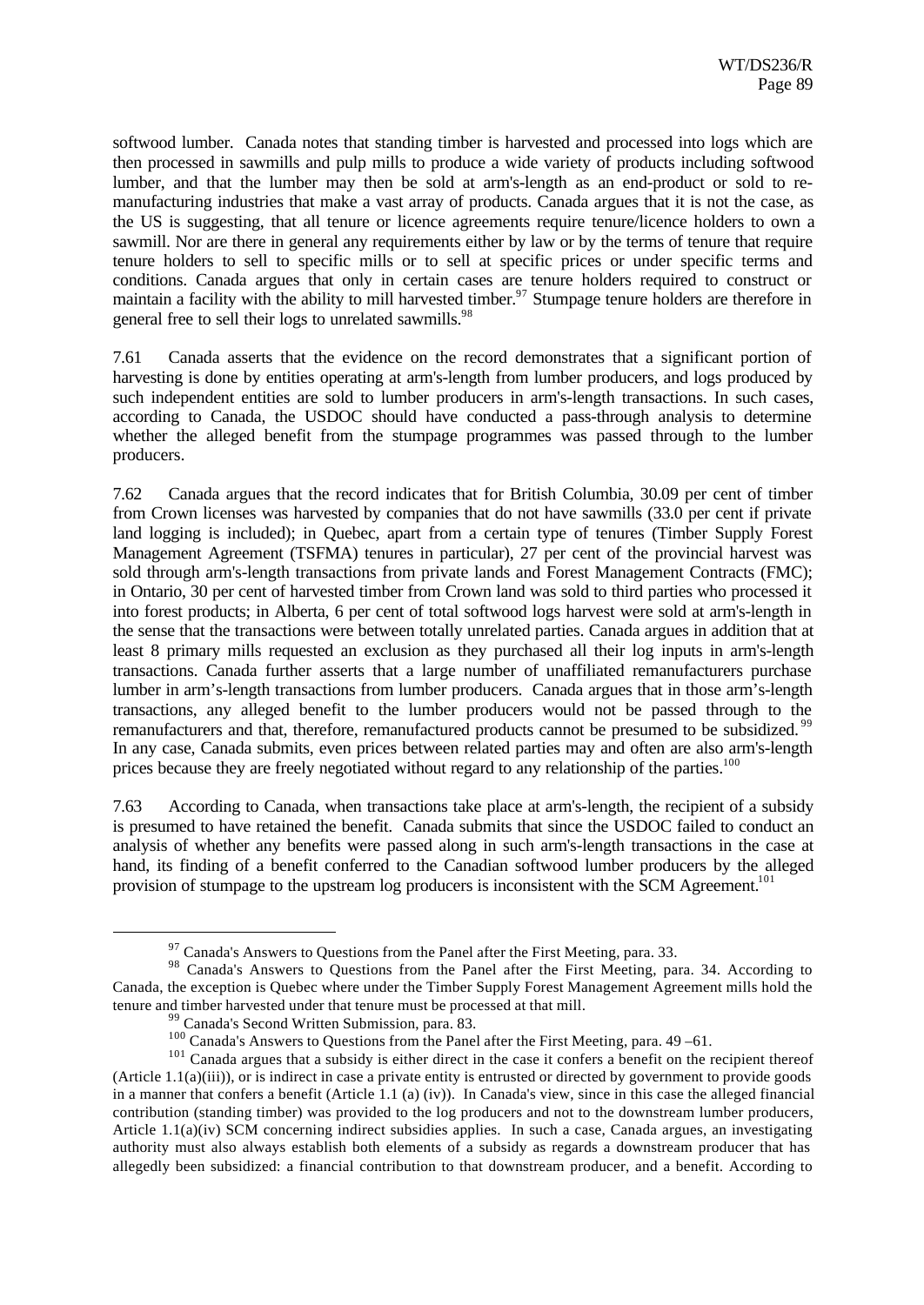l

### *(ii) United States*

7.64 The United States proffers two main arguments against the need for a pass-through analysis for determining benefit to the lumber producers. First, the US argues that no truly arm's-length transactions between independent harvesters and independent lumber mills existed. Second, the US asserts that a pass-through analysis was not required in this case as the investigation was conducted on an aggregate basis.

7.65 Concerning the first point, the US argues that no pass-through analysis was required because the subsidies were bestowed directly on the producers of the subject merchandise, since the entity receiving the financial contribution (standing timber) and the entity receiving the benefit (a belowmarket stumpage price) are "generally one and the same".<sup>102</sup> The United States asserts that a very significant number of timber harvesters also own sawmills and are therefore at the same time producers of softwood lumber. In other words, according to the US, most lumber producers are also harvesters of standing timber, which they obtain through the conclusion of tenure agreements with the Canadian provincial governments. The United States asserts that in fact each Canadian province generally requires that tenure holders be sawmills or own a sawmill.<sup>103</sup> The small portion of Crown timber harvested by tenure holders that do not own sawmills is subject to restrictions that tie the timber to specific sawmills in Canada.<sup>104</sup> In such circumstances, the US argues, the loggers and the lumber producers (sawmills) are thus not operating at arm's-length with each other<sup>105</sup>, and there is no need to examine the pass-through issue. Thus, according to the US, the evidence indicates that there are virtually no truly arm's-length transactions between harvesters and lumber mills, and the independent logger is therefore "largely a myth".<sup>106</sup>

7.66 The US argues that, in Canada's view, in two other situations involving arm's-length transactions a pass-through analysis was required:(i) in case logs are harvested by one sawmill and then sold at arm's-length to another sawmill, and (ii) when lumber is sold at arm's-length to companies that produce remanufactured lumber products. The US submits that in those two situations, no passthrough analysis is required in an aggregate case as all of the entities involved are producers of the subject merchandise.<sup>107</sup> The US is of the view that for remanufacturers who produce merchandise within the scope of the investigation, it is only in the context of determining a company-specific subsidy rate that a pass-through analysis may be necessary.  $^{108}$  The US asserts that, as a result, the USDOC did not request any information on these types of transactions. According to the US, the precise amount of the benefit received by individual producers (for example, whether the benefit

Canada, in addition to failing to determine any benefit, the USDOC failed to establish that the lumber producers received a financial contribution, as it did not demonstrate that the Canadian provinces directed the log producers to provide a financial contribution (logs) to the lumber producers. Canada's Answers to Questions from the Panel after the First Meeting, para. 81.

<sup>&</sup>lt;sup>102</sup> US Answers to Questions from the Panel after the First Meeting, para. 43.

<sup>&</sup>lt;sup>103</sup> US Answers to Questions from the Panel after the First Meeting, para. 1.

<sup>&</sup>lt;sup>104</sup> US Answers to Questions from the Panel after the First Meeting, para. 9.

<sup>&</sup>lt;sup>105</sup> US Answers to Questions from the Panel after the First Meeting, para. 87.

<sup>&</sup>lt;sup>106</sup> US Answers to Questions from the Panel after the First Meeting, para. 44.

<sup>&</sup>lt;sup>107</sup> US Answers to Questions from the Panel after the First Meeting, para. 48. According to the US, "in an aggregate case, the Commerce Department determines the total amount of the subsidy to producers of the subject merchandise and allocates that amount over all sales of the subject merchandise. Thus, when all of the alleged recipients of the financial contribution and the benefits are producers of the subject merchandise, no further analysis is required to perform the aggregate calculation. Benefits that potentially shift from one producer to another in an arm's-length transaction would still be part of the overall numerator (either remaining with the original recipient or "traveling to" the purchaser), as long as both companies produce subject merchandise". US Answers to Questions from the Panel after the First Meeting, para 76.

<sup>&</sup>lt;sup>108</sup> US Answers to Questions from the Panel after the First Meeting, para. 50.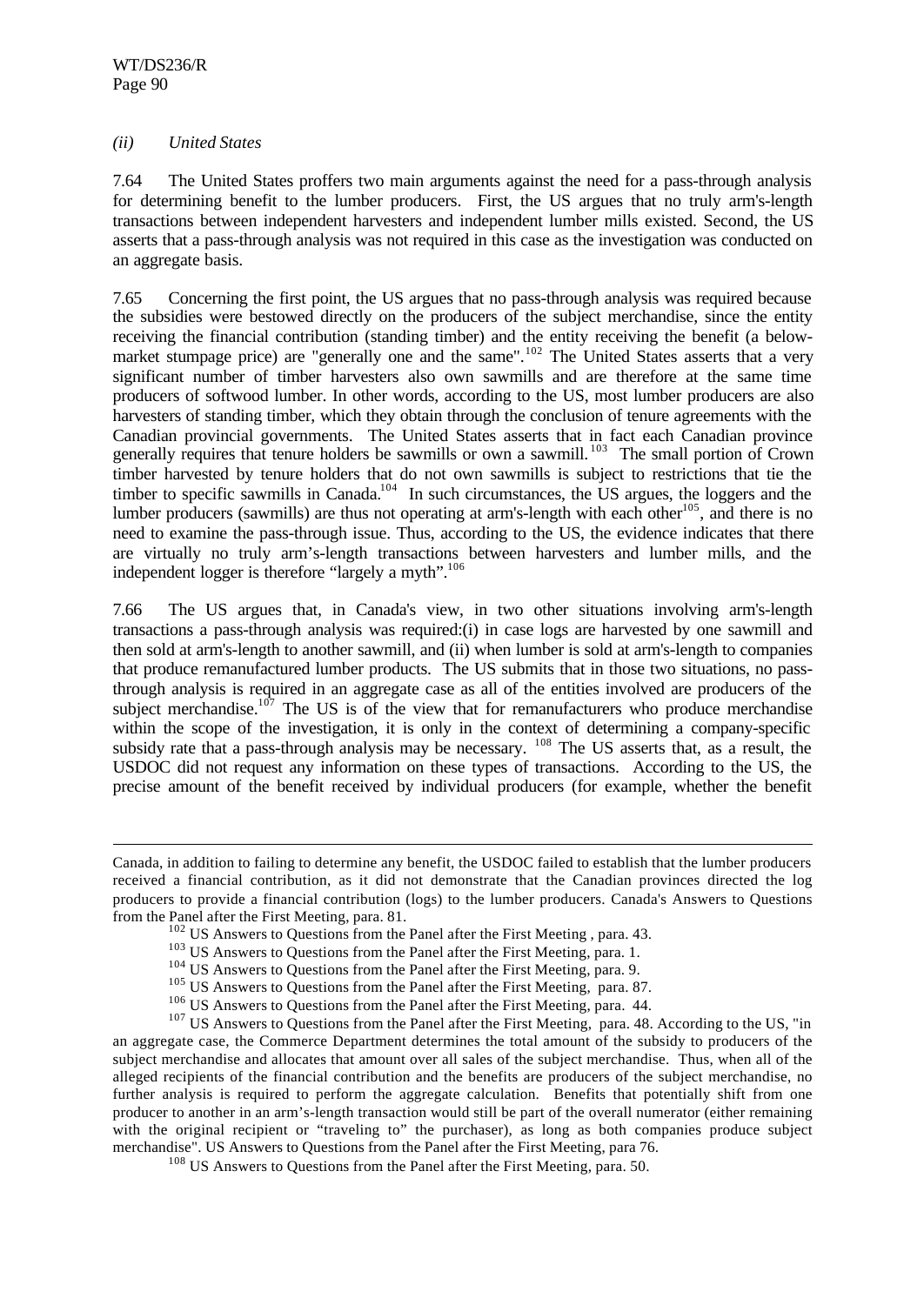stayed with the original recipient or "travelled to" the purchaser) would only be determined in a company-specific review.

7.67 In sum, the US argues that, given this evidence, it was not necessary for the USDOC to conduct a pass-through analysis in order to determine the existence of benefit to Canadian softwood lumber producers by the government provision of stumpage. $109$ 

### (b) Analysis

l

7.68 Article 1.1 (b) SCM Agreement establishes that a subsidy shall be deemed to exist if there is a financial contribution by the government and a benefit is thereby conferred on the producers of this subject product, in this case softwood lumber. The USDOC determined that the provision of stumpage, standing timber, constituted a financial contribution by the government. However, the subject product of the USDOC's countervailing duty investigation is the downstream product, softwood lumber, which is processed from logs, which in turn have been processed from standing timber. The various forms of stumpage agreements in the form of tenures or licenses are all concluded between timber harvesting companies/loggers and the provincial governments.

7.69 We consider that the question before us is whether under the facts of this case, the USDOC was required to examine whether, in certain transactions covered by the investigation, some or all of the alleged benefit to the tenure holders from the stumpage programmes was passed through to the producers of the subject merchandise exported to the US. These transactions were not only the case where a sawmill buys logs in an arm's-length transaction but also where a re-manufacturer buys lumber for further processing in an arm's-length transaction. Thus, conceptually, for some remanufactured products that are subject merchandise the issue of quantifying pass-through of benefit could involve two separate arm's-length transactions.

7.70 We note that the US agrees that if a government makes a financial contribution to an entity which does not produce the subject merchandise, it would be necessary to analyze whether that financial contribution benefitted another entity that does produce the subject merchandise.<sup>110</sup> The US also acknowledges that, in theory, an arm's-length transaction between an independent tenure holder and an unrelated lumber mill may give rise to the issue of whether the financial contribution to the tenure holder conferred a benefit on the lumber producer.

7.71 We are of the view that an authority may not assume that a subsidy provided to producers of the "upstream" input product automatically benefits unrelated producers of downstream products, especially if there is evidence on the record of arm's-length transactions between the two.<sup>111</sup> Rather,

<sup>&</sup>lt;sup>109</sup> The US argues that if the government made the financial contribution to an entity that does not produce the subject merchandise, it would be necessary to analyse whether that financial contribution benefited another entity that does produce the subject merchandise. In this case, according to the US, the only allegation of a financial contribution to an entity that does not produce the subject merchandise is Canada's claim that there is a significant volume of Crown timber that the provincial governments provide to independent loggers who then sell the timber at arm's-length to lumber mills. However, the US submits, the evidence does not support Canada's claim. The US refers to its discussion in paras. 1–11 of its answers to questions from the Panel. US Answers to Questions from the Panel after the First Meeting, paras. 46 –47.

<sup>&</sup>lt;sup>110</sup> US Answers to Questions from the Panel after the First Meeting, para. 46.

<sup>111</sup> We note that in the *United States - Pork* case, the Panel stated that the parties "did not dispute that Canada had granted subsidies to swine producers, that swine producers and pork producers are separate industries operating at arm's-length and that the subsidies granted to swine producers could have indirectly bestowed a subsidy on the production of pork". For all these reasons, the Panel concluded that the DOC should have examined whether and to what extent the subsidies bestowed on the upstream producers benefited the downstream producers. Panel Report, *United States, Countervailing Duties on Fresh, Chilled and Frozen Pork from Canada*, DS7/R, adopted on 11 July 1991, 38S/45.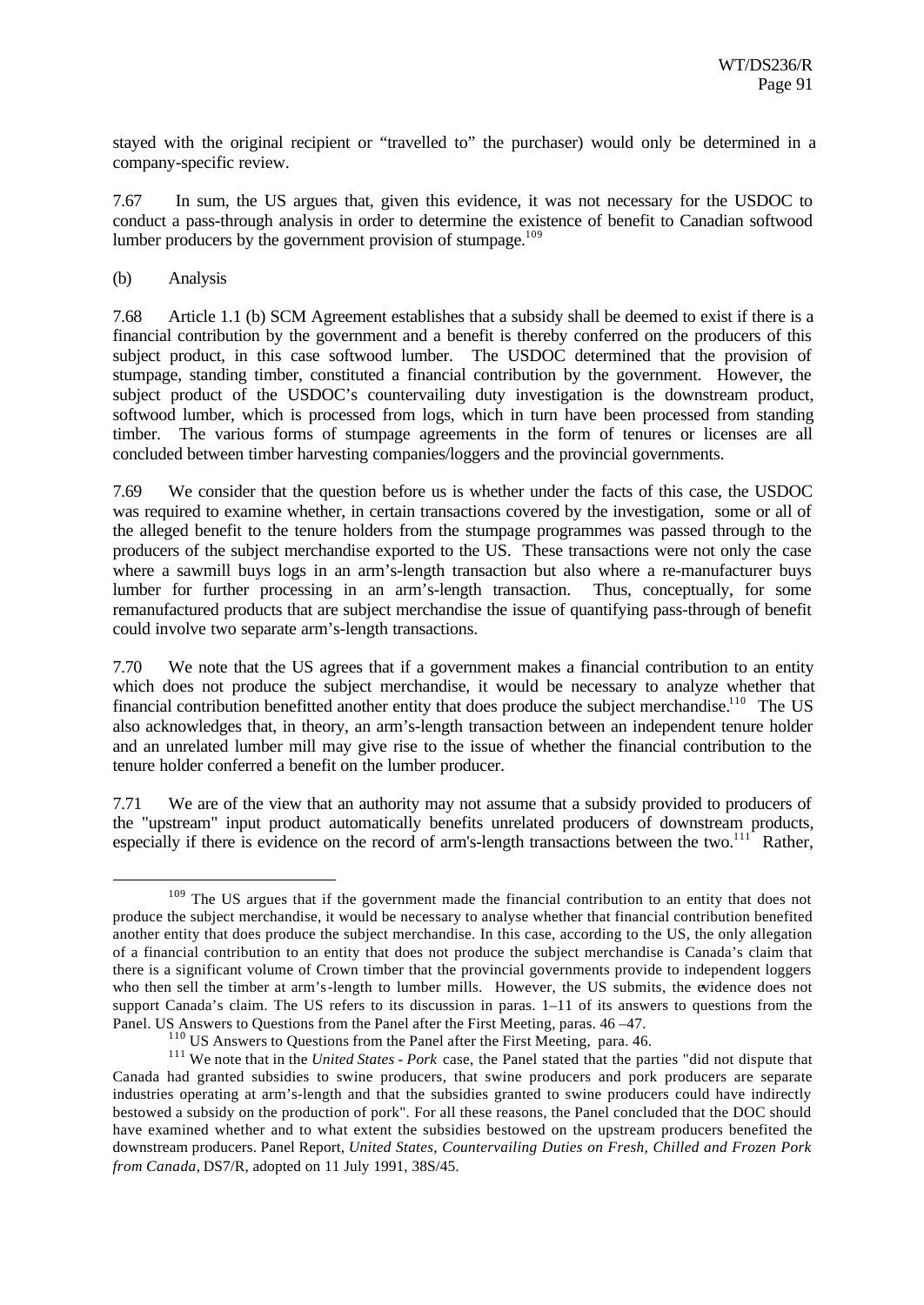l

we consider that in such circumstances the investigating authority should examine whether and to what extent the subsidies bestowed on the upstream producers benefited the downstream producers. In this respect, we recall that in the *US – Lead and Bismuth II* case (WT/DS138/AB/R) the Appellate Body concluded in a different context involving subsidies provided to entities subsequently privatized, that an entity other than the original recipient of the subsidy should not be deemed to have received a benefit in the case where an arm's-length price was paid to acquire the entity that had received the subsidies:

"68. The question whether a "financial contribution" confers a "benefit" depends, therefore, on whether the recipient has received a "financial contribution" on terms more favourable than those available to the recipient in the market. In the present case, the Panel made factual findings that UES and BSplc/BSES paid fair market value for all the productive assets, goodwill, etc., they acquired from BSC and subsequently used in the production of leaded bars imported into the United States in 1994, 1995 and 1996. We, therefore, see no error in the Panel's conclusion that, in the specific circumstances of this case, the "financial contributions" bestowed on **BSC** between 1977 and 1986 could not be deemed to confer a "benefit" on UES and **BSplc/BSES.** (emphasis added)<sup>112</sup>

7.72 Canada and the US agree that the evidence on the record demonstrates that a large number of tenure holders own a sawmill and are thus at the same time softwood lumber producers. It is clear that in such circumstances of complete identity between the tenure holder/logger and the lumber producer, no pass-through analysis is required. Canada argues however that in a significant number of cases, lumber producers purchase logs at arm's-length from unrelated tenure holders. In addition, Canada argues that logs are traded at arm's-length between lumber producers and that lumber is sold at arm's-length by sawmills to remanufacturers who also produce the subject merchandise. According to Canada, in all these situations, USDOC failed to examine whether the subsidy passed through to the producers of the subject merchandise, softwood lumber. The US submits that the evidence does not support Canada's argument concerning independent loggers. As far as the two other categories is concerned, the US submits that the question of pass-through is moot in an aggregate investigation since all of the entities concerned are also producers of the subject merchandise.

7.73 We first examine the evidence on the record with regard to the relationship between the lumber producers and the tenure holders/loggers. The USDOC Preliminary Determination and additional clarifying statements of the US in the current proceedings reveal that not all logging companies are at the same time softwood lumber producers. For Ontario, the USDOC states in its Preliminary Determination that lumber producers may obtain the forest products they need in five ways. One such way is to pay the government stumpage fees and harvest the timber themselves, but another way is to purchase logs at arm's-length from a company that harvested them from Crown lands.<sup>113</sup> As the US clarified before the Panel, the record shows that for British Columbia, between 9

<sup>112</sup> Appellate Body Report, *United States – Imposition of Countervailing Duties on Certain Hot-Rolled Lead and Bismuth Carbon Steel Products Originating in the UK*, ("*US - Lead and Bismuth II*"), WT/DS138/AB/R, adopted on 7 June 2000, para. 68. We further note that the Panel in the *US – Lead and Bismuth II* case (WT/DS138/R) observed in a footnote that:

fn 69. " … a "financial contribution" does not have to be bestowed directly on a company in order to confer a "benefit" on that company. For example, one company may be found to "benefit" from a "financial contribution" conferred on another company. Furthermore, in certain circumstances an untied, non-recurring "financial contribution" bestowed directly on, and benefiting, a prior company may be deemed to have been bestowed indirectly on the successor company".

Panel Report, *US - Lead and Bismuth II*, WT/DS138/R, adopted as upheld by the Appellate Body Report WT/DS138/AB/R on 7 June 2000, footnote 69.

<sup>113</sup> USDOC Preliminary Determination, p. 43203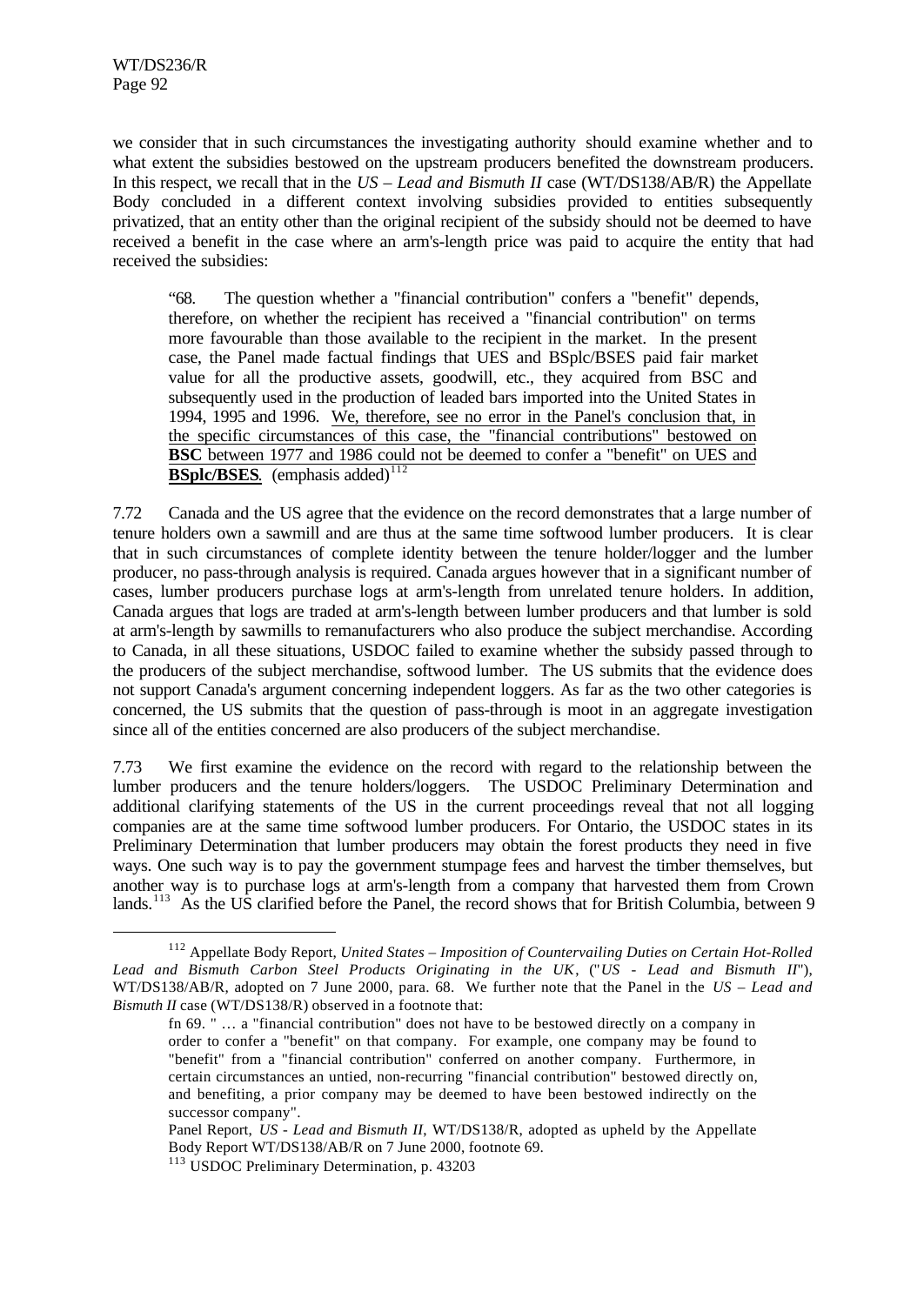and 17 per cent of Crown timber harvest is done by independent harvesters.<sup>114</sup> For Alberta, the US states that 95 per cent of softwood timber was provided to tenure holders who own sawmills. This suggests that some 5 per cent of the timber provided would have been sold to sawmills by unrelated loggers. For Saskatchewan and Manitoba, the US gives a similar figure of 95 per cent of softwood timber which was provided to entities that also hold provincial licences to operate sawmills.<sup>115</sup> The USDOC also acknowledged that it received a number of company specific requests for exclusion, thirteen of which from companies "purchasing logs at arm's-length, from private lands, or from US suppliers".  $116$ 

7.74 We find that the US has thus conceded before us that in a certain number of cases, the lumber producers were independent from the tenure harvesters and may well have had to pay an arm's-length price to obtain the allegedly subsidized logs from the harvesters. Nothing in the record indicates, and the US does not argue, that in such cases where the harvesters and lumber producers are unrelated, the USDOC examined whether the prices charged between the harvester and its customer, the unrelated lumber producer, were at arm's-length, and hence whether any benefit passed through. We find that in such circumstances, where a downstream producer of subject merchandise is unrelated to the allegedly subsidized upstream producer of the input, an authority is not allowed to simply assume that a benefit has passed through. We further consider that conducting the investigation on an aggregate basis versus a company-by-company basis is irrelevant to this issue. The fact that in the large majority of cases the lumber producers and the harvesters are related, does not imply that it is no longer necessary in cases where there is no such relationship to examine and determine whether a benefit existed for the independent producers of the subject merchandise including independent remanufacturers. By failing to examine whether the independent lumber producer paid arm's-length prices for the logs that they purchased, the USDOC determined the benefit to the producers of the subject merchandise inconsistently with the SCM Agreement.

7.75 The US argues, with regard to the situations of sawmills buying logs from other sawmills at arm's-length and of remanufacturers purchasing lumber from unrelated sawmills, that no pass-through analysis was required as all of the entities involved are producers of the subject merchandise. In sum, the US position, both in the investigation and before us, is that in an aggregate case, no pass-through analysis is necessary where all of the entitities involved are producers of the subject merchandise. We find no basis in the SCM Agreement for this argument, however. In our view, the purpose of the original investigation is precisely to determine whether and to what extent a subsidy has been granted to the producer of the subject merchandise. An authority cannot simply assume the existence of such a benefit in the original investigation. As the Appellate Body in the *Lead and Bismuth* Case stated:

"In an original investigation, the investigating authority must establish that *all* conditions set out in the *SCM Agreement* for the imposition of countervailing duties are fulfilled."<sup>117</sup>

7.76 Here we recall that any calculation of the rate of subsidization in a countervailing duty investigation involves three distinct steps. First is the calculation of the total amount of the subsidy provided during the period of investigation (the establishment of the numerator of the equation). Second is the calculation of the total amount of relevant sales to which the subsidy amount can be attributed (the establishment of the "sales denominator"). Third is the calculation of the rate of

<sup>&</sup>lt;sup>114</sup> US Answers to Questions from the Panel after the Second Meeting, para. 18.

<sup>&</sup>lt;sup>115</sup> US Answers to Questions from the Panel after the Second Meeting, paras. 21-23.

<sup>116</sup> USDOC Preliminary Determination, p. 43188

<sup>&</sup>lt;sup>117</sup> Appellate Body Report, *US - Lead and Bismuth II*, WT/DS138/AB/R, adopted on 7 June 2000, para. 63.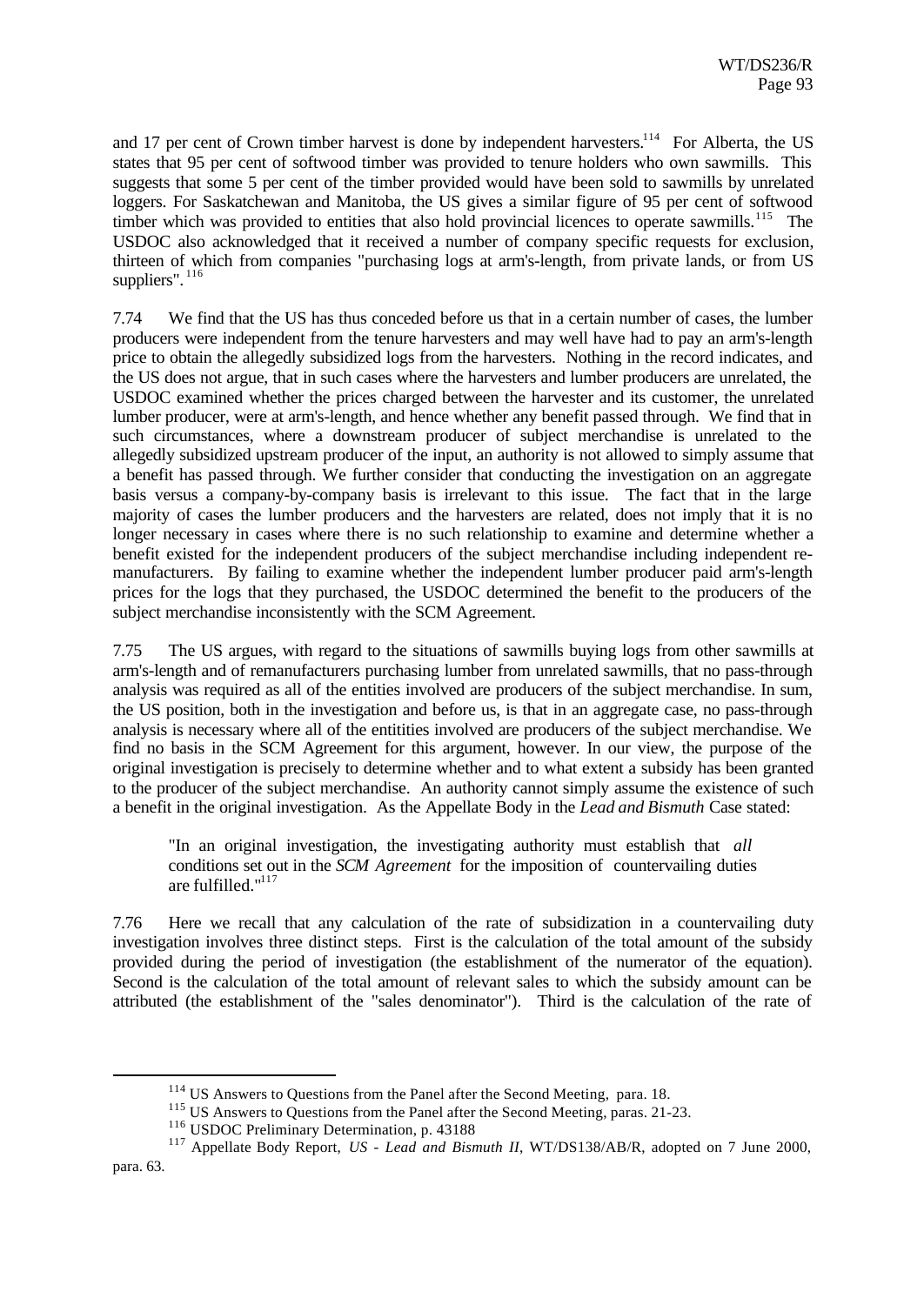subsidization, by dividing the subsidy amount numerator by the denominator of relevant sales. The result is an *ad valorem* rate of subsidization of the subject merchandise.<sup>118</sup>

7.77 In this dispute, the US seems to be approaching the issue of pass-through of benefits as if it can be resolved solely by correctly identifying the value of relevant sales of the subject merchandise (softwood lumber) to be used as the denominator. This appears to be the reasoning behind the US position that a pass-through analysis for the purchases of inputs by unrelated producers of softwood lumber would be unnecessary where the calculation is performed on an aggregate basis. We disagree. In our view, the issue of pass-through has to do in the first instance with correctly establishing the amount of the subsidy benefiting the producers of the subject merchandise, i.e. the numerator. That is, alleged benefits from the stumpage programmes can only be included in the total subsidy amount to the extent that they benefit the producers of the subject merchandise, softwood lumber. Where a given producer of the subject merchandise itself harvests logs, and thus itself is the recipient of the alleged benefit, the entire amount of the alleged benefit to that recipient can be included in the subsidy amount (numerator) without further analysis. Where, however, a producer of softwood lumber does not itself harvest logs, but instead buys logs or lumber from unrelated suppliers, any alleged benefit from the stumpage programmes that may have benefitted the producer of the logs or lumber involved could only be included in the total subsidy amount to the extent that it has been established as a factual matter that the purchaser has received some or all of the benefit.

7.78 We find particularly important in this respect that, as Canada pointed out<sup>119</sup>, prior to the Preliminary Determination, the USDOC had applications for exclusion from 98 producers who purchased logs or lumber from unrelated suppliers.<sup>120</sup> Of these, 78 were remanufacturers unrelated to firms with harvesting rights and at least 8 were first mills that purchased all of their log inputs from unrelated suppliers. In light of the fact that, at the Preliminary Determination, the USDOC had knowledge of a sizeable number of lumber producers purchasing log and lumber inputs from unrelated suppliers allegedly at arm's-length, the USDOC should have examined, in calculating the total amount of the alleged subsidy, whether and to what extent any benefit passed through to those lumber producers.

### (c) Conclusion

l

7.79 In sum, we find that in this case, there was evidence on the record of a certain amount of sales by producers of logs that did not own a lumber-processing facility, and were not related to the downstream lumber producers to which they sold their logs. In addition, there is evidence on the record that USDOC was aware of the fact that a number of lumber producers buy logs or lumber inputs from unrelated sawmills We therefore find that, given such record evidence, the absence of any examination of these transactions by the USDOC was not consistent with the SCM Agreement. The USDOC should have examined, in the original investigation, whether, in cases where the tenure holders were not at the same time processing the logs in their own sawmills, the lumber producers benefited from the financial contribution given to the tenure holders. We therefore conclude that the USDOC imposed a provisional countervailing duty without determining the existence and amount of the benefit conferred on the allegedly subsidized product, and, therefore, in a manner inconsistent with the SCM Agreement. $121$ 

<sup>&</sup>lt;sup>118</sup> This is of course without prejudice to other bases for calculating the rate for the levying of countervailing duties such as on a per unit basis, by using as the denominator the number of units of relevant sales.

<sup>&</sup>lt;sup>119</sup> Canada's Answers to Ouestions from the Panel at the First Meeting, para. 60.

<sup>&</sup>lt;sup>120</sup> See Letter to the Honourable Donald L. Evans from Weil, Gotshal & Manges, Certain Softwood Lumber From Canada: Company Exclusions, p. 3-4 and appendices A-F (August 8, 2001) (Exhibit CDA-44).

<sup>&</sup>lt;sup>121</sup> In light of this finding, we see no need to address the issue raised by Canada in footnote 101.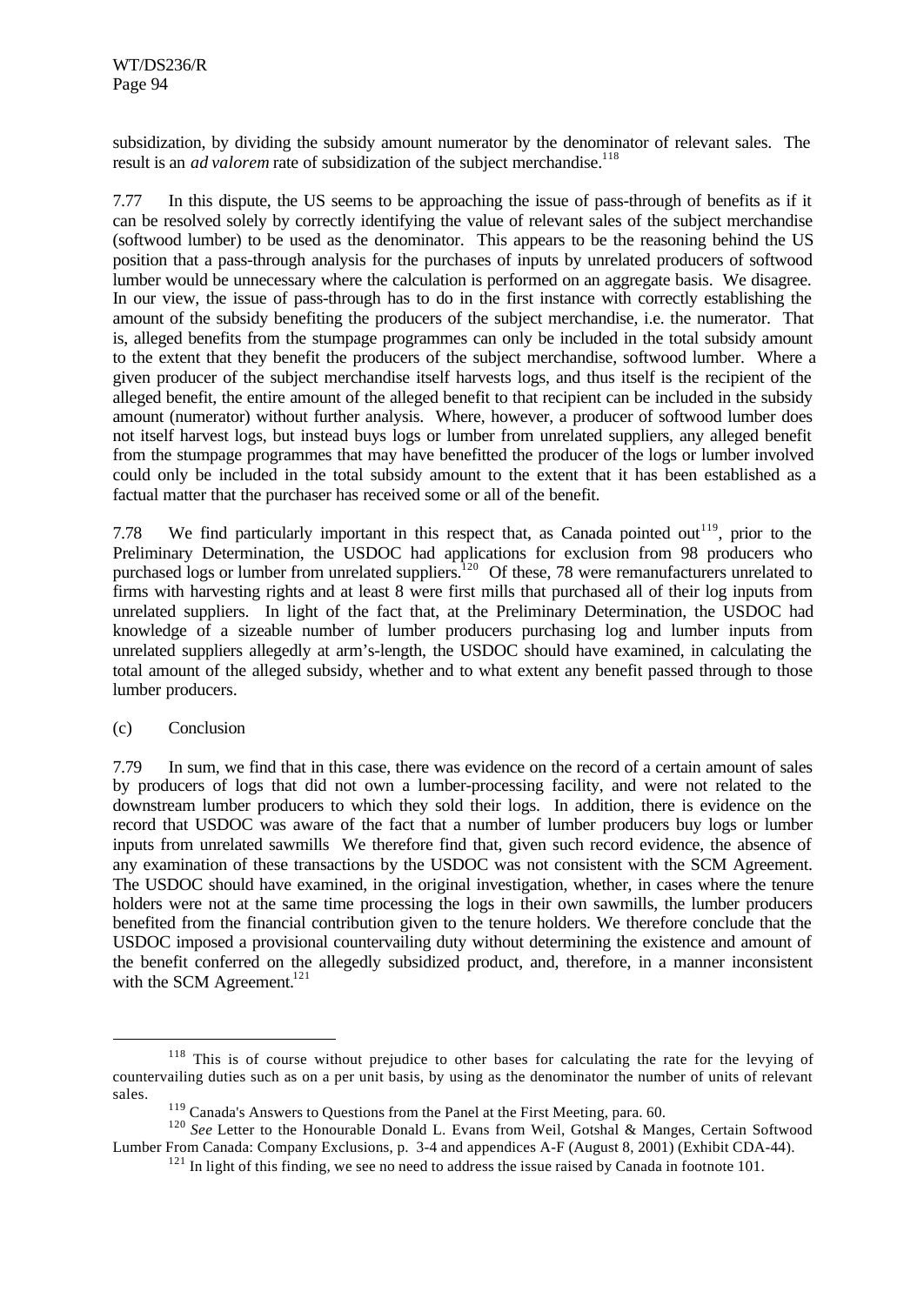# **5. Claim 4: impermissible application of a provisional duty in excess of the subsidy rate**

(a) Arguments of the parties

#### *(i) Canada*

l

7.80 Canada argues that the US calculated the subsidy rate of 19.31 per cent *ad valorem* on a first mill basis, but applied it on an entered value basis with the effect of significantly increasing the provisional measures applied to a considerable portion of Canadian exports of softwood lumber to the United States. Canada argues that in all of the subsidy calculations, the denominator was the value of sawmill (first mill)<sup>122</sup> exports. Nevertheless, in a decision memorandum<sup>123</sup> accompanying the USDOC's instructions to Customs, the USDOC claims that the record for the Preliminary Determination supports the collection of countervailing duty deposits on an entered value basis. Canada submits that this practice implies that the importer of the value-added product faces an actual duty of above 19 per cent of the first mill value. This application of a duty in excess of the rate is inconsistent with the SCM Agreement.

7.81 Canada asserts that the statement by Statistics Canada on which the USDOC based its decision in this regard, which stated that the data provided related to both first-mill and "remanufactu*rers*" reflects a typographical error. Canada argues that, in actuality, the statement which caused the alleged confusion intended to say that "it was not possible to exclude 're-manufactu*res* from its results." Canada argues that the actual calculation methodology in the survey makes clear that the data provided were in fact from a survey of "sawmills" (also noted as "first mills"), and that the discussion of the methodology further intended to explain that the data also included a small portion of remanufactured products that were produced *by the sawmills*. According to Canada, this is because Statistics Canada stated that it was unable to isolate the small portion of further millwork or value added that was performed *within* the sawmills, and therefore, such values were included in the reported data. Canada argues that it explained this clearly in its 21 August and 27 August submissions to the USDOC, *prior to* the time at which the USDOC issued its Customs instructions implementing the decision on a final mill basis.<sup>124</sup> However, Canada submits, even though Canada had fully

<sup>&</sup>lt;sup>122</sup> Sawmills produce lumber from logs and ship the lumber to either end-users or downstream valueadded re-manufacturers (final mills) that use lumber inputs and produce further processed lumber products..

<sup>&</sup>lt;sup>123</sup> Memorandum from M.G. Skinner, Director, Office of AD/CVD Enforcement VI to B.T. Carreau, Deputy Assistant Secretary, AD/CVD Enforcement, re "Basis of the Countervailing Duty Deposit Rate," dated 31 August 2001, p. 3. (Exhibit CDA-31)

<sup>&</sup>lt;sup>124</sup> *See, e.g.,* Letter from Weil, Gotshal & Manges, counsel for the Government of Canada, to the Department of Commerce regarding Certain Softwood Lumber Products from Canada: StatsCan Data Based on "First Mill" Values, dated 21 August 2001 (Exhibit CDA-96), where Canada explained:

Confusion on this issue arose as a result of a statement in the GOC Questionnaire Response that, "[b]ecause the MSM does not collect commodity data, it was not possible to exclude 're-manufacturers' from its results." *See* Questionnaire Response on Behalf of the GOC, Volume I, Exhibit GOC-GEN-2 ("Calculation Methodology Summary") (28 June 2001) [Exhibit US-13]. As was explained in the meeting with the Department, however, this statement does not mean that the data on the record relate to any manufacturers other than "sawmills." Rather, when read in context (*i.e.*, in relation to the Monthly Survey of Manufacturing for the Sawmills industry), the explanation simply indicates that, if a primary sawmill performed additional manufacturing within its own mill, such additional millwork would be included in the data, because commodity details on the production of sawmills are not broken out in the survey. Any such further processed products of the sawmills would, moreover, be "first mill" products. As is demonstrated in the Attachment to this letter, the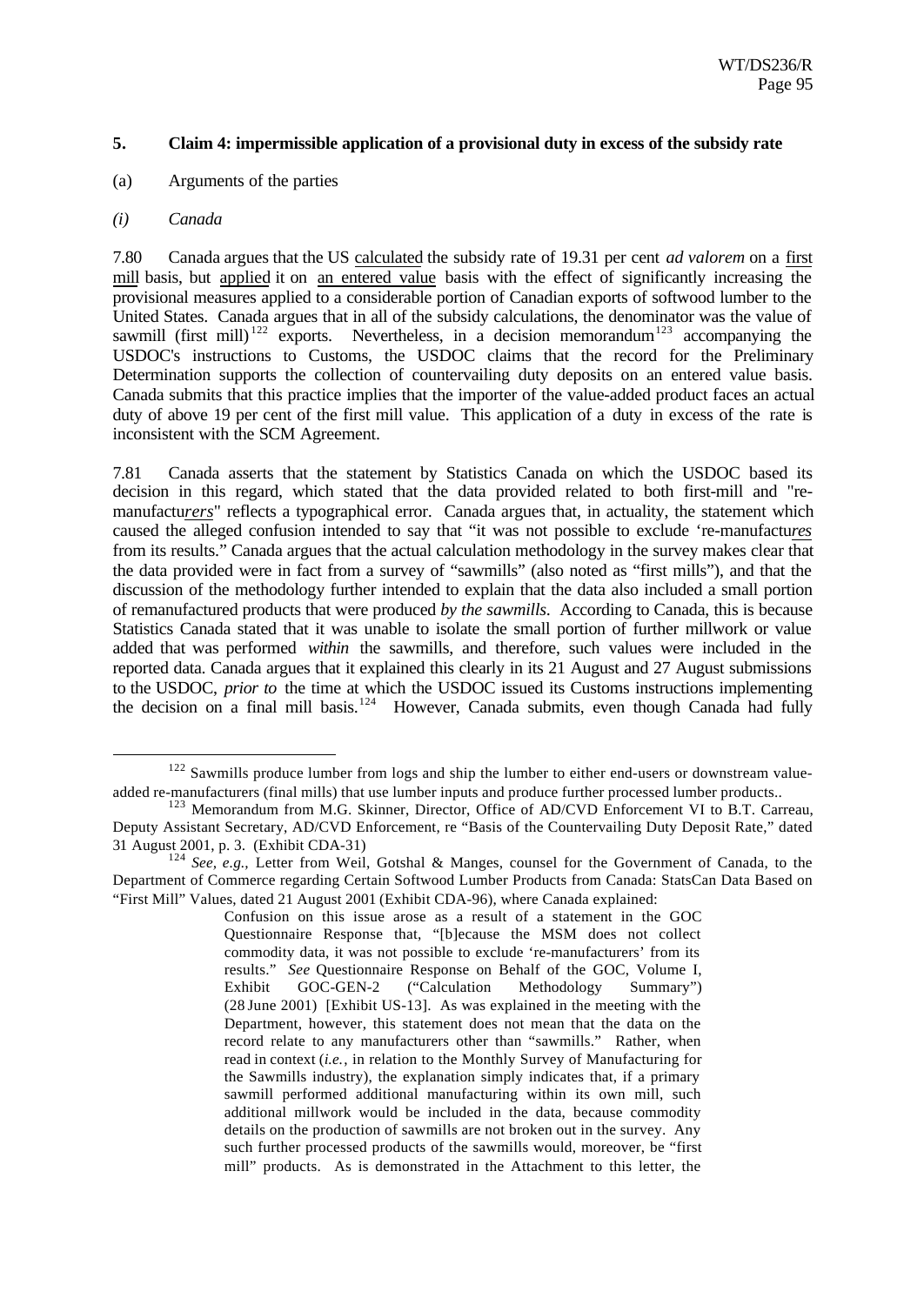explained that the data used in the preliminary calculations did not contain any final mill sales, the United States applied provisional measures on a final mill basis.

### *(ii) United States*

7.82 The United States submits that the USDOC calculated the duty based on the total value of all sales (first mill and remanufactured) which was the information requested from and provided by Canada in the Questionnaire.<sup>125</sup> The US argues that the Canadian argument is flawed since the USDOC at the time of making its determination did not know and could not know that the information provided by Canada only referred to first mills, since Canada only informed the USDOC of this for the first time after the Preliminary Determination. As this is evidence and information not before the USDOC at the time of the determination, the Panel cannot take it into account when reviewing the USDOC's Preliminary Determination.<sup>126</sup>

#### (b) Analysis

l

7.83 In light of our finding above concerning the USDOC's incorrect determination of the amount of benefit which formed the basis for the calculation of the countervailing duty rate, we consider that it is not necessary for us to address this claim in order to resolve the dispute before us and we therefore decide to apply judicial economy in respect of this claim.

# **6. Conclusion on Canada's claims relating to the Preliminary Countervailing Duty Determination.**

7.84 In light of our conclusions above that the USDOC Preliminary Countervailing Duty Determination

- was not inconsistent with Article 1.1(a) SCM Agreement when it found that the provision of stumpage constituted a financial contribution, in the form of the provision of a good or service;
- failed to determine the existence and amount of benefit to the producers of the subject merchandise on the basis of the prevailing market conditions in Canada as required by Article 1.1 (b) and Article 14 and 14(d) SCM Agreement; and

reported StatsCan data, which was limited to NAICS subsection 321111, do not contain any sales or production information for "remanufacturers."

*See also* Letter to the Honourable Donald L. Evans from Weil Gotshal and Manges (27 August 2001) (Exhibit CDA-46) ("As explained in [Canada's August 15, 2001 (Exhibit CDA-45) and 21 August 2001 (Exhibit CDA-96)] submissions, with the exception of insignificant amounts for first-mill further manufactured products, these data do not include shipments made by 'remanufacturers.'")

 $125$  The US argues that the USDOC asked for information on total value of sales and specifically requested to include information on remanufactured products, and that Canada replied that the information provided included both. US First Written Submission, footnotes 84 -85; Exhibit US-12 and US -13.

<sup>126</sup> The US refers to the Panel report in *US – Measure Affecting Imports of Woven Wool Shirts and Blouses from India*, which stated that: "When assessing the WTO compatibility of the decision to impose national trade remedies, DSU panels do not reinvestigate the market situation but rather limit themselves to the evidence used by the importing Member in making its determination to impose the measure. In addition, such DSU panels, contrary to the TMB, do not consider developments subsequent to the initial determination. In respect of the US determination at issue in the present case, we consider, therefore, that this Panel is requested to make an objective assessment as to whether the United States respected the requirements of Article 6.2 and 6.3 of the ATC at the time of the determination". Panel Report, *US – Measure Affecting Imports of Woven Wool Shirts and Blouses from India,*WT/DS33/R, adopted as modified by Appellate Body Report WT/DS33/AB/R on 23 May 1997, para. 7.21.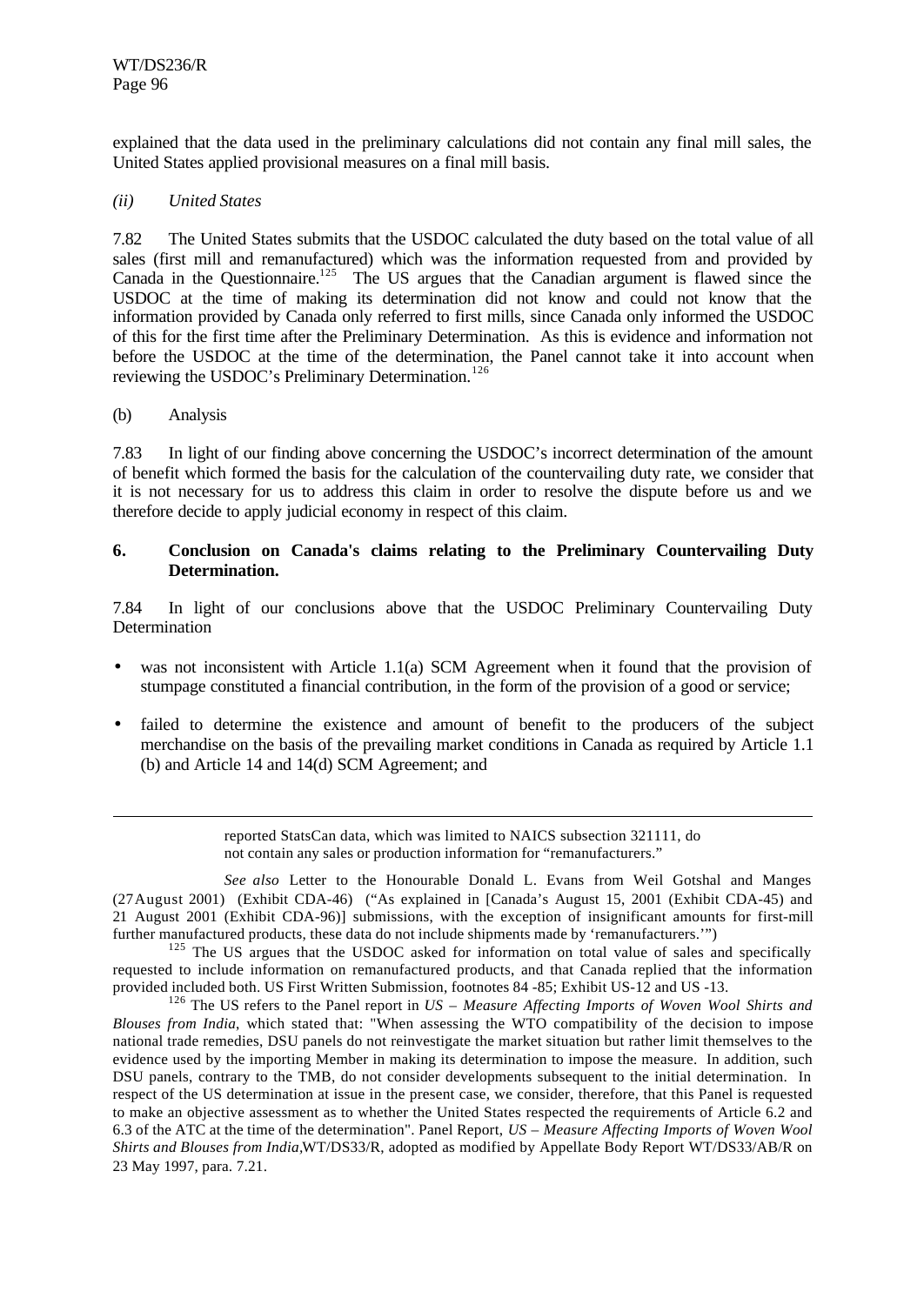• failed to establish that a benefit in the sense of Article 1.1 (b) SCM Agreement was conferred to certain producers of the subject merchandise, since the USDOC did not examine whether a benefit was passed through by the unrelated upstream producers of log inputs to the downstream producers of the subject merchandise;

we conclude that the USDOC' s imposition of provisional countervailing measures was inconsistent with the US' obligations under Articles 1.1 (b), 14, 14 (d) SCM Agreement as well as Articles 10 and 17.1 (b) of the SCM Agreement, as these provisional measures were imposed on the basis of an inconsistent preliminary determination of the existence of a subsidy.<sup>127</sup> We do not consider it necessary to address Canada's additional claims regarding the consistency of USDOC' s actions with Articles 17.2, 17.5, 19.4 and 32.1 of the SCM Agreement and Article VI:3 of GATT 1994. In light of our conclusions above, we do not find it necessary either to rule on Canada's claim that the USDOC instructions transmitted to the United States Customs Service on 4 September 2001, imposed provisional measures in excess of the subsidy preliminarily found to exist in a manner inconsistent with Articles 10, 17.2, 17.5, 19.4 and 32.1 of the SCM Agreement and Article VI:3 of GATT 1994.

# B. CLAIMS RELATING TO THE PRELIMINARY CRITICAL CIRCUMSTANCES DETERMINATION AND THE RETROACTIVE APPLICATION OF PROVISIONAL COUNTERVAILING MEASURES

7.85 The second set of claims of Canada relates to the USDOC Preliminary Critical Circumstances Determination which formed the basis for the retroactive application of provisional measures in this case. Canada argues, first , that the SCM Agreement does not under any circumstances allow for the retroactive application of provisional measures, and thus considers that the USDOC Preliminary Critical Circumstances Determination is inconsistent with the SCM Agreement. In addition, Canada argues that the retroactive application of the provisional measures violated the disciplines of Article 17 SCM Agreement. Finally, Canada submits that, in any event, and even if we were to find that the SCM Agreement would in certain circumstances allow for the retroactive application of provisional measures, the USDOC failed to establish the existence of critical circumstances which would have justified the retroactive application of the provisional measures in question.

# **1. Claim 1: retroactive application of provisional measures is inconsistent with Article 20.6 SCM Agreement and violates Article 17.3 and 17.4 SCM Agreement.**

- (a) Arguments of the parties
- *(i) Canada*

l

7.86 Canada is challenging the USDOC Preliminary Critical Circumstances Determination on the basis of which the United States retroactively applied the provisional measures to entries occurring 90 days prior to the date of publication of the preliminary determinations, *i.e.* entries occurring in the period of May 19 through August 16, 2001.

7.87 According to Canada, a retroactive application of provisional measures inevitably violates Article 20.6 SCM Agreement as this provision only allows for the retroactive application of

<sup>&</sup>lt;sup>127</sup> Article 10 SCM Agreement provides that "Members shall take all necessary steps to ensure that the imposition of a countervailing duty on any product of the territory of any Member imported into the territory of another Member is in accordance with the provisions of Article VI of GATT 1994 and the terms of this Agreement. Countervailing duties may only be imposed pursuant to investigations initiated and conducted in accordance with the provisions of this Agreement and the Agreement on Agriculture".

Article 17.1 (b) SCM Agreement states that "provisional measures may be applied only if:

<sup>(</sup>b) a preliminary affirmative determination has been made that a subsidy exists and that there is injury to a domestic industry caused by subsidized imports;"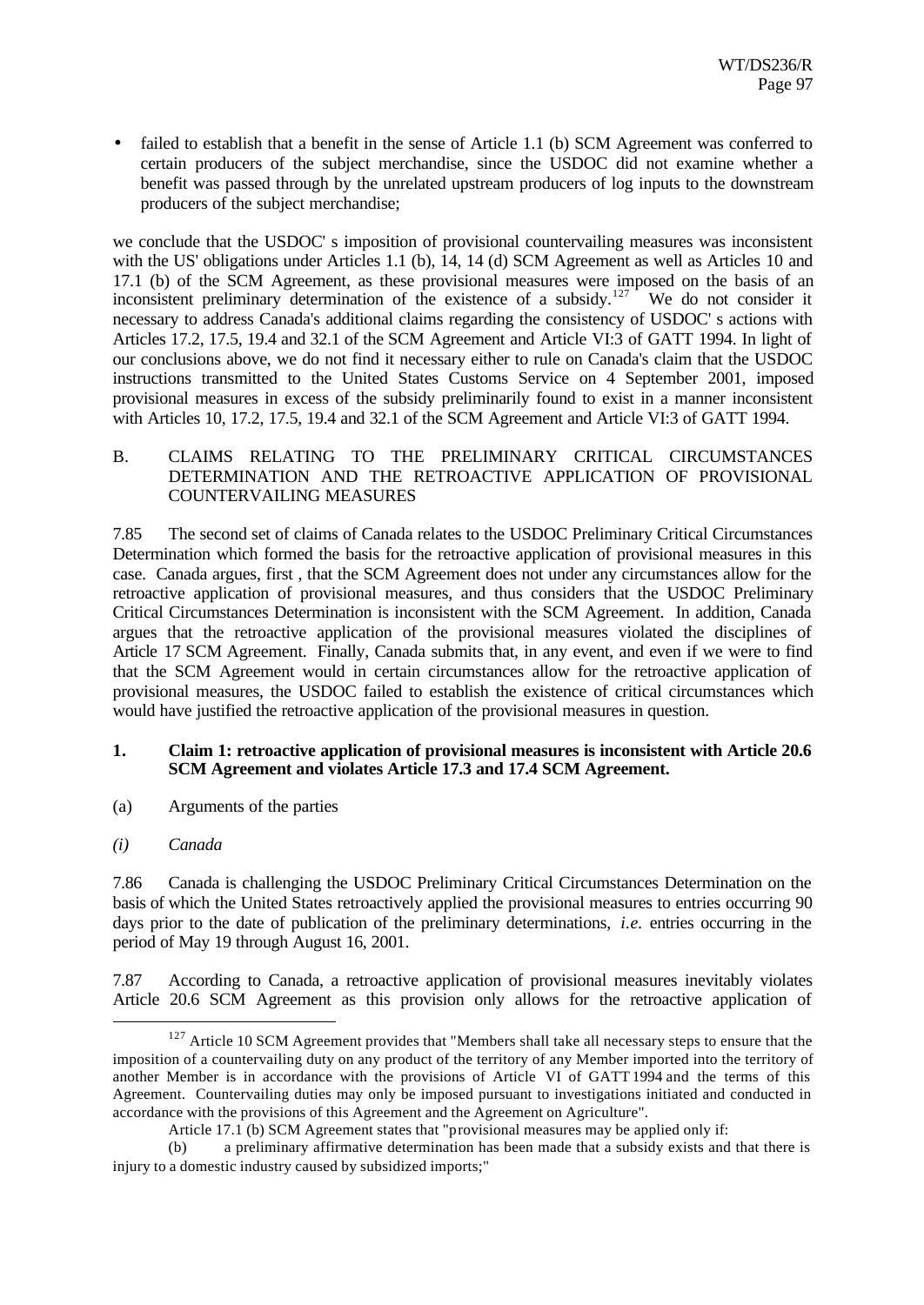definitive duties. Canada argues that the plain and ordinary meaning of the terms of Article 20.6 SCM Agreement, read in context and in the light of the object and purpose of the provision, make clear that only definitive countervailing duties, if warranted, can be applied retroactively, and that retroactive application of provisional measures is simply not permitted. In addition, Canada argues that Article 17.3 SCM Agreement provides that provisional measures shall not be applied sooner than 60 days from the date of initiation of the investigation. Due to the Preliminary Critical Circumstances Determination, provisional measures in this case were applied to entries occurring within 90 days prior to the date of publication of the Preliminary Determination (17 August 2001), i.e. as of 19 May 2001. As a consequence, the date of application of provisional measures in this case was less than a month after the initiation (23 April 2001), thereby violating Article 17.3 SCM Agreement, which provides that provisional measures shall not be applied sooner than 60 days from the date of initiation of the investigation. In addition, Canada submits that Article 17.4 SCM Agreement provides that the maximum period of application of provisional measures is 4 months following the Preliminary Determination. According to Canada, as the US applied provisional duties retroactively for 90 days in addition to the 4 month period following the Preliminary Determination, provisional measures were applied for almost 7 months thereby violating Article 17.4 SCM Agreement. Accordingly, Canada argues, not only is the retroactive application of provisional measures not permitted under Article 20.6 SCM Agreement, but any such action by the United States also constitutes a violation of Article 17.3 and 17.4 of the SCM Agreement.

7.88 Canada therefore considers the USDOC's Preliminary Critical Circumstances Determination to be inconsistent with Articles 17.1(b), 17.3, 17.4, 17.5, 19.4 and 20.6 of the SCM Agreement.

# *(ii) United States*

l

7.89 The United States is of the view that the retroactive application of provisional measures, in this case in the form of suspension of liquidation and the posting of a bond or cash deposits, is allowed under Article 20 SCM Agreement. The United States argues that both suspension of liquidation of import entries and the posting of bonds or cash deposits are necessary to ensure that it retains the possibility of exercising the right to retroactive relief provided for in Article 20.6 SCM Agreement. Suspension of liquidation alone would not be sufficient, the United States asserts, since, if no amount is guaranteed by a cash deposit or bond, Article 20.3 SCM Agreement would, on its face, preclude the collection of duties retroactively. The retroactive application of provisional measures is thus necessary, according to the US, to preserve the possibility and the ability to exercise the retroactive definitive remedy.<sup>128</sup> According to the United States, Article 20 SCM Agreement provides an exception to the timing provisions of Article 17.3 and 17.4 SCM Agreement relating to the maximum duration of the provisional measures and the earliest possible date of application of such measures. The US argues that Article 20.1 and 20.6 SCM Agreement establish an exception which, although not altering the date when provisional measures may be imposed, expands the universe of "entries" of the subject merchandise to which those measures apply.<sup>12</sup>

7.90 In sum, according to the United States, where provisional measures are imposed in accordance with the requirements of Article 17 SCM Agreement (i.e. after preliminary determinations of subsidization and injury), Article 20.1 SCM Agreement permits a Member to expand the scope of

<sup>&</sup>lt;sup>128</sup> The United States acknowledges that there is no equivalent to the early measures provision of Article 10.7 Anti-Dumping Agreement, but argues that this only implies that a critical circumstances determination in the countervailing duty context may not be made as early as in the anti-dumping context where Article 10.7 Anti-Dumping Agreement allows Members to take precautionary measures "after initiation of the investigation". US Answers to Questions from the Panel after the Second Meeting, para. 57.

<sup>&</sup>lt;sup>129</sup> US First Written Submission, footnote 103. Thus, according to the US, in a case of retroactive application, the period of 4 months during which the provisional measures are applied remains the same, but the amount of entries covered becomes larger.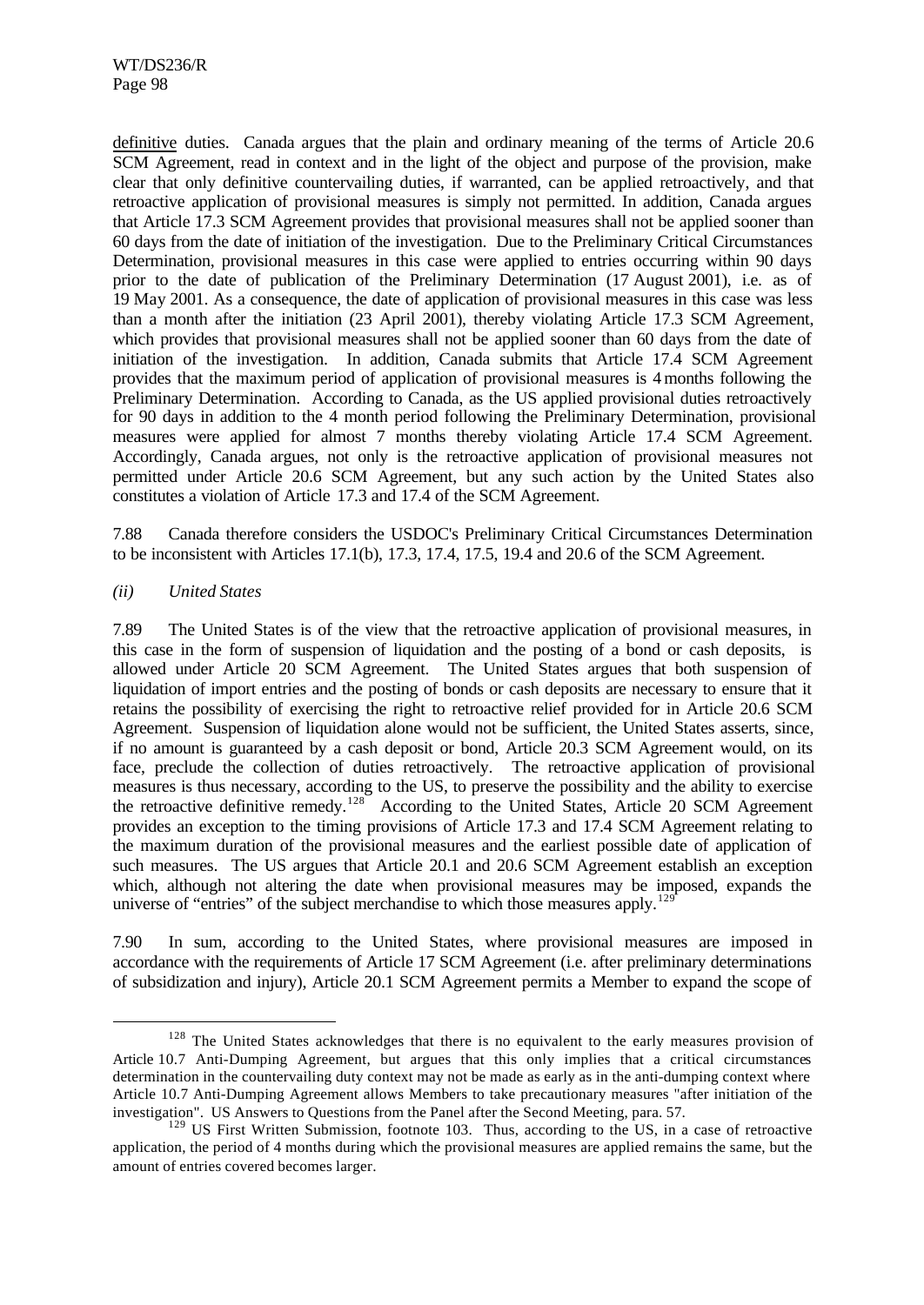these provisional measures to encompass entries during the 90 days prior to the preliminary determination if there is sufficient evidence that the circumstances described in Article 20.6 SCM Agreement exist.

- (b) Analysis
- *(i) Does Article 20.6 SCM Agreement allow for the retroactive application of provisional measures?*

7.91 The USDOC made a preliminary determination of the existence of critical circumstances on the basis of which it ordered the retroactive application of provisional measures. The USDOC accordingly directed the US Customs Service to suspend liquidation of all entries of the subject merchandise from Canada, entered or withdrawn from warehouse for consumption on or after 90 days prior to the date of publication of the Preliminary Determination, and instructed Customs to require a cash deposit or bond for such entries of the subject merchandise.<sup>130</sup> The US argues that both suspension of liquidation and the posting of bonds or cash deposits are necessary to ensure the possibility of exercising the right to retroactive definitive relief provided for in Article 20.6 SCM Agreement. Thus, for the US, the USDOC Preliminary Critical Circumstances Determination is consistent with Article 20.6 SCM Agreement.

7.92 Article 20 SCM Agreement provides as follows:

# *Article 20*

# *Retroactivity*

20.1 Provisional measures and countervailing duties shall only be applied to products which enter for consumption after the time when the decision under paragraph 1 of Article 17 and paragraph 1 of Article 19, respectively, enters into force, subject to the exceptions set out in this Article.

20.2 Where a final determination of injury (but not of a threat thereof or of a material retardation of the establishment of an industry) is made or, in the case of a final determination of a threat of injury, where the effect of the subsidized imports would, in the absence of the provisional measures, have led to a determination of injury, countervailing duties may be levied retroactively for the period for which provisional measures, if any, have been applied.

20.3 If the definitive countervailing duty is higher than the amount guaranteed by the cash deposit or bond, the difference shall not be collected. If the definitive duty is less than the amount guaranteed by the cash deposit or bond, the excess amount shall be reimbursed or the bond released in an expeditious manner.

20.4 Except as provided in paragraph 2, where a determination of threat of injury or material retardation is made (but no injury has yet occurred) a definitive countervailing duty may be imposed only from the date of the determination of threat of injury or material retardation, and any cash deposit made during the period of the application of provisional measures shall be refunded and any bonds released in an expeditious manner.

l

<sup>130</sup> USDOC Preliminary Determination, p. 43215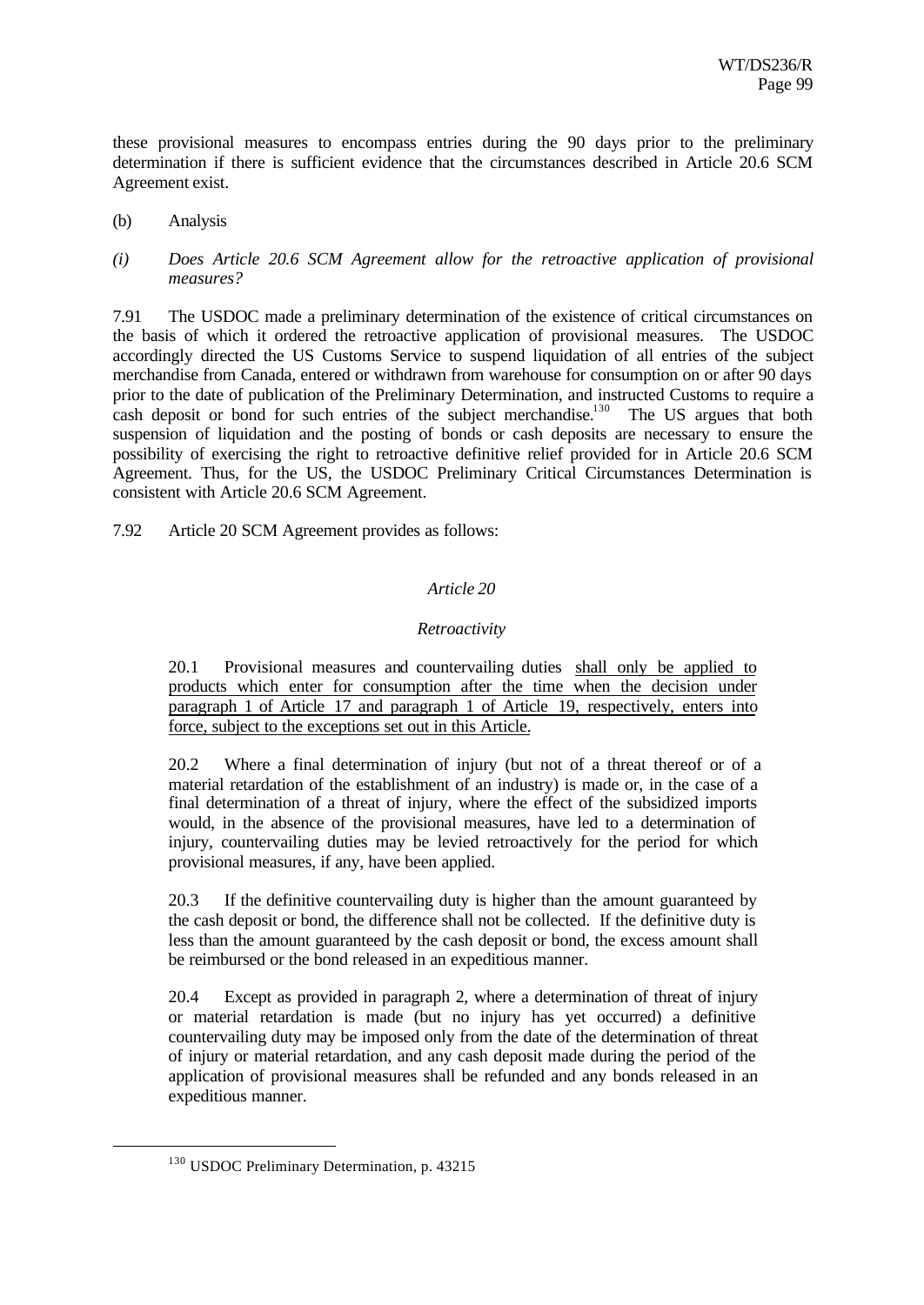20.5 Where a final determination is negative, any cash deposit made during the period of the application of provisional measures shall be refunded and any bonds released in an expeditious manner.

20.6 In critical circumstances where for the subsidized product in question the authorities find that injury which is difficult to repair is caused by massive imports in a relatively short period of a product benefiting from subsidies paid or bestowed inconsistently with the provisions of GATT 1994 and of this Agreement and where it is deemed necessary, in order to preclude the recurrence of such injury, to assess countervailing duties retroactively on those imports, the definitive countervailing duties may be assessed on imports which were entered for consumption not more than 90 days prior to the date of application of provisional measures." (emphasis added)

7.93 As its text indicates, Article 20.1 SCM Agreement provides that provisional measures and countervailing duties shall only be applied to products entering the country following the imposition of such measures, "*subject to the exceptions set out in this Article"*. While Article 20.2 and Article 20.6 SCM Agreement provide for explicit exceptions in the case of the *definitive* countervailing duties, we find no similar exceptions relating to provisional measures. Article 20.2 SCM Agreement sets forth the circumstances in which definitive countervailing duties may be applied retroactively for the period during which provisional measures were applied.<sup>131</sup> Similarly, in critical circumstances, Article 20.6 SCM Agreement allows for the definitive duties to be assessed on imports which entered the country from 90 days prior to the date of application of the provisional measures.

7.94 Pursuant to the Preliminary Critical Circumstances Determination, the USDOC ordered the retroactive imposition of provisional measures in the form of the suspension of liquidation and a cash deposit or bond requirement. The US acknowledges in this dispute that such measures constitute provisional measures within the meaning of Article 17 SCM Agreement.<sup>132</sup> We are of the view that the only two exceptions to the general rule of non-retroactivity of Article 20.1 SCM Agreement as set forth in Article 20.2 and 20.6 SCM Agreement do not apply to provisional measures, but concern definitive countervailing duties only. On the basis of the clear language in the SCM Agreement, we therefore consider that the general rule of non-retroactivity applies to provisional measures, without exceptions. We therefore find that the retroactive application of the provisional measure imposed by the USDOC is inconsistent with Article 20.6 SCM Agreement.

7.95 We agree with the United States that a Member is allowed to take measures which are necessary to preserve the right to later apply definitive duties retroactively. In our view, an effective interpretation of the right to apply definitive duties retroactively requires that a Member be allowed to take such steps as are necessary to preserve the possibility of exercising that right. What kind of measures may thus be taken by the Member concerned will have to be determined on a case-by-case basis. In this case, the US argues that both suspension of liquidation and the posting of a cash deposit or bond are necessary for the US authorities to be able to collect the duties retroactively. According to the United States, without suspension of liquidation, the products will have definitively entered the country and no duties can be assessed on such entries after liquidation. The United States further argues that the posting of a bond or a cash deposit is equally necessary because Article 20.3 SCM Agreement would not allow the retroactive duty collection beyond the amount guaranteed by the cash

<sup>&</sup>lt;sup>131</sup> We note that the use of the term "countervailing duties" in Article 20.2 SCM Agreement reflects the distinction made in Article 20.1 SCM Agreement between "provisional measures" on the one hand and "countervailing duties" on the other. It is clear from the immediate context of the term "countervailing duties" in Article 20.2 SCM Agreement that this term refers to definitive duties, as the text of the provision juxtaposes the terms countervailing duties and provisional measures. "Countervailing duties" in the context of Article 20.2 SCM Agreement thus refers to definitive duties only.

<sup>&</sup>lt;sup>132</sup> United States Answers to Questions from the Panel after the First Meeting, para. 52.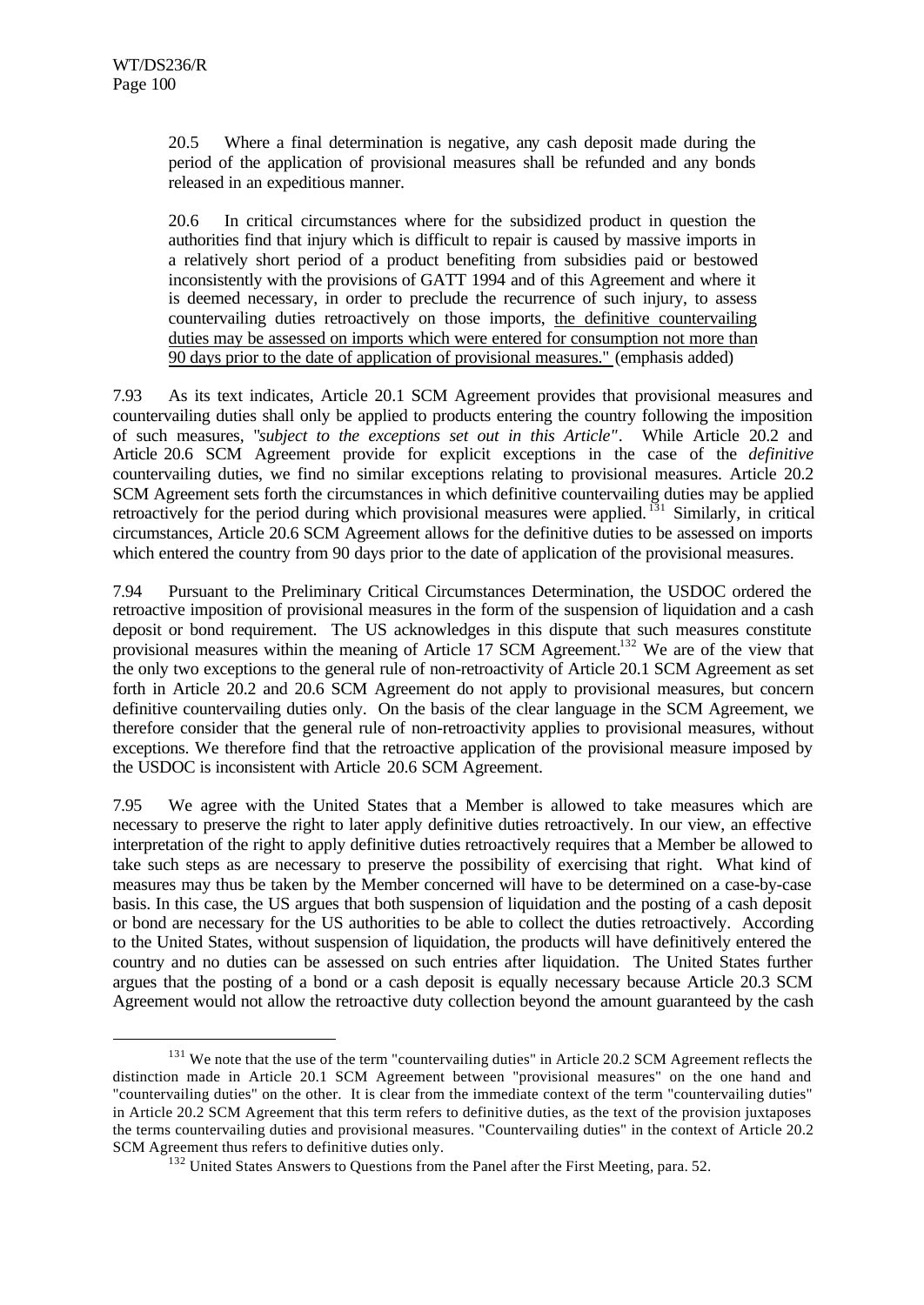deposit or bond. In the view of the United States, if no cash deposit or bond is required, Article 20.3 SCM Agreement would imply that no definitive countervailing duty for the period preceding the Preliminary Determination could be levied either.

7.96 We are not convinced by the US argument in respect of the posting of cash deposits or bonds. We consider that Article 20.3 SCM Agreement states that if the amount guaranteed by the cash deposit is lower than the definitive countervailing duty, the difference shall not be collected. If the reverse is true, the excess amount shall be reimbursed and the bond released in an expeditious manner. Article 20.3 SCM Agreement thus concerns the wholly different issue of how to deal with a discrepancy between the provisional and the final rates of the countervailing duty. It does not address the retroactive imposition and collection of definitive duties for the period before the application of provisional measures. Article 20.6 SCM Agreement provides that definitive duties may in certain circumstances be assessed on imports which were entered for consumption from 90 days *prior to the date of application of provisional measures*.

7.97 The text thus clearly indicates that the Agreement allows for the retroactive application of definitive duties at a time when no provisional measures were in place and thus no provisional duties were collected. To accept the US argument that Article 20.3 SCM Agreement would preclude a Member from collecting definitive duties for the period prior to the date of application of provisional measures, would mean that a Member doing what Article 20.6 SCM Agreement expressly allows for, would be violating the Agreement nevertheless. We cannot accept an interpretation which leads to this contradictory result. We consider that the principle of effective treaty interpretation requires the treaty interpreter to "read all applicable provisions of a treaty in a way that gives meaning to *all* of them, harmoniously."<sup>133</sup>

7.98 We therefore find that the USDOC retroactive application of provisional measures is inconsistent with Article 20.6 SCM Agreement, as this provision allows for the retroactive application of definitive duties only. In our view, and leaving aside the question which sorts of actions of a conservatory nature a Member would be allowed to take in order to preserve the right to apply definitive duties retroactively, provisional measures such as the requirement of a cash deposit or the posting of a bond are not necessary to preserve the right to apply definitive duties retroactively under the SCM Agreement.<sup>134</sup>

*(ii) Does the retroactive application of provisional measures also violate the disciplines of Article 17 SCM Agreement.*

7.99 We next turn to Canada's claim pursuant to Article 17.3 and 17.4 SCM Agreement in respect of the date of application and the duration of the provisional measures in this case. These provisions read as follows:

> "17.3 Provisional measures shall not be applied sooner than 60 days from the date of initiation of the investigation.

> 17.4 The application of provisional measures shall be limited to as short a period as possible, not exceeding four months".

l

<sup>133</sup> Appellate Body Report, *Korea- Definitive Safeguard Measure on Imports of Certain Dairy Products,* WT/DS98/AB/R, adopted on 12 January 2000, para. 81.

<sup>&</sup>lt;sup>134</sup> We consider that the US argued before us that both the suspension of liquidation and the bond or cash deposit requirement are necessary conservatory measures, and we therefore have treated them jointly. We note on the other hand that Canada recognised that in a retrospective duty assessment system, Members "may keep liquidation open for a long enough period that would allow the retroactive imposition of definitive duties following a critical circumstances determination". Canada's Answers to the Questions from the Panel after the Second Meeting, para. 65.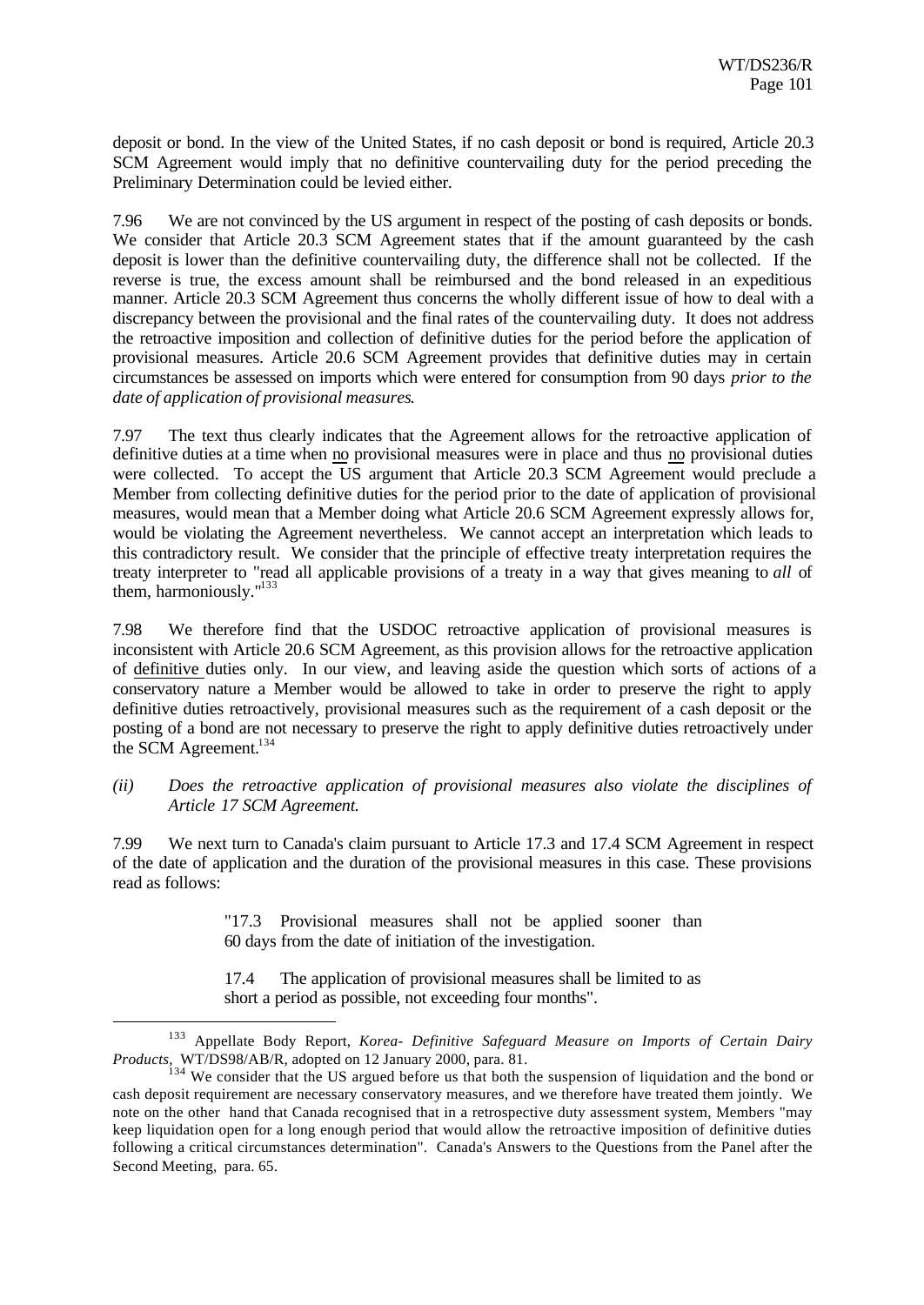7.100 In our view, Article 17.3 and 17.4 SCM Agreement are unambiguous, clearly specifying that provisional measures shall not be applied sooner than 60 days after initiation and their application shall be limited to maximum 4 months. Article 20.1 SCM Agreement provides that provisional measures may be applied only to products which entered the country after the time when the decision under paragraph 1 of Article 17 SCM Agreement was taken, subject to the exceptions set out in that Article. In respect of the starting-point for the application of provisional and final measures, Article 20 SCM Agreement thus establishes two exceptions to the general rule of non-retroactivity of final countervailing duties and no exceptions to the general rule of non-retroactivity of provisional measures. Nothing in Article 20 SCM Agreement provides an exception to the rules relating to the minimum period between initiation and application of provisional measures or the maximum period of application of such measures as provided for in Article 17.3 and 17.4 SCM Agreement.

7.101 The USDOC initiated its countervailing duty investigation on 23 April 2001, and applied retroactive provisional measures on imports entering from 19 May 2001, i.e. less than 60 days after initiation. The USDOC applied provisional measures on imports entering from 19 May 2001, until 14 December 2001, which is 4 months after the Preliminary Determination. In total, the provisional measure thus covered imports for a period of almost 7 months. We therefore find that the US application of provisional measures during the period prior to the 60 days after initiation, and for longer than 4 months is inconsistent with Article 17.3 and 17.4 SCM Agreement.

7.102 We consider that the US argument that the period of application in Article 17.4 SCM Agreement refers to the period during which cash deposits or bonds are taken rather than the period during which the affected imports enter for consumption would have the effect of nullifying the provision, particularly in light of Article 20.1 SCM Agreement. We cannot accept such an interpretation which would reduce a provision of the treaty to redundancy or inutility.<sup>135</sup> The US interpretation would allow significantly more than 4 months worth of entries to be covered by a provisional measure. For example, under this interpretation, a decision under Article 17.1 SCM Agreement could be taken after 60 days, following which the importing country would wait say 3 months before "applying" the provisional measures for 4 months, including retroactively to imports entering after the date of the decision. In our view this would render meaningless the disciplines imposed by Article 17 SCM Agreement.

## (c) Conclusion

7.103 In sum, we find that the United States' application of provisional measures in the form of cash deposits or bonds under the USDOC Preliminary Critical Circumstances Determination is inconsistent with Article 20.6 SCM Agreement, as this provision does not allow for the retroactive application of provisional measures. In addition, we find that the provisional measures at issue were applied in violation of Article 17.3 and 17.4 SCM Agreement as they were imposed less than 60 days after initiation and covered imports for a period of more than four months.

## **2. Claim 2: USDOC failed to establish critical circumstances under Article 20.6 SCM Agreement**

- (a) Arguments of the parties
- *(i) Canada*

l

7.104 Canada argues that even if, in theory, retroactive application of provisional measures were permitted under Article 20.6 SCM Agreement, the USDOC Preliminary Critical Circumstances

<sup>135</sup> Appellate Body Report, *United States – Standards for Reformulated and Conventional Gasoline*, WT/DS/2/AB/R, adopted on 20 May 1996, p. 23.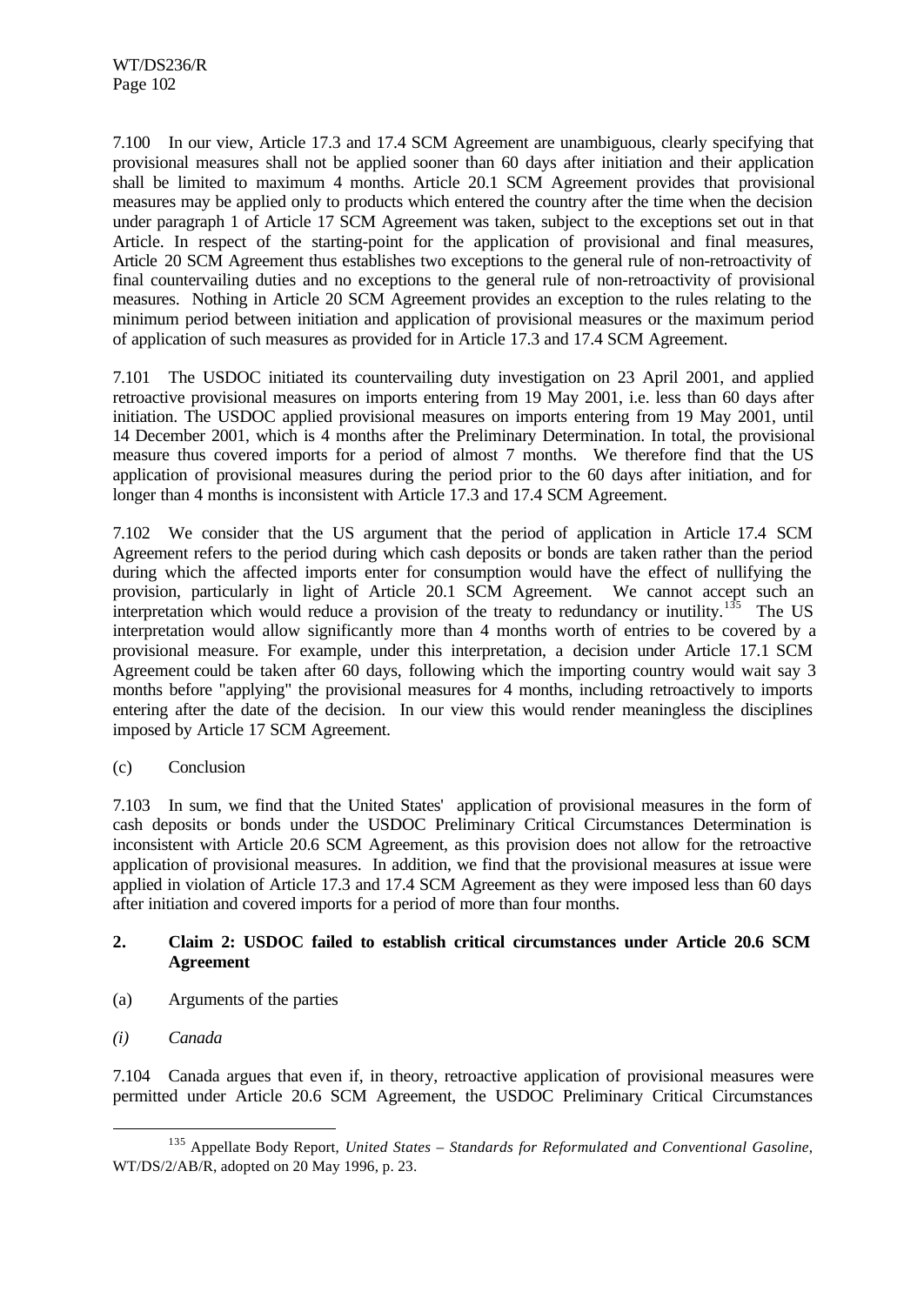Determination is still inconsistent with Article 20.6 SCM Agreement since the USDOC failed to establish the existence of critical circumstances.

7.105 Canada asserts that the Investissement Quebec Small and Medium Businesses Guarantee programme (the "IQ SMB" programme) upon which the USDOC Preliminary Critical Circumstances Determination was based is not a prohibited export subsidy, as it is contingent upon developing markets outside Quebec, not outside Canada. Therefore the determination that the alleged massive imports have benefitted from subsidies bestowed inconsistently with the provisions of GATT 1994 and of the SCM Agreement is, in Canada's view, flawed. In any case, Canada submits, even if the IQ SMB programme were a prohibited subsidy, the amount of the subsidy found (0.005 per cent) is *de minimis.* Canada argues that Article 11.9 SCM Agreement provides that a *de minimis* rate is an insufficient basis for applying any countervailing measure whether final or provisional, and the determination was thus made in the absence of any critical circumstances in the sense of Article 20.6 SCM Agreement.<sup>136</sup>

7.106 Canada argues that even if the IQ SMB Guarantee programme were a prohibited export subsidy, Articles 17.5 and 19.4 SCM Agreement, as well as Article 20.6 SCM Agreement, require that the rate to be applied retroactively to this programme should have been no more than the rate of subsidization under this programme, i.e. 0.005 per cent rather than the country-wide rate of 19.3 per cent. Canada argues that the text of Article 20.6 SCM Agreement allows for the retroactive application of only the rate that is commensurate with the benefit bestowed by the alleged prohibited subsidy. By applying a duty at this higher rate, the US countervailed to an amount in excess of that required to "preclude the recurrence of the injury" caused by such subsidies in "critical circumstances", which is the object and purpose of Article 20.6 SCM Agreement. The US thus violated Article 20.6 SCM Agreement as well as Articles 17.5 and 19.4 SCM Agreement.

7.107 Canada further asserts that countervailing measures were applied retroactively without a finding by USDOC or USITC of "injury which is difficult to repair" or that the retroactive application of the duties was "necessary to preclude the recurrence of such injury" in violation of the explicit requirements of Article 20.6 SCM Agreement. Canada adds that the USDOC itself admitted as much, as it acknowledged that these findings would have to be made by the USITC at the time of the final critical circumstances determination.<sup>137</sup>

7.108 Canada submits that the USDOC's finding of "massive imports" is flawed as it is based on all imports from Canada while the SMB subsidy programme applies only to shipments from Quebec. Moreover, in Canada's opinion, the increase in imports of 23.34 per cent following the petition was not due to the alleged export subsidy of a de minimis level but rather to the anticipated and then actual expiration of the Softwood Lumber Agreement between the US and Canada, which first sharply reduced exports in the first quarter of 2001 and whose actual expiry led to an increase in the second quarter. Canada submits that the retroactive application of provisional measures in the absence of "massive imports of a product benefitting from subsidies paid or bestowed inconsistently with the GATT 1994 and the SCM Agreement" is in violation of Article 20.6 SCM Agreement.

7.109 Canada finally argues that if it is permissible to include for purposes of determining massive imports, shipments that have not benefitted from the prohibited subsidy, an authority should include all such shipments and not just the portion of such shipments that an authority needs in order to find a high rate of subsidization. Canada asserts that the finding of "massive imports" violates Article 20.6 SCM Agreement, as it did not include all shipments from Canada, but rather excluded imports from

l

<sup>&</sup>lt;sup>136</sup> Canada asserts that the USITC recognized as much in a case involving certain steel products from Korea (Exhibit CDA – 36).

<sup>&</sup>lt;sup>137</sup> USDOC Preliminary Determination, p. 43189.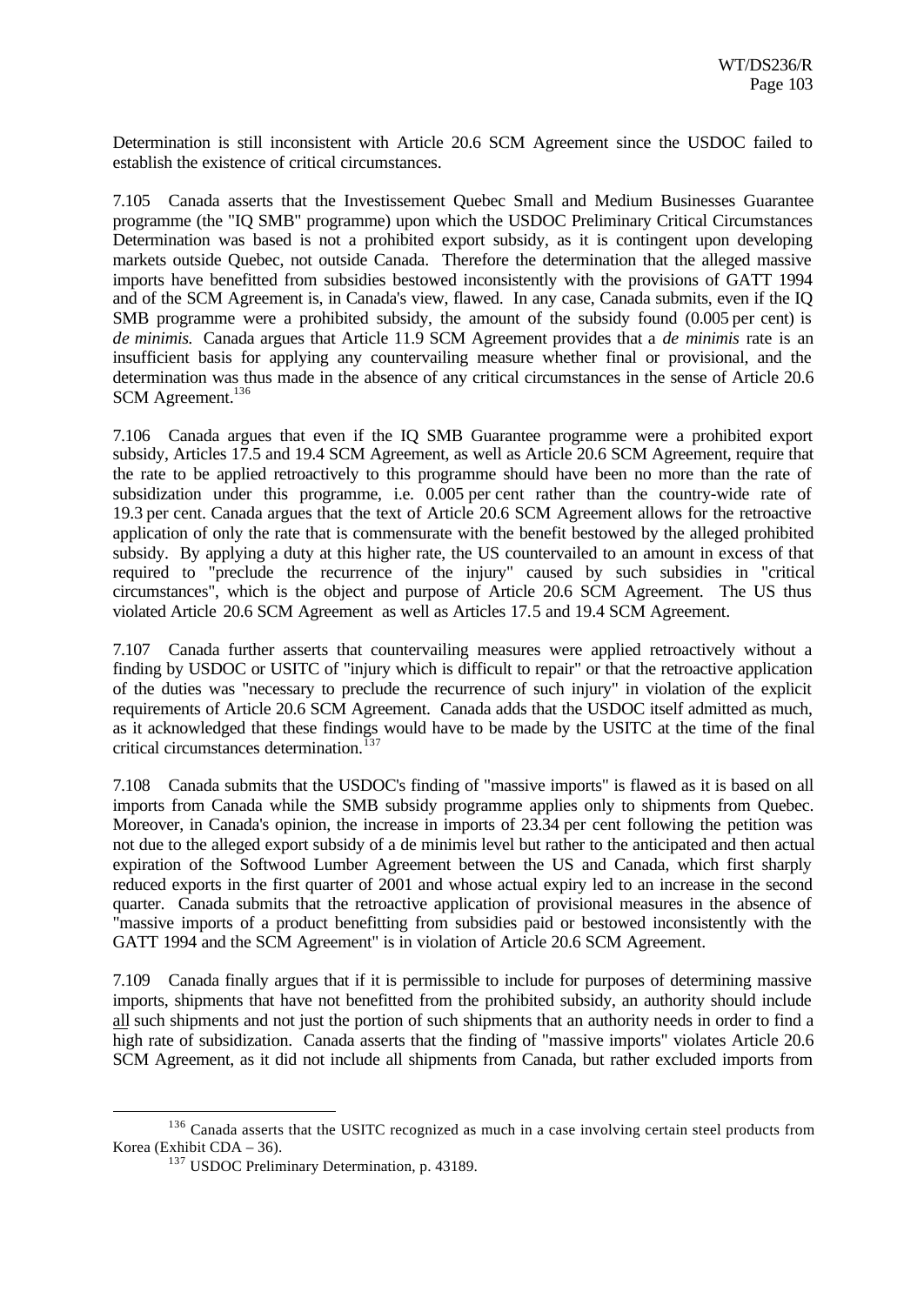the Maritime provinces, which would have resulted in a negative "massive imports" finding under the SCM Agreement.

## *(ii) United States*

7.110 The United States argues that there existed a sufficient basis for a preliminary critical circumstances determination, especially as in its view the evidentiary standard in the case of a preliminary determination should be lower than in case of a final determination.

7.111 According to the US, one Canadian provincial subsidy programme was an Article 3 inconsistent export subsidy which was meant to promote economic development in Quebec by encouraging growth of exports. The US argues that the existence of a prohibited export subsidy suffices to preserve the possibility of retroactive application later, and the fact that this programme's subsidy rate was *de minimis* is not relevant in this respect.

7.112 The US further submits that, as no methodology is prescribed in the SCM Agreement for determining the existence of "massive imports", it was reasonable for the USDOC to consider an increase of 23 per cent as massive. The US notes that the USDOC's analysis in this respect took the expiration of the Softwood Lumber Agreement between Canada and the US into account and came to the conclusion that it did not have the distorting effect Canada is alleging.

7.113 The US finally notes that the USITC had already made a preliminary finding of injury before the USDOC made its Preliminary Critical Circumstances Determination. According to the US, the remaining conditions for the retroactive application of definitive duties, relating to injury which is difficult to repair, are necessarily determinations that can only be made at the time of the final determination. For the purpose of the Preliminary Critical Circumstances Determination and the retroactive application of provisional measures, the preliminary determination of injury by the USITC was sufficient.

# (b) Analysis

l

7.114 Canada argues that "[e]ven if the Panel found that provisional measures could be applied retroactively under Article 20.6, Commerce had not established the existence of any or all of the elements required under that provision".<sup>138</sup> In light of the fact that we uphold Canada's principal claim by finding that the Agreement does not allow for the retroactive application of provisional measures, we do not consider it necessary for the resolution of the dispute before us to address the arguments made by the parties concerning the specific hypothetical conditions that would need to be met for such inconsistent measures to be applied. For this reason we apply judicial economy and do not rule on this claim.

## **3. Conclusion on Canada's claim concerning the USDOC Preliminary Critical Circumstances Determination**

7.115 In light of the conclusions above, we find that the United States' retroactive imposition of provisional measures on the basis of the USDOC Preliminary Critical Circumstances Determination is inconsistent with Article 20.6 SCM Agreement, as there does not exist a basis for the retroactive application of provisional measures in the SCM Agreement. Moreover, the retroactive application of provisional measures in the form of a cash deposit or bond in this case violated Article 17.3 and 17.4 SCM Agreement, as the measures covered imports for a period of almost seven months and were applied before sixty days after the initiation of the investigation. In light of this finding, we do not

<sup>&</sup>lt;sup>138</sup> Canada's First Written Submission, para. 116.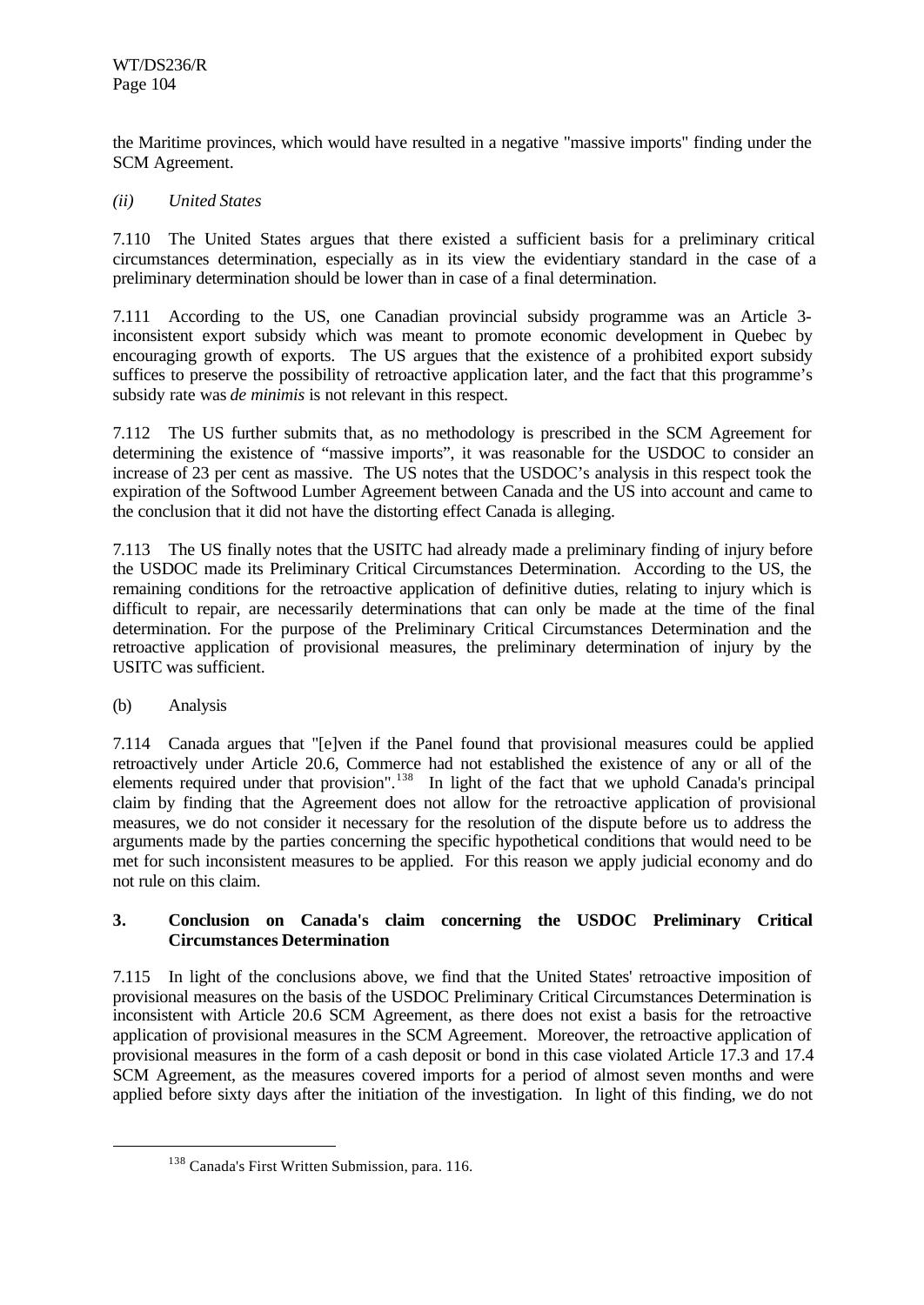consider it necessary or appropriate to examine Canada's claims with regard to a violation of Articles 17.1 (b), 17.5 and 19.4 SCM Agreement and Article VI:3 GATT 1994.

- C. CLAIM OF INCONSISTENT CVD LAW CONCERNING EXPEDITED AND ADMINISTRATIVE **REVIEWS**
- (a) Arguments of the parties
- (i) *Canada*

l

7.116 Canada claims that US countervailing duty law<sup>139</sup> violates the United States' obligations under the WTO because it fails to provide for company-specific expedited reviews and "administrative reviews"<sup>140</sup> in countervailing duty cases in which the investigation was conducted on an aggregate basis<sup>141</sup>, and because it mandates that a single country-wide duty rate calculated in an administrative review supersedes all individual rates previously determined in the countervailing duty proceeding. <sup>142</sup> Canada considers that these measures are inconsistent with US obligations under Article VI:3 of GATT 1994 and Articles 10, 19.3, 19.4, 21.2 and 32.1 of the SCM Agreement.<sup>143</sup>

7.117 In particular, Canada submits that the US legislation is in violation of Article 19.3 SCM, which according to Canada provides that exporters "not actually investigated" are entitled upon request, with "no exceptions" to an "expedited review" to establish an individual countervailing duty rate for that exporter.<sup>144</sup> Canada further submits that the US legislation is in violation of Article 21.2 SCM Agreement, which in Canada's view entitles exporters and producers to a "company-specific administrative review" upon request, again with "no exceptions". <sup>145</sup>

7.118 Canada submits that by maintaining legislation which is inconsistent with the SCM Agreement, the US also failed to ensure the conformity of its laws, regulations and administrative procedures with its obligations under the SCM Agreement in violation of Article XVI:4 WTO Agreement and Article 32.5 SCM Agreement.

7.119 Canada further submits that, since the USDOC conducted the softwood lumber investigation on a country-wide basis, the cited US legislation denies expedited reviews and company specific

<sup>&</sup>lt;sup>139</sup> The relevant US law is found in Section 777 A (e) (2) (A) and (B) Tariff Act of 1930 and USDOC Regulations at 19 C.F.R. Sections 351.214 (k) (1) with regard to expedited reviews and section 351.213 (b) and (k) concerning administrative reviews.

<sup>&</sup>lt;sup>140</sup> Canada does not define the term "administrative review", which is not a term found in the SCM Agreement. From its arguments before us, we understand Canada uses this term to refer to the reviews conducted to finalize the rate of duty collection under the retrospective duty assessment system used by the United States in applying countervailing duties. This is the meaning that we ascribe to this term in our findings.

<sup>&</sup>lt;sup>141</sup> We understand Canada to use the term "aggregate" to refer to an investigation where instead of individual rates of subsidization being calculated, an overall average rate or "country-wide" rate is calculated, for the purpose of applying countervailing duties.

 $142$  Canada asserts that under US law the only exception is for requests for administrative review concerning zero or *de minimis* subsidies, and even there, only where practicable.

<sup>&</sup>lt;sup>143</sup> In its Request for Establishment of a Panel (WT/DS236/2), Canada also cites Article 21.1 SCM Agreement in connection with its claims concerning US legislation. Canada does not pursue an allegation of a violation of this provision in its submissions in this dispute, however. Rather, it argues in its oral statement at the first meeting that Article 21.2 SCM Agreement should be read in conjunction with Article 21.1 SCM Agreement as meaning that the review obligations in Article 21.2 SCM Agreement relate not only to whether countervailing duties should continue, but also to the level at which duties should continue to be imposed. Canada's First Oral Statement, para. 106. We therefore do not address any allegation of violation of Article 21.1 SCM Agreement in our findings.

<sup>&</sup>lt;sup>144</sup> First Written Submission of Canada, paras. 163 - 165.

<sup>&</sup>lt;sup>145</sup> First Written Submission of Canada, paras. 166 - 168.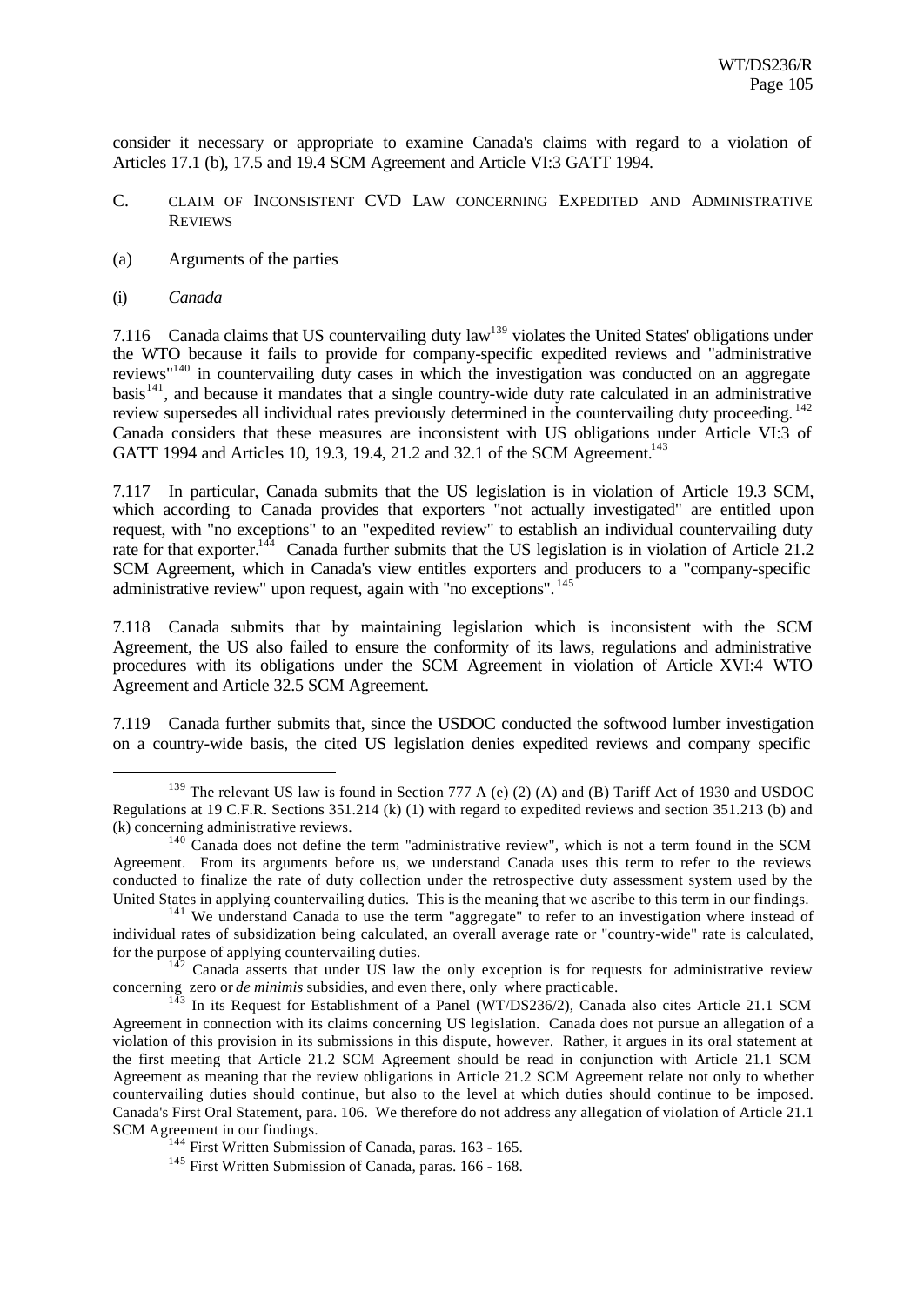administrative reviews to the exporters concerned in the investigation, which in turn will necessarily amount to a duty being applied to certain exporters in excess of their individual duty rate. This, Canada argues, is in violation of Articles 19.3, 21.2 and 19.4 SCM Agreement.

7.120 According to Canada, the US statute, Section 777A(e)(2)(B), by failing to explicitly provide for company-specific expedited and administrative reviews where an investigation has been conducted on an aggregate basis, makes such reviews impossible. Canada further submits that Section 351.213(b) of the USDOC Regulations specifically denies exporters and producers an "administrative review" if the investigation was conducted on an aggregate basis. Finally, Canada argues, the requirement of Section 351.213 (k) (2) of the Regulations, that a single country-wide duty rate calculated in an administrative review supersede all individual rates previously established through expedited reviews, undoes the benefit of the expedited review under Article 19.3 SCM Agreement, and prevents exporters from obtaining an individual rate in an administrative review.

*(ii) United States*

7.121 The US argues that the US laws and regulations referred to by Canada do not constitute mandatory legislation, and therefore cannot be challenged as such before a WTO panel.<sup>146</sup>

7.122 In particular, the US argues, US law does not prohibit the conduct of such reviews. The United States maintains that the USDOC Regulations cited in Canada's claim do not apply to cases in which investigations are conducted on an aggregate basis – a very rare situation - and the fact that no regulations concerning expedited or administrative reviews have yet been promulgated for this situation does not mean that such reviews are prohibited. Rather, the US submits, Section 751 of the US Tariff Act provides for a broad authority to conduct reviews, and does not require further regulations to be implemented by the USDOC. The US further notes its view that Article 21.2 SCM Agreement in any case does not imply an unfettered right to a review in all cases upon request as Canada seems to be suggesting. The US asserts that Canada also is mistaken when it claims that a decision by USDOC to conduct an investigation on an aggregate basis necessarily implies the denial of an expedited review or a company-specific "administrative review".

(b) Analysis

l

7.123 Canada argues that the US laws and regulations are inconsistent with Articles 19.3 and 21.2 SCM Agreement relating to expedited and administrative reviews respectively.

7.124 With regard to expedited reviews, Article 19.3 SCM Agreement provides as follows:

"When a countervailing duty is imposed in respect of any product, such countervailing duty shall be levied, in the appropriate amounts in each case, on a non-discriminatory basis on imports of such product from all sources found to be subsidized and causing injury, except as to imports from those sources which have renounced any subsidies in question or from which undertakings under the terms of this Agreement have been accepted. Any exporter whose exports are subject to a definitive countervailing duty but who was not actually investigated for reasons other than a refusal to cooperate, shall be entitled to an expedited review in order that the investigating authorities promptly establish an individual countervailing duty rate for that exporter". (emphasis added)

<sup>&</sup>lt;sup>146</sup> The United States further considers that the Panel should decline to address Canada's challenge to these laws and regulations as applied because, in the absence of any final measures at the time of the request for establishment of this case, no reviews have been initiated yet. Canada is thus, in the US view, seeking an advisory opinion from the Panel. US First Written Submission, para. 102.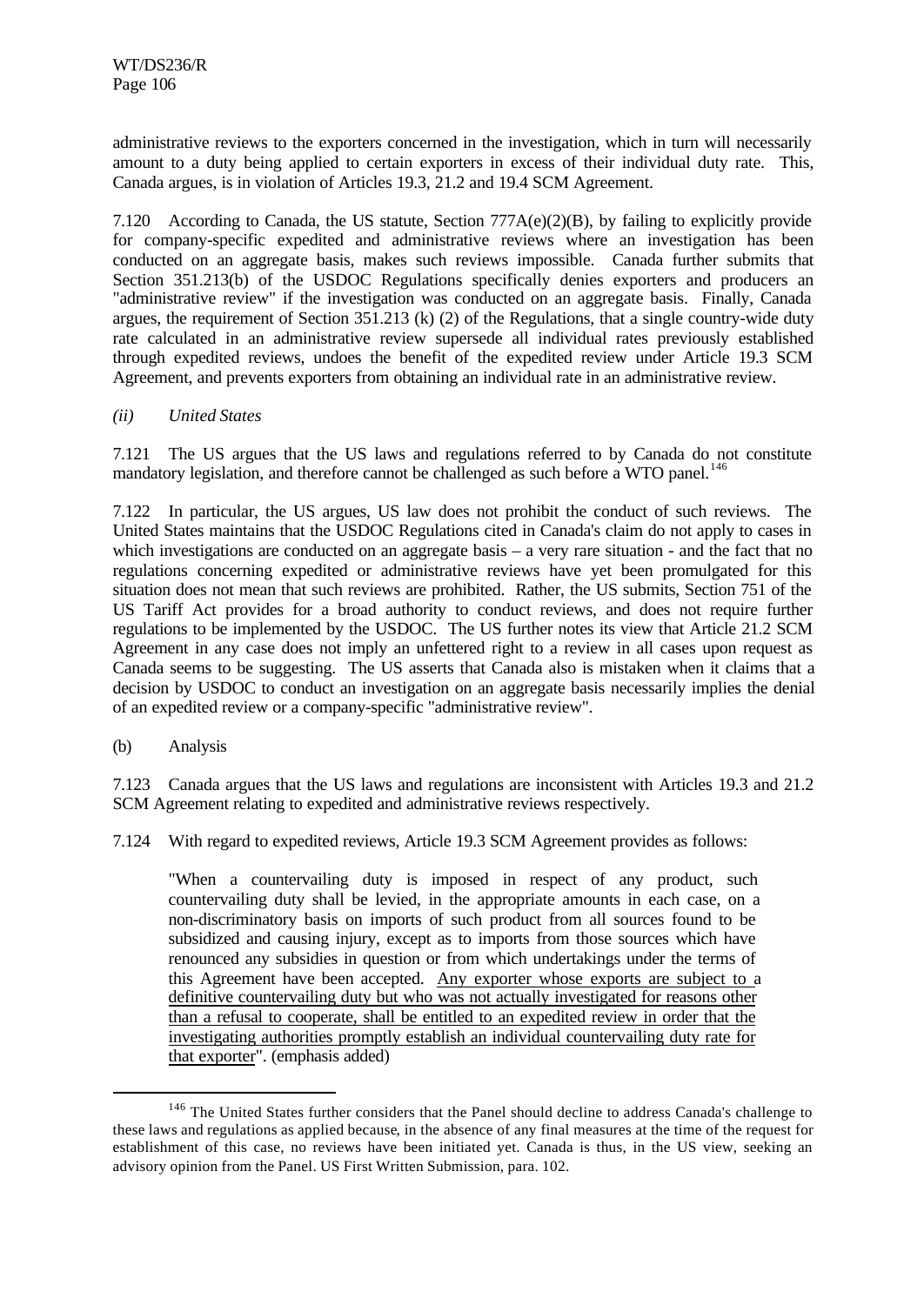7.125 Article 21.2 SCM Agreement concerning certain kinds of reviews provides that:

"The authorities shall review the need for the continued imposition of the duty, where warranted, on their own initiative or, provided that a reasonable period of time has elapsed since the imposition of the definitive countervailing duty, upon request by any interested party which submits positive information substantiating the need for a review. Interested parties shall have the right to request the authorities to examine whether the continued imposition of the duty is necessary to offset subsidization, whether the injury would be likely to continue or recur if the duty were removed or varied, or both. If, as a result of the review under this paragraph, the authorities determine that the countervailing duty is no longer warranted, it shall be terminated immediately".

7.126 Due to the US laws and regulations' alleged inconsistencies with Articles 19.3 and 21.2 SCM Agreement, Canada also alleges that the US violates Article 32.5 SCM Agreement, which provides as follows:

"Each Member shall take all necessary steps, of a general or particular character, to ensure, not later than the date of entry into force of the WTO Agreement for it, the conformity of its laws, regulations and administrative procedures with the provisions of this Agreement as they may apply to the Member in question."<sup>147</sup>

7.127 Canada further, and finally, alleges that because exporters in the lumber case are denied by US law the possibility of expedited reviews and company-specific administrative reviews, the United States also violates Articles 10, 19.4 and 32.1 SCM Agreement and Article VI:3 of GATT 1994. Article 19.4 SCM Agreement provides that no countervailing duty shall be levied in excess of the amount of the subsidization found to exist, calculated per unit of the subsidized exported product. Canada argues that the legislatively required denial of the reviews at issue will necessarily result in a violation of Article 19.4 SCM Agreement as certain exporters will be subject to countervailing duties in excess of their rates of subsidization. As a consequence, according to Canada, Articles 10 and 32.1 SCM Agreement are violated, as these provisions require Members to ensure conformity with the SCM Agreement and Article VI:3 of GATT 1994 in conducting investigations and applying countervailing duties.

## *(i) Mandatory versus discretionary legislation*

l

7.128 We consider that it is a well established GATT/WTO practice that legislation can only be challenged as such before a WTO panel, when it is mandatory in nature and *requires* the violation of the Agreement. As the Appellate Body in the *United States – 1916 Act* stated:

"88. As indicated above, the concept of mandatory as distinguished from discretionary legislation was developed by a number of GATT panels as a threshold consideration in determining when legislation as such – rather than a specific application of that legislation – was inconsistent with a Contracting Party's GATT 1947 obligations. The practice of GATT panels was summed up in *United States – Tobacco* as follows:

… panels had consistently ruled that legislation which mandated action inconsistent with the General Agreement could be challenged as such, whereas legislation which merely gave the discretion to the *executive authority* of a contracting party to act inconsistently with the General Agreement could not be challenged as such;

<sup>&</sup>lt;sup>147</sup> Canada also alleges on the same basis a violation of Article XVI:4 of the WTO Agreement.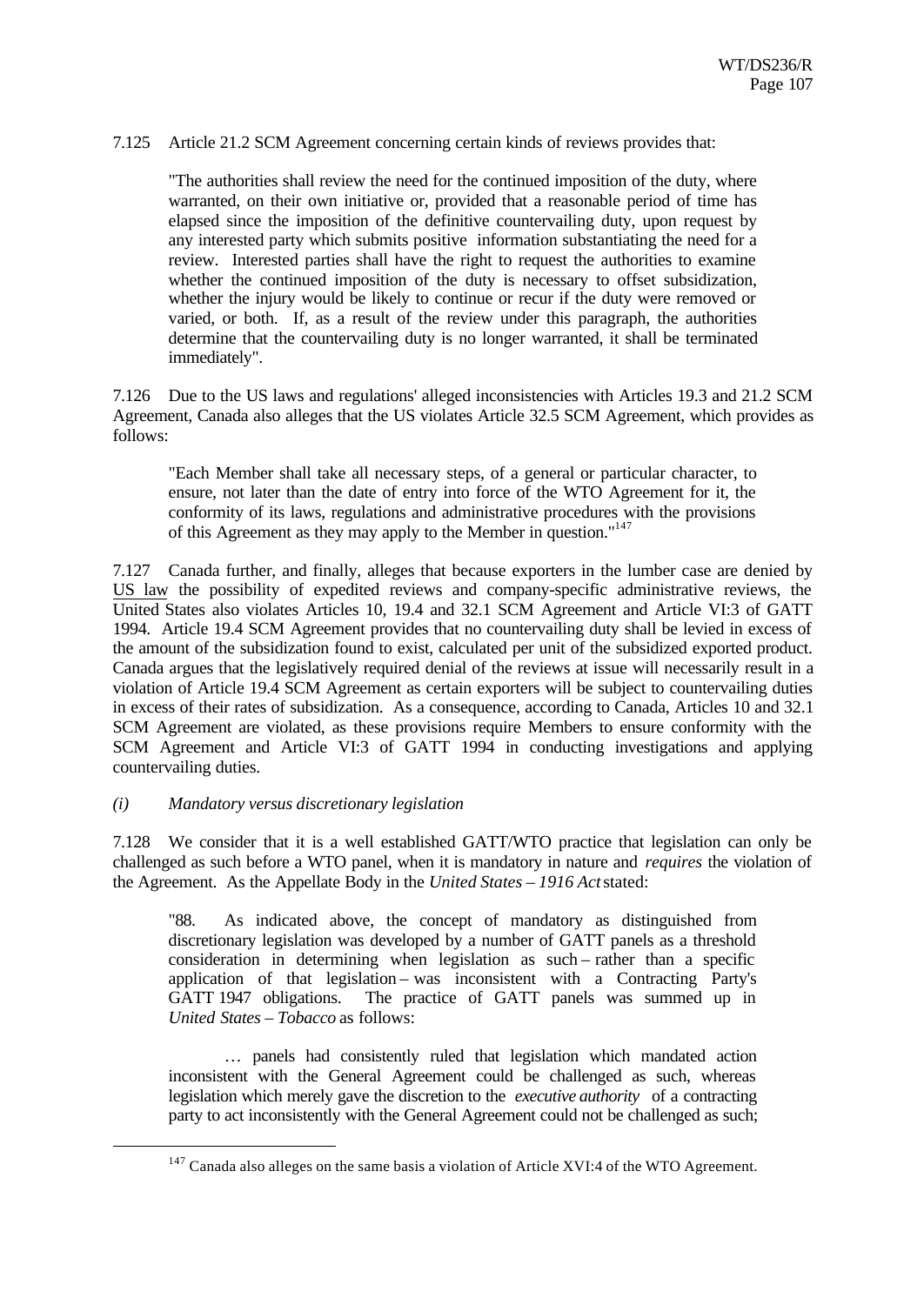only the actual application of such legislation inconsistent with the General Agreement could be subject to challenge. (emphasis added)

89. Thus, the relevant discretion, for purposes of distinguishing between mandatory and discretionary legislation, is a discretion vested in the *executive branch* of government". (footnotes omitted) (emphasis added)<sup>148</sup>

7.129 We thus consider that legislation which merely gives the executive authority the discretion, either through silence or otherwise, to act inconsistently with the Agreement cannot as such be challenged before a Panel, i.e. independent of its actual application in a particular case.

7.130 The question before us is thus whether the US laws and regulations on administrative and expedited reviews are inconsistent with the SCM Agreement by mandating a violation of the relevant provisions of the SCM Agreement. Canada challenges the following US legislative provisions as inconsistent with the obligations of the United States under the SCM Agreement:

- Section  $777A(e)(2)(A)$  and (B) of the Tariff Act of 1930, as interpreted by the Statement of Administrative Action (SAA)(pages 941-942); and
- the Department of Commerce Regulations at 19 C.F.R. Section 351.214(k) and Section  $351.213(b)$  and  $(k)$ <sup>149</sup>
- *(ii) The US Statute and the Statement of Administrative Action*
- 7.131 Sections 777A(e)(2)(A) and (B) of the US Tariff Act provide as follows:
	- " (e) Determination of Countervailable Subsidy Rate.

(2) Exception. If the administering authority determines that it is not practicable to determine individual countervailable subsidy rates under paragraph (1) because of the large number of exporters or producers involved in the investigation or review, the administering authority may

. . .

(A) determine individual countervailable subsidy rates for a reasonable number of exporters or producers by limiting its examination to

(i) a sample of exporters or producers that the administering authority determines is statistically valid based on the information available to the administering authority at the time of selection, or

(ii) exporters and producers accounting for the largest volume of the subject merchandise from the exporting country that the administering authority determines can be reasonably examined; or

(B) determine a single country-wide subsidy rate to be applied to all exporters and producers."

<sup>148</sup> Appellate Body Report, *United States – Anti-Dumping Act of 1916*, WT/DS136/AB/R and WT/DS162/AB/R, adopted 26 September 2000, paras. 88 – 89.

<sup>149</sup> 19 C.F.R. §§ 351.213(b) and (k) and 351.214(k). (Exhibit CDA-39)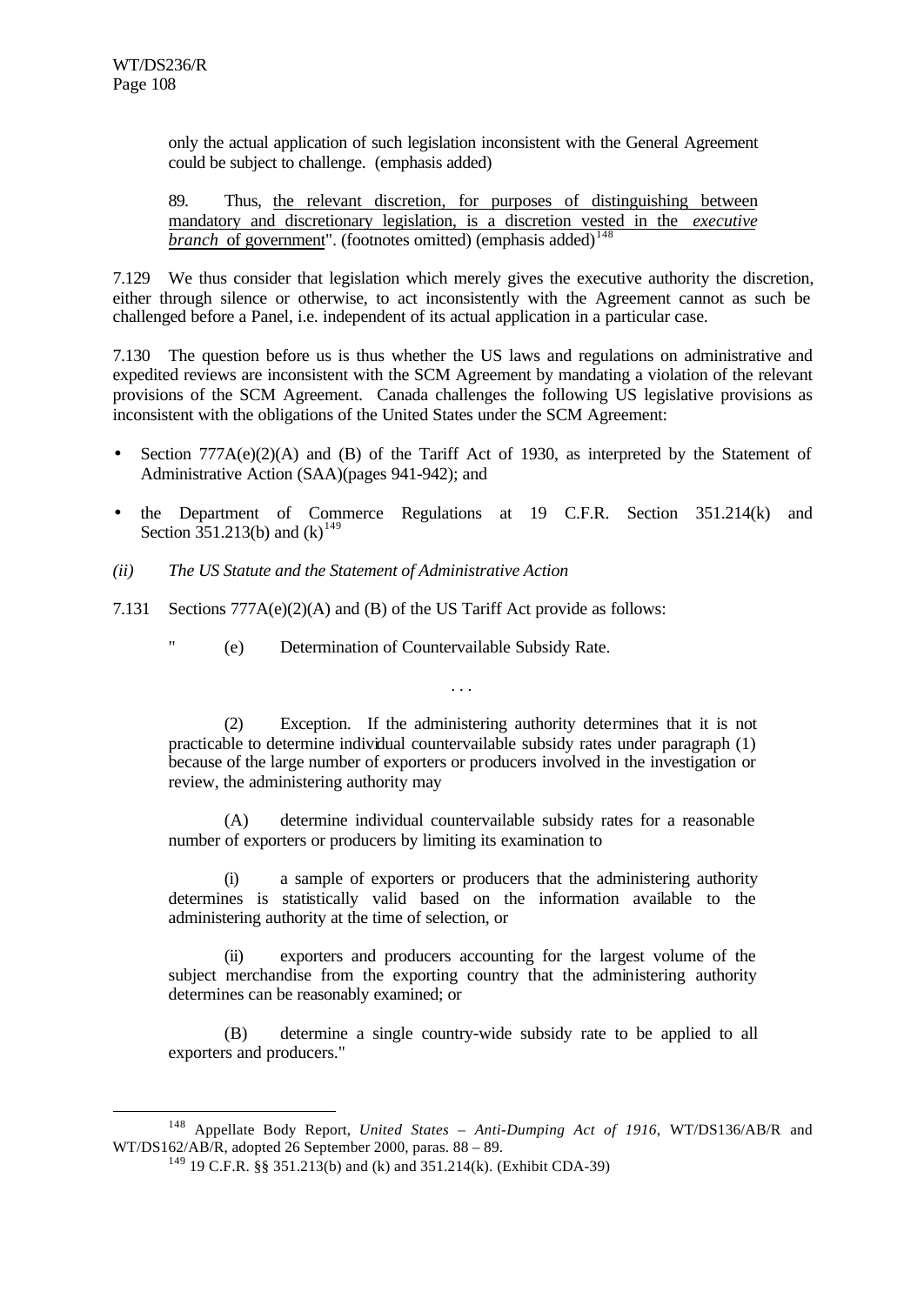7.132 The relevant part of the SAA reads as follows:

"Section 265 (1) of the implementing bill repeals section 706 (a)(2). It eliminates the presumption in favor of a single country-wide CVD rate and amends section 777A of the Act to establish a general rule in favor of individual CVD rates for each exporter or producer individually investigated. […] In addition, instead of examining a limited number of individual exporters and producers, section 777 A (e)(2)(B) would permit Commerce to calculate, on the basis of aggregate data, a single country-wide subsidy rate to be applied to all exporters and producers of the subject merchandise."<sup>150</sup>

7.133 Section 777 of the US Tariff Act of 1930 does not deal with the conduct of administrative or expedited reviews as such, but merely provides for the possibility in investigations and reviews to calculate the rate of subsidization on an aggregate basis and to determine a country-wide subsidy rate. In our view, the SAA<sup>151</sup> only confirms that although no longer the rule, it remains possible to conduct an investigation or a review on an aggregate basis and determine a country-wide duty rate. Nothing in the statute or the SAA indicates that expedited reviews or company-specific administrative reviews are necessarily excluded where an investigation has been conducted on an aggregate basis. In other words, neither the statute nor the SAA on its face appears to prohibit the USDOC from conducting such reviews where the investigation has been conducted on an aggregate basis.

## *(iii) USDOC Regulations*

7.134 We now consider whether the US Department of Commerce Regulations cited by Canada prohibit the USDOC from conducting either expedited reviews or company-specific "administrative reviews", and if so, whether any such prohibition would violate Articles 19.3 or 21.2 SCM Agreement, as Canada alleges.

## *(a) Expedited reviews*

l

7.135 With regard to expedited reviews, Canada alleges that USDOC Regulations Section 351.214(k)(l) prohibits the conduct of expedited reviews where an investigation has been conducted on an aggregate basis.

7.136 We recall the relevant part of Article 19.3 SCM Agreement, namely that any exporter whose exports were not actually investigated for reasons other than a refusal to cooperate is "*entitled*" to an expedited review to establish an individual countervailing duty rate. To us, this text makes clear that an expedited review to establish an individual countervailing duty rate must be conducted, upon request, for any exporter of the type referred to in Article 19.3 SCM Agreement. Thus, the question before us is whether the relevant regulations prohibit the USDOC from conducting such reviews in aggregate cases.

7.137 Section 351.214(k)(1) of the USDOC Regulations provides in relevant part:

<sup>150</sup> "Statement of Administrative Action" in *Message from the President of the United States Transmitting the Uruguay Round Agreements, Texts of Agreements Implementing Bill, Statement of Administrative Action and Required Supporting Statements*, H.R. Doc. No. 103-316, vol. 1, p. 941 (1994). (Exhibit CDA-38)

<sup>151</sup> We note that as was recognized by the Panel in the *United States – Anti-Dumping Measures on Certain Hot-Rolled Steel Products from Japan* case, the SAA is "an authoritative expression by the Administration concerning its views regarding the interpretation and application of the Uruguay Round agreements, both for purposes of US international obligations and domestic law". Panel Report, *United States – Anti-Dumping Measures on Certain Hot-Rolled Steel Products from Japan,* WT/DS184/R, adopted as modified by Appellate Body Report WT/DS184/AB/R on 23 August 2001, para. 7.198.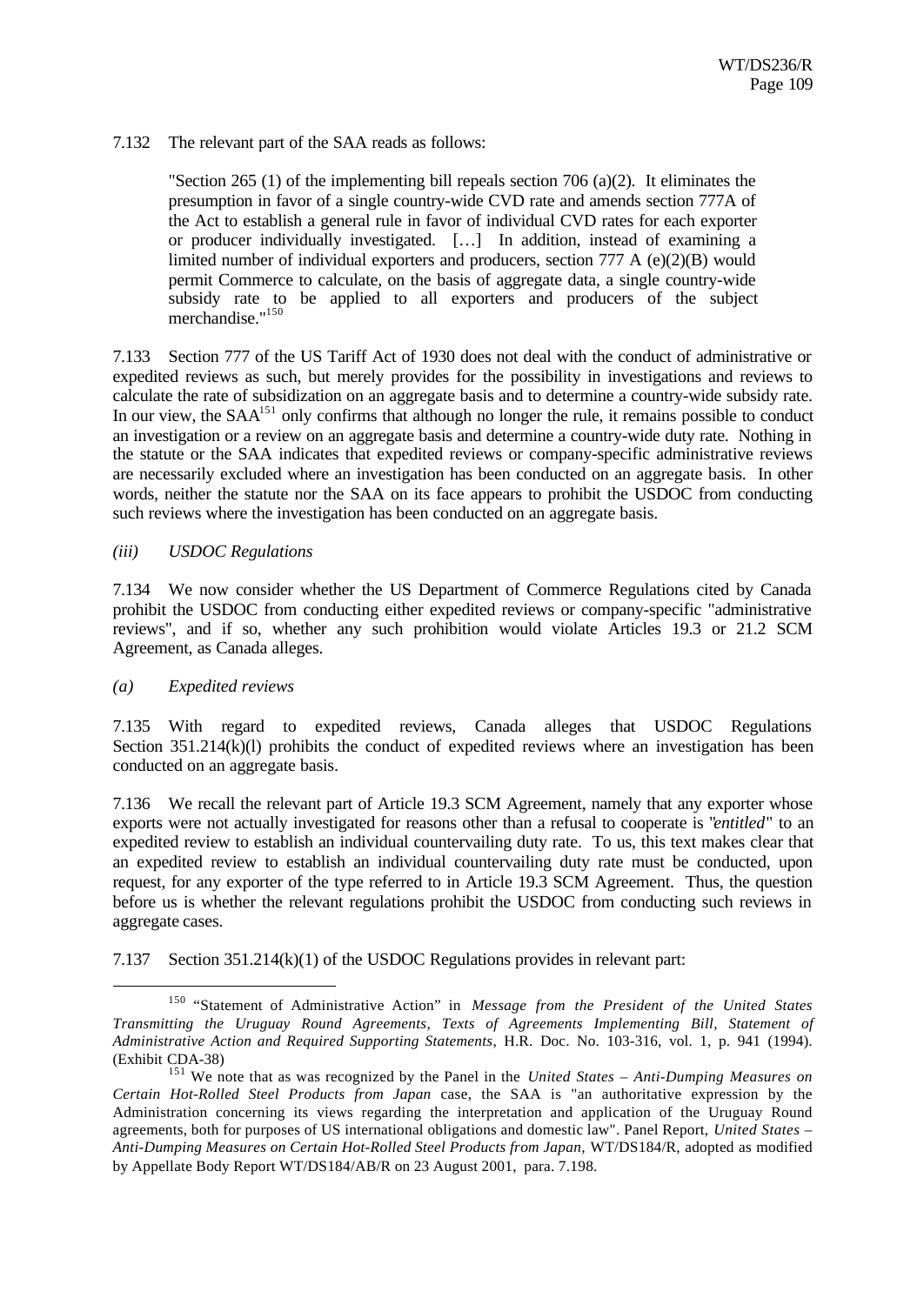(k) *Expedited reviews in countervailing duty proceedings for noninvestigated exporters*. (1) *Request for review.* If, in a countervailing duty investigation, the Secretary limited the number of exporters or producers to be individually examined under section 777A(e)(2)(**A**) of the Act, an exporter that the Secretary did not select for individual examination or that the Secretary did not accept as a voluntary respondent (*see* § 351.204(d)) may request a review under this paragraph (k).

7.138 Canada argues that because this regulation refers only to expedited reviews in the case of investigations conducted on the basis of the exception set forth in Section  $777A(e)(2)(A)$  of the Act (sampling), it is impossible for the USDOC to conduct such reviews in investigations conducted on the basis of the *other* exception in the statute (aggregate cases), which is provided for in Section  $777A(e)(2)(B)$  of the Act. Canada bases this argument on the fact that expedited reviews are expressly provided for in the Regulations, except in respect of aggregate cases. In Canada's view, it is a basic principle of statutory construction that if a right is provided for in certain circumstances, its deliberate exclusion in other circumstances must be given meaning, in particular, that no such right exists in those other cases. Thus, Canada argues, Section  $351.214(k)(1)$ , by providing for expedited reviews for cases other than aggregate cases, precludes the possibility of such reviews in aggregate cases.

7.139 The United States responds that Section 351.214(k)(1) does not cover aggregate cases. According to the United States, the fact that the USDOC has not issued regulations to cover such cases, which are rare, does not justify Canada's conclusion that US law prohibits expedited reviews in aggregate cases. The United States further argues that the USDOC has broad discretion under the statute, in particular Section 751 of the US Tariff Act (which is not before us in this dispute), to conduct the kinds of reviews required by the SCM Agreement.<sup>152</sup> According to the US, Section 751 of the Tariff Act provides the USDOC with ample authority to fulfil all of the United States' obligations under the SCM Agreement, with regard to expedited and administrative reviews alike.

7.140 We note that the regulation at issue in respect of Canada's claim concerning expedited reviews, Section 351.214(k)(l) USDOC Regulations, addresses only one of the two situations identified in the US statute as an exception to the general rule of company-specific rates of subsidization. Namely, this regulation addresses the exceptional situation of an investigation conducted on the basis of some sort of a sample. Canada would have us infer, *a contrario*, that the silence of this regulation and the absence of any other in respect of the other exceptional situation – an investigation conducted on an aggregate basis – means that the USDOC is prohibited by law from conducting expedited reviews in such a situation. We find Canada's *a contrario* argument to be unjustified. We consider that the fact that no regulation exists regarding the apparently rare case of aggregate investigations does not imply that the USDOC is required by law to deny any requests for expedited review where an aggregate countervailing duty rate has been applied. In other words, the USDOC Regulations are simply silent on the issue.

7.141 We thus agree with the US that the fact that the USDOC has not elected to codify specific rules for handling what could potentially be an extremely large number of expedited reviews in an

<sup>&</sup>lt;sup>152</sup> The US argues that Section 751 of the US Tariff Act authorizes reviews to "determine the amount of any net countervailable subsidy" at least annually, upon request. It also authorizes reviews of "new shippers," defined as exporters and producers that did not export the subject merchandise to the United States during the period of investigation and were not affiliated with exporters or producers who did. In addition, the United States argues, the statute authorizes the USDOC to conduct a review "whenever [Commerce or the ITC] receives information concerning, or a request from an interested party for a review . . . which shows changed circumstances sufficient to warrant a review of," *inter alia*, a countervailing duty order. US First Written Submission, para. 110.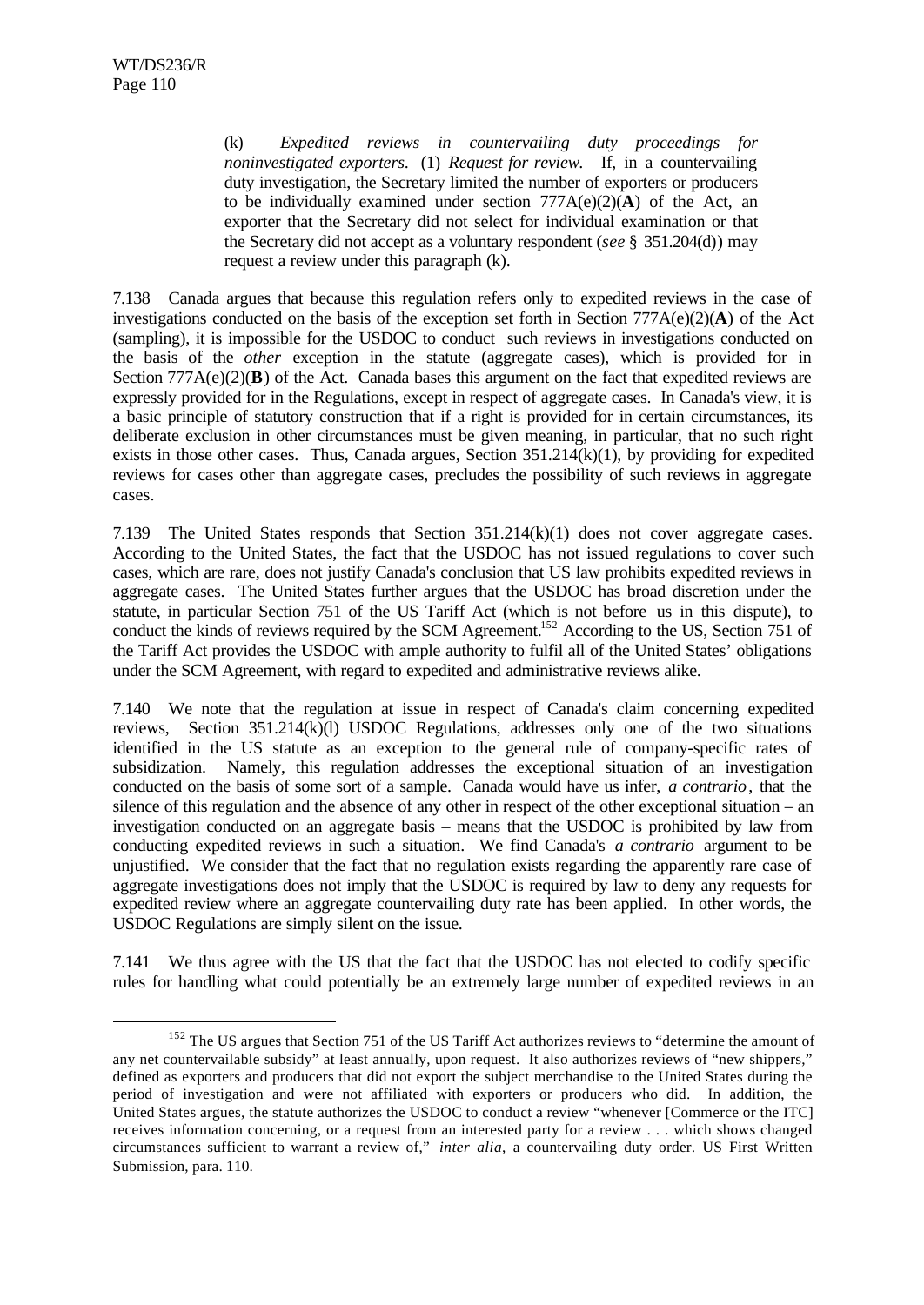aggregate case does not in any way diminish the Department's statutory authority to conduct such reviews.<sup>153</sup> We therefore find that the fact that 19 C.F.R. § 351.214(k)(1) does not specifically address the possibility of expedited reviews in aggregate cases does not prohibit such reviews. In fact, as Canada acknowledged in the course of the second meeting with the Panel, "with respect to expedited reviews, we note that the United States has in fact posted a notice indicating that it will accept requests for such reviews in the *Lumber IV* case.<sup>"154</sup> We consider that this is further evidence of the fact that the US laws and regulations challenged by Canada do not require the authority to deny any expedited reviews in case of an aggregate investigation. We consider that the fact that no regulation exists regarding the apparently rare case of aggregate investigations, does not imply that exporters are denied by law the right to an expedited review where an aggregate countervailing duty rate was applied. The US laws and regulations cited by Canada thus do not mandate a violation of the requirement under Article 19.3 SCM Agreement to conduct an expedited review in order that the authority promptly establish an individual countervailing duty rate for any exporter whose exports are subject to a definitive countervailing duty but who was not actually investigated for reasons other than a refusal to cooperate. For this reason also, we do not find that the USDOC is required by law to violate Article 19.4 SCM Agreement in the softwood lumber case by inevitably levying countervailing duties in excess of the amount of the subsidy found.

7.142 In sum, we find that the above-cited US laws and regulations concerning expedited reviews do not mandate a violation of Article 19.3 SCM Agreement, or thereby, of Article 19.4 SCM Agreement, and thus reject Canada's claims in this respect.

## *(b) Company specific "administrative reviews"*

l

7.143 Canada submits that Article 21.2 SCM Agreement, read in the light of Article 21.1 SCM Agreement, contains the clear obligation to provide company-specific "administrative reviews" i.e., calculation of duty rate for a given period, upon request, without exceptions. Thus, Canada argues, the United States must provide for, and conduct, administrative reviews *upon request* to determine not only whether countervailing duties are necessary at all, but also to establish company-specific rates*.* Canada asserts that there are no exceptions to the US obligation to provide for administrative reviews.<sup>155</sup>

7.144 According to Canada, under US law, contrary to the clear obligation in Article 21.2 SCM Agreement, an administrative review is not available to an exporter (nor to a producer, domestic interested party, foreign government, or importer) where the USDOC has conducted its investigation or prior administrative review under Section 777A(e)(2)(B) of the Act (*i.e.* where the USDOC has established a country-wide rate).

7.145 Canada further argues that because US law prohibits such company-specific administrative reviews, it also violates the requirement in Article 19.3 SCM Agreement to conduct expedited reviews upon request. Here, Canada argues, because exporters and producers are denied an administrative review (to finalize the rate of duty collection) if the investigation was conducted on an aggregate basis, this means that an exporter or producer would still be denied the opportunity to obtain a *final*

<sup>&</sup>lt;sup>153</sup> The US asserts that it is a long-established principle of US law that administrative agencies have the discretion to promulgate formal procedures or to proceed on a case-by-case basis, especially when the agency has not had sufficient experience with a particular issue to formulate binding regulations. *See Securities & Exchange Commission v. Chenery Corporation,*, 332 US 194, 202-203 (1947). US First Written Submission, para. 112.

<sup>154</sup> Canada's Oral Statement at the Second Meeting, para. 71 referring to USDOC , *Countervailing Duty Order on Softwood Lumber Products from Canada: Request for Expedited Review*, available online at http://www.ia.ita.doc.gov/lumber/expedite/ index.html (posted 24 May 2002). (Exhibit CDA-103).

<sup>&</sup>lt;sup>155</sup> Canada's Oral Statement at the Second Meeting, para. 78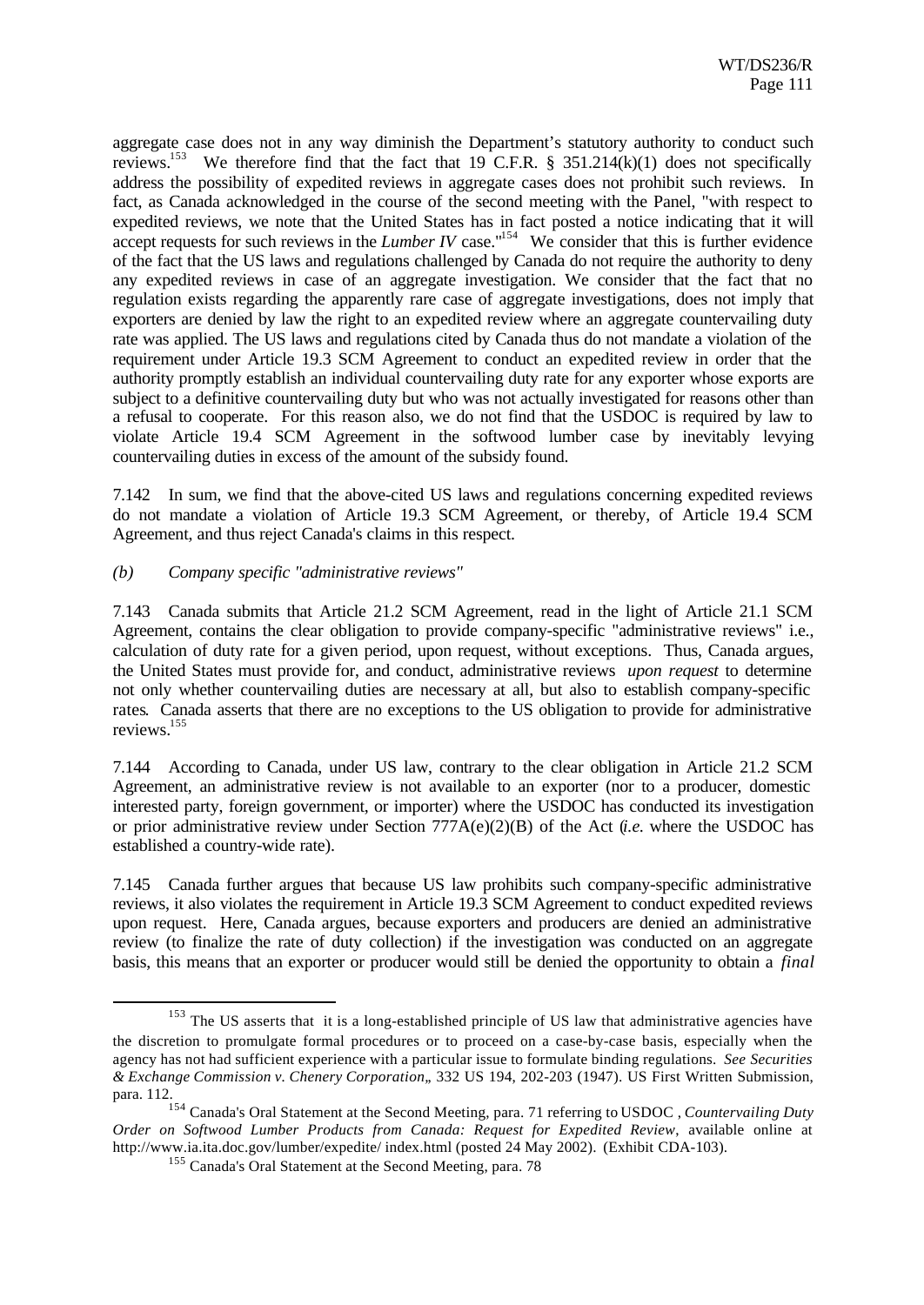individual countervailing duty rate, contrary to Article 19.3 SCM Agreement, even if that exporter or producer were given the right to an expedited review to establish an individual *cash deposit* rate. Canada further argues that, as a result, Article 19.4 SCM Agreement is also violated, as the legislatively required denial of the reviews at issue will necessarily result in a violation of 19.4 SCM Agreement since certain exporters will be subject to countervailing duties in excess of their rates of subsidization.

7.146 The United States argues, in the first instance, that Article 21.2 SCM Agreement does not contain the obligation asserted by Canada. The United States notes that what its law refers to as "administrative reviews" are the annual reviews that it conducts to finalize the duty collection rate under its retrospective duty assessment system. In the US view, these sorts of reviews are not covered by Article 21.2 SCM Agreement. Rather, according to the United States, Article 21.2 SCM Agreement provides for, and requires, three completely different types of review: reviews to determine (1) whether the continued imposition of the duty is necessary to offset subsidization; (2) whether the injury would be likely to continue or recur if the duty were removed or varied; or (3) both.<sup>156</sup> Furthermore, the United States argues, even if Canada were correct that Article 21.2 SCM Agreement does require administrative reviews in the US sense of the term, Section 751(a) of the Tariff Act gives the USDOC ample discretion to conduct administrative reviews.

7.147 The legislative provisions cited by Canada as violating US obligations in respect of administrative reviews are Section 351.213(b) subparagraphs (1) and (2), and Section 351.213(k) subparagraph (2) of the USDOC Regulations.

7.148 Section 351.213(b) subparagraphs (1) and (2) of the USDOC Regulations provide as follows:

(b) *Request for administrative review.* (1) Each year during the anniversary month of the publication of an antidumping or countervailing duty order, a domestic interested party or an interested party described in section 771(9)(B) of the Act (foreign government) may request in writing that the Secretary conduct an administrative review under section  $751(a)(1)$  of the Act of specified individual exporters or producers covered by an order (except for a countervailing duty order in which the investigation or prior administrative review was conducted on an aggregate basis), if the requesting person states why the person desires the Secretary to review those particular exporters or producers.

(2) During the same month, an exporter or producer covered by an order (except for a countervailing duty order in which the investigation or prior administrative review was conducted on an aggregate basis) may request in writing that the Secretary conduct an administrative review of only that person.

(3) During the same month, an importer of the merchandise may request in writing that the Secretary conduct an administrative review of only an exporter or producer (except for a countervailing duty order in which the investigation or prior administrative review was conducted on an aggregate basis) of the subject merchandise imported by that importer. (emphasis added)

7.149 Section 351.213(k) subparagraph (2) on administrative review provides:

<sup>&</sup>lt;sup>156</sup> According to the United States, the USDOC has the discretion under US law to conduct the first type of review, while the second type of review, falls under the authority of the US International Trade Commission.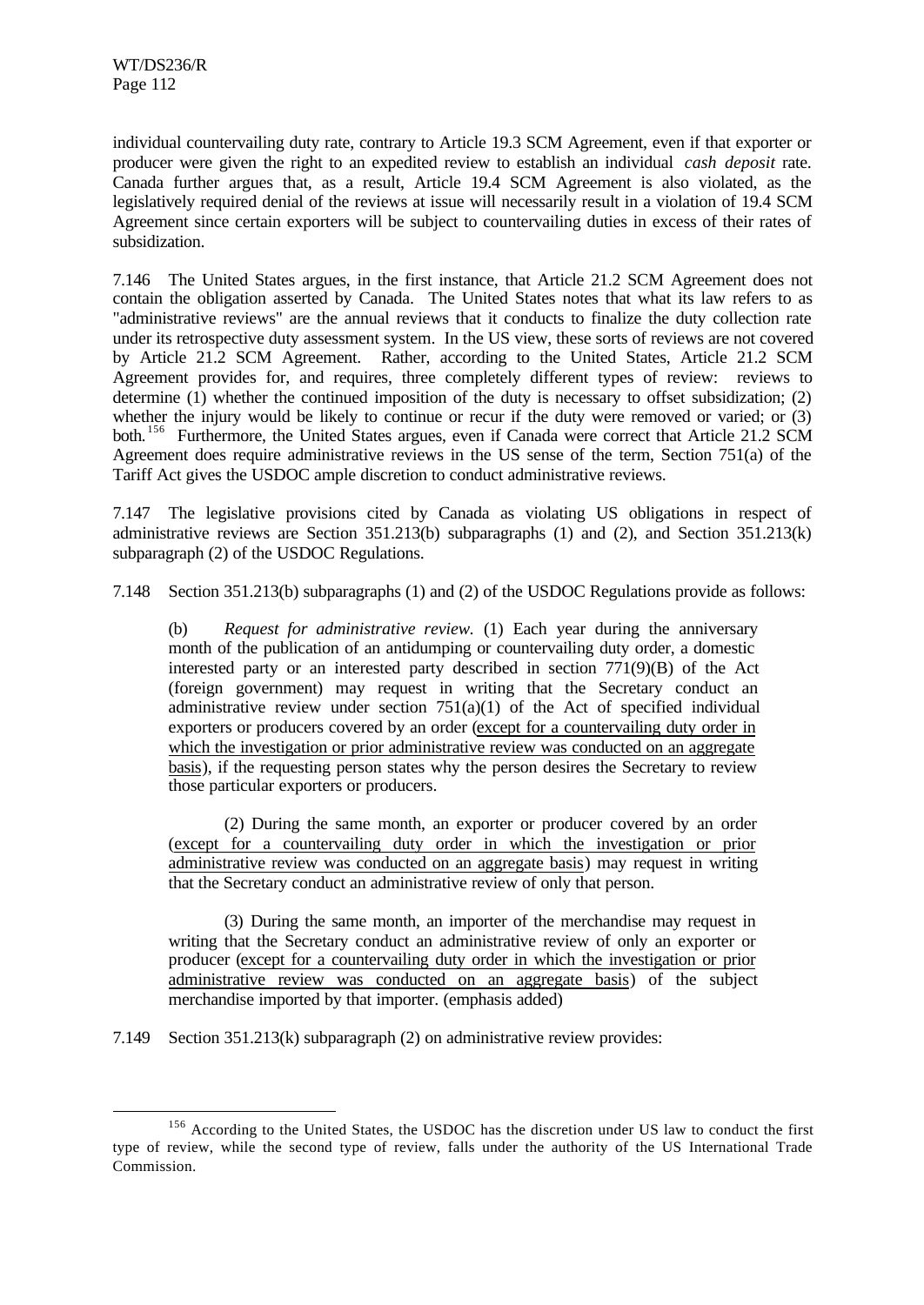(2) *Application of country-wide subsidy rate.* With the exception of assessment and cash deposit rates of zero determined under paragraph  $(k)(1)$  of this section, if, in the final results of an administrative review under this section of a countervailing duty order, the Secretary calculates a single country-wide subsidy rate under section  $777A(e)(2)(B)$  of the Act, that rate will supersede, for cash deposit purposes, all rates previously determined in the countervailing duty proceeding in question. (emphasis added)

7.150 Canada further asserts that the only requests the Secretary of the USDOC will consider for an individual administrative review in cases where administrative reviews are conducted on an aggregate (country-wide) basis, are those for individual assessment and cash deposit rates of zero under subparagraph (1) of Section 351.213(k) and even then, "only to the extent practicable." This regulation provides in relevant part as follows:

"(k) *Administrative reviews of countervailing orders conducted on an aggregate basis –* (1) *Request for a zero rate.* Where the Secretary conducts an administrative review of a countervailing duty on an aggregate basis under section 777A(e)(2)(B) of the Act, the Secretary will consider and review requests for individual assessment and cash deposits of zero to the extent practicable…."

7.151 In view of the nature of Canada's claim the first question that we must address is the nature of the obligations under Article 21.2 SCM Agreement, and in particular, whether that provision requires "administrative reviews" as that term is used in this dispute, i.e. the yearly review procedure undertaken by the United States in its retrospective duty assessment system. Here, we agree with the United States that Article 21.2 SCM Agreement deals with different kinds of review mechanisms, requiring the authority to provide for the right of interested parties to request the authorities to examine whether the continued imposition of the duty is necessary to offset subsidization, whether the injury would be likely to continue or recur if the duty were removed or varied, or both. Thus, the first type of review addresses the question of whether subsidization is present at all, while the second type of review, by its very terms, has to do primarily with injury questions, that is, the effect on the domestic industry of changing or removing entirely the countervailing duty. This second type of review thus does not have to do with finalizing the rate of countervailing duty during a particular period for which estimated duties have been collected, but rather with the underlying need and rationale, from the standpoint of the affected domestic industry, for maintaining a countervailing duty. In short, Article 21.2 SCM Agreement is silent on the question of "administrative reviews".

7.152 In the USDOC Regulations, Section 351.213 quoted above deals with administrative reviews under Section 751 (a) of the US Tariff Act entitled "periodic review of amount of the duty" and sets forth the yearly duty assessment and review mechanism as part of the US retrospective duty assessment system. Section 751 (b) of the Tariff Act entitled "reviews based on changed circumstances" provides that the US International Trade Commission shall upon receipt of a substantiated request from an interested party review whether revocation of the order is likely to lead to the continuation or recurrence of injury.<sup>157</sup> In our view, Section 751 (b) of the Tariff Act is the

SEC. 751. ADMINISTRATIVE REVIEW OF DETERMINATIONS

(a) PERIODIC REVIEW OF AMOUNT of DUTY. -

l

(1) IN GENERAL. - At least once during each 12-month period beginning on the anniversary of the date of publication of a countervailing duty order under this title or under Section 303 of this Act, an anti-dumping duty order under this title or a finding under the Anti-Dumping Act, 1921, or a notice of the suspension of an investigation, the administering

<sup>&</sup>lt;sup>157</sup> Section 751 (a) (1) and 751 (b) (1) of the US Tariff Act of 1930, as amended, provide as follows: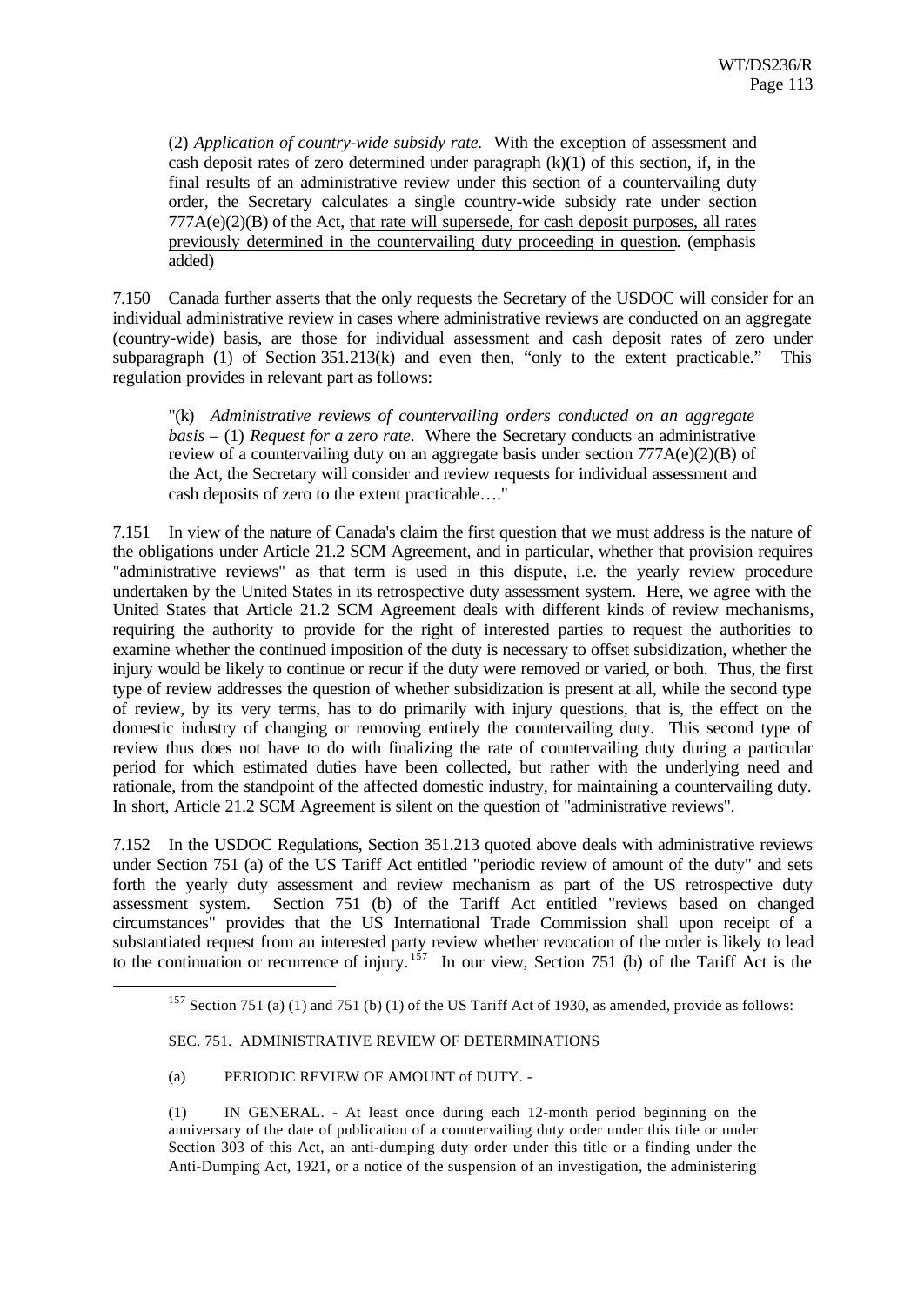relevant provision of the US legislation implementing the US obligations under Article 21.2 SCM Agreement to review the need for continued imposition of the duty, *inter alia* upon request from an interested party to examine whether injury would be likely to continue or recur if the duty were removed or varied. Leaving aside the question of whether the US legislation provides for detailed regulations to deal with all the rights exporters are entitled to in this context, we find that the US statute allows the investigating authority to provide for and conduct reviews consistently with the SCM Agreement.

7.153 In addition, we consider that although Section 351.213 (b) states that the rules relating to administrative duty assessment reviews are not applicable to cases where the original investigation or the prior administrative review was conducted on an aggregate basis, it does not restrict the USDOC 's authority to conduct reviews, nor does it require the authority to deny interested parties the right to request reviews in the sense of Article 21 SCM Agreement. We further note that subparagraph (k) of the same Section 351.213 provides an opportunity for exporters to request reviews where their subsidy rates are zero.<sup>158</sup> We consider that this review possibility tracks Article 21.2 SCM Agreement which provides for reviews to determine *inter alia* whether the continued imposition of the duty is necessary to offset subsidization. <sup>159</sup>

7.154 We conclude that with regard to "administrative reviews", the challenged USDOC Regulations specify the rules that apply to a certain kind of review, and do not on their face alter the general statutory requirement to conduct reviews in the sense of Article 21 SCM Agreement. In our view, and in light of the broad statutory authority for the US authorities to conduct administrative

authority, if a request for such a review has been received and after publication of notice of such review in the Federal Register, shall

(A) review and determine the amount of any net countervailable subsidy,

(B) review, and determine (in accordance with paragraph (2)), the amount of any antidumping duty, and

(C) review the current status of, and compliance with, any agreement by reason of which an investigation was suspended, and review the amount of any net countervailable subsidy or dumping margin involved in the agreement, and shall publish in the Federal Register the results of such review, together with notice of any duty to be assessed, estimated duty to be deposited, or investigation to be resumed.

[…]

l

(b) REVIEWS BASED ON CHANGED CIRCUMSTANCES. -

(1) IN GENERAL. - Whenever the administering authority or the Commission receives information concerning, or a request from an interested party for a review of -

(A) a final affirmative determination that resulted in an anti-dumping duty order under this title or a finding under the Anti-Dumping Act, 1921, or in a countervailing duty order under this title or Section 303,

(B) a suspension agreement accepted under Section 704 or 734, or

(C) a final affirmative determination resulting from an investigation continued pursuant to Section  $704(g)$  or  $734(g)$ , which shows changed circumstances sufficient to warrant a review of such determination or agreement, the administering authority or the Commission (as the case may be) shall conduct a review of the determination or agreement after publishing notice of the review in the Federal Register.

We note that the relevant section in the USDOC Regulations dealing with changed circumstances reviews is Section 351.216 which has not been challenged by Canada.

<sup>158</sup> US Answers to Questions from the Panel after the First Meeting, para. 63.

<sup>159</sup> We note that the second leg of the review under Article 21.2 SCM Agreement relates to the injury analysis which in the US is not performed by the USDOC, but by the US International Trade Commission (USITC). We note that Canada is not challenging the USITC Regulations.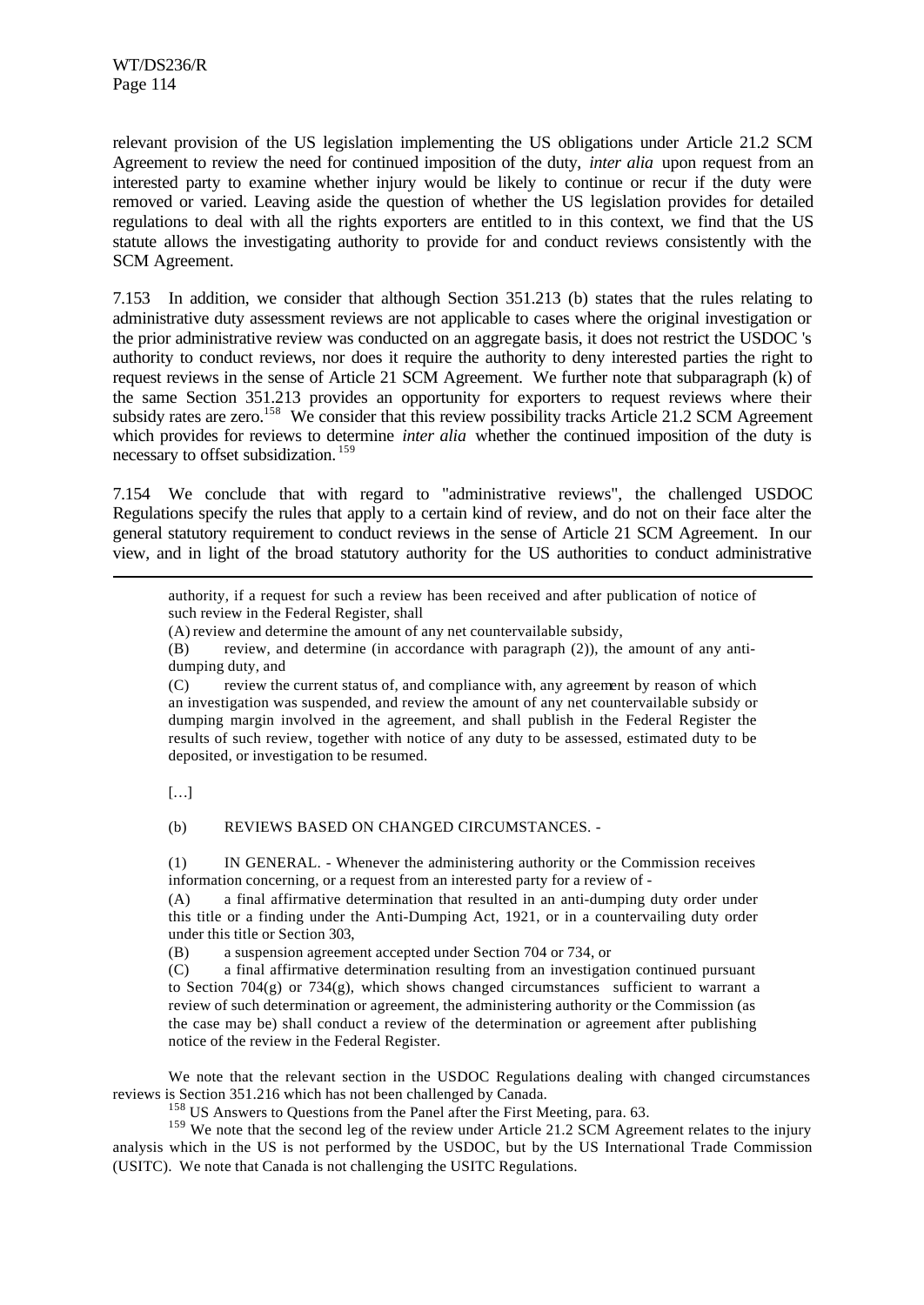reviews under Section 751 of the Tariff Act, and the specific provision in the Regulations which allows for review requests in case of a zero duty rate, we do not consider that the US laws and regulations mandate the executive authority to deny interested parties the opportunity to request a review of the need for the continued imposition of the duty under Article 21.2 SCM Agreement. In the absence of provisions in the legislation which require the executive authority to act in violation of the SCM Agreement, we reject Canada's claim in this respect.

7.155 We next consider Canada's claim that the alleged prohibition under US law of companyspecific administrative reviews in aggregate cases also violates Article 19.3 SCM Agreement, by foreclosing the possibility in such cases that the results of expedited reviews would ever give rise to company-specific final countervailing duty rates, and Article 19.4 SCM Agreement, as certain exporters will be subject to countervailing duties in excess of their rates of subsidization. As we have found that the legislation challenged by Canada does not mandate a violation of Article 21.2 SCM Agreement, and that the USDOC has broad discretion to conduct reviews under Article 21 SCM Agreement, we also reject this claim. In addition, and more specifically, we note that Section 351.213(k) subparagraph (2), cited by Canada in connection with this claim, does not directly address the situation alluded to by Canada, and thus does not mandate the violation alleged by Canada. In particular, this regulation provides that where an administrative review is conducted on an aggregate basis, the final results of that review will supersede the previously-established countervailing duty rates. This regulation therefore does not address, or contain any requirements regarding, the circumstances under which an administrative review will be conducted on an aggregate basis.

7.156 Finally, Canada challenges what it views as the inevitable denial of expedited reviews and company-specific "administrative reviews" in the current softwood lumber investigation as a necessary result of the USDOC's decision to conduct this countervailing duty investigation on an aggregate basis. In light of the fact that at the time of the Preliminary Determination which is under review by the panel, no final determination had yet been made, no reviews of such a determination could have actually been requested, let alone denied, nor has Canada argued that this has happened.

7.157 Therefore, given our finding that the laws and regulations cited by Canada do not preclude the USDOC acting consistently with the US' obligations under Articles 19.3 and 21 SCM Agreement with respect to expedited and administrative reviews, we consider that it is not appropriate to rule on a potential denial of a request for review if no such request has even been made. The WTO dispute settlement system allows a Member to challenge a law as such or its actual application in a particular case, but not its possible future application.

7.158 In sum, we find that the US laws and regulations challenged by Canada do not require the executive authority to violate Articles 19.3 and 21.2 SCM Agreement in respect of the reviews required thereby, and are therefore not inconsistent with the SCM Agreement.

## (c) Conclusion

7.159 For the reasons set forth above, we find that the US laws and regulations on Expedited and Administrative Reviews as challenged by Canada do not constitute a violation of the provisions of Articles 19 and 21 SCM Agreement in respect of the reviews required thereby, and we therefore reject all of Canada's claims in this respect.

## **VIII. CONCLUSIONS AND RECOMMENDATIONS**

8.1 In light of the findings above that the USDOC Preliminary Countervailing Duty **Determination**